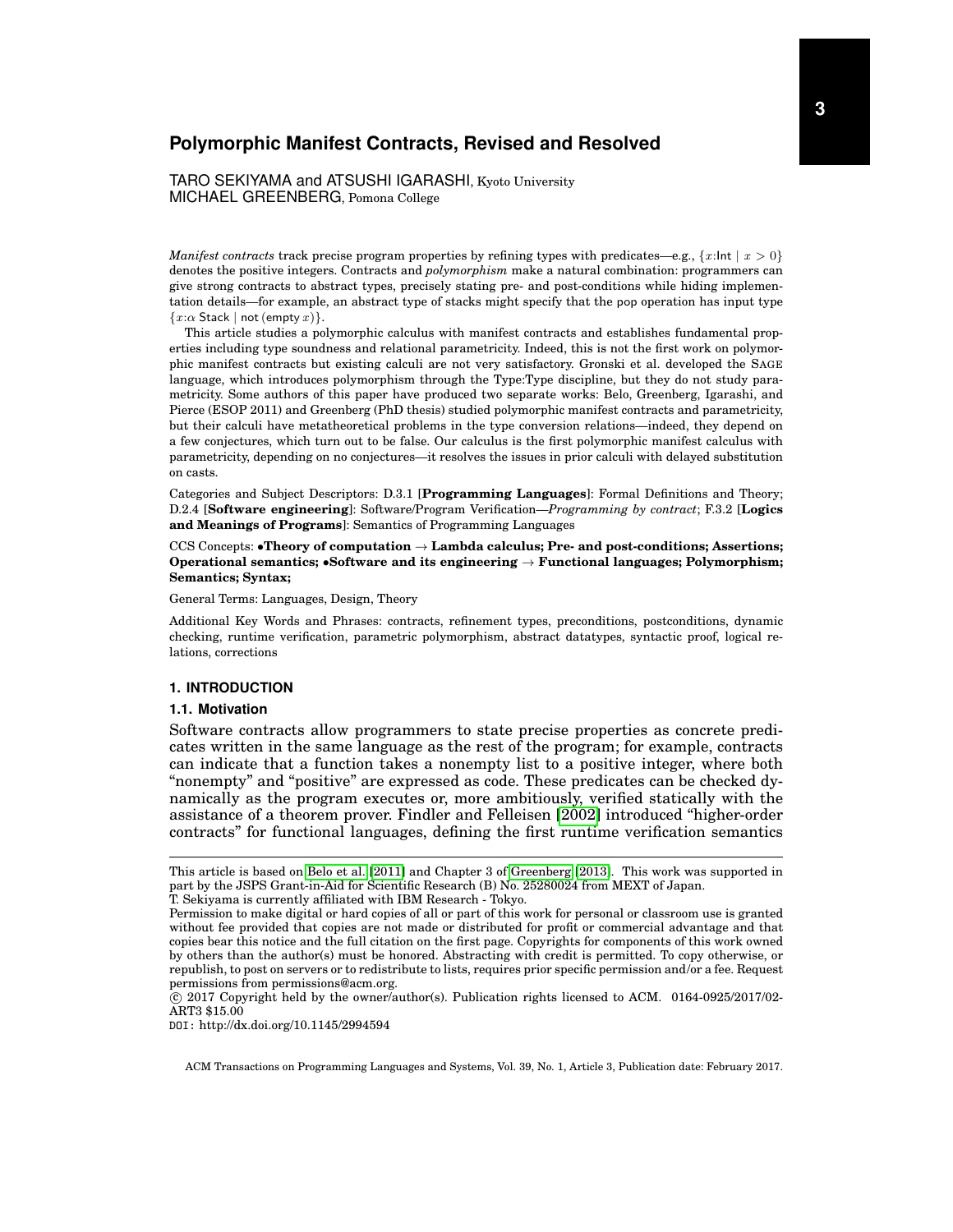for a functional language; these contracts can take one of two forms: predicate contracts given by a Boolean function and function contracts  $c_1 \mapsto c_2$ , which designate contracts for a function's input and output by  $c_1$  and  $c_2$ , respectively. Greenberg, Pierce, and Weirich [\[2010\]](#page-34-2) contrast two different approaches to contracts according to how contracts and types interact with each other: in the latent approach, contracts and types live in different worlds (indeed, there may be no types at all, as in Racket's contract system [\[Flatt and PLT 2010,](#page-34-3) Chapter 8]); in the manifest approach, contracts are types—the type system itself makes contracts 'manifest'—and dynamic contract checking is expressed by type coercions, which are more commonly called casts; static contract checking can be reduced to subtype checking.

Manifest contracts are a sensible choice for combining contracts and other typebased abstraction mechanisms, like abstract datatypes (ADTs). Abstract datatypes already use the type system to mediate access to abstractions; manifest contracts allow types to exercise a still finer grained control. To motivate the combination of contracts and ADTs, consider the interface of an ADT modeling the natural numbers, written in an ML-like language:

```
module type NAT =
sig
   type t
   val zero : t
   val succ : t \rightarrow tval isZ : t -> bool
   val pred : t \rightarrow t
```
end

It is an *abstract* datatype because the actual representation of t is hidden: users of NAT interact with it through the constructors and operations provided. The zero constructor represents 0; the succ constructor takes a natural and produces its successor. The predicate isZ determines whether a given natural is zero. The pred operation takes a natural number and returns its predecessor.

This interface, however, is not fine-grained enough to prevent misuse of partial operations. For example, pred can be applied to zero, whereas the mathematical naturalnumber predecessor operation is not defined for zero.

Using contracts, we can explicitly specify the constraint that an argument to pred is not zero:

```
module type NAT =
sig
   type t
   val zero : t
   val succ : t \rightarrow tval isZ : t -> bool
   val pred : \{x:t | not (isZ x)\} \rightarrow tend
```
The type  $\{x: t \mid not (isZ x)\}$  is a *refinement type* and denotes the set of values x such that not (isZ x) evaluates to true. Contracts on the ADT's interface do not allow pred to be applied to zero.

## **1.2. Polymorphic manifest contract calculus**

A key device for studying type-based abstraction in functional programming is *parametric polymorphism*—for example, it is well known that polymorphism can encode ADTs [\[Mitchell and Plotkin 1985\]](#page-35-0). Gronski et al. studied manifest contracts in the

ACM Transactions on Programming Languages and Systems, Vol. 39, No. 1, Article 3, Publication date: February 2017.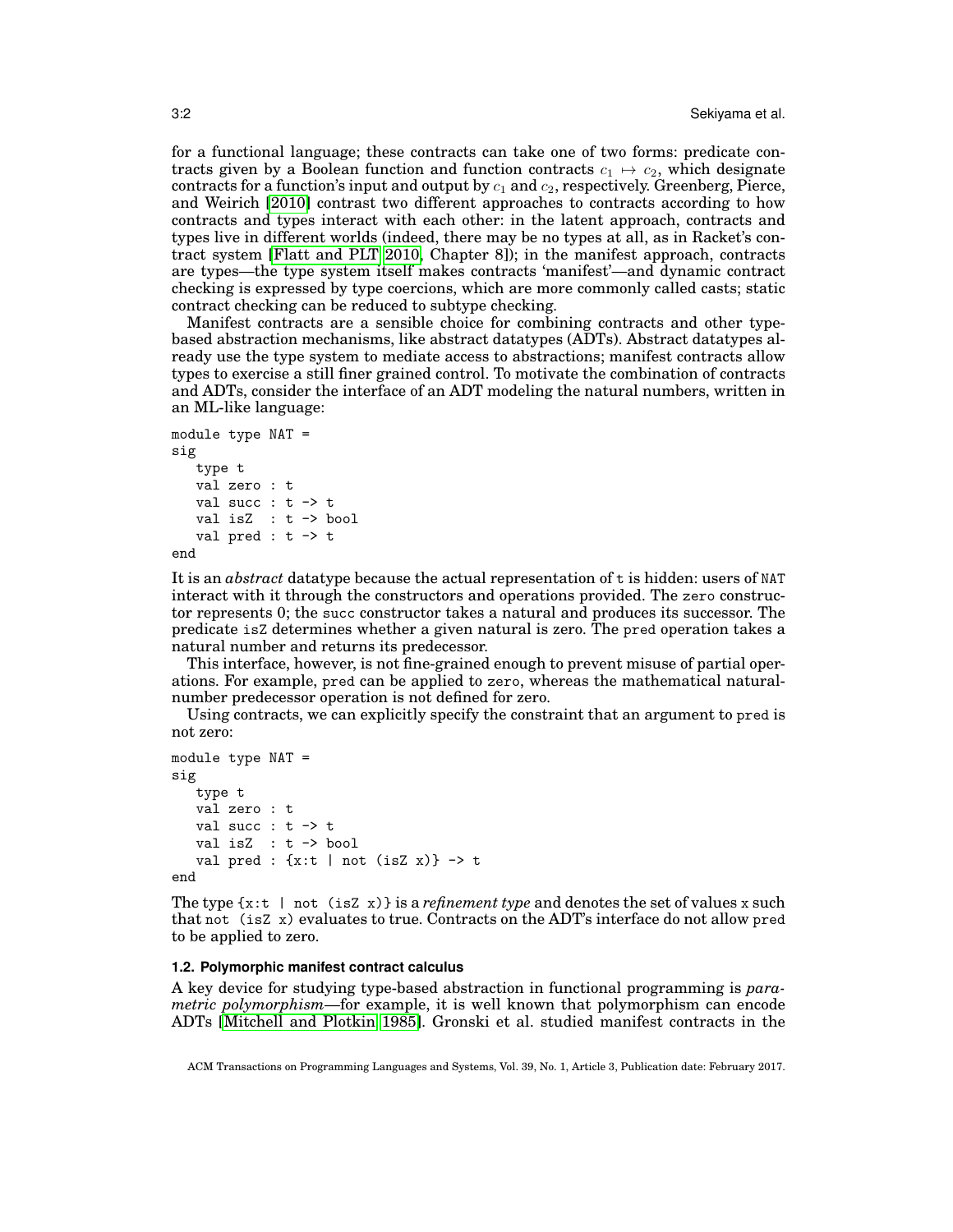presence of polymorphism by developing the SAGE language [\[Gronski et al. 2006\]](#page-34-4), which supports manifest contracts and polymorphism, in addition to the type Dynamic [\[Abadi et al. 1989;](#page-33-1) [Henglein 1992\]](#page-34-5) and even the so-called "Type:Type" discipline [\[Cardelli 1986\]](#page-33-2). However, consequences of combining these features, in particular, interactions between manifest contracts and type abstraction (provided by parametric polymorphism), are not studied in depth in [Gronski et al.](#page-34-4) [\[2006\]](#page-34-4).

To study type abstraction for manifest contracts rigorously, [Belo et al.](#page-33-0) [\[2011\]](#page-33-0) developed a polymorphic manifest contract calculus  $F_H$ , an extension of System F with manifest contracts, and investigated its properties, including type soundness and (syntactic) parametricity. For  $F_H$  to scale up to polymorphism, they made two technical contributions beyond earlier manifest calculi such as  $\lambda_H$  [\[Flanagan 2006\]](#page-34-6), a simply typed manifest contract calculus. First,  $F_H$  gives the semantics of casts in the presence of so-called "general refinements," where the underlying type  $T$  in a refinement type  ${x : T | e}$  can be an arbitrary type (not only base types like Bool and Int but also function, forall, and even refinement types), whereas earlier manifest calculi restrict refinements to base types. Support for general refinements is critical for polymorphism, because it means that we can refine an abstract datatype implemented by any type, not just base types. SAGE also allows arbitrary types to be refined but the semantics of casts relies on the type Dynamic, which is problematic for parametricity [\[Matthews](#page-35-1) [and Ahmed 2008\]](#page-35-1). Second, Belo et al. have proposed a new, two-step, syntactic approach to formalizing manifest calculi. The first step is to establish fundamental properties such as type soundness for a calculus *without subsumption* (and subtyping), while earlier calculi [\[Knowles and Flanagan 2010;](#page-34-7) [Greenberg et al. 2010\]](#page-34-2) rest on subtyping and a denotational semantics of types in their construction. Technically, they replaced subtyping with a syntactic type conversion relation, which is required to show subject reduction in the presence of dependent function types. The lack of subsumption allows for an entirely syntactic metatheory but it also means omitting static contract checking. The second step is to give a static analysis to remove casts that never fail in order to compensate for the lack of static contract checking. In fact, Belo et al. prove *post facto* subtyping, examining a property called the Upcast Lemma, which says an upcast—a cast from one type to a supertype—is logically related (thus equivalent in a certain sense) to an identity function. The Upcast Lemma recovers a notion of static checking of contracts.

Unfortunately, however, the proofs of type soundness and parametricity of  $F_H$  turn out to be flawed and, worse, the properties themselves are later found to be false. In fact, the type conversion makes an inconsistent contract system; if a cast-free closed expression is well typed, then its type can be refined arbitrarily—e.g., integer 0 can be given type  $\{x:\mathsf{Int} \mid x=42\}$ ! These anomalies are first recognized as a false lemma about the type conversion relation. [Greenberg](#page-34-1) [\[2013\]](#page-34-1) fixed the false lemma by changing the conversion relation. Another key property of conversion, called *cotermination* and left as a conjecture in both [Belo et al.](#page-33-0) [\[2011\]](#page-33-0) and [Greenberg](#page-34-1) [\[2013\]](#page-34-1), also turns out to be wrong.<sup>[1](#page-3-0)</sup> Inconsistency and the failure of type soundness and parametricity follow from counterexamples to these properties. As we will discuss in detail, the root cause of the problem can be attributed to the fact that substitution can badly affect how casts behave.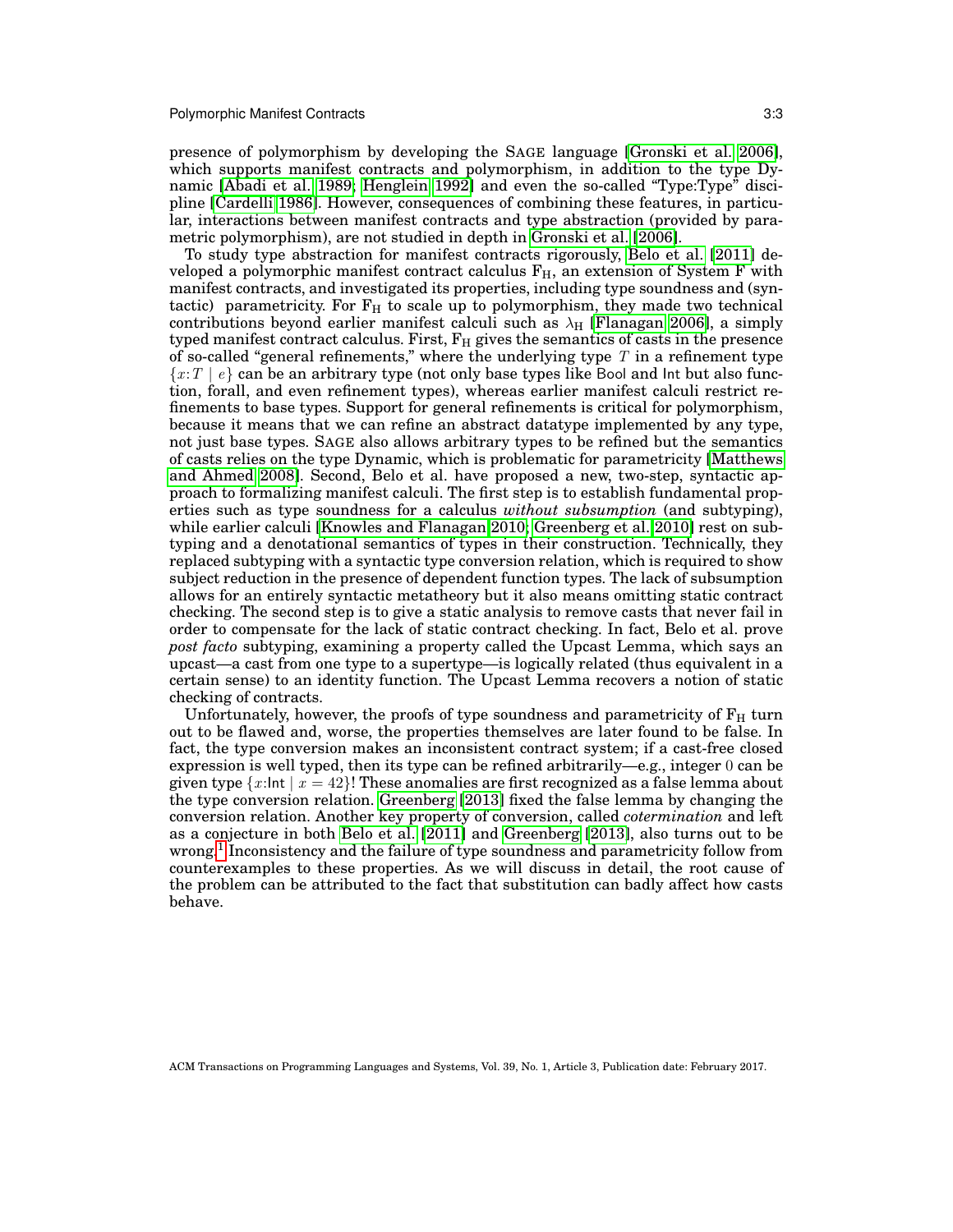|                              | Belo et al. [2011] $(F_H)$ | Greenberg [2013]    | This article $(F_{H}^{\sigma})$ |
|------------------------------|----------------------------|---------------------|---------------------------------|
| Lemma on conversion relation |                            |                     |                                 |
| Cotermination                | $\chi$ (conjecture)        | $\chi$ (conjecture) |                                 |
| Progress                     |                            |                     |                                 |
| Preservation                 | ウ*                         | つ*                  |                                 |
| Parametricity                |                            |                     |                                 |
| Upcast Lemma                 | $2*$                       | ウ*                  |                                 |
|                              |                            |                     |                                 |

<span id="page-3-1"></span>Table I. The status of properties of polymorphic manifest calculi.

 $\sqrt{ } \cdots$  proved <sup>∗</sup>· · · proved with flawed premises ✗· · · flawed ?· · · unknown

#### **1.3. Contributions**

In this article, we introduce a new polymorphic manifest contract calculus  $\mathrm{F}_{\mathrm{H}}^{\sigma}$  that resolves the technical flaws in  $F_H$ . We call our calculus  $F_H^{\sigma}$  because it takes the  $F_H$ from [Belo et al.](#page-33-0) [\[2011\]](#page-33-0) and [Greenberg](#page-34-1) [\[2013\]](#page-34-1) and introduces a new substitution semantics using *delayed substitutions*, which we write σ. Delayed substitutions are close to explicit substitutions [\[Abadi et al. 1991\]](#page-33-3) but only substitutions on casts are explicit (and delayed) in  $F_{H}^{\sigma}$ . Although, in some work [\[Grossman et al. 2000;](#page-34-8) [Ahmed et al.](#page-33-4) [2011\]](#page-33-4), delayed substitutions, also called explicit bindings, have been used to represent syntactic "barriers" for type abstractions, we rather use them to determine how casts reduce statically. Thanks to delayed substitution, the semantics of  $\mathrm{F}_{\mathrm{H}}^{\sigma}$  can choose cast reduction rules independently of substitution; this property is crucial when we prove cotermination. We can finally show that type soundness and parametricity all hold in  $F_H^{\sigma}$ —*without leaving any conjectures*. Consistency of the contract system of  $F_H^{\sigma}$  is derived immediately from type soundness.

Table [I](#page-3-1) summarizes the status of properties of polymorphic manifest calculi; the columns and rows represent properties and work on polymorphic manifest contracts, respectively. We wrote  $\checkmark$  for properties that are proved, ?\* for properties with proofs that are based on false premises,  $X$  for properties that are flawed, and ? for properties we are unsure of. We have not investigated the Upcast Lemma in  $F_H^{\sigma}$  because the first step of Belo et al.'s approach—namely, establishing fundamental properties for a manifest calculus without subsumption (hence static contract checking)—has turned out to be trickier than we initially thought and is worth independent treatment. While the proof of the Upcast Lemmas in [Belo et al.](#page-33-0) [\[2011\]](#page-33-0) and [Greenberg](#page-34-1) [\[2013\]](#page-34-1) would be themselves sensible,<sup>[2](#page-3-2)</sup> they rest on unsound foundations. In this paper, we replace the foundations but stop short of replacing the Upcast Lemma. We believe (but have not proved) that we can prove it here, since the definition of parametricity is unchanged.

#### **1.4. Outline of the article**

This article is organized as follows. We start Section [2](#page-4-0) with a brief history of manifest contract calculi (both monomorphic and polymorphic) and an (extended) example to motivate polymorphic manifest contracts and discuss their technical issues and our solutions. We define  $F_H^{\sigma}$  in Section [3](#page-11-0) and prove type soundness in Section [4,](#page-20-0) fixing [Belo et al.](#page-33-0) [\[2011\]](#page-33-0) with common-subexpression reduction from [Greenberg](#page-34-1) [\[2013\]](#page-34-1) and our novel use of delayed substitutions. We prove parametricity in Section [5;](#page-22-0) along with the proofs of cotermination and type soundness in the prior section, this constitutes the first conjecture-free metatheory for the combination of System F and manifest

<span id="page-3-0"></span><sup>&</sup>lt;sup>1</sup>In the end of Section 4 of [Belo et al.](#page-33-0) [\[2011\]](#page-33-0), the authors write "our proof of type soundness in Section 3 relies on much simpler properties of parallel reduction, which we *have* proved." as if the type soundness proof did not depend on cotermination, but this claim also turns out to be false.

<span id="page-3-2"></span> $^{2}$ We discovered a small error in the proof itself of the Upcast Lemma in Greenberg's dissertation, but we have found a fix for  $\mathbf{F}^{\sigma}_{\mathbf{H}}$ .

ACM Transactions on Programming Languages and Systems, Vol. 39, No. 1, Article 3, Publication date: February 2017.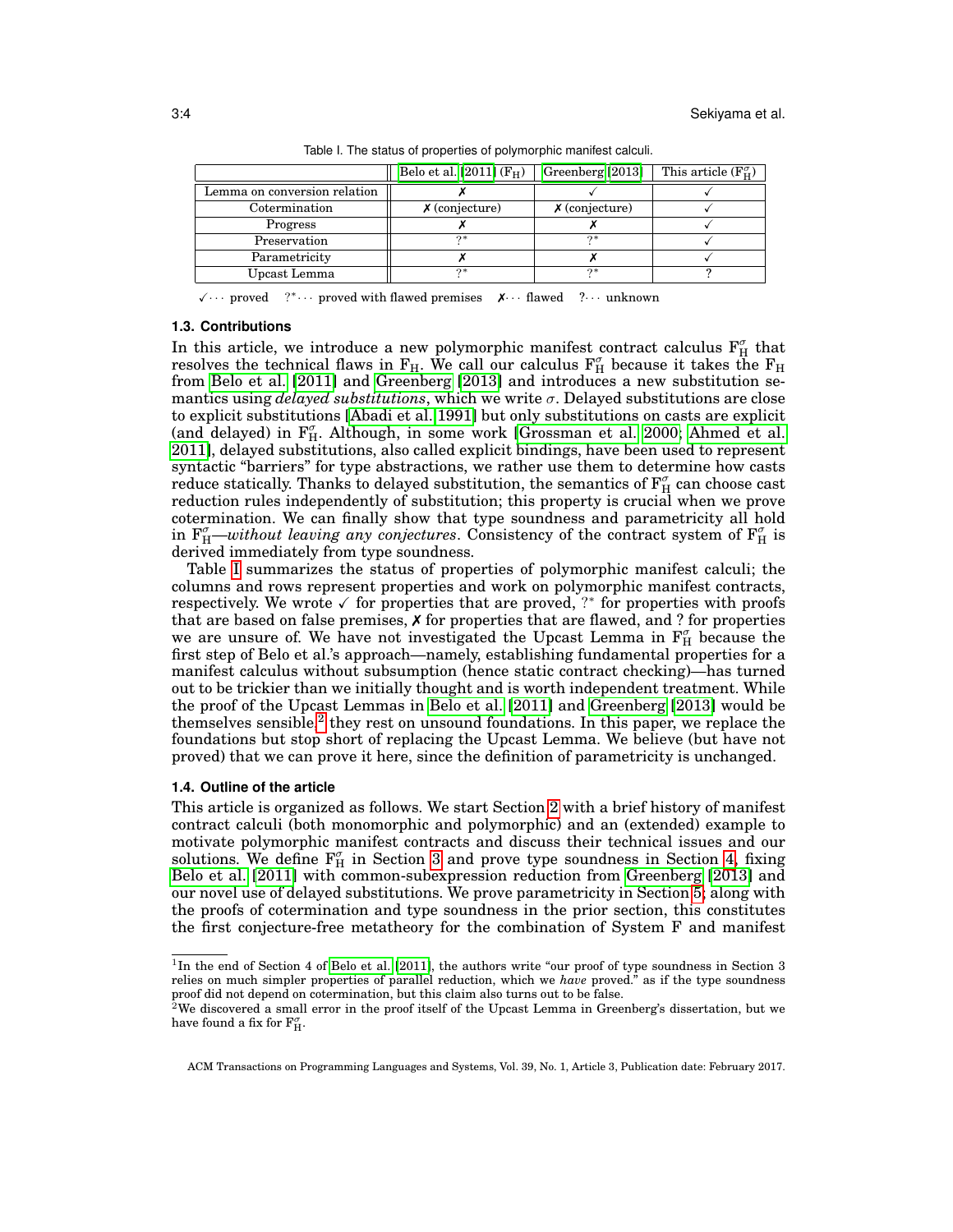contracts, resolving issues in prior versions of  $F_H$ . Section [6](#page-26-0) compares  $F_H^{\sigma}$  with two variants of polymorphic manifest contracts [\[Belo et al. 2011;](#page-33-0) [Greenberg 2013\]](#page-34-1) and presents counterexamples to broken properties in these earlier calculi. Finally, we discuss broader related work in Section [7,](#page-29-0) concluding in Section [8.](#page-32-0) The body of this paper states only key lemmas and theorems; the fairly detailed proofs are given in Appendix together with auxiliary lemmas and even more detailed proofs are in the online appendix.

## <span id="page-4-0"></span>**2. OVERVIEW**

This section first reviews manifest contract calculi [\[Flanagan 2006;](#page-34-6) [Greenberg et al.](#page-34-2) [2010;](#page-34-2) [Knowles and Flanagan 2010\]](#page-34-7)—proposed as foundations of *hybrid type checking*, a synthesis of static and dynamic specification checking—and earlier polymorphic extensions [\[Belo et al. 2011;](#page-33-0) [Greenberg 2013\]](#page-34-1) with their technical challenges; then we describe problems in the earlier polymorphic calculi and our solutions.

#### **2.1. Manifest contract calculus for hybrid type checking**

[Flanagan](#page-34-6) [\[2006\]](#page-34-6) proposed hybrid type checking, a framework to combine static and dynamic verification techniques for modularly checking implementations against contract-based precise interface specifications, and formalized  $\lambda_H$  as a theoretical foundation to study hybrid type checking. Later work revised and refined those early ideas [\[Knowles and Flanagan 2010;](#page-34-7) [Greenberg et al. 2010\]](#page-34-2), naming the core dynamic checking framework a 'manifest contract calculus' (or simply, manifest calculus) [\[Greenberg et al. 2010\]](#page-34-2).

Hybrid type checking reduces program verification to subtype checking problems, proving subtyping statically as much as possible and deferring checking to run time if a problem instance is not solved statically. We describe how these ideas are formalized in  $\lambda_H$  below; briefly, characteristic features of manifest contract calculi (in particular, early ones such as slightly different versions of  $\lambda_H$ ) could be summarized as:

- *Type-based specifications:* refinement types (and dependent function types) to represent specifications;
- *Static checking:* subtyping to model static verification; and
- *Dynamic checking:* casts to model dynamic verification.

*Type-based specifications.* In  $\lambda_H$ , specifications are expressed in terms of types, more concretely, *refinement types* and *dependent function types*. A refinement type  ${x : B | e}$ intuitively denotes the set of values  $v$  of base type  $B$  (e.g., lnt, Bool, and so on) such that  $[v/x]$ e reduces to true. In that type, e, also called a contract or a refinement, can be an *arbitrary* Boolean expression, so refinement types can represent any subset of the basetype constants as long as a constraint to specify the subset can be written as a program expression. For example, prime numbers can be represented as  $\{x:\mathsf{Int} \mid \text{prime } x\}$ , using a primality test function prime, written in the same language as the program itself. A dependent function type  $x: T_1 \to T_2$  denotes functions taking arguments v of domain type  $T_1$  and returning values of codomain type  $[v/x]T_2$ . Dependent functions cleanly express the relation between inputs and outputs of a function. For example,  $x$ : Int  $\rightarrow$  $\{y:\mathsf{Int} \mid y > x\}$  denotes functions that are strictly increasing, i.e., return an integer larger than the argument.

Manifest calculi need not have *arbitrary* Boolean expressions and dependent function types. For example, [Ou et al.](#page-35-2) [\[2004\]](#page-35-2) restrict predicates to be pure expressions and the blame calculus by [Wadler and Findler](#page-35-3) [\[2009\]](#page-35-3) supports only non-dependent function types. As we will discuss below, having arbitrary predicates and dependent functions significantly complicates metatheory. We will call a manifest calculus with both of these optional features a *full* manifest calculus.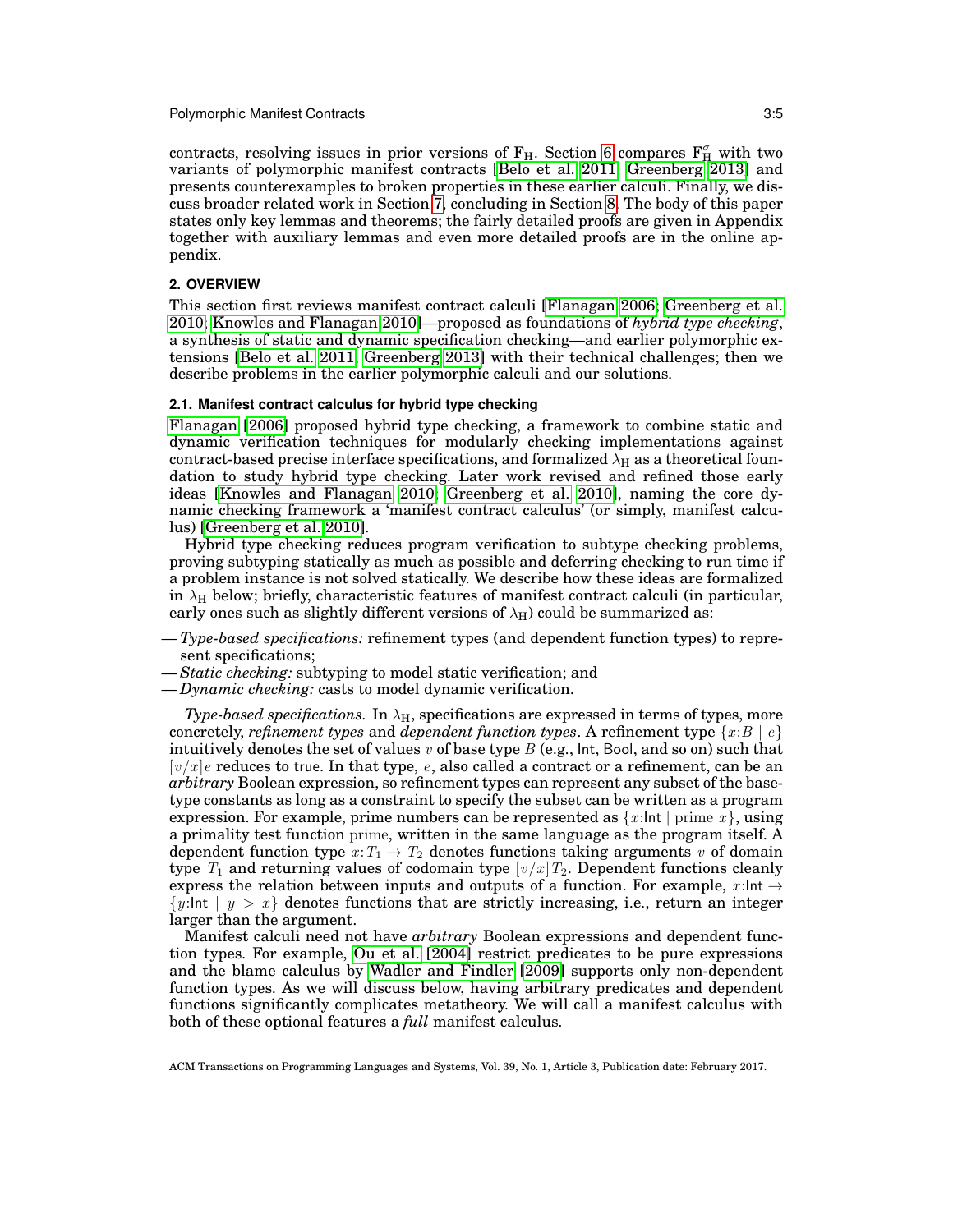*Static checking.* With these expressive types, program verification amounts to type checking, in particular, checking subtyping between refinement types. For example, to see if a prime number (of type  $\{x:\mathsf{Int}\mid \text{prime } x\}$ ) can be safely passed to a function expecting positive numbers (of type  $\{x:\mathsf{Int} \mid x > 0\}$ ) is to see if the former type is a subtype of the latter. Informally, a refinement type  $\{x:B \mid e_1\}$  is a subtype of  $\{x:B \mid e_2\}$ when  $e_2$  holds for any value of B satisfying  $e_1$ . Formally, supposing that we use  $\sigma$ to denote substitutions and write  $\Gamma, x: \{x : B | \text{true}\} \vdash \sigma$  to mean that  $\sigma$  is a closing substitution respecting  $(\Gamma, x : \{x : B \mid \text{true}\})$ , [Flanagan](#page-34-6) [\[2006\]](#page-34-6) gives a subtyping rule for refinement types like:[3](#page-5-0)

$$
\frac{\forall \sigma. (\Gamma, x : \{x : B \mid \mathsf{true}\} \vdash \sigma \ \land \ \sigma(e_1) \longrightarrow^* \mathsf{true}) \mathsf{implies} \ \sigma(e_2) \longrightarrow^* \mathsf{true}}{\Gamma \vdash \{x : B \mid e_1\} \mathrel{<:} \{x : B \mid e_2\}}
$$

This formalization allows language designers to choose their favorite static checking methods because it states *what* static checking verifies, rather than how a specific static checking method works.

*Dynamic checking.* Unlike previous work on refinement types [\[Freeman and Pfen](#page-34-9)[ning 1991;](#page-34-9) [Xi and Pfenning 1999;](#page-36-0) [Mandelbaum et al. 2003;](#page-34-10) [Ou et al. 2004\]](#page-35-2), however, manifest contracts' predicate language is very expressive—in fact, too expressive to be decidable. Flanagan's approach to undecidable subtyping is to defer subtyping checks until runtime, inserting *casts* where subtyping cannot be decided, rather than rejecting a program. More concretely, if static checking cannot decide whether the type  $T_1$ of a given expression  $e$  is a subtype of  $T_2$ , then the compiler inserts a *cast*—written  $\langle T_1 \Rightarrow T_2 \rangle^l$ —from  $T_1$  (the *source type*) to  $T_2$  (the *target type*) and yields  $\langle T_1 \Rightarrow T_2 \rangle^l e$ . At runtime, the cast's evaluation checks whether (the value of) e (of type  $T_1$ ) can behave like a value of type  $T_2$ . The superscript l is called a *blame label*, an abstract source location used to differentiate between different casts and identify the source of failures.

We briefly explain how casts work in simple cases. At refinement types, casts either return the value they are applied to, or abort program execution by raising "blame" (a kind of uncatchable exception), indicating which supposed subtyping turned out to be false. For example, consider a cast from positive integers  $\{x:\mathsf{Int} \mid x > 0\}$  to odd integers  ${x:\mathsf{Int} \mid \text{odd } x}$ . If we apply cast  $\langle {x:\mathsf{Int} \mid x > 0} \rangle \Rightarrow {x:\mathsf{Int} \mid \text{odd } x}$ <sup>l</sup> to 5, we expect to get 5 back, since 5 is an odd integer (that is, odd 5 evaluates to true). So,

$$
\langle \{x:\text{Int} \mid x>0\} \Rightarrow \{x:\text{Int} \mid \text{odd } x\} \rangle^l \cup \{5 \longrightarrow^* 5.
$$

Then, 5 can be typed at  $\{x:\mathsf{Int} \mid \mathsf{odd}\ x\}$ . On the other hand, suppose we apply the same cast to 2. This cast fails, since 2 is even. When the cast fails, it will raise blame with its label:

$$
\langle \{x:\mathsf{Int} \mid x>0\} \Rightarrow \{x:\mathsf{Int} \mid \mathsf{odd} \ x\} \rangle^l \, 2 \longrightarrow^* \Uparrow l.
$$

Casts between dependent function types are also made possible in  $\lambda_H$  by adapting higher-order contracts by [Findler and Felleisen](#page-34-0) [\[2002\]](#page-34-0), running domain checks contravariantly and codomain checks covariantly (with an asymmetric substitution; see Section [3\)](#page-11-0).

*Type soundness of*  $\lambda_H$ . Proving syntactic type soundness of a full calculus (such as  $\lambda_H$ ) via progress and preservation is tricky. We identify two main issues here.

The first issue is how to allow values to be typed at refinements they satisfy. For example, the type system should be able to give integer 2 type  $\{x:\mathsf{Int} \mid \mathsf{true}\}\$ ,  $\{x:\mathsf{Int} \mid \mathsf{true}\}$ 

<span id="page-5-0"></span><sup>3</sup>Readers familiar with the systems will recognize that we have folded the implication judgment into the relevant subtyping rule.

ACM Transactions on Programming Languages and Systems, Vol. 39, No. 1, Article 3, Publication date: February 2017.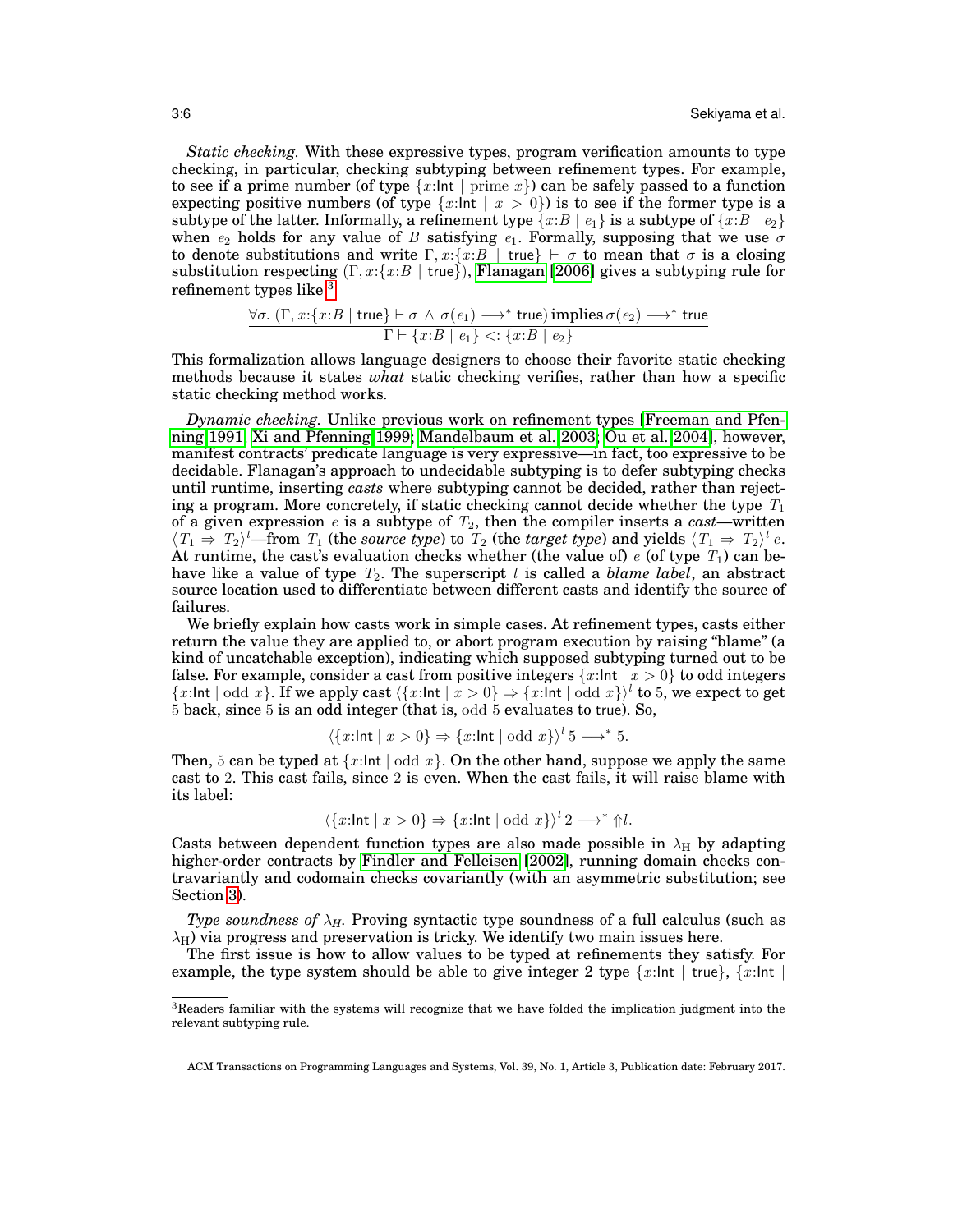even x, or  $\{x:\mathsf{Int} \mid \mathsf{prime}\}$ . Subtyping is one way to assign 2 more than one type, by way of "selfified" types [\[Ou et al. 2004\]](#page-35-2). The selfified type for a constant is the *most specific type*—e.g., the selfified type of an integer n is  $\{x:\mathsf{Int} \mid x = n\}$ . For example, if  $\langle \{x : \text{Int} \mid \text{true} \} \Rightarrow \{x : \text{Int} \mid x > 0\} \rangle^{\{n} \longrightarrow^{*} n$ , then n can be given type  $\{x : \text{Int} \mid x > 0\}$  by using the subtyping rule above, because inhabitants of the selfified type of  $n$  are only *n* and the dynamic check has ensured that  $n > 0$  holds.

The second issue is standard in a calculus with dependent function types: if  $e_1$  evaluates to  $e_2$ , the type system must allow terms of type  $[e_1/x]T$  to be typed at  $[e_2/x]T$ , too, and vice versa to show preservation. Let us consider the case for a function application  $v_1 e_2 \longrightarrow v_1 e_2'$ . Since  $v_1$  is at a function position, its type takes the form  $x: T_1 \to T_2$ . The codomain type of a function is dependent on an argument to the function, so types of  $v_1$   $e_2$  and  $v_1$   $e'_2$  would be  $[e_2/x]$   $T_2$  and  $[e'_2/x]$   $T_2$ , respectively. Since preservation says that evaluation preserves types of well typed terms,  $v_1$   $e'_2$  has to be typed also at  $\left[ e_2 / x \right] T_2.$ 

A typical solution found in dependent type theory [\[de Bruijin 1980;](#page-33-5) [Barendregt 1992;](#page-33-6) [Harper et al. 1993\]](#page-34-11) is to introduce a type equivalence relation, which is congruence closed under (β or sometimes  $\beta\eta$ ) reduction. [Ou et al.](#page-35-2) [\[2004\]](#page-35-2) address this issue with subtyping; they show that, for any pure expressions  $e_1$  and  $e_2$ , if  $e_1\longrightarrow e_2,$  then  $[e_2/x]$   $T$ is a subtype of  $[e_{1}/x]$   $T.$  It is not clear, however, how  $[e_{1}/x]$   $T$  and  $[e_{2}/x]$   $T$  should be related in a full manifest calculus mainly due to the above-mentioned subtyping rule for refinement types and the fact that computation is effectful (recall that blame is an uncatchable exception). Unfortunately, earlier work is not fully satisfactory in this regard. In fact, neither [Flanagan](#page-34-6) [\[2006\]](#page-34-6) nor [Knowles and Flanagan](#page-34-7) [\[2010\]](#page-34-7) discusses this issue and [Greenberg et al.](#page-34-2) [\[2010\]](#page-34-2) sidesteps it by showing only *semantic type soundness* using a logical predicate technique, which is motivated by an issue with monotonicity—see Section [2.3.](#page-8-0) [\(Knowles and Flanagan](#page-34-7) [\[2010\]](#page-34-7) and [Greenberg et al.](#page-34-2) [\[2010\]](#page-34-2) prove, though, a closely related property that, if  $e_1 \longrightarrow e_2$ , then  $[e_1/x]$  and  $[e_2/x]$  *T* are *semantic* subtypes of each other.)

In short, there is no fully satisfactory proof of syntactic type soundness of a full manifest calculus. Semantic type soundness is fine, but is hard to extend as features are added to the calculus. Thus, a more syntactic proof is desirable. [Belo et al.](#page-33-0) [\[2011\]](#page-33-0) tried proving type soundness in a more syntactic manner when they extend a manifest calculus to parametric polymorphism.

#### **2.2. Motivating example of parametrically polymorphic manifest contracts**

Parametric polymorphism is a cornerstone of reusability in functional programming. For example, polymorphism can encode existentials, which are crucial for defining abstract datatypes and expressing modularity. In our context, manifest contracts are also used to specify precise interfaces of modules by refining existentials.

To better understand benefits of combining polymorphism with manifest contracts, we take a close look at NAT, an abstract datatype of natural numbers, given in Section [1.](#page-0-0) By using existenital types, natural numbers are represented as:

$$
\mathsf{NAT} : \exists \alpha. (\mathsf{zero} : \alpha) \times (\mathsf{succ} : (\alpha \to \alpha)) \times (\mathsf{isZ} : (\alpha \to \mathsf{Bool})) \times (\mathsf{pred} : \alpha \to \alpha)
$$

where we name components of (nested) pairs—these are dependent sum types  $(x :$  $T_1 \times T_2$ , where x can appear in  $T_2$  and refers to the value of the first component.<sup>[4](#page-6-0)</sup> The constructors zero and succ are standard; the operator isZ determines whether a natural is zero; the operator pred yields the predecessor. We omit the implementation, a standard Church encoding, where  $\alpha = \forall \beta \beta \rightarrow (\beta \rightarrow \beta) \rightarrow \beta$ .

As we saw in Section [1,](#page-0-0) the standard representation of the naturals is *inadequate* with respect to the mathematical natural numbers, in particular with respect to pred.

<span id="page-6-0"></span><sup>&</sup>lt;sup>4</sup>Dependent sums usually do not name their last component, but we do here for convenience.

ACM Transactions on Programming Languages and Systems, Vol. 39, No. 1, Article 3, Publication date: February 2017.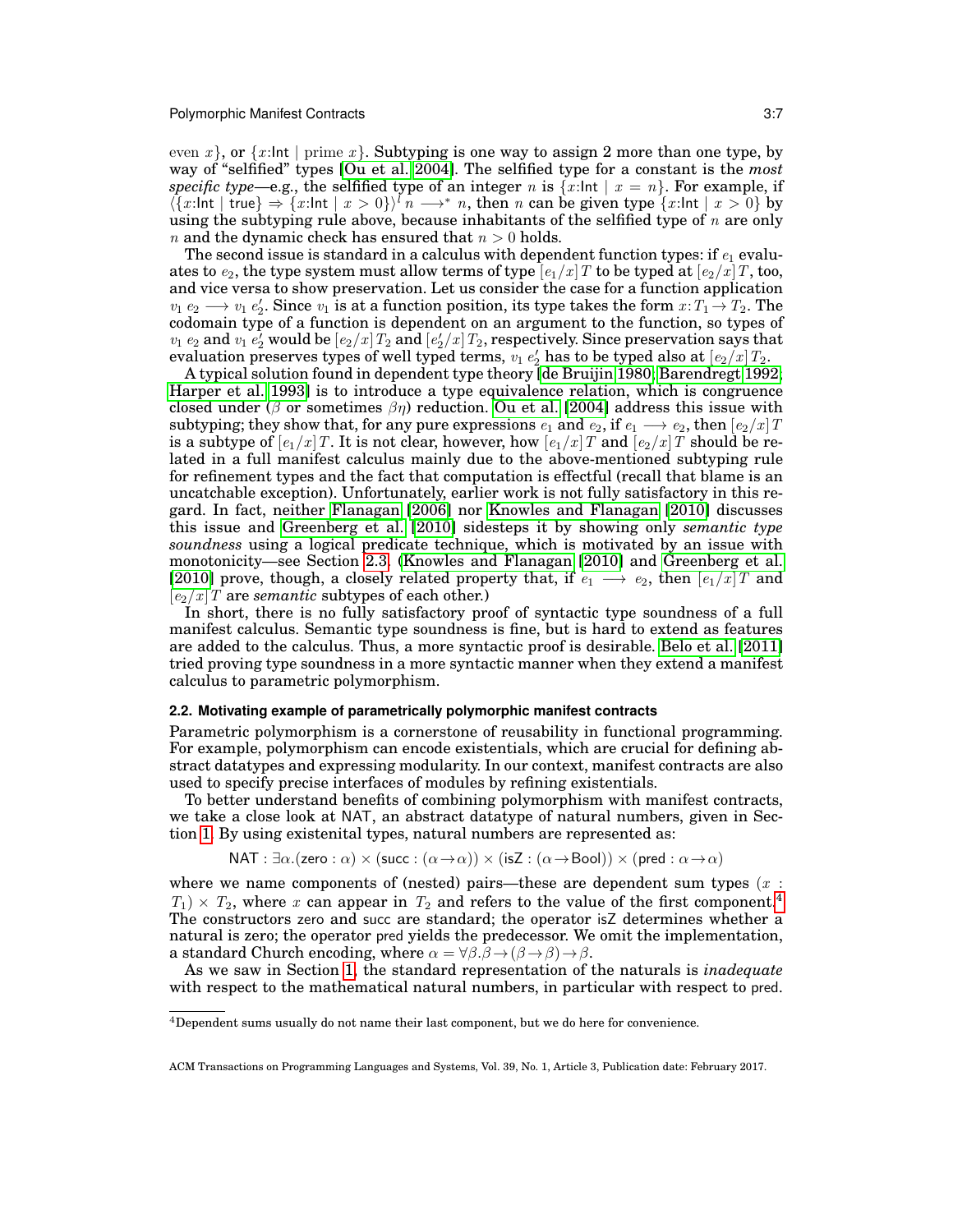In math, pred zero is undefined, but the implementation will return zero. The NAT's interface hides our encoding of the naturals behind an existential type, but to ensure adequacy, we want to ensure that pred is only ever applied to terms of type  $\{x:\alpha \mid$ not (isZ x)}. With contracts, this is easy enough: the interface  $NAT<sub>I</sub>$  is given as

 $\exists \alpha.(\textsf{zero} : \alpha) \times (\textsf{succ} : (\alpha \to \alpha)) \times (\textsf{isZ} : (\alpha \to \textsf{Bool})) \times (\textsf{pred} : \{x : \alpha \mid \textsf{not}(\textsf{isZ} x)\} \to \alpha).$ 

To see why this more specific type for pred is useful, consider the following expression.

unpack NAT : NAT<sub>I</sub> as  $\alpha$ , n in n.isZ (n.pred (n.zero)) : Bool

We have "unpacked" the ADT to make its type available as  $\alpha$  and used the dot notation to clarify constructors and operators specified. We then ask if the predecessor of  $0$  is 0, running  $n.isZ$  ( $n.pred$  ( $n.zero$ )). The inner application is *not well typed*! We have that zero :  $\alpha$ , but the domain type of pred is  $\{x:\alpha \mid \text{not}(\text{isZ } x)\}\$ . To make the application well typed, we must insert a cast:

$$
unpack NAT : NATI as α, n in
$$
  

$$
n.isZ (n.pred (⟨α ⇒ {x : α | not (n.isZ x)⟩}^l n.zero)) : Bool
$$

Naturally, this cast will ultimately raise  $\Uparrow l$ , because not  $(n$  isZ  $n$  zero)  $\longrightarrow^*$  false. This way, abstract datatypes can impose constraints on their *use*—in this example, the use of pred.

Manifest contracts also can impose constraints on the *implementation* of the abstract type so that users of the abstract datatype can expect the implementation to return values satisfying the constraints. For example, consider a more accurate interface of pred: pred x will always be less than  $x$ . That is, when we extend the NAT's interface with a binary "less than" operator lt, the result pred x has the refined type  $\{y:\alpha \mid \text{It } y\ge x\}$ . We can specify this fact with the interface:<sup>[5](#page-7-0)</sup>

 $\exists \alpha. \ldots \times (\exists \alpha \to \alpha \to \text{Bool}) \times (\text{pred} : x : \{x : \alpha \mid \text{not} (\exists z \ x) \} \to \{y : \alpha \mid \exists \ x \ y \ x \})$ 

The pred function's contract requires that pred's argument is nonzero and that pred returns a result less than the argument.

How can we write an implementation to meet this interface? By putting casts in the implementation. We can impose the contract on pred when we "pack up" the implementation NAT. Writing nat for the type of the Church encoding  $\forall \beta \beta \rightarrow (\beta \rightarrow \beta) \rightarrow \beta$ , we define the exported pred in terms of the standard, unrefined implementation, pred':

$$
\mathsf{pred} \ = \ \langle \mathsf{nat} \rightarrow \mathsf{nat} \Rightarrow x : \{x : \mathsf{nat} \mid \mathsf{not} \ (\mathsf{isZ} \ x) \} \rightarrow \{y : \mathsf{nat} \mid \mathsf{lt} \ y \ x \} \rangle^l \ \mathsf{pred}'
$$

Note, however, that the cast on pred' will never actually check its domain contract at runtime: if we unfold the domain contract contravariantly, we see that  $\langle \{x : n \in \mathbb{R} \mid n \in \mathbb{Z} \mid n \in \mathbb{Z} \mid n \in \mathbb{Z} \mid n \in \mathbb{Z} \rangle$ not (isZ x)}  $\Rightarrow$  nat)<sup>*l*</sup> is a no-op, because we are casting out of a refinement. Instead, clients of NAT can only call pred with terms that are typed at  $\{x:\text{nat} \mid \text{not}(\text{isZ } x)\}\$ , i.e., by checking that values are nonzero with a cast into pred's input type. The codomain contract on pred, however, could fail if pred' mis-implemented predecessor.

We can sum up the situation for contracts in abstract datatype interfaces as follows: the positive parts of the interface type are checked by the datatype's contract and can raise blame—these parts are the responsibility of the ADT's implementation; the negative parts of the interface type are not checked by the datatype's contract—these parts are the responsibility of the ADT's clients. Distributing obligations in this way

<span id="page-7-0"></span><sup>&</sup>lt;sup>5</sup>Precisely speaking, we need to apply a cast  $\langle \{x:\alpha \mid \text{not}(\text{isZ } x)\}\Rightarrow \alpha \rangle^l$  to x in the codomain contract of pred to make the contract well typed. We omit the cast because it will always succeed, returning  $x$ .

ACM Transactions on Programming Languages and Systems, Vol. 39, No. 1, Article 3, Publication date: February 2017.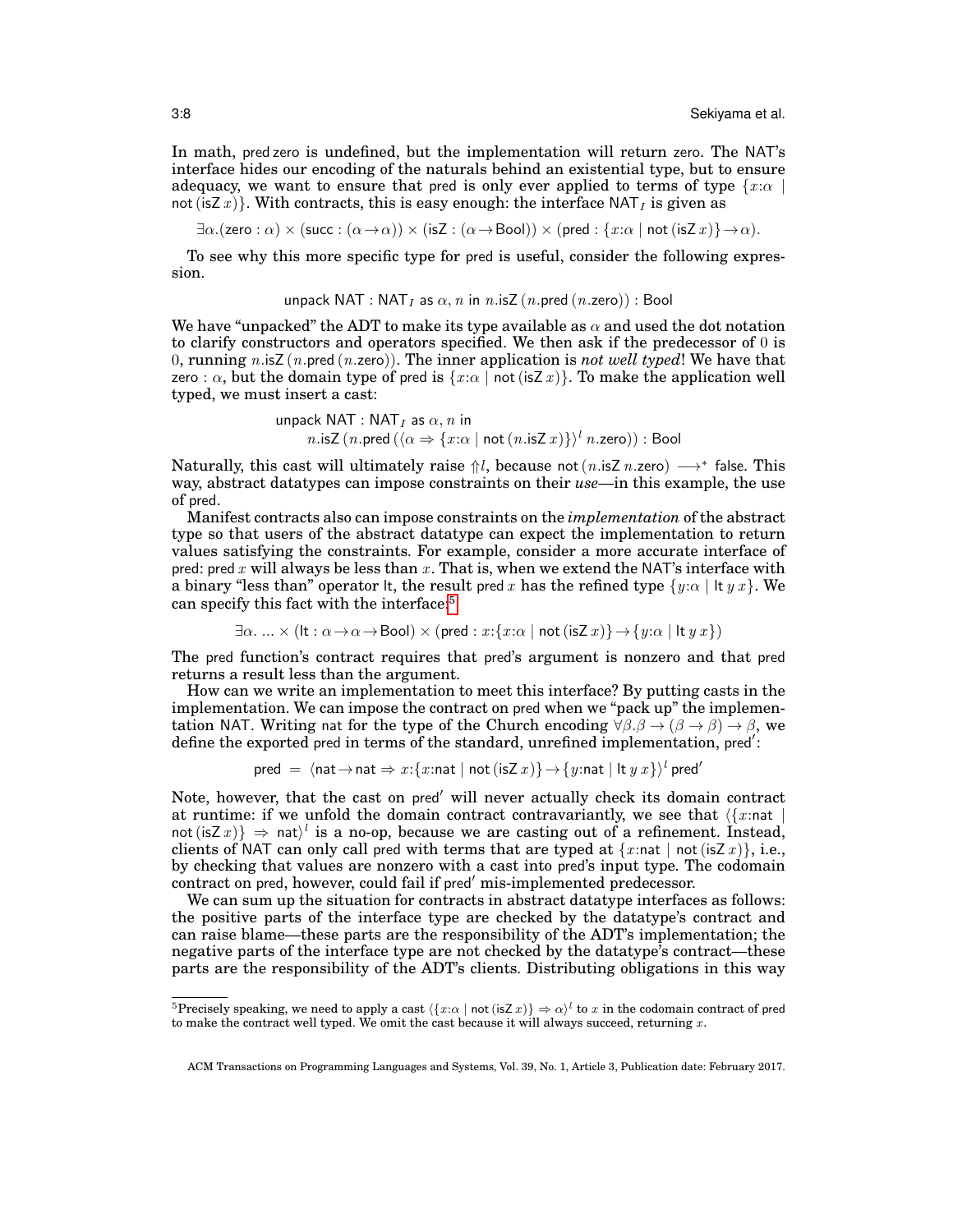recalls Findler and Felleisen's seminal idea of client and server blame [\[Findler and](#page-34-0) [Felleisen 2002\]](#page-34-0).

Readers interested in other examples in polymorphic manifest contracts are referred to Greenberg's thesis [\[Greenberg 2013\]](#page-34-1). The thesis gives another, longer and more detailed example in polymorphic manifest contracts and shows that contracts with polymorphism can enforce sophisticated typing disciplines easily.

### <span id="page-8-0"></span>**2.3. Key ideas in polymorphic manifest contract calculus F<sup>H</sup>**

The full manifest calculus  $F_H$  [\[Belo et al. 2011\]](#page-33-0) combined the type abstraction of parametric polymorphism with manifest contracts. This section describes key ideas in that work, namely refinement types with arbitrary underlying types and subsumption-free formalization, and the next presents technical flaws in the metatheory of  $F_H$ .

*Polymorphism and general refinements.* Adding polymorphism to manifest contracts is not as simple as it might appear. The crux of the matter is this: we need to be able to write  $\{x:\alpha \mid e\}$  for refinements to interact with abstract datatypes in a useful way. A question here is: What types can be instantiated for the type variable  $\alpha$ ? Earlier manifest calculi restrict refinements to base types, forbidding refinements of function types like  $\{f : (\mathsf{Int} \to \mathsf{Int}) \mid f\,0 = 0\}$ . However, this restriction is severe and limits the expressiveness of types excessively. For example, let us remember the NAT example. Since the implementation type is  $\forall \beta \beta \rightarrow (\beta \rightarrow \beta) \rightarrow \beta$ , the predecessor function pred over naturals has to be implemented as a function of type

$$
\{x:\forall \beta.\beta\to(\beta\to\beta)\to\beta\mid \text{not }( \text{isZ } x)\}\to(\forall \beta.\beta\to(\beta\to\beta)\to\beta),
$$

in which, to restrict arguments to be nonzero, the domain type refines the Church natural number type  $\forall \beta$ ,  $\beta \rightarrow (\beta \rightarrow \beta)$   $\rightarrow \beta$  by substituting it for the abstract type. Systems without general refinements would reject this type as *ill-formed*, because the underlying type is not a base type.

Thus,  $F_H$  supports *general refinements*, which allow type variables  $\alpha$  to be instantiated with *any* type, that is, not only base types like Bool and Int but also function, forall, and even refinement types. Introducing general refinements calls for a new semantics for casts: how do casts evaluate? In our system, a cast  $\langle T_1 \Rightarrow T_2 \rangle^l$  evaluates in several steps (we describe it in detail in Section [3\)](#page-11-0). Roughly speaking, the semantics forgets refinements in  $T_1$  and then starts checking refinements in  $T_2$  from the inside out. The cast semantics of  $F_H$  skips some refinement checks that appear to be unnecessary. For example, reflexive casts of the form  $\langle T\Rightarrow T\rangle^l$  just disappear—this is motivated by parametricity:  $\langle \alpha \Rightarrow \alpha \rangle^l$  should behave the same whatever the type variable  $\alpha$  is bound to and the only reasonable behavior seems that the cast disappears like the identity function.

We believe that  $\mathbf{F}_{\mathrm{H}}^{\sigma}$  is the first sound polymorphic manifest calculus with general refinement types. As we mentioned in the introduction, SAGE also allows any type to be refined; however, in SAGE, the source type in a cast is always Dynamic. While this makes the cast semantics much simpler, parametricity in the presence of Dynamic would not be straightforward (for a summary of the difficulty, see related work in Section [7\)](#page-29-0). [Belo et al.](#page-33-0) [\[2011\]](#page-33-0) also has general refinements but it has some metatheoretical problems; [Sekiyama et al.](#page-35-4) [\[2015\]](#page-35-4) have not dealt with polymorphism.

*Subsumption-free formulation.* Although subtyping plays a cruicial role in manifest calculi, it comes with some metatheoretic baggage, as described by [Knowles and Flana](#page-34-7)[gan](#page-34-7) [\[2010\]](#page-34-7) and [Greenberg et al.](#page-34-2) [\[2010\]](#page-34-2). The issue is that rules of the type system in [Flanagan](#page-34-6) [\[2006\]](#page-34-6) are not monotonic—in particular, the subtyping rule for refinement types quantifies over all well formed closing substitutions, which in turn refer to well typedness—and so it is not clear that the type system is even well defined. [Knowles](#page-34-7)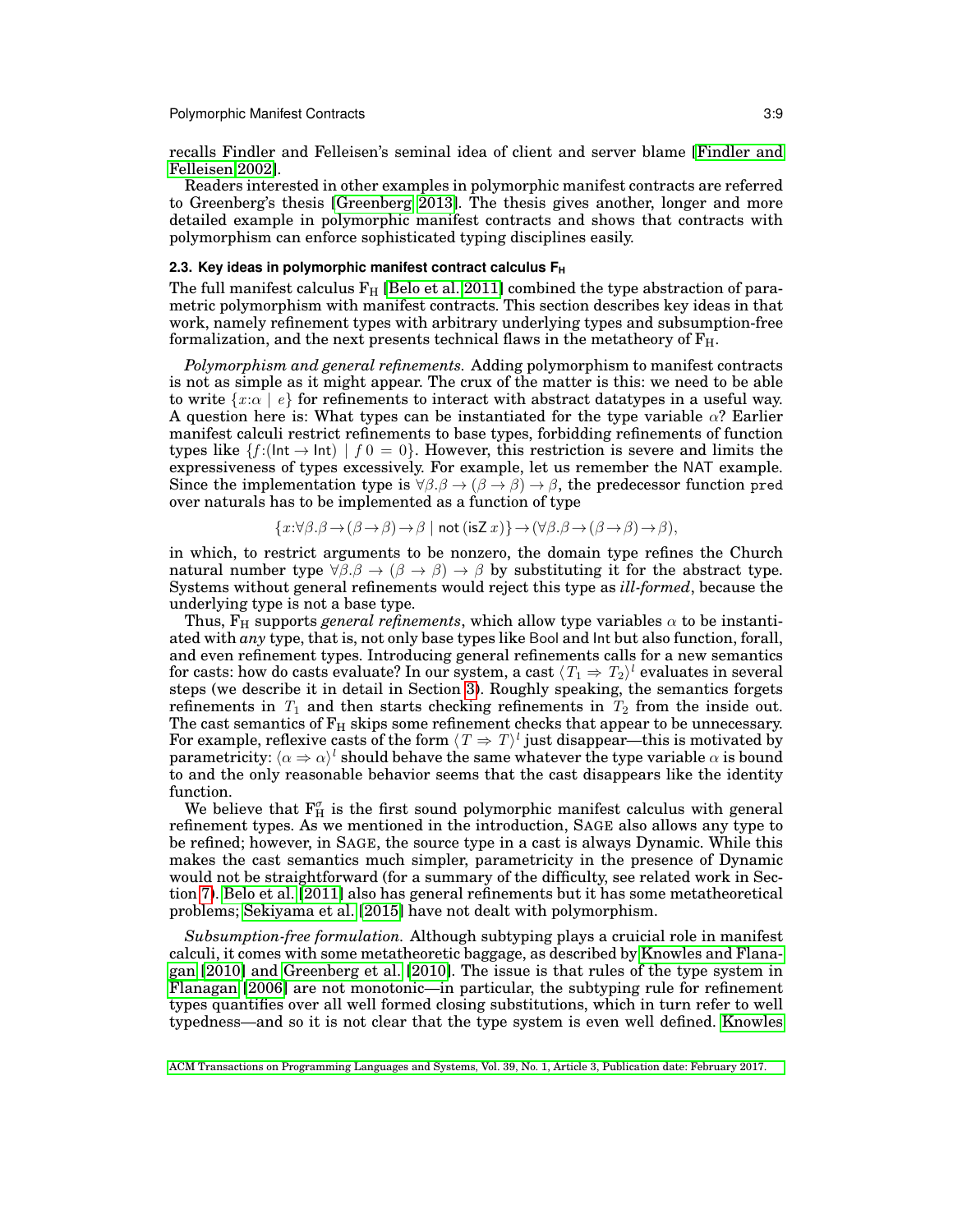[and Flanagan](#page-34-7) [\[2010\]](#page-34-7) and [Greenberg et al.](#page-34-2) [\[2010\]](#page-34-2) avoided the issue by giving denotational semantics (namely, logical predicates) of types and changing the problematic subtyping rule so that it refers to the denotations instead of well typedness. One (philosophical) problem is that soundness of the type system with respect to the denotational semantics has to be shown *before* soundness with respect to the operational semantics. Another, perhaps more serious problem is that the denotational approach is generally harder to scale than standard syntactic methods (i.e., progress and preservation), when we consider other features such as polymorphism. We discuss it in more detail in Section [7.2.](#page-30-0)

 $F_H$  addresses this issue by dropping subsumption (and hence subtyping) from the type system. Since subtyping is removed, it is easy to see that the type system is well defined. However, removing subtyping raises the two issues for type soundness again and, additionally, another issue about how to deal with static verification, which is based on subtyping in the original hybrid checking framework.

For the type soundness issues, Belo et al. introduce a special typing rule to give values any refinement they satisfy and a type conversion relation, which is based on (call-by-value) parallel reduction.<sup>[6](#page-9-0)</sup> With the type conversion relation,  $[e_1/x]T$  and  $[e_2/x]T$ are convertible if  $e_1 \rightarrow e_2$  and a typing rule that allows terms to be retyped at convertible types is substituted for the subsumption rule. Using such a type system, they claim to have "proved" type soundness in an entirely syntactic manner—via progress and preservation—and also parametricity based on syntactic logical relations.

Although the resulting system can be formalized without resting on denotational semantics, the lack of subsumption means that all refinements in a well typed program will be checked at runtime. As we have already mentioned in Section [1,](#page-0-0) Belo et al. recover static verification by introducing subtyping *post facto* and examining sufficient conditions to eliminate casts.

#### <span id="page-9-1"></span>**2.4. Flaws in FH—and how we solve them**

Unfortunately, as mentioned in Section [1,](#page-0-0) a few properties required to show type soundness and parametricity turn out to be false. We will discuss the flawed properties with their counterexamples in detail in Section [6](#page-26-0) but, in essence, the source of anomaly is that substitutions, which affect how casts behave, badly interact with the type conversion. As we discussed above, for preservation, two types  $[e_1/x]$  and  $[e_2/x]$  should be convertible if  $e_1 \longrightarrow e_2$ . Naively allowing this, however, will cause two refinement types  $\{x:T \mid e_1\}$  and  $\{x:T \mid e_2\}$  to be convertible (via  $\{x:T \mid \Uparrow l\}$ ) for any Boolean terms  $e_1$  and  $e_2$ . So,  $F_H$ 's (static) contract system is inconsistent in the sense that a well typed cast-free term can be given any refinement—e.g., 0 can be given  $\{x:\text{Int} \mid x = 42\}$ —and, worse, the inconsistency implies the lack of type soundness in  $F_H$ —that is, an expression of a refinement type  $\{x : T \mid e\}$  may result in a value not satisfying the predicate e.

The following shows a convertibility derivation to relate  ${x : T | e}$  and  ${x : T | \hat{\uparrow}l}$  for any e (here, given (closed) expression e, we write  $\ln t_e$  for  $\{z:\ln t \mid e\}$  and  $\&\&$  stands for

<span id="page-9-0"></span> $6B$ elo et al. [\[2011\]](#page-33-0) do not really show a formal definition of type conversion; it appears in [Greenberg](#page-34-1) [\[2013\]](#page-34-1).

ACM Transactions on Programming Languages and Systems, Vol. 39, No. 1, Article 3, Publication date: February 2017.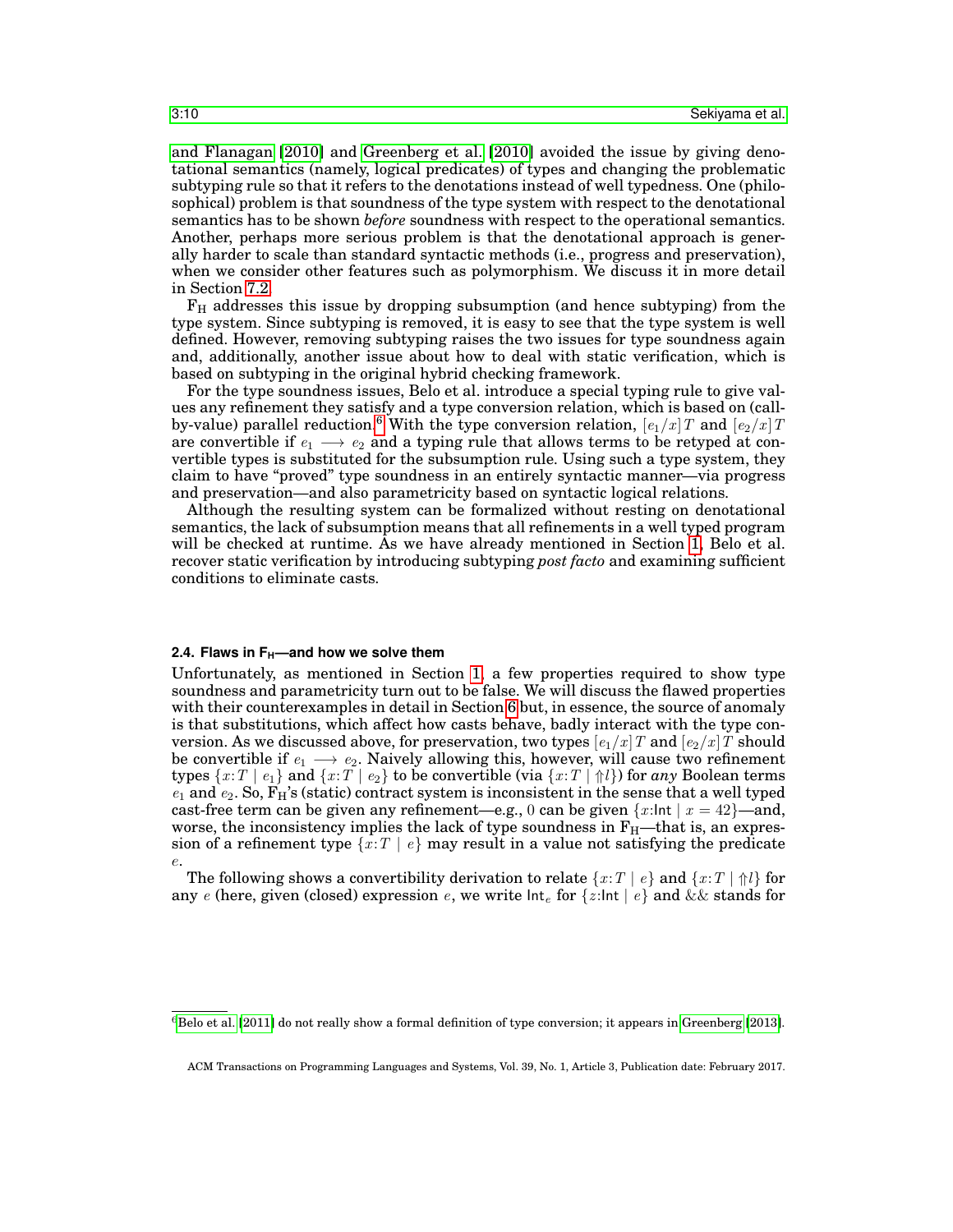Boolean conjunction).

$$
\{x:T \mid e\}
$$
\nreflexive cast  
\n
$$
42 > 0 && e \longrightarrow^* e
$$
\n
$$
\left\| \begin{array}{ccc} \langle \text{Int}_{\text{false}} \Rightarrow \text{Int}_{5=0} \rangle^l 42) > 0 && e \leftrightarrow^* \Uparrow l \end{array} \right\|
$$
\n
$$
\{x:T \mid (\langle \text{Int}_{5=0} \Rightarrow \text{Int}_{5=0} \rangle^l 42) > 0 && e \} \qquad \{x:T \mid (\langle \text{Int}_{\text{false}} \Rightarrow \text{Int}_{5=0} \rangle^l 42) > 0 && e \}
$$
\n
$$
\left\| \begin{array}{c} 5 = 0/y \\ \langle x:T \rangle \left( \langle \text{Int}_{y} \Rightarrow \text{Int}_{5=0} \rangle^l 42 \rangle > 0 && e \end{array} \right) \right\|
$$
\n
$$
= \{x:T \mid (\langle \text{Int}_{y} \Rightarrow \text{Int}_{5=0} \rangle^l 42) > 0 && e \}
$$
\n
$$
= \{x:T \mid (\langle \text{Int}_{y} \Rightarrow \text{Int}_{5=0} \rangle^l 42) > 0 && e \}
$$

The crux of this example is that substitution of  $5 = 0$  for y yields a reflexive cast, while that of false for  $y$  yields a failing cast. Actually, the two intermediate types are *ill-formed*, because 42 cannot be given type  $Int_{5=0}$  or  $Int_{false}$ —the source types of the casts. Nevertheless, we cannot exclude such nonsense terms *before* defining our typing relation, so we must examine properties of a type conversion relation in the untyped setting *until we prove type soundness*.

 $\mathbf{F}_{\mathrm{H}}^{\sigma}$  corrects this anomaly; in  $\mathbf{F}_{\mathrm{H}}^{\sigma}$ ,

$$
\{x:T \mid (\langle \mathsf{Int}_{5=0} \Rightarrow \mathsf{Int}_{5=0} \rangle^l 42) > 0 \&\&e\} \neq \{x:T \mid (\langle \mathsf{Int}_{\mathsf{false}} \Rightarrow \mathsf{Int}_{5=0} \rangle^l 42) > 0 \&\&e\},\
$$
avoiding 
$$
\{x:T \mid e\} \equiv \{x:T \mid \Uparrow l\},\
$$
whereas

$$
[5 = 0/y]
$$
  

$$
\{x:T \mid (\langle \mathsf{Int}_y \Rightarrow \mathsf{Int}_{5=0} \rangle^l 42) > 0 \&\&e\} \equiv \{x:T \mid (\langle \mathsf{Int}_y \Rightarrow \mathsf{Int}_{5=0} \rangle^l 42) > 0 \&\&e\}
$$

*does* hold. At first, these (in)equations seem contradictory because the first type  ${x:T}$  | ( $\langle \text{Int}_{5=0} \Rightarrow \text{Int}_{5=0}$ )<sup>l</sup> 42) > 0 && e} and the third  $[5 = 0/y]{x:T}$  | ( $\langle \text{Int}_y \Rightarrow$  $\text{Int}_{5=0}$ <sup>l</sup>  $42) > 0$  &&  $e$ } are usually syntactically equal and so are the second and fourth. In fact,  $F_H^{\sigma}$  distinguishes both pairs syntactically and obtains desirable type conversion, as illustrated below.

$$
\{x:T \mid e\}
$$
  
\n
$$
\{x:T \mid (\langle \text{Int}_{5=0} \Rightarrow \text{Int}_{5=0} \rangle^{l} 42) > 0 \&\& e\}
$$
  
\n
$$
\{x:T \mid (\langle \text{Int}_{5=0} \Rightarrow \text{Int}_{5=0} \rangle^{l} 42) > 0 \&\& e\}
$$
  
\n
$$
\{x:T \mid (\langle \text{Int}_{\text{false}} \Rightarrow \text{Int}_{5=0} \rangle^{l} 42) > 0 \&\& e\}
$$
  
\n
$$
\{x:T \mid (\langle \text{Int}_{y} \Rightarrow \text{Int}_{5=0} \rangle^{l} 42) > 0 \&\& e\}
$$
  
\n
$$
= \{x:T \mid (\langle \text{Int}_{y} \Rightarrow \text{Int}_{5=0} \rangle^{l} 42) > 0 \&\& e\}
$$

More specifically, casts  $[5=0/y] \langle$ Int $_{y} \Rightarrow$  Int $_{5=0}\rangle^{l}$  and  $[{\sf false}/y] \langle$ Int $_{y} \Rightarrow$  Int $_{5=0}\rangle^{l}$  are distinguished from  $\langle$ Int $_{5=0}\Rightarrow$  Int $_{5=0}\rangle^l$  and  $\langle$ Int $_{\text{false}}\Rightarrow$  Int $_{5=0}\rangle^l$ , respectively. This is achieved by changing the syntax and semantics of casts so that substitution does not affect how casts behave.

To distinguish  $[5=0/y]$ (lnt $_y \Rightarrow$  lnt $_{5=0}$ )<sup>l</sup> and (lnt $_{5=0} \Rightarrow$  lnt $_{5=0}$ )<sup>l</sup>,  $\mathbf{F}^{\sigma}_{\text{H}}$  uses *delayed substitutions*  $\sigma$ , which are also used to ensure that substitution does not interfere with how casts evaluate. First, cast expressions are augmented with delayed substitutions and take the form  $\langle T_1 \Rightarrow T_2 \rangle_{\sigma}^l$ . (We often omit  $\sigma$  when it is empty.) Second, a substitution applied to a cast is *not* forwarded to its target and source types immediately but is instead stored as delayed substitutions—this is the reason why  $\sigma$  is called "delayed." For example, when term  $5 = 0$  is substituted for y in  $\langle \text{Int}_y \rangle \Rightarrow \text{Int}_{5=0} \rangle^l$ , the result is  $\langle$ Int $_y \Rightarrow$ Int $_{5=0}$ ) $\langle$ <sub>y $\mapsto$ 5=0}</sub> where  $\{y \mapsto 5 = 0\}$  maps  $y$  to  $5 = 0$ . Delayed substitutions attached to casts are ignored when deciding what steps to take to check values. Thus,  $\langle$ Int $_{y}\Rightarrow$  Int $_{5=0}\rangle_{\{y\mapsto 5=0\}}^{l}$  does not disappear, even when  $[5\ =\ 0/y]$ Int $_{y}$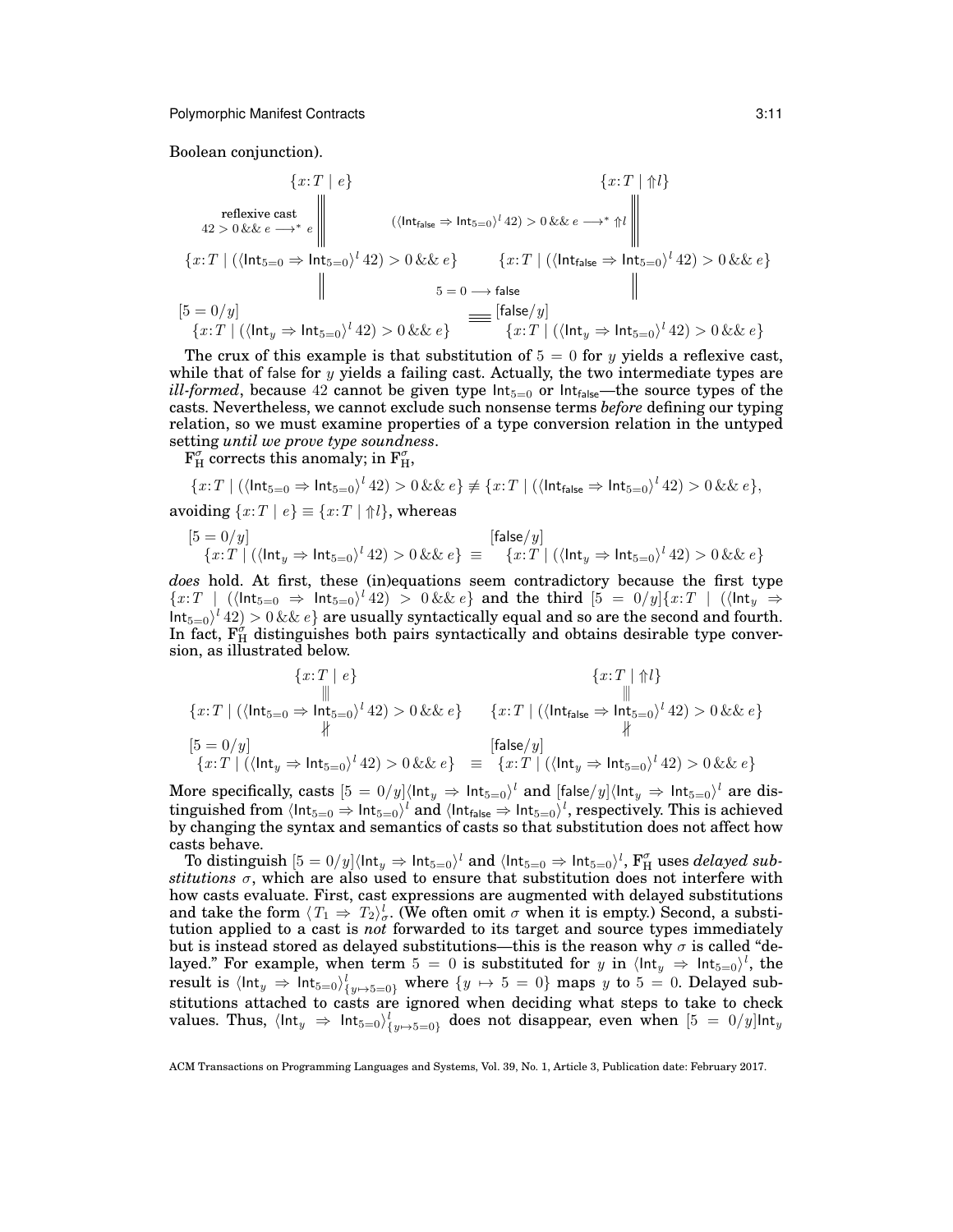## **Types and contexts**

 $Ty \ni T ::= B \mid \alpha \mid x : T_1 \rightarrow T_2 \mid \forall \alpha \cdot T \mid \{x : T \mid e\}$  $\Gamma \ ::= \emptyset | \Gamma, x : T | \Gamma, \alpha$ 

# **Substitutions**

 $\sigma \in (\text{ImVar} \stackrel{\text{fin}}{\rightarrow} \text{Im}) \times (\text{TvVar} \stackrel{\text{fin}}{\rightarrow} \text{Tv})$ 

# **Terms, values, and results**

 $\mathsf{Tm} \ni e \ ::= x \ | \ k \ | \ \mathrm{op} \left( e_1, \, ... \, , e_n \right) \ | \ \lambda x{:}T. \ e \ | \ \Lambda \alpha. \ e \ | \ e_1 \ e_2 \ | \ e \ T \ |$  $\langle T_1 \Rightarrow T_2 \rangle_{\sigma}^l \mid \Uparrow l \mid \langle \{x: T \mid e_1\}, e_2, v \rangle^l$  $v ::= k \mid \lambda x : T \cdot e \mid \Lambda \alpha \cdot e \mid \langle T_1 \Rightarrow T_2 \rangle_{\sigma}^l$  $r ::= v | \Uparrow l$ 

#### **Evaluation contexts**

<span id="page-11-1"></span> $E \ ::= \ [] \ e_2 \ | \ v_1 \ [] \ || \ ] \ T \ | \ \langle \{x : T \ | \ e \}, [] \ , \ v \rangle^l \ | \ \text{op}(v_1, \ ... \ , v_{i-1}, [] \ , e_{i+1}, \ ... \ , e_n)$ Fig. 1. Syntax for  $\mathrm{F}^\sigma_\mathrm{H}$ 

and  $Int_{5=0}$  are syntactically equal; instead, a check to see if  $5 = 0$  evaluates to true will run and the cast will raise blame eventually. Thanks to delayed substitution, we can distinguish  $[5 = 0/y] \langle \text{Int}_y \Rightarrow \text{Int}_{5=0} \rangle^l$  and  $\langle \text{Int}_{5=0} \Rightarrow \text{Int}_{5=0} \rangle^l$  because  $[5 = 0/y] \langle \textsf{Int}_y \Rightarrow \textsf{Int}_{5=0} \rangle^l = \langle \textsf{Int}_y \Rightarrow \textsf{Int}_{5=0} \rangle^l_{\{y \mapsto 5=0\}}$  is not syntactically equivalent to  $\langle \mathsf{Int}_{5=0} \Rightarrow \mathsf{Int}_{5=0} \rangle^l$ .

Delayed substitution makes the contract system of  $\mathrm{F}^\sigma_\mathrm{H}$  consistent—e.g., if  $0$  is given  ${x:}$ Int  $\mid e$  in the system, then  $[0/x]e$  always returns true. The consistency, formalized as a lemma called *value inversion* in Section [4,](#page-20-0) makes it possible to establish fundamental properties, including type soundness, of  $\mathrm{F}^{\sigma'}_{\mathrm{H}}.$ 

# <span id="page-11-0"></span>**3. DEFINING F**<sub>H</sub>

### **3.1. Syntax**

 $F_{H}^{\sigma}$ 's syntax extends System F with features from manifest contracts (Figure [1\)](#page-11-1). For unrefined types we have: base types B, which must include Bool; type variables  $\alpha$ ; dependent function types  $x: T_1 \to T_2$  where x is bound in  $T_2$ ; and universal types  $\forall \alpha$ . T, where  $\alpha$  is bound in T. Aside from dependency in function types, these are just the types of the standard polymorphic lambda calculus. For each  $B$ , we fix a set  $\mathcal{K}_B$  of the constants in that type. We require that the typing rules for constants and the typing and evaluation rules for operations respect this set, along with some formal require-ments (Section [3.3\)](#page-17-0). We also require that  $K_{\text{Bool}} = \{ \text{true}, \text{false} \}$ . We also have predicate contracts, or *refinement types*, written  $\{x : T \mid e\}$ . Conceptually,  $\{x : T \mid e\}$  denotes values v of type T for which  $[v/x]e$  reduces to true. As mentioned before, refinement types in  $F_{H}^{\sigma}$  are more general than existing manifest calculi (except for SAGE [\[Gronski et al.](#page-34-4) [2006\]](#page-34-4)) in that *any* type (even a refinement type) can be refined, not just base types (as in [\[Flanagan 2006;](#page-34-6) [Greenberg et al. 2010;](#page-34-2) [Gronski and Flanagan 2007;](#page-34-12) [Knowles and](#page-34-7) [Flanagan 2010;](#page-34-7) [Ou et al. 2004\]](#page-35-2)).

In the syntax of terms, the first line is standard for a call-by-value polymorphic language: variables, constants, several monomorphic first-order operations op (i.e., destructors of one or more base-type arguments), term and type abstractions, and term and type applications. Note that there is no value restriction on type abstractions as in System F, we do not evaluate under type abstractions, so there is no issue with ordering of effects. Although we have used existential types and dependent sums in examples,  $F_{H}^{\sigma}$  does not have them as primitives, because they can be encoded by using

ACM Transactions on Programming Languages and Systems, Vol. 39, No. 1, Article 3, Publication date: February 2017.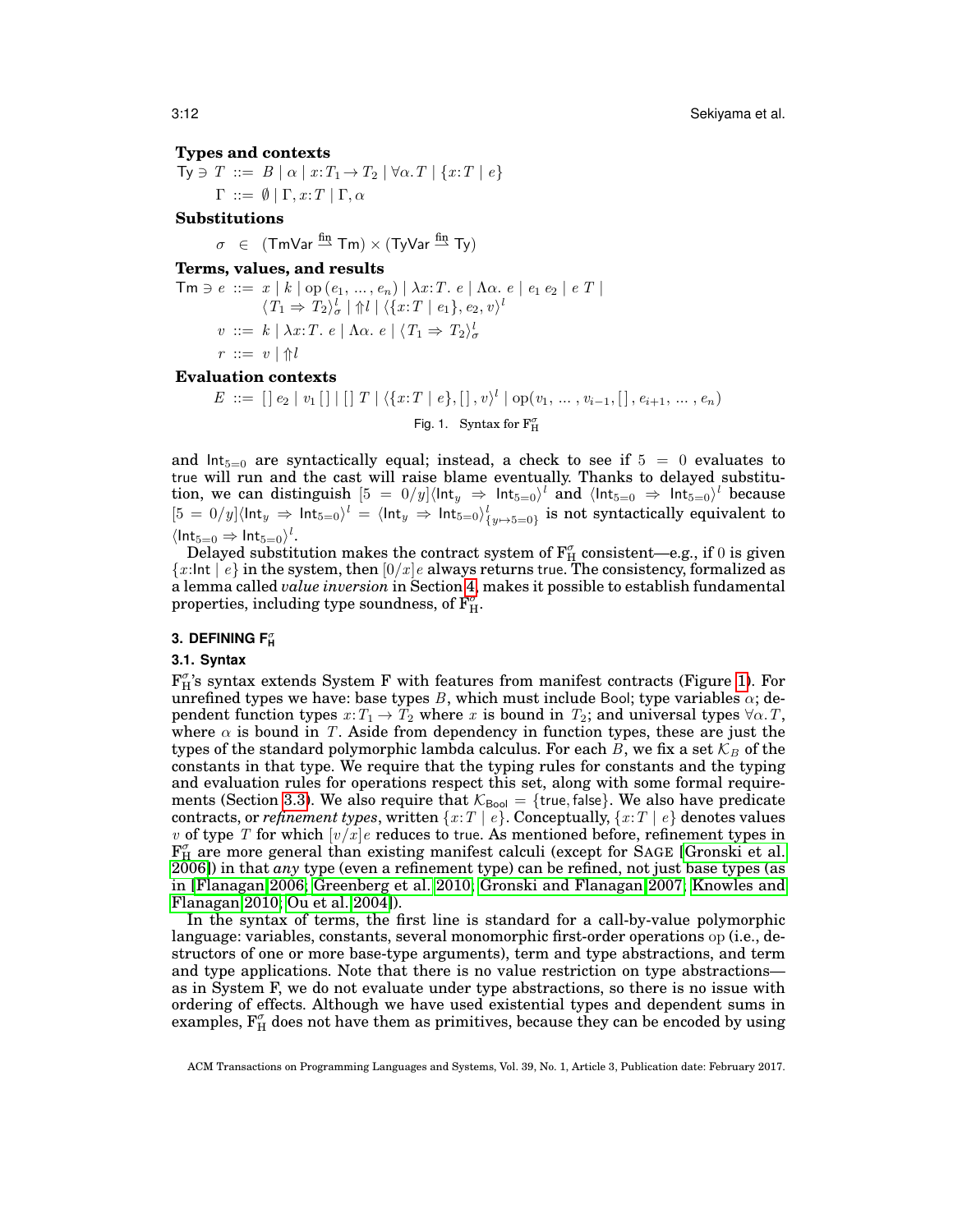type abstractions as usual.

$$
\exists \alpha. T = \forall \alpha'. (\forall \alpha. T \rightarrow \alpha') \rightarrow \alpha'
$$
  
pack  $\langle T_1, e \rangle$  as  $\exists \alpha. T_2 = \Lambda \alpha'. \lambda f: (\forall \alpha. T_2 \rightarrow \alpha'). f T_1 e$   
unpack  $e_1 : \exists \alpha. T_1$  as  $\alpha, x$  in  $e_2 : T_2 = e_1 T_2 (\Lambda \alpha. \lambda x: T_1. e_2)$ 

$$
(x: T_1) \times T_2 = \forall \alpha. (x: T_1 \to T_2 \to \alpha) \to \alpha
$$
  

$$
(e_1, e_2)_{(x: T_1) \times T_2} = \Lambda \alpha. \lambda f: (x: T_1 \to T_2 \to \alpha). f e_1 e_2.
$$

The terms in the second line offer the standard constructs of a manifest contract calculus [\[Flanagan 2006;](#page-34-6) [Greenberg et al. 2010;](#page-34-2) [Knowles and Flanagan 2010\]](#page-34-7), with a few alterations, discussed below.

As we have already discussed in the last section, casts in  $F_H^{\sigma}$  are of the form  $\langle T_1 \Rightarrow T_2 \rangle_{\sigma}^l$ , where the delayed substitution  $\sigma$  is formally a pair of substitutions from term and type variables to terms and types, respectively. When a cast detects a problem, it raises blame, a label-indexed uncatchable exception written  $\hat{\parallel}l$ . The label l allows us to trace blame back to a specific cast. (While labels here are drawn from an arbitrary set, in practice  $l$  will refer to a source-code location.) Finally, we use active checks  $\langle \{x : T \mid e_1\}, e_2, v \rangle^l$  to support a small-step semantics for checking casts into refinement types. In an active check,  $\{x:T \mid e_1\}$  is the refinement being checked,  $e_2$  is the current state of checking, and  $v$  is the value being checked. The type in the first position of an active check is not necessary for the operational semantics, which can implement active checks as ordinary conditionals, but we keep it around as a technical aid to our syntactic proof of preservation. The value in the third position can be any value, not just a constant according to generalization of refinement types. If checking the refinement type succeeds, the check will return  $v$ ; if checking fails, the check will blame its label, raising  $\hat{v}$ l. Active checks and blame are not intended to occur in source programs—they are runtime devices. (In a real programming language based on this calculus, casts will probably not appear explicitly either, but will be inserted by an elaboration phase. The details of this process are beyond the present scope. Readers are referred to, e.g., [Flanagan](#page-34-6) [\[2006\]](#page-34-6).)

The values in  $\overline{F_H^{\sigma}}$  are constants, term and type abstractions, and casts. We also define *results*, which are either values or blame. Type soundness, stated in Theorem [4.18,](#page-22-1) will show that evaluation produces a result, but not necessarily a value. We note that, unlike some contract calculi—e.g., blame calculus [\[Wadler and Findler 2009\]](#page-35-3)—function cast applications  $\langle x : T_{11} \to T_{12} \Rightarrow x : T_{21} \to T_{22} \rangle^l v$  are not seen as values, which simplifies our inversion lemmas. Instead, casts between function types will  $\eta$ -expand and wrap with the casts on the domain and the codomain their argument. This makes the notion of "function proxy" explicit: the cast semantics adds many new closures.

To define the semantics, we use evaluation contexts [\[Felleisen and Hieb 1992\]](#page-34-13) (ranged over by  $E$ ). The syntax of evaluation contexts shown in Figure [1](#page-11-1) means that the semantics evaluates subterms from left to right in the call-by-value style.

As usual, we introduce some conventional notations. We write  $FV(e)$  (resp.  $FV(T)$ ) to denote free term variables in the term  $e$  (resp. the type  $T$ ), which is defined as usual, except for casts:

$$
FV(\langle T_1 \Rightarrow T_2 \rangle_{\sigma}^l) = ((FV(T_1) \cup FV(T_2)) \setminus \text{dom}(\sigma)) \cup FV(\sigma)
$$

where  $dom(\sigma)$  is the domain set of  $\sigma$  and  $FV(\sigma)$  is the set of free term variables in terms and types that appear in the range of  $\sigma$ . Similarly, we use  $FTV(e)$ ,  $FTV(T)$ , and  $FTV(\sigma)$  for free type variables, and  $AFV(e)$ ,  $AFV(T)$ , and  $AFV(\sigma)$  for all free variables, namely, both free term and type variables. We say that terms and types are closed when they have no free term and type variables.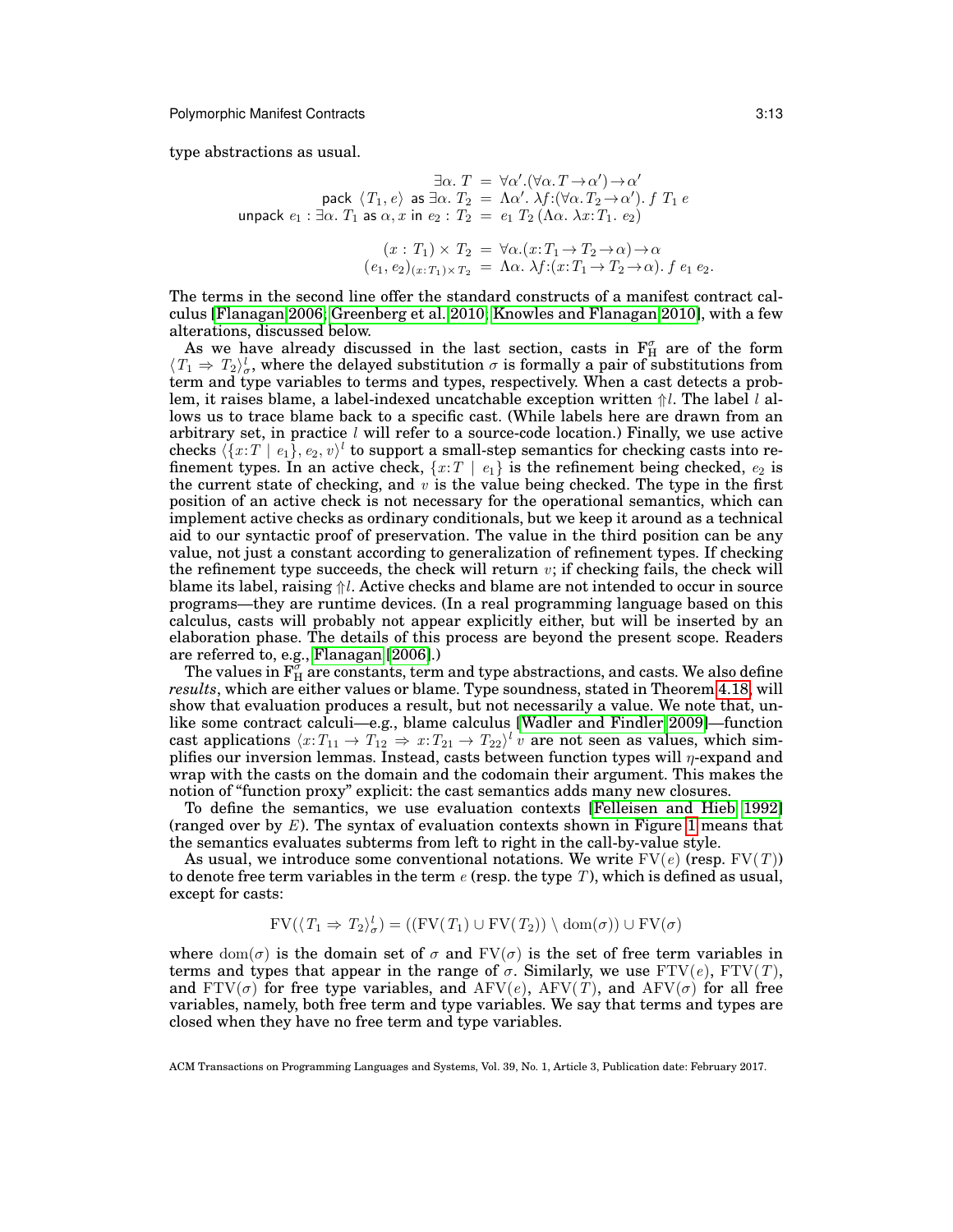Applying substitutions is almost standard, but for the case for casts. To preserve standard properties of substitution, such as, "applying a substitution to a closed term yields the same term," we keep unused "garbage" bindings out of delayed substitutions, maintaining the invariant that  $\text{dom}(\sigma) \subseteq \text{AFV}(T_1) \,\cup \,\text{AFV}(T_2)$  holds for every cast  $\langle T_1 \Rightarrow T_2 \rangle^l_{\sigma}$ . Before defining how substitutions work, we introduce a few auxiliary notations. For a set S of variables,  $\sigma|_S$  denotes the restriction of  $\sigma$  to S. Formally,

$$
\sigma|_S = (\{x \mapsto \sigma(x) \mid x \in \text{dom}(\sigma) \cap S\}, \{\alpha \mapsto \sigma(\alpha) \mid \alpha \in \text{dom}(\sigma) \cap S\}).
$$

We denote by  $\sigma_1 \oplus \sigma_2$  a delayed substitution obtained by concatenating substitutions with disjoint domains elementwise.

**3.1 Definition [Substitution]:** Substitution in  $\mathbf{F}_{\text{H}}^{\sigma}$  is the standard capture-avoiding substitution function with a single change, in the cast case:

<span id="page-13-0"></span>
$$
\sigma(\langle T_1 \Rightarrow T_2 \rangle_{\sigma_1}^l) = \langle T_1 \Rightarrow T_2 \rangle_{\sigma_2}^l
$$

where  $\sigma_2 = \sigma(\sigma_1) \uplus (\sigma|_{(AFV(T_1) \cup AFV(T_2)) \setminus \text{dom}(\sigma_1)})$ . Here,  $\sigma(\sigma_1)$  denotes the (pairwise) composition of  $\sigma$  and  $\sigma_1$ ; formally,

$$
\sigma(\sigma_1) = (\{x \mapsto \sigma(\sigma_1(x)) \mid x \in \text{dom}(\sigma_1)\}, \{\alpha \mapsto \sigma(\sigma_1(\alpha)) \mid \alpha \in \text{dom}(\sigma_1)\}).
$$

Notice that, in the definition of  $\sigma_2$ , the restriction on  $\sigma$  is required to remove garbage bindings. We show that many properties of substitution in lambda calculi hold for our substitution in Appendix [A.](#page-36-1)

Finally, we introduce several syntactic shorthands. We write  $T_1 \rightarrow T_2$  for  $x: T_1 \rightarrow T_2$ when x does not appear free in  $T_2$  and  $\langle T_1 \Rightarrow T_2 \rangle^l$  for  $\langle T_1 \Rightarrow T_2 \rangle^l_{\sigma}$  if the domain of  $\sigma$  is empty. A let expression let  $x : T = e_1$  in  $e_2$  denotes an application term of the form  $(\lambda x: T. e_2) e_1$ . We may omit the type if it is clear from the context. If  $\sigma =$  $({x \mapsto e}, \emptyset)$ , then we write  $[e/x]e'$ ,  $[e/x]T'$ , and  $[e/x]\sigma'$  for  $\sigma(e')$ ,  $\sigma(T')$ , and  $\sigma(\sigma')$ , respectively. Similarly, we write  $[T/\alpha]e'$ ,  $[T/\alpha]T'$ , and  $[T/\alpha]\sigma'$  for  $\sigma(e')$ ,  $\sigma(T')$ , and  $\sigma(\bar{\sigma'})$ , respectively, if  $\sigma = (\emptyset, {\alpha \mapsto T})$ .

#### **3.2. Operational semantics**

The call-by-value operational semantics is given as a small-step relation (Figure [2\)](#page-14-0), split into two sub-relations: one for reductions  $(\sim)$  and one for subterm reductions and blame lifting ( $\rightarrow$ ). Rules for these relations are the same as  $F_H$  [\[Greenberg 2013\]](#page-34-1) except for cast reduction rules. We define these relations as over *closed* terms.

The latter relation is standard. The E\_REDUCE rule lifts  $\sim$  reductions into  $\rightarrow$ ; the E COMPAT rule reduces subterms put in evaluation contexts; and the E BLAME rule lifts blame, treating it as an uncatchable exception. The reduction relation  $\sim$  is more interesting. There are four different kinds of reductions: the standard lambda calculus reductions, structural cast reductions, cast staging reductions, and checking reductions.

The E BETA and E TBETA rules should need no explanation—these are the standard call-by-value polymorphic lambda calculus reductions. The E OP rule uses a denotation function  $\llbracket - \rrbracket$  to give meaning to the first-order operations. We require that  $\llbracket - \rrbracket$ be "correct" to show type soundness (Section [3.3\)](#page-17-0).

The E REFL, E FUN, and E FORALL rules reduce casts structurally. E REFL eliminates a cast from a type to itself; intuitively, such a cast should always succeed anyway. (We discuss this rule more in Section [5.1.1.](#page-24-0)) When a cast between function types is applied to a value  $v$ , the E\_FUN rule produces a new lambda, wrapping  $v$  with a contravariant cast on the domain and a covariant cast on the codomain. The extra substitution in the left-hand side of the codomain cast may seem suspicious, but in fact the rule must be this way for type preservation to hold (see [Greenberg et al.](#page-34-2)

ACM Transactions on Programming Languages and Systems, Vol. 39, No. 1, Article 3, Publication date: February 2017.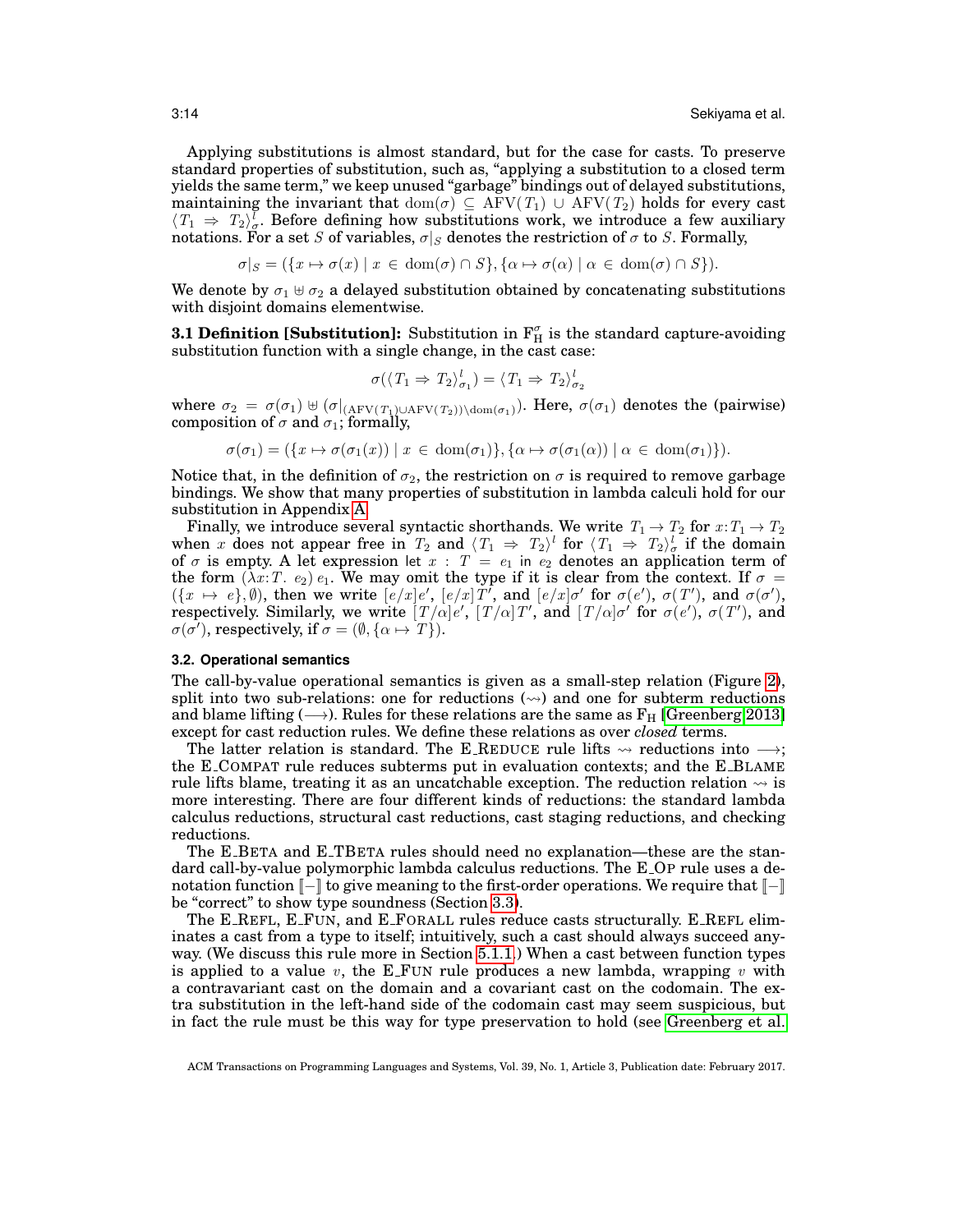# **Reduction rules**  $\boxed{e_1 \leadsto e_2}$

| $op(v_1, , v_n)$               | $\rightsquigarrow$ [op] $(v_1, , v_n)$ | E OP    |
|--------------------------------|----------------------------------------|---------|
| $(\lambda x: T_1. e_{12}) v_2$ | $\rightsquigarrow$ $[v_2/x]e_{12}$     | E_BETA  |
| $(\Lambda \alpha. e) T$        | $\rightsquigarrow$ $[T/\alpha]e$       | E TBETA |

 $\langle T \Rightarrow T \rangle^l_\sigma$  $\leadsto$  v E\_REFL  $\langle x: T_{11} \to T_{12} \Rightarrow x: T_{21} \to T_{22} \rangle^l_{\sigma}$ **E\_FUN**  $\lambda x:\sigma(T_{21})$ . let  $y:\sigma(T_{11})=\langle T_{21} \Rightarrow T_{11}\rangle^l_{\sigma_1}x$  in  $\langle [y/x]T_{12} \Rightarrow T_{22}\rangle^l_{\sigma_2} (v y)$  $\sigma_1$   $\omega$  iii  $\left(\frac{y}{u}\right)$   $\frac{1}{2}$   $\frac{1}{2}$   $\rightarrow$   $\frac{1}{22}$   $\sigma_2$ when  $x: T_{11} \rightarrow T_{12} \neq x: T_{21} \rightarrow T_{22}$  and  $x \notin \text{dom}(\sigma)$  and y is fresh and, for  $i \in \{1, 2\}$ ,  $\sigma_i = \sigma|_{\text{AFV}(T_{1i}) \cup \text{AFV}(T_{2i})}$  $\langle \forall \alpha \cdot T_1 \Rightarrow \forall \alpha \cdot T_2 \rangle_{\sigma}^l v \rightsquigarrow \Lambda \alpha. \left( \langle [\alpha/\alpha] T_1 \Rightarrow T_2 \rangle_{\sigma}^l (v \alpha) \right)$  **E**\_FORALL when  $\forall \alpha$ .  $T_1 \neq \forall \alpha$ .  $T_2$  and  $\alpha \notin \text{dom}(\sigma)$  $\langle \{x: T_1 | e \} \Rightarrow T_2 \rangle_{\sigma}^l v \rightsquigarrow \langle T_1 \Rightarrow T_2 \rangle_{\sigma'}^l v$  E\_FORGET when  $T_2 \neq \{x : T_1 \mid e\}$  and  $T_2 \neq \{y : \{x : T_1 \mid e\} \mid e_2\}$  $(\sigma' = \sigma|_{\rm AFV(T_1) \cup AFV(T_2)})$  $\langle T_1 \Rightarrow \{x: T_2 \mid e\} \rangle^l_\sigma v \rightsquigarrow$  E\_PRECHECK

$$
\langle T_2 \Rightarrow \{x: T_2 \mid e\} \rangle_{\sigma_1}^l (\langle T_1 \Rightarrow T_2 \rangle_{\sigma_2}^l v)
$$
\nwhen  $T_1 \neq T_2$  and  $T_1 \neq \{x: T' \mid e'\}$   
\n
$$
(\sigma_1 = \sigma |_{\text{AFV}(\{x: T_2 \mid e_2\})} \text{ and } \sigma_2 = \sigma |_{\text{AFV}(T_1) \cup \text{AFV}(T_2)} )
$$
\n
$$
\langle T \Rightarrow \{x: T \mid e\} \rangle_{\sigma}^l v \quad \leadsto \langle \sigma(\{x: T \mid e\}), \sigma([v/x]e), v \rangle^l \quad \text{E.CHECK}
$$
\n
$$
\langle \{x: T \mid e\}, \text{true}, v \rangle^l \quad \leadsto v \quad \text{E.OK}
$$

$$
\langle \{x:T \mid e\}, \text{false}, v \rangle^l \longrightarrow \Uparrow l \qquad \qquad \text{E-FAIL}
$$

**Evaluation rules**  $\boxed{e_1 \rightarrow e_2}$ 

$$
\frac{e_1 \rightsquigarrow e_2}{e_1 \longrightarrow e_2} \quad \text{E\_REDUCE} \quad \frac{e_1 \longrightarrow e_2}{E[e_1] \longrightarrow E[e_2]} \quad \text{E\_COMPATH} \quad \frac{E[\uparrow \uparrow \uparrow] \longrightarrow \uparrow \uparrow \downarrow}{E[\uparrow \uparrow \uparrow] \longrightarrow \uparrow \uparrow \downarrow} \quad \text{E\_BLAME}
$$

# <span id="page-14-0"></span>Fig. 2. Operational semantics for  $\mathbf{F}_{\mathrm{H}}^{\sigma}$

[\[2010\]](#page-34-2) for an explanation). Just like substitution (Definition [3.1\)](#page-13-0), E FUN and other cast rules restrict the domain of each delayed substitution in the right-hand side of reduction to free variables in the source and the target types of the corresponding cast. Note that E FUN uses a let expression—syntactic sugar for immediate application of a lambda—for the domain check. This is a nicer evaluation semantics than one in the previous calculi where the domain check can be duplicated by substitution. Avoiding this duplication is more efficient and simplifies some of our proofs of parametricity—in particular, we do not need to show that our logical relation is closed under *term* substitution, i.e., two open, logically related terms are related after replacing variables in them with logically related terms. The E FORALL rule is similar to E FUN, generating a type abstraction with the necessary covariant cast. A seemingly trivial substitution  $[\alpha/\alpha]$  is necessary for showing preservation: the value v in this rule is expected to have  $\forall \alpha$ .  $T_1$  and then  $v \alpha$  is given type  $\alpha/\alpha$   $T_1$ , which is not the same as  $T_1$  in general, even though  $T_1$  and  $\alpha/\alpha$   $T_1$  are semantically equivalent, since substitution is delayed at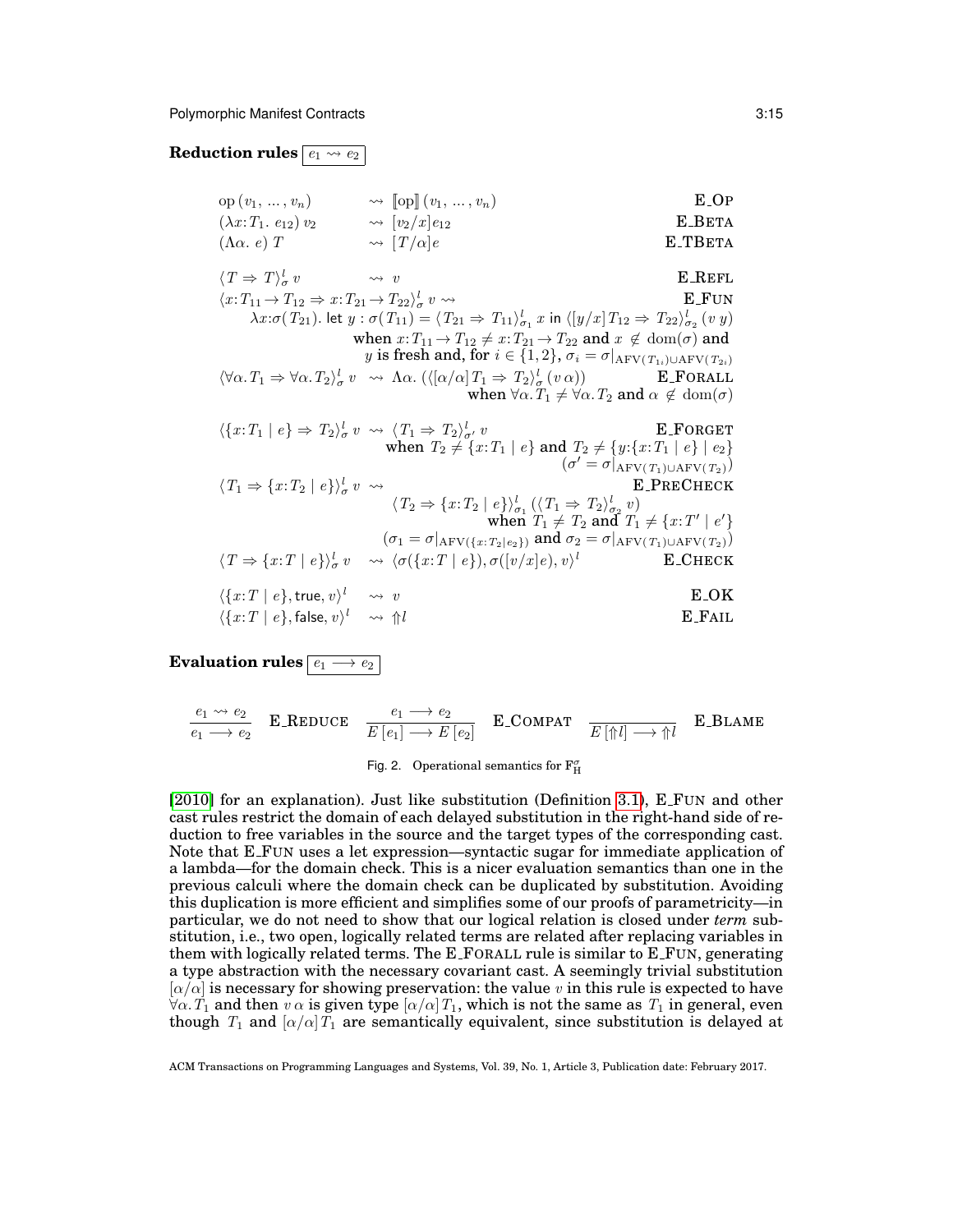casts! So, after the reduction, the source type of the cast has to be  $\left[\alpha/\alpha\right]T_1$ . Side conditions on E FORALL and E FUN ensure that these rules apply only when E REFL does not.

The E FORGET, E PRECHECK, and E CHECK rules are cast-staging reductions, breaking a complex cast down to a series of simpler casts and checks. All of these rules require that the left- and right-hand sides of the cast be different—if they are the same, then E REFL applies. The E FORGET rule strips a layer of refinement off the left-hand side; in addition to requiring that the left- and right-hand sides are different, the preconditions require that the right-hand side is not a refinement of the left-hand side. The E PRECHECK rule breaks a cast into two parts: one that checks exactly one level of refinement and another that checks the remaining parts. We only apply this rule when the two sides of the cast are different and when the left-hand side is not a refinement. The E CHECK rule applies when the right-hand side refines the left-hand side; it takes the cast value and checks that it satisfies the right-hand side. (We do not have to check the left-hand side, since that is the source type we are casting *from*.) If the check succeeds, then the active check evaluates to the checked value (E\_OK); otherwise, it raises the uncatchable exception  $\frac{1}{1}$  (E\_FAIL).

Before explaining how these rules interact in general, we offer a few examples. First, here is a reduction using E\_CHECK, E\_COMPAT, E\_OP, and E\_OK:

$$
\langle \ln t \Rightarrow \{x:\ln t \mid x \ge 0\} \rangle^{l} 5 \longrightarrow \langle \{x:\ln t \mid x \ge 0\}, 5 \ge 0, 5 \rangle^{l} \longrightarrow \langle \{x:\ln t \mid x \ge 0\}, \text{true}, 5 \rangle^{l} \longrightarrow 5
$$

A failed check will work in the same way until the last reduction, which will use E FAIL rather than E<sub>-OK</sub>:

$$
\langle \text{Int} \Rightarrow \{x:\text{Int} \mid x \ge 0\} \rangle^l (-1) \longrightarrow \langle \{x:\text{Int} \mid x \ge 0\}, -1 \ge 0, -1 \rangle^l
$$
  
 
$$
\longrightarrow \langle \{x:\text{Int} \mid x \ge 0\}, \text{false}, -1 \rangle^l
$$
  
 
$$
\longrightarrow \Uparrow l
$$

Notice that the blame label comes from the cast that failed. Here is a similar reduction that needs some staging, using E FORGET followed by the first reduction we gave:

$$
\langle \{x:\text{Int} \mid x=5\} \Rightarrow \{x:\text{Int} \mid x\geq 0\} \rangle^l 5 \longrightarrow \langle \text{Int} \Rightarrow \{x:\text{Int} \mid x\geq 0\} \rangle^l 5
$$
  

$$
\longrightarrow \langle \{x:\text{Int} \mid x\geq 0\}, 5\geq 0, 5 \rangle^l
$$
  

$$
\longrightarrow^* 5
$$

There are two cases where we need to use E PRECHECK. First, when nested refinements are involved:

$$
\langle \mathsf{Int} \Rightarrow \{x:\{y:\mathsf{Int} \mid y \ge 0\} \mid x = 5\} \rangle^l 5
$$
\n
$$
\rightarrow \langle \{y:\mathsf{Int} \mid y \ge 0\} \Rightarrow \{x:\{y:\mathsf{Int} \mid y \ge 0\} \mid x = 5\} \rangle^l (\langle \mathsf{Int} \Rightarrow \{y:\mathsf{Int} \mid y \ge 0\} \rangle^l 5)
$$
\n
$$
\rightarrow^* \langle \{y:\mathsf{Int} \mid y \ge 0\} \Rightarrow \{x:\{y:\mathsf{Int} \mid y \ge 0\} \mid x = 5\} \rangle^l 5
$$
\n
$$
\rightarrow \langle \{x:\{y:\mathsf{Int} \mid y \ge 0\} \mid x = 5\}, 5 = 5, 5 \rangle^l
$$
\n
$$
\rightarrow^* 5
$$

Second, when a function or universal type is cast into a refinement of a *different* function or universal type:

$$
\langle \text{Bool} \rightarrow \{x: \text{Bool} \mid x\} \Rightarrow \{f: \text{Bool} \rightarrow \text{Bool} \mid f \text{ true} = f \text{ false}\} \rangle^l v
$$
\n
$$
\longrightarrow \langle \text{Bool} \rightarrow \text{Bool} \Rightarrow \{f: \text{Bool} \rightarrow \text{Bool} \mid f \text{ true} = f \text{ false}\} \rangle^l
$$
\n
$$
(\langle \text{Bool} \rightarrow \{x: \text{Bool} \mid x\} \Rightarrow \text{Bool} \rightarrow \text{Bool} \rangle^l v)
$$

E\_REFL is necessary for simple cases, like  $\langle$  Int  $\Rightarrow$  Int)<sup>*l*</sup> 5  $\longrightarrow$  5. Hopefully, such a useless cast would never be written, but it could arise as a result of E FUN or E FORALL. (We also need E REFL in our proof of parametricity; see Section [5.1.1.](#page-24-0))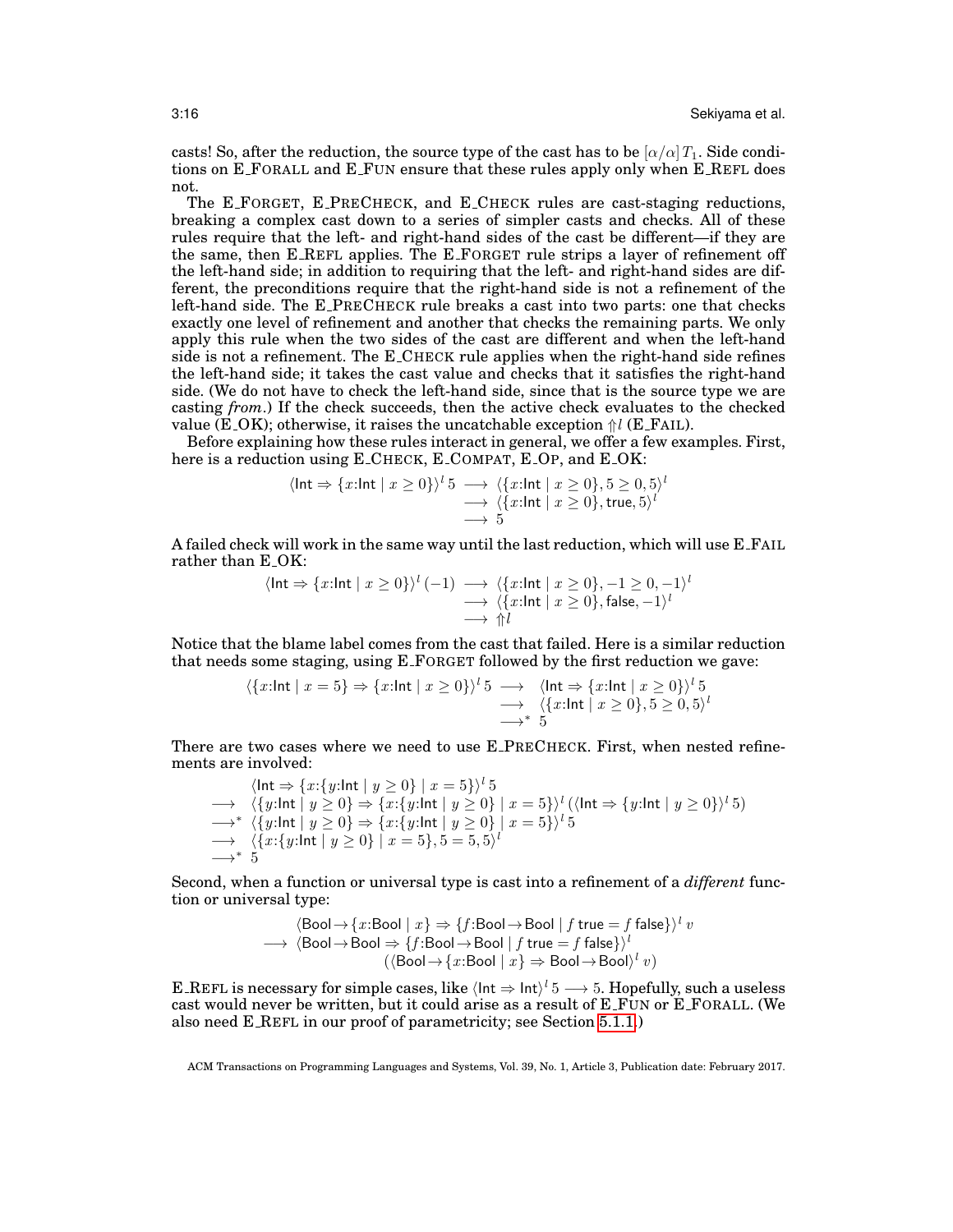We offer two higher-level ways to understand the interactions of these complicated cast rules. First, we can see the reduction rules as an unfolding of a recursive function, choosing the first clause in case of ambiguity. That is, the operational semantics unfolds a cast  $\langle T_1 \Rightarrow T_2 \rangle^l_\sigma \ v \text{ like } {\mathcal C}^l_\sigma(\,T_1,\,T_2,\,v)$ :

$$
\mathcal{C}_{\sigma}^{l}(T, T, v) = v
$$
\n
$$
\mathcal{C}_{\sigma}^{l}(\{x: T_{1} \mid e\}, T_{2}, v) = \mathcal{C}_{\sigma}^{l}(T_{1}, T_{2}, v)
$$
\n
$$
\mathcal{C}_{\sigma}^{l}(T_{1}, \{x: T_{2} \mid e\}, v) = \text{let } x = \mathcal{C}_{\sigma}^{l}(T_{1}, T_{2}, v) \text{ in } \langle \sigma(\{x: T_{2} \mid e\}), \sigma(e), x \rangle^{l}
$$
\n(where  $x \notin \text{dom}(\sigma)$ )\n
$$
\mathcal{C}_{\sigma}^{l}(\forall \alpha \cdot T_{1}, \forall \alpha \cdot T_{2}, v) = \Lambda \alpha \cdot \mathcal{C}_{\sigma}^{l}([\alpha/\alpha] T_{1}, T_{2}, v \alpha) \text{ (where } \alpha \notin \text{dom}(\sigma))
$$
\n
$$
\mathcal{C}_{\sigma}^{l}(x: T_{11} \rightarrow T_{12}, x: T_{21} \rightarrow T_{22}, v) = \lambda x: \sigma(T_{21}). \text{ let } y = \mathcal{C}_{\sigma}^{l}(T_{21}, T_{11}, x) \text{ in } \mathcal{C}_{\sigma}^{l}([y/x] T_{12}, T_{22}, v y) \text{ (where } x, y \notin \text{dom}(\sigma))
$$

Alternatively, the rules firing during the evaluation of a cast in the small-step semantics obeys the following regular schema:

REFL | (FORGET<sup>\*</sup> (REFL | (PRECHECK<sup>\*</sup> (REFL | FUN | FORALL)? CHECK<sup>\*</sup>)))

Let us consider the cast  $\langle T_1 \Rightarrow T_2 \rangle^l v$ , where we omit the delayed substitution for brevity. To simplify the following discussion, we define  $\text{unref}(T)$  as T without any outer refinements (though refinements on, e.g., the domain of a function would be unaffected); we write  $unref_n(T)$  when we remove only the *n* outermost refinements:

$$
unref(T) = \begin{cases} unref(T') & \text{if } T = \{x:T' \mid e\} \\ T & \text{otherwise} \end{cases}
$$

First, if  $T_1 = T_2$ , we can apply E\_REFL and be done with it. If that does not work, we will reduce by E\_FORGET until the left-hand side does not have any refinements possibly zero steps, when the source type  $T_1$  is already unrefined. As E\_FORGET applies, either: (a) we strip away all of the refinements; (b) we are casting from  $T$  to unref<sub>n</sub> $(T)$ , and after n steps E\_REFL eventually applies and the entire cast disappears; or (c) at some point we can apply E CHECK, and the cast disappears. Assuming E REFL and E\_CHECK do not apply, we eventually reduce to  $\langle \mathrm{unref}(T_1) \Rightarrow T_2 \rangle^l$   $v.$  Next, we apply E PRECHECK until the cast is completely decomposed into one-step casts of the form  $\langle T'\Rightarrow \{x\cdotp T'\mid e'\}\rangle^l.$  If  $T_2$  has no refinements, we will just apply one of the structural rules, like E REFL, E FUN, or E FORALL. If it does have refinements, though, then we will get:

$$
\langle \operatorname{unref}_1(T_2) \Rightarrow T_2 \rangle^l(\langle \operatorname{unref}_2(T_2) \Rightarrow \operatorname{unref}_1(T_2) \rangle^l \newline (\dots (\langle \operatorname{unref}(T_1) \Rightarrow \operatorname{unref}_n(T_2) \rangle^l v) \dots))
$$

where  $n$  is one less than the number of refinements on  $T_2$ . At this point, there remain some number of refinement checks, which can be dispatched by the E\_CHECK rule (and other rules, of course, during the predicate checks themselves).

The E REFL rule merits some more discussion. At first, it appears that we can dispense with this rule because a cast  $\langle T \Rightarrow T \rangle^l_\sigma$  seems like it cannot do anything: any value it applies must have already had type  $\sigma(T)$ , so what could go wrong during any of the ensuing checks? One might worry that adding such a cast will cause a different label to be blamed. What we would have to prove is contextual equivalence of  $\langle T \Rightarrow T \rangle_{\sigma}^{l}$  and an identity function (in the absence of E\_REFL), for example, by fol-lowing [Belo et al.](#page-33-0)  $[2011]^7$  $[2011]^7$  $[2011]^7$ . We have not been able to prove parametricity for a system

<span id="page-16-0"></span> $7$ The upcast lemma in [Belo et al.](#page-33-0) [\[2011\]](#page-33-0) is for a system with E\_REFL, where a reflexive cast is trivially equivalent to the identity function.

ACM Transactions on Programming Languages and Systems, Vol. 39, No. 1, Article 3, Publication date: February 2017.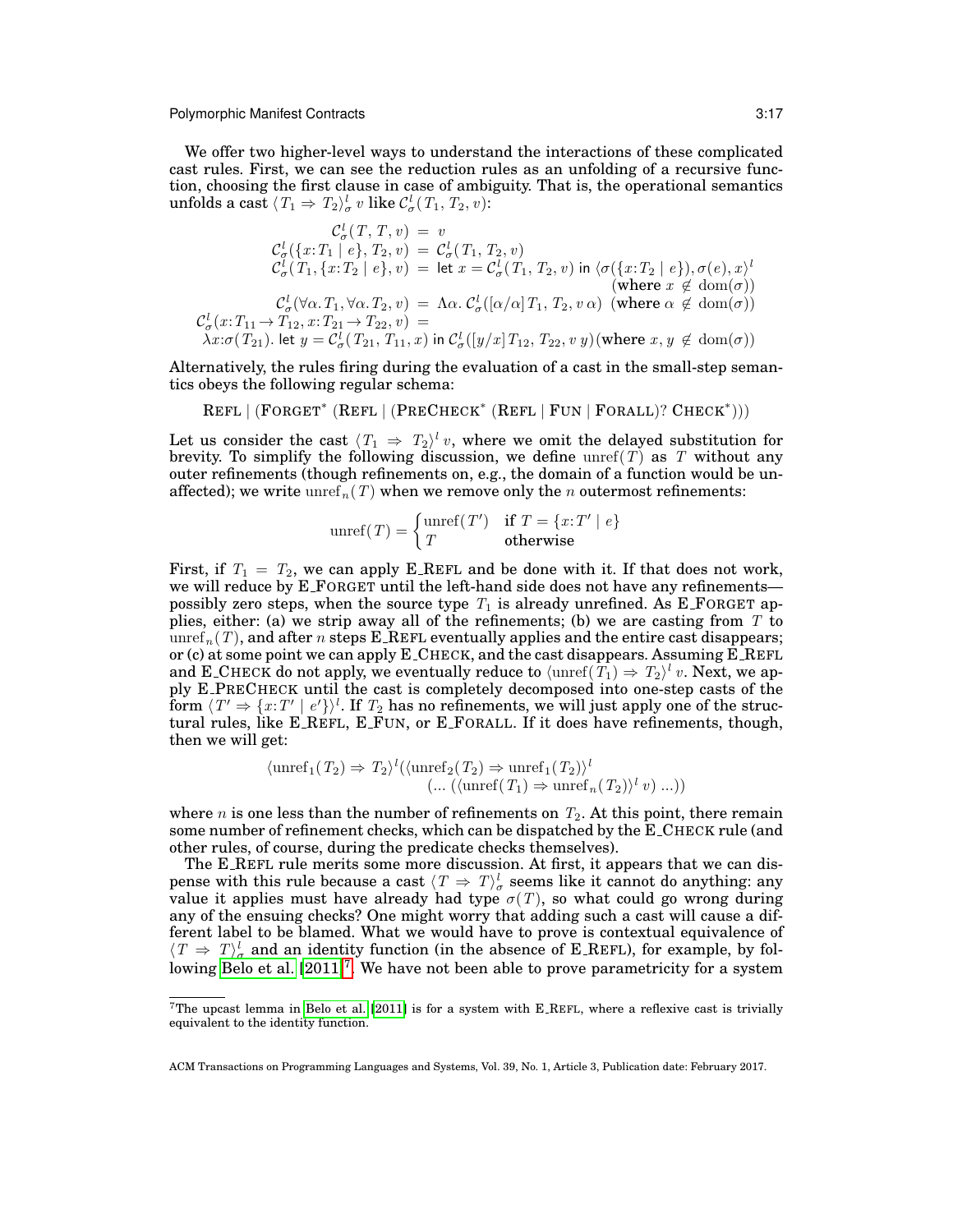**Context well formedness**  $\boxed{+ \Gamma}$  $\frac{\vdash \Gamma \quad \Gamma \vdash T}{\vdash \Gamma,\, x \colon T}$  $\frac{\Gamma \quad \Gamma \vdash T}{\vdash \Gamma , x{:}T} \quad \text{WF\_EXTENDVAR} \quad \frac{\vdash \Gamma}{\vdash \Gamma , \text{num} \cdot T}$  $\frac{1}{\vdash \Gamma, \alpha}$  WF\_EXTENDTVAR **Type well formedness**  $\Gamma \vdash T$  $\vdash \Gamma$  $\frac{\vdash \Gamma}{\Gamma \vdash B}$  WF\_BASE  $\frac{\vdash \Gamma \quad \alpha \in \Gamma}{\Gamma \vdash \alpha}$  $\frac{\alpha \in \Gamma}{\Gamma \vdash \alpha}$  WF\_TVAR  $\frac{\Gamma, \alpha \vdash T}{\Gamma \vdash \forall \alpha. T}$  $\frac{1}{\Gamma \vdash \forall \alpha \ldotp T}$  WF\_FORALL  $\Gamma \vdash T_1 \quad \Gamma, x : T_1 \vdash T_2$  $T_1 \quad \Gamma, x: T_1 \vdash T_2$ <br>  $\Gamma \vdash x: T_1 \to T_2$  WF\_FUN  $\Gamma \vdash \{x: T \mid e\}$  $\frac{\Gamma \vdash \{x : T \mid e\}}{\Gamma \vdash \{x : T \mid e\}}$  WF\_REFINE **Term typing**  $\boxed{\Gamma \vdash e : T}$  $\vdash \Gamma \quad x : T \in \Gamma$  $\frac{\Gamma x : T \in \Gamma}{\Gamma \vdash x : T}$  T\_VAR  $\frac{\vdash \Gamma}{\Gamma \vdash k : t}$  $\frac{\dagger \Gamma}{\Gamma \vdash k : \mathsf{ty}(k)}$  T\_CONST  $\frac{\emptyset \vdash T \quad \vdash \Gamma}{\Gamma \vdash \Uparrow l : T}$  $\frac{T}{\Gamma \vdash \Uparrow l : T}$  T\_BLAME\*  $\Gamma \vdash T_1 \quad \Gamma, x : T_1 \vdash e_{12} : T_2$  $\frac{\Gamma \vdash T_1 \quad \Gamma, x: T_1 \vdash e_{12} : T_2}{\Gamma \vdash \lambda x: T_1 \cdot e_{12} : x: T_1 \to T_2}$  T.ABS  $\frac{\Gamma \vdash e_1 : (x: T_1 \to T_2) \quad \Gamma \vdash e_2 : T_1}{\Gamma \vdash e_1 \cdot e_2 : [e_2/x] T_2}$  $\frac{\Gamma \vdash e_1 \cdot e_2 : [e_2/x] T_2}{\Gamma \vdash e_1 \cdot e_2 : [e_2/x] T_2}$  T.APP  $\vdash \Gamma$  ty(op) =  $x_1 : T_1 \to ... \to x_n : T_n \to T$  $\forall i \in \{1, \ldots, n\}, \Gamma \vdash e_i : [e_1/x_1, \ldots, e_{i-1}/x_{i-1}]T_i$  $\frac{\Gamma(\cdot, \dots, n); \Gamma(\cdot, \nu_i, \nu_i, \dots, \nu_{i-1}, \nu_{i-1}, \nu_i, \dots, \nu_{i-1}}{\Gamma \vdash \text{op}(e_1, \dots, e_n) : [e_1/x_1, \dots, e_n/x_n]T}$  T\_OP  $\Gamma, \alpha \vdash e : T$  $\frac{1}{\Gamma \vdash \Lambda \alpha. e : \forall \alpha. T}$  T\_TABS  $\Gamma \vdash e_1 : \forall \alpha \ldotp T \quad \Gamma \vdash T_2$  $\frac{\Gamma \vdash e_1 \cdots \Gamma \vdash \Gamma_2}{\Gamma \vdash e_1 \ T_2 : [T_2/\alpha] \ T}$  T\_TAPP  $\Gamma \vdash \sigma(T_1) \quad \Gamma \vdash \sigma(T_2) \quad T_1 \parallel T_2 \quad \text{AFV}(\sigma) \subseteq \text{dom}(\Gamma)$  $\frac{\Gamma \vdash (\sqrt{12})^{\ell-1} \parallel \sqrt{2}}{\Gamma \vdash (\sqrt{T_1} \Rightarrow T_2)^t \cdot \sigma(T_1) \rightarrow \sigma(T_2)}$  T\_CAST  $\vdash \Gamma \quad \emptyset \vdash \{x : T \mid e_1\} \quad \emptyset \vdash v : T \quad \emptyset \vdash e_2 : \mathsf{Bool} \quad [v/x] e_1 \longrightarrow^* e_2$  $\frac{e_1 f^{\nu_1} \nu_1 \nu_2 \cdot 1 \nu_1 \nu_2 \cdot 1}{\Gamma \vdash \langle \{x: T \mid e_1\}, e_2, v \rangle^l : \{x: T \mid e_1\}}$  T\_CHECK\*  $\vdash \Gamma \quad \emptyset \vdash e : T \quad \emptyset \vdash T' \quad T \equiv T'$  $\begin{array}{cc} \Gamma: T \quad \emptyset \vdash T' \quad T \equiv T' \ \Gamma \vdash e: T' \end{array} \quad \begin{array}{cc} \text{T\_CONV*} & \begin{array}{c} \vdash \Gamma \quad \emptyset \vdash v: \{x: T \mid e\} \ \Gamma \vdash v: T \end{array} \end{array}$  $\frac{\Gamma \vdash v : \Gamma \vdash v : T}{\Gamma \vdash v : T}$  T\_FORGET\*  $\vdash \Gamma \quad \emptyset \vdash v : T \quad \emptyset \vdash \{x : T \mid e\} \quad [v/x]e \longrightarrow^* \mathsf{true}$  $\frac{v + \chi x \cdot I + \epsilon_f - (v/x)\epsilon \longrightarrow \text{true}}{\Gamma \vdash v : \{x : T \mid e\}}$  T\_EXACT\*

<span id="page-17-1"></span>Fig. 3. Typing rules for  $F_{H}^{\sigma}$ . The rules marked  $*$  are for "runtime" terms.

without E REFL because our logical relation does not require terms to be well typed; see Section [5.1.1.](#page-24-0)

## <span id="page-17-0"></span>**3.3. Static typing**

The type system comprises three mutually recursive judgments (Figure [3\)](#page-17-1): context well formedness ( $\vdash \Gamma$ ), type well formedness (Γ  $\vdash T$ ), and term typing (Γ  $\vdash e : T$ ).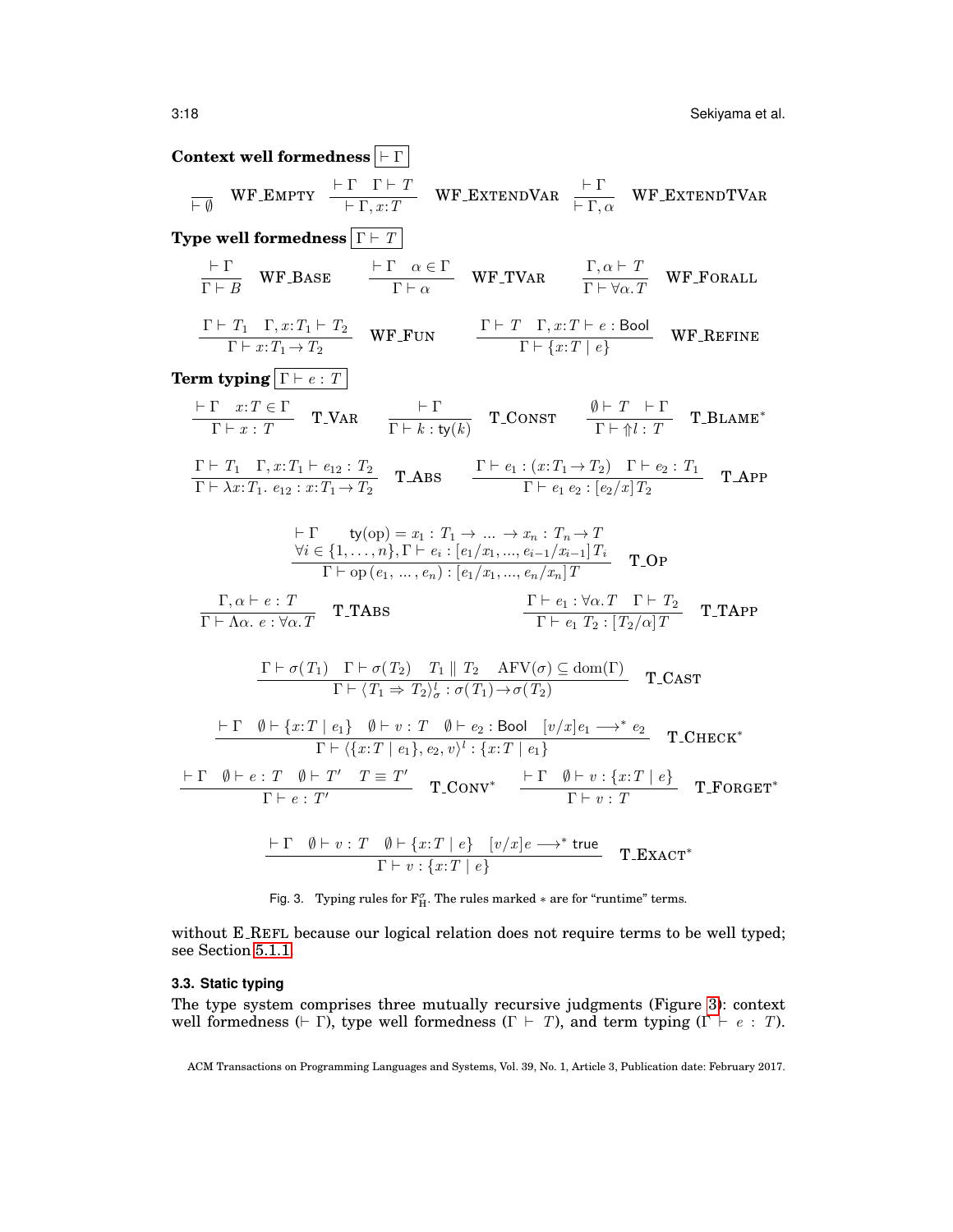The typing rules are the same as  $F_H$  [\[Greenberg 2013\]](#page-34-1) except for T<sub>-CAST</sub>, the typing rule for casts. The rules for contexts and types are unsurprising. The rules for terms are mostly standard. First, the T CONST and T OP rules use the ty function to assign well-formed, closed (possibly dependent) monomorphic first-order types to constants and operations, respectively. We require (a) that constants belong to  $\mathcal{K}_{\text{unref}(t_{\mathbf{y}}(k))}$ and satisfy the predicate (if any) of  $ty(k)$ , and (b) that  $[op]$  be a function that returns a value satisfying the predicate of the codomain type of  $t_y$ (op) when each argument value satisfies the predicate of the corresponding domain type of ty(op). The T APP rule is dependent, to account for dependent function types. The T CAST rule allows casts between compatibly structured well formed types, demanding that both source and target types after applying delayed substitution be well-formed. Compatibility of type structures is defined in Figure [4;](#page-19-0) intuitively, compatible types are identical when predicates in them are ignored. In particular, it is critical that type variables are compatible with only (refinements of) themselves because we have no idea what type will be substituted for  $\alpha$ . If we allow type variable  $\alpha$  to be compatible with another type, say, B, then the check with the cast from  $\alpha$  to B would not work when  $\alpha$  is replaced with a function type or a quantified type. Moreover, this definition helps us avoid nontermination due to non-parametric operations (e.g., Girard's J operator); it is imperative that a term like

let 
$$
\delta = \Lambda \alpha
$$
.  $\lambda x$ : $\alpha$ .  $\langle \alpha \Rightarrow \forall \beta . \beta \rightarrow \beta \rangle^l x \alpha x$  in  $\delta (\forall \beta . \beta \rightarrow \beta)$   $\delta$ 

is not well typed. Note that, in T CAST, we assign casts a non-dependent function type and that we do not require well typedness/formedness of terms/types that appear in the range of a delayed substitution in a direct way—though well typed programs will start with and preserve well typed substitutions. Finally, it is critical that compatibility is substitutive, i.e., that if  $T_1 \parallel T_2$ , then  $([e/x]T_1) \parallel T_2$  (Lemma [A.28\)](#page-44-0).

Some of the typing rules—T\_CHECK, T\_BLAME, T\_EXACT, T\_FORGET, and T CONV—are "runtime only." These rules are not needed to typecheck source programs, but we need them to guarantee preservation. T CHECK, T EXACT, and T CONV are excluded from source programs because we do not want the typing of source programs to rely on the evaluation relation; such an interaction is acceptable in this setting, but disrupts the phase distinction and is ultimately incompatible with nontermination and effects. We exclude T BLAME because programs should not *start* with failures. Finally, we exclude T FORGET because we imagine that source programs have all type changes explicitly managed by casts. The conclusions of these rules use a context Γ, but all terms and types in premises have to be well typed and well formed under the empty context. Even though runtime terms and their typing rules should only ever occur in the empty context, the T APP rule substitutes terms into types—so a runtime term could end up under a binder. We therefore allow the runtime typing rules to apply in any well formed context, so long as the terms they typecheck are closed. The T BLAME rule allows us to assign blame any well formed, closed type—doing so is necessary for preservation. The T<sub>-CHECK</sub> rule types an active check,  $\langle \{x : T \mid e_1\}, e_2, v \rangle^l$ . Such a term arises when a term like  $\langle T \Rightarrow \{x : T \mid e_1\} \rangle^l v$  reduces by E\_CHECK. The premises of the rule are all intuitive except for  $[v/x]e_1 \stackrel{\sim}{\longrightarrow}^* e_2,$  which ensures that  $e_2$  is an intermediate state during checking  $[v/x]e_1.$  The T\_EXACT rule allows us to retype a closed value of type T at  $\{x:T \mid e\}$  if  $[v/x]e \longrightarrow^*$  true. This typing rule guarantees type preservation for E\_OK:  $\langle \{x:T \mid e_1\}, \text{true}, v \rangle^l \longrightarrow v$ . If the active check was well typed, then we know that  $[v/x]e_1 \longrightarrow^*$  true, so T\_EXACT applies. T\_EXACT is a neatly extensional, syntactic, and subtyping-free replacement for the technique using selfified types and subtyping [\[Ou et al. 2004\]](#page-35-2).

Finally, the T\_CONV rule is motivated by the requirement that terms of  $[e_1/x]$  T and  $[e_2/x]$  should be able to be typed at both types if  $e_1 \longrightarrow e_2$ —it is necessary to

ACM Transactions on Programming Languages and Systems, Vol. 39, No. 1, Article 3, Publication date: February 2017.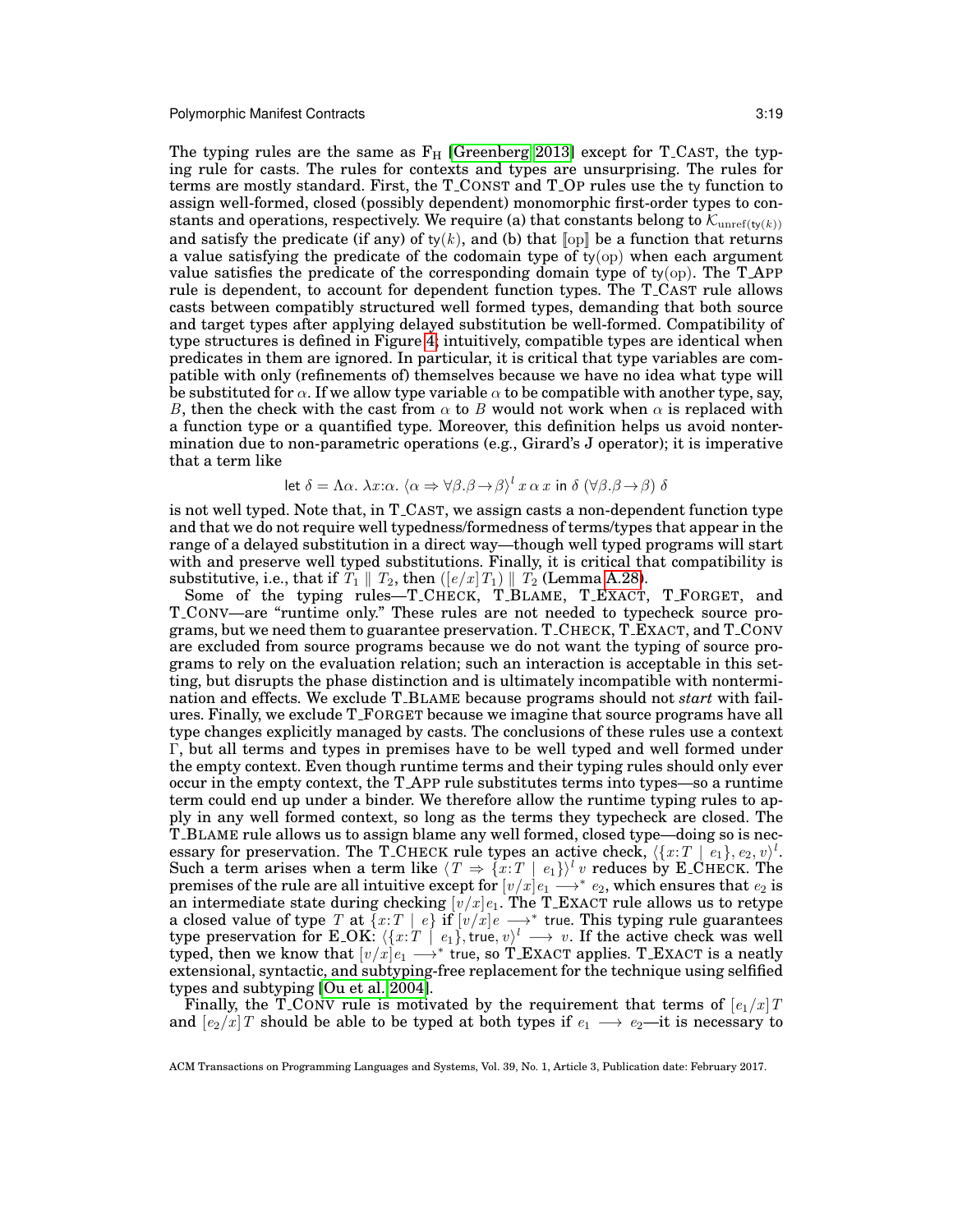# **Type compatibility**  $T_1 \parallel T_2$

$$
\frac{1}{\alpha \parallel \alpha} \quad \text{SIM-VAR} \quad \frac{T_1 \parallel T_2}{B \parallel B} \quad \text{SIM-BASE}
$$
\n
$$
\frac{T_1 \parallel T_2}{\{x: T_1 \mid e\} \parallel T_2} \quad \text{Sim\_REFINEL} \quad \frac{T_1 \parallel T_2}{T_1 \parallel \{x: T_2 \mid e\}} \quad \text{SIM\_REFINER}
$$
\n
$$
\frac{T_{11} \parallel T_{21} \quad T_{12} \parallel T_{22}}{x: T_{11} \rightarrow T_{12} \parallel x: T_{21} \rightarrow T_{22}} \quad \text{SIM-FUN} \quad \frac{T_1 \parallel T_2}{\forall \alpha \cdot T_1 \parallel \forall \alpha \cdot T_2} \quad \text{SIM-FORALL}
$$
\n
$$
\text{Conversion} \quad \boxed{\sigma_1 \rightarrow^* \sigma_2} \quad \boxed{T_1 \equiv T_2}
$$
\n
$$
\sigma_1 \rightarrow^* \sigma_2 \iff \frac{\text{dom}(\sigma_1) = \text{dom}(\sigma_2) \subset \text{TwVar } \wedge}{\forall x \in \text{dom}(\sigma_1) \cdot \sigma_1(x) \rightarrow^* \sigma_2(x)}
$$
\n
$$
\frac{T_1 \equiv T_2}{\alpha \equiv \alpha} \quad \text{C\_VAR} \quad \frac{T_2 \equiv T_2}{B \equiv B} \quad \text{C\_Base} \quad \frac{\sigma_1 \rightarrow^* \sigma_2 \quad T_1 \equiv T_2}{\{x: T_1 \mid \sigma_1(e)\} \equiv \{x: T_2 \mid \sigma_2(e)\}} \quad \text{C.REFINE}
$$
\n
$$
\frac{T_1 \equiv T_1' \quad T_2 \equiv T_2'}{x: T_1 \rightarrow T_2 \equiv x: T_1' \rightarrow T_2'} \quad \text{C\_FUN} \quad \frac{T \equiv T'}{\forall \alpha \cdot T \equiv \forall \alpha \cdot T'} \quad \text{C\_FORALL}
$$
\n
$$
\frac{T_2 \equiv T_1}{T_1 \equiv T_2} \quad \text{C\_SYM} \quad \frac{T_1 \equiv T_2 \quad T_2 \equiv T_3}{T_1 \equiv T_3} \quad \text{C\_TransS}
$$

<span id="page-19-0"></span>Fig. 4. Type compatibility and conversion for  $F_H^{\sigma}$ 

prove preservation; see also the discussion in Section [2.3.](#page-8-0) These types are *convertible* in  $\mathrm{F}^\sigma_\mathrm{H}$  and T\_CONV allows terms to be retyped at convertible types. To determine which types are convertible, we define a conversion relation ≡, which we also call *commonsubexpression reduction*, or CSR [\[Greenberg 2013\]](#page-34-1), using rules in Figure [4.](#page-19-0) Roughly speaking,  $T_1$  and  $T_2$  are convertible when there is a common type T and subexpressions  $e_1$  and  $e_2$  of  $T_1$  and  $T_2$  such that  $T_1 = [e_1/x]T$  and  $T_2 = [e_2/x]T$  and  $e_1 \longrightarrow^* e_2$ ; the fact that the substituted terms are related by reduction is the reason why  $\equiv$  is called CSR. The rules shown in Figure [4](#page-19-0) are the same in [Greenberg](#page-34-1) [\[2013\]](#page-34-1). The only interesting rule is C\_REFINE, which says that refinement types  $\{x : T_1 \mid e_1\}$  and  $\{x : T_2 \mid e_2\}$ are convertible when  $T_1$  and  $T_2$  are convertible and there are some substitutions  $\sigma_1$ ,  $\sigma_2$  and a common subexpression e such that  $e_1 = \sigma_1(e)$  and  $e_2 = \sigma_2(e)$  and each term which appears in the range of  $\sigma_1$  reduces to one of  $\sigma_2$ . We remark that this conversion relation is different from that given in the prior work by [Belo et al.](#page-33-0)  $[2011]$ <sup>[8](#page-19-1)</sup> where their conversion relation is defined in terms of parallel reduction. As discussed in Section [2.4,](#page-9-1) however, it turns out that their conversion relation is flawed. Another remark is that [Belo et al.](#page-33-0) [\[2011\]](#page-33-0) also (falsely) claimed that symmetry of convertible relation was not necessary for type soundness or parametricity, but symmetry is in fact used in the proof of preservation (Theorem [A.41,](#page-48-0) when a term typed by T APP steps by E REDUCE/E REFL).

<span id="page-19-1"></span><sup>8</sup>Actually, the paper omits a formal definition, which appears in [Greenberg](#page-34-1) [\[2013\]](#page-34-1).

ACM Transactions on Programming Languages and Systems, Vol. 39, No. 1, Article 3, Publication date: February 2017.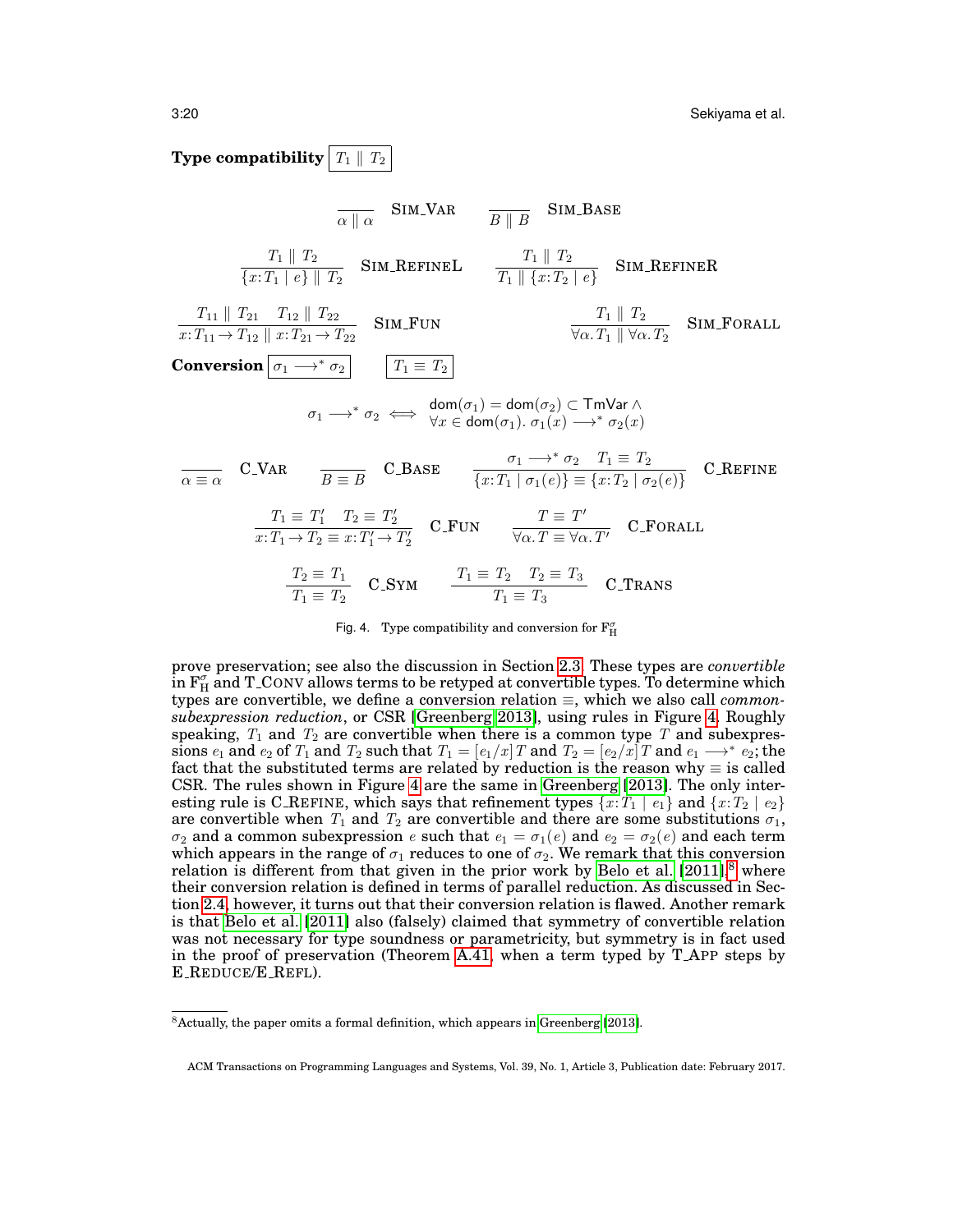# <span id="page-20-0"></span>**4. PROPERTIES OF F<sub>H</sub>**

We show that well-typed programs do not get stuck—a well typed term evaluates to a result, i.e., a value or a blame (if evaluation terminates at  $\text{all}$ )<sup>[9](#page-20-1)</sup>—via progress and preservation [\[Wright and Felleisen 1994\]](#page-36-2).

As [Greenberg](#page-34-1) [\[2013\]](#page-34-1) and [Sekiyama et al.](#page-35-4) [\[2015\]](#page-35-4) have pointed out, the "value inversion" lemma (Lemma [4.6\)](#page-21-0), which says values typed at refinement types must satisfy their refinements, is a critical component of any sound manifest contract system with constants and operations, especially for proving progress, because operations require their arguments to satisfy refinements of their domain types (see Section [3.3\)](#page-17-0). The type soundness proof in [Belo et al.](#page-33-0) [\[2011\]](#page-33-0) is missing this lemma—and can never have it, due to the flawed conversion relation. [Greenberg](#page-34-1) [\[2013\]](#page-34-1) leaves a property which the value inversion depends on as a conjecture—which turns out to be false. This value inversion lemma is not merely a technical device to prove progress. Together with progress and preservation, it means that if a term typed at a refinement type evaluates to a value, then it satisfies the predicate of the type, giving a slightly stronger guarantee about well typed programs. From this insight, we can find that a manifest contract system satisfying the value inversion lemma is consistent in the sense of Section [2.4](#page-9-1) because, for example,  $\{x : T | \text{false}\}$  has no well typed cast-free terminating expressions for any type T. Conversely, a manifest calculus with an inconsistent contract system would not have type soundness for the lack of the value inversion lemma (at least if it provides constants and operations).

Perhaps surprisingly, the value inversion lemma is not trivial due to T CONV: we must show that predicates of convertible refinement types are semantically equivalent. The proof of this property rests on cotermination (Lemma [4.4\)](#page-20-2), which says that common-subexpression reduction does not change the behavior of terms. Finally, using these properties, we show progress (Theorem [4.15\)](#page-22-2) and preservation (Theorem [4.17\)](#page-22-3), which imply type soundness (Theorem [4.18\)](#page-22-1). In this section, we only give statements of the main lemmas and theorems; proofs are in Appendix [A.](#page-36-1)

#### **4.1. Cotermination**

First, we show cotermination, the foundation for both type soundness and parametricity. We start with cotermination in the simplest situation, namely, where substitutions map only one term variable, and then we show general cases. The key observation in proving cotermination is that the relation  $\{([e_1/x]e, [e_2/x]e) | e_1 \longrightarrow e_2\}$  is a weak bisimulation (Lemmas [4.1](#page-20-3) and [4.2\)](#page-20-4).

<span id="page-20-3"></span>**4.1 Lemma [Weak bisimulation, left side (Lemma [A.11\)](#page-40-0)]:** Suppose that  $e_1 \longrightarrow e_2$ .  $\text{If } [e_1/x]e \longrightarrow e', \text{ then } [e_2/x]e \longrightarrow^{*} [e_2/x]e'' \text{ for some } e'' \text{ such that } e^{\bar{\imath}} = [e_1/x]e''.$ 

<span id="page-20-4"></span>**4.2 Lemma [Weak bisimulation, right side (Lemma [A.14\)](#page-41-0)]:** Suppose that  $e_1$  →  $e_2$ . If  $[e_2/x]e \longrightarrow e'$ , then  $[e_1/x]e \longrightarrow^*$   $[e_1/x]e''$  for some  $e''$  such that  $e' = [e_2/x]e''$ .

<span id="page-20-5"></span>**4.3 Lemma [Cotermination, one variable (Lemma [A.15\)](#page-41-1)]:** Suppose that  $e_1$  →<sup>\*</sup>  $e_2$ .

(1) If  $[e_1/x]e \longrightarrow^*$  true, then  $[e_2/x]e \longrightarrow^*$  true. (2) If  $[e_2/x]e \longrightarrow^*$  true, then  $[e_1/x]e \longrightarrow^*$  true.

<span id="page-20-2"></span>**4.4 Lemma [Cotermination]: (Lemma [A.16\)](#page-42-0)** Suppose that  $\sigma_1 \longrightarrow^* \sigma_2$ .

(1) If  $\sigma_1(e) \longrightarrow^*$  true, then  $\sigma_2(e) \longrightarrow^*$  true. (2) If  $\sigma_2(e) \longrightarrow^*$  true, then  $\sigma_1(e) \longrightarrow^*$  true.

<span id="page-20-1"></span> $^{9}{\rm In}$  fact,  $\rm F_H^{\sigma}$  is terminating, as we will discover in Section [5.](#page-22-0)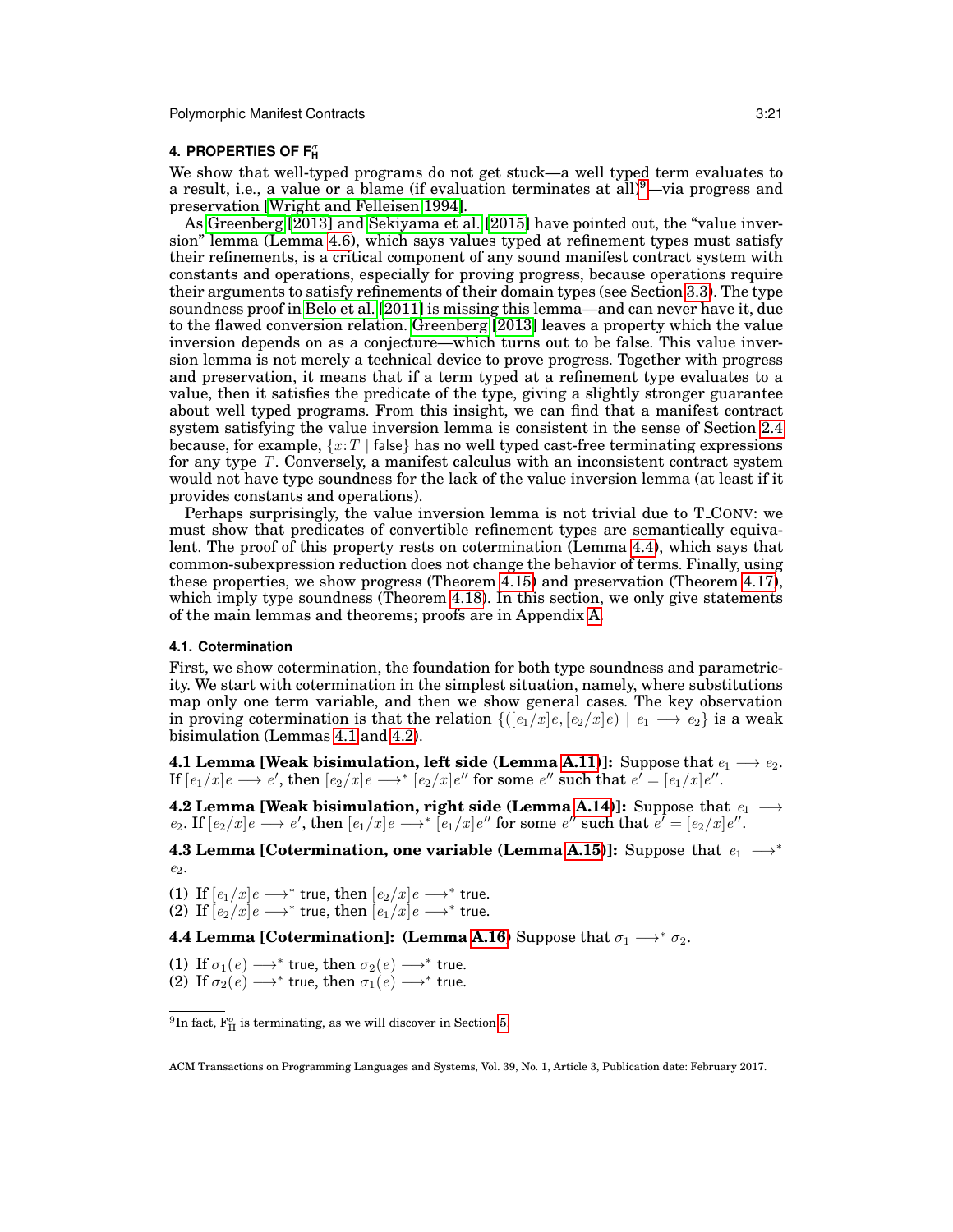**PROOF.** By induction on the size of dom( $\sigma_1$ ) with Lemma [4.3.](#page-20-5)  $\Box$ 

### **4.2. Type soundness**

Using cotermination, we show value inversion and then type soundness in a standard syntactic way, starting with various substitution lemmas.

<span id="page-21-2"></span>**4.5 Lemma [Cotermination of refinement types (Lemma [A.17\)](#page-42-1)]:** If  $\{x: T_1 \mid e_1\} \equiv$  $\{x:T_2\mid e_2\}$  then  $\,T_1\equiv\,T_2$  and  $[v/x]e_1\longrightarrow^*$  true iff  $\overline{[v/x]}e_2\longrightarrow^*$  true, for any closed value  $v<sub>l</sub>$ 

<span id="page-21-0"></span>**4.6 Lemma [Value inversion (Lemma [A.18\)](#page-42-2)]:** If  $\emptyset \vdash v : T$  and  $\mathrm{unref}_n(T) = \{x : T_n \mid$  $e_n$ } then  $[v/x]e_n \longrightarrow^*$  true.

We use unref here to ensure that the value satisfies *all* of the predicates in its (possibly nested) refinement type.

<span id="page-21-1"></span>**4.7 Lemma [Term substitutivity of conversion (Lemma [A.24\)](#page-43-0)]:** If  $T_1 \equiv T_2$  and  $e_1 \longrightarrow^* e_2$  then  $\left[e_1/x\right]T_1 \equiv \left[e_2/x\right]T_2$ .

<span id="page-21-3"></span>**4.8 Lemma [Type substitutivity of conversion (Lemma [A.25\)](#page-43-1)]:** If  $T_1 \equiv T_2$  then  $[T/\alpha]T_1 \equiv [T/\alpha]T_2$ .

# <span id="page-21-4"></span>**4.9 Lemma [Term weakening (Lemma [A.31\)](#page-44-1)]:** If x is fresh and  $\Gamma \vdash T'$  then

(1)  $\Gamma, \Gamma' \vdash e : T$  implies  $\Gamma, x : T', \Gamma \vdash e : T$ , (2)  $\Gamma, \Gamma' \vdash T$  implies  $\Gamma, x : T', \Gamma' \vdash T$ , and (3)  $\vdash \Gamma, \Gamma'$  implies  $\vdash \Gamma, x : T', \Gamma'.$ 

<span id="page-21-5"></span>**4.10 Lemma [Type weakening (Lemma [A.32\)](#page-44-2)]:** If  $\alpha$  is fresh then

(1)  $\Gamma, \Gamma' \vdash e : T$  implies  $\Gamma, \alpha, \Gamma \vdash e : T$ ,

(2)  $\Gamma, \Gamma' \vdash T$  implies  $\Gamma, \alpha, \Gamma' \vdash T$ , and

(3)  $\vdash \Gamma, \Gamma'$  implies  $\vdash \Gamma, \alpha, \Gamma'$ .

<span id="page-21-6"></span>**4.11 Lemma [Term substitution (Lemma [A.33\)](#page-44-3)]:** If  $\Gamma \vdash e' : T'$ , then

(1) if  $\Gamma, x : T', \Gamma' \vdash e : T$  then  $\Gamma, [e'/x] \Gamma' \vdash [e'/x] e : [e'/x] T$ , (2) if  $\Gamma, x: T', \Gamma' \vdash T$  then  $\Gamma, [e'/x] \Gamma' \vdash [e'/x] T$ , and (3) if  $\vdash \Gamma, x : T', \Gamma'$  then  $\vdash \Gamma, [\frac{e'}{x}] \Gamma'.$ 

# <span id="page-21-7"></span>**4.12 Lemma [Type substitution (Lemma [A.34\)](#page-45-0)]:** If  $\Gamma \vdash T'$  then

(1) if  $\Gamma, \alpha, \Gamma' \vdash e : T$ , then  $\Gamma, [T'/\alpha]\Gamma' \vdash [T'/\alpha]e : [T'/\alpha]T$ , (2) if  $\Gamma, \alpha, \Gamma' \vdash T$ , then  $\Gamma, [T'/\alpha] \Gamma' \vdash [T'/\alpha] T$ , and (3) if  $\vdash \Gamma, \alpha, \Gamma'$ , then  $\vdash \Gamma, [\overline{T'}/\alpha]\Gamma'$ .

As is standard for type systems with conversion rules, we must prove inversion lemmas to reason about typing derivations in a syntax-directed way. We offer the statement of inversion for functions here; the rest are in Section [A.3.](#page-42-3)

<span id="page-21-8"></span>**4.13 Lemma [Lambda inversion (Lemma [A.35\)](#page-45-1)]:** If  $\Gamma \vdash \lambda x$ :  $T_1$ .  $e_{12}$ : T, then there exists some  $T_2$  such that

(1)  $\Gamma \vdash T_1$ ,

(2)  $\Gamma, x : T_1 \vdash e_{12} : T_2$ , and (3)  $x: T_1 \to T_2 \equiv$  unref(T).

Inversion lemmas in hand, we prove a canonical forms lemma to support a proof of progress. The canonical forms proof is "modulo" the unref function: the shape of the values of type  $\{x: T \mid e\}$  are determined by the inner type T.

<span id="page-21-9"></span>ACM Transactions on Programming Languages and Systems, Vol. 39, No. 1, Article 3, Publication date: February 2017.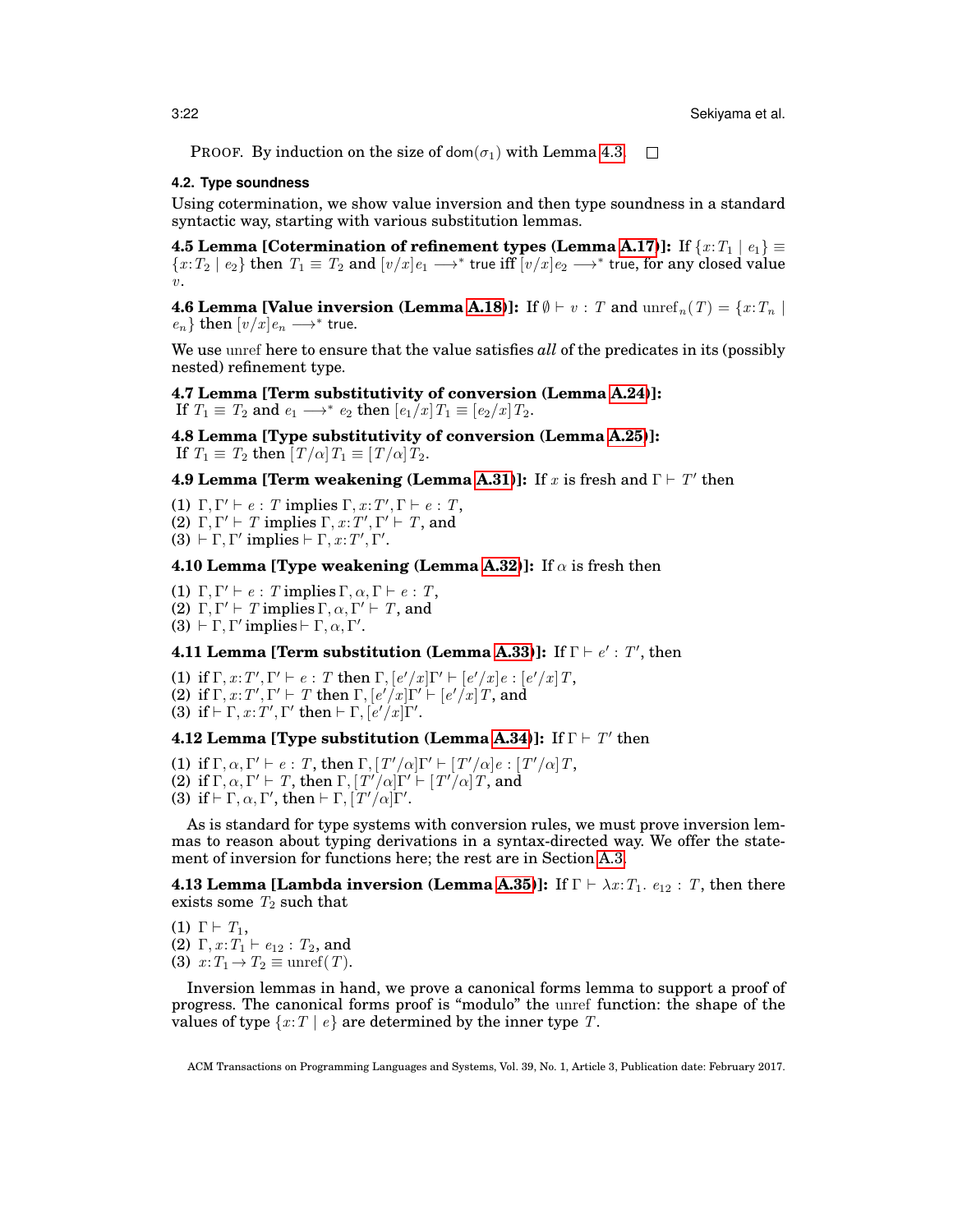## **4.14 Lemma [Canonical forms (Lemma [A.38\)](#page-45-2)]:** If  $\emptyset \vdash v : T$ , then:

- (1) If unref(T) = B then v is  $k \in \mathcal{K}_B$  for some k.
- (2) If unref $(T) = x : T_1 \rightarrow T_2$  then
	- (a) v is  $\lambda x$ :  $T_1'$ ,  $e_{12}$  and  $T_1' \equiv T_1$  for some  $x$ ,  $T_1'$ , and  $e_{12}$ , or
- (b) v is  $\langle T_1' \Rightarrow T_2' \rangle_{\sigma}^l$  and  $\sigma(T_1') \equiv T_1$  and  $\sigma(T_2') \equiv T_2$  for some  $T_1', T_2', \sigma$ , and l.
- (3) If  $\text{unref}(T) = \forall \alpha \cdot T'$  then v is  $\Lambda \alpha$ . e for some e.

#### <span id="page-22-2"></span>**4.15 Theorem [Progress (Theorem [A.39\)](#page-46-0)]:** If  $\emptyset \vdash e : T$ , then either

(1)  $e \rightarrow e'$ , or

(2)  $e$  is a result  $r$ , i.e., a value or blame.

The following regularity property formalizes an important property of the type system: all contexts and types involved are well formed. This is critical for the proof of preservation: when a term raises blame, we must show that the blame has the well formed, closed type of the term. With regularity, we can immediately know that the original type is well formed.

<span id="page-22-5"></span>**4.16 Lemma [Regularity (Lemma [A.40\)](#page-48-1)]:** (1) If  $\Gamma \vdash e : T$ , then  $\vdash \Gamma$  and  $\Gamma \vdash T$ ; and (2) if  $\Gamma \vdash T$  then  $\vdash \Gamma$ .

<span id="page-22-3"></span>**4.17 Theorem [Preservation (Theorem [A.41\)](#page-48-0)]:** If  $\emptyset \vdash e : T$  and  $e \longrightarrow e'$ , then  $\emptyset \vdash$  $e': T.$ 

<span id="page-22-1"></span>**4.18 Theorem [Type Soundness]:** If  $\emptyset \vdash e : T$  and  $e \longrightarrow^* e'$  and  $e'$  does not reduce, then  $e'$  is a result. Moreover, if  $e' = v$  and  $T = \{x:T'' \mid e''\}$ , then  $[v/x]e'' \longrightarrow^*$  true.

PROOF. The first half is shown by Theorems [4.15](#page-22-2) and [4.17,](#page-22-3) and the second is by  $\emptyset \vdash v : T$  and Lemma [4.6.](#page-21-0)  $\Box$ 

#### <span id="page-22-0"></span>**5. PARAMETRICITY**

We prove relational parametricity for three reasons: (1) it yields powerful reasoning techniques such as free theorems [\[Reynolds 1983;](#page-35-5) [Wadler 1989\]](#page-35-6) and the upcast lemma [\[Belo et al. 2011\]](#page-33-0); (2) it indicates that contracts do not interfere with type abstraction, i.e., that  $F_{H}^{\sigma}$  supports polymorphism in the same way that System  $\overline{F}$  does; (3) we want to correct [Belo et al.](#page-33-0)  $[2011]$  and [Greenberg](#page-34-1)  $[2013]$ . The proof is mostly standard—we define a (syntactic) logical relation on terms and types, where each type is interpreted as a relation on terms and the relation at type variables is given as a parameter—except that our logical relation includes not only well-typed terms and well-formed types but also ill-typed terms and ill-formed types.

### **5.1. Logical relation**

We begin by defining two relations: a *result relation*  $r_1 \sim r_2 : T; \theta; \delta$  relating closed results, defined as the least fixpoint on the type index T; and a *term relation*  $e_1 \simeq$  $e_2$ :  $T; \theta; \delta$  relating closed expressions, which must evaluate to results in the first relation. (These results and expressions are *not* necessarily well typed. See the discussion below.) The definitions are shown in Figure [5.](#page-23-0)<sup>[10](#page-22-4)</sup> Both relations have three indices: a (possibly open) type T, a substitution  $\theta$  for type variables, and a substitution  $\delta$  for term variables. Type substitutions  $\theta$ , which give the interpretation of free type variables in T, map type variables  $\alpha$  to triples  $(R, T_1, T_2)$  comprising a binary relation R on closed results and two closed types  $T_1$  and  $T_2$ , to be used as the concrete substitution of  $\alpha$  on the left- and right-hand terms. (The results in  $R$  and the two types  $T_1$  and  $T_2$  *do not* 

<span id="page-22-4"></span><sup>&</sup>lt;sup>10</sup>To save space, we write  $\uparrow l \sim \uparrow l : T; \theta; \delta$  separately instead of manually adding such a clause for each type.

ACM Transactions on Programming Languages and Systems, Vol. 39, No. 1, Article 3, Publication date: February 2017.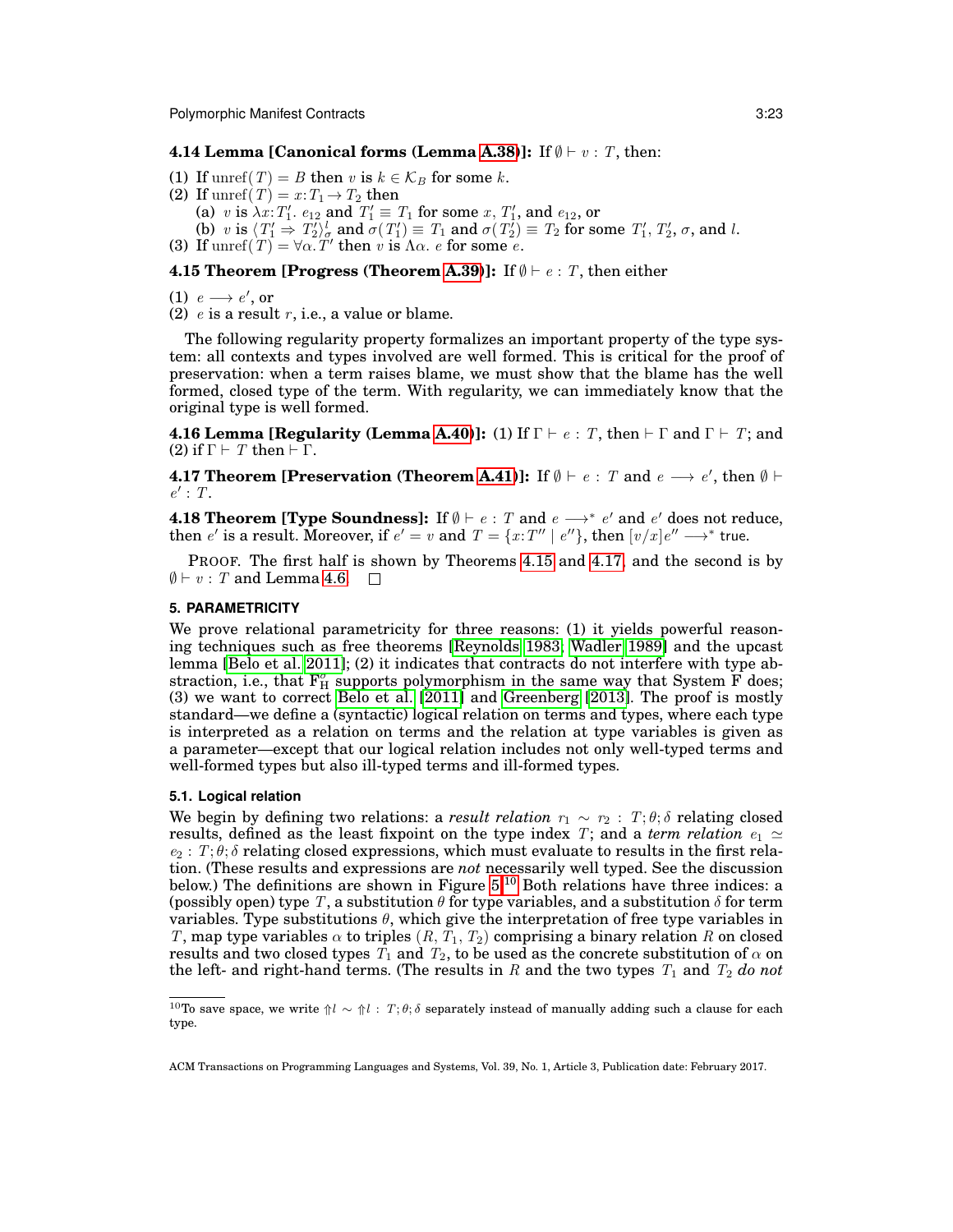3:24 Sekiyama et al.

**Closed results and terms**  $r_1 \sim r_2 : T; \theta; \delta$   $e_1 \simeq e_2 : T; \theta; \delta$  $k \sim k : B; \theta; \delta \Longleftrightarrow k \in \mathcal{K}_B$  $v_1 \sim v_2 : \alpha; \theta; \delta \Longleftrightarrow \exists RT_1T_2, \alpha \mapsto R, T_1, T_2 \in \theta \wedge v_1 R v_2$  $v_1 \sim v_2 : (x: T_1 \to T_2); \theta; \delta \Longleftrightarrow \forall v_1' v_2', v_1' \sim v_2' : T_1; \theta; \delta \Longrightarrow v_1 v_1' \simeq v_2 v_2' : T_2; \theta; \delta[(v_1', v_2')/x]$  $v_1 \sim v_2 : \forall \alpha, T; \theta; \delta \Longleftrightarrow \forall RT_1 T_2, v_1 T_1 \simeq v_2 T_2 : T; \theta[\alpha \mapsto R, T_1, T_2]; \delta$  $v_1 \sim v_2 : \{x : T \mid e\}; \theta; \delta \Longleftrightarrow v_1 \sim v_2 : T; \theta; \delta \land \phi$  $[v_1/x]\theta_1(\delta_1(e)) \longrightarrow^*$  true  $\wedge \, [v_2/x]\theta_2(\delta_2(e)) \longrightarrow^*$  true ⇑l ∼ ⇑l : T; θ; δ  $e_1 \simeq e_2 : T; \theta; \delta \Longleftrightarrow \exists r_1 r_2, e_1 \longrightarrow^* r_1 \wedge e_2 \longrightarrow^* r_2 \wedge r_1 \sim r_2 : T; \theta; \delta$ **Types**  $T_1 \simeq T_2 : *; \theta; \delta$  $B \simeq B : *, \theta; \delta$  $\alpha \simeq \alpha : *, \theta; \delta$  $x: T_{11} \rightarrow T_{12} \simeq x: T_{21} \rightarrow T_{22} : *, \theta; \delta \Longleftrightarrow T_{11} \simeq T_{21} : *, \theta; \delta \wedge \phi$  $\forall v_1v_2, v_1 \sim v_2 : T_{11}; \theta; \delta \Longrightarrow$  $T_{12} \simeq T_{22} : *, \theta; \delta[(v_1, v_2)/x]$  $\forall \alpha \ldotp T_1 \simeq \forall \alpha \ldotp T_2 : *; \theta; \delta \Longleftrightarrow \forall R \, T_1' \, T_2', \ T_1 \simeq T_2 : *; \theta[\alpha \mapsto R, T_1', T_2']; \delta$ 2,  $1 \leq 1 \leq \ldots$ ,  $\sigma[\alpha \mapsto n, 1], 1 \geq$  ${x:T_1 \mid e_1} \simeq {x:T_2 \mid e_2} : *, \theta; \delta \Longleftrightarrow T_1 \simeq T_2 : *, \theta; \delta \wedge$  $\forall v_1v_2, v_1 \sim v_2 : T_1; \theta; \delta \Longrightarrow$  $[v_{1}/x]\theta_{1}(\delta_{1}(e_{1}))\simeq[v_{2}/x]\theta_{2}(\delta_{2}(e_{2}))$  : Bool;  $\theta;\delta$ **Open terms and types**  $\boxed{\Gamma \vdash \theta; \delta}$   $\boxed{\Gamma \vdash e_1 \simeq e_2 : T}$   $\boxed{\Gamma \vdash T_1 \simeq T_2 : *}$  $\Gamma \vdash \theta; \delta \iff \forall x : T \in \Gamma, \ \theta_1(\delta_1(x)) \simeq \theta_2(\delta_2(x)) : T; \theta; \delta \wedge \Gamma$  $\forall \alpha \in \Gamma, \exists R T_1 T_2, \ \alpha \mapsto R, T_1, T_2 \in \theta$  $\Gamma \vdash e_1 \simeq e_2 : T \iff \forall \theta \delta, \Gamma \vdash \theta; \delta \Longrightarrow \theta_1(\delta_1(e_1)) \simeq \theta_2(\delta_2(e_2)) : T; \theta; \delta$  $\Gamma \vdash T_1 \simeq T_2 : * \iff \forall \theta \delta, \ \Gamma \vdash \theta; \delta \Longrightarrow T_1 \simeq T_2 : *; \theta; \delta$ 

<span id="page-23-0"></span>Fig. 5. The logical relation for parametricity

have to be well typed/formed.) Term substitutions  $\delta$  map variables to pairs of closed (not necessarily well typed) values. We write projections  $\delta_i$  (i = 1, 2) to denote projections from this pair. We similarly write  $\theta_i$  ( $i = 1, 2$ ) for a substitution that maps a type variable  $\alpha$  to  $T_i$  where  $\theta(\alpha) = (R, T_1, T_2)$ . We also use the following notations:

$$
\begin{array}{l}\n\theta[\alpha \mapsto R, T_1, T_2] = \theta \cup \{\alpha \mapsto R, T_1, T_2\} \text{ if } \alpha \notin \text{dom}(\theta) \\
\delta[(v_1, v_2)/x] = \delta \cup \{x \mapsto v_1, v_2\} \text{ if } x \notin \text{dom}(\delta)\n\end{array}
$$

With these definitions out of the way, the result relation is mostly straightforward. First,  $\hat{p}$ l is related to itself at every type. A base type B gives the identity relation on  $\mathcal{K}_B$ , the set of constants of type B. A type variable  $\alpha$  simply uses the relation assumed in the substitution  $\theta$ . Related functions map related arguments to related results. Type abstractions are related when their bodies are parametric in the interpretation of the type variable. Finally, two values are related at a refinement type when they are related at the underlying type and both satisfy the predicate; here, the predicate  $e$  gets closed by applying the substitutions. We require that both values satisfy their refinements, rather than having the first satisfy the predicate iff the second does, because we want to know that values related at refinement types *actually inhabit those types*, i.e., actually satisfy the predicates of the refinement. The  $\sim$  relation on results is extended

ACM Transactions on Programming Languages and Systems, Vol. 39, No. 1, Article 3, Publication date: February 2017.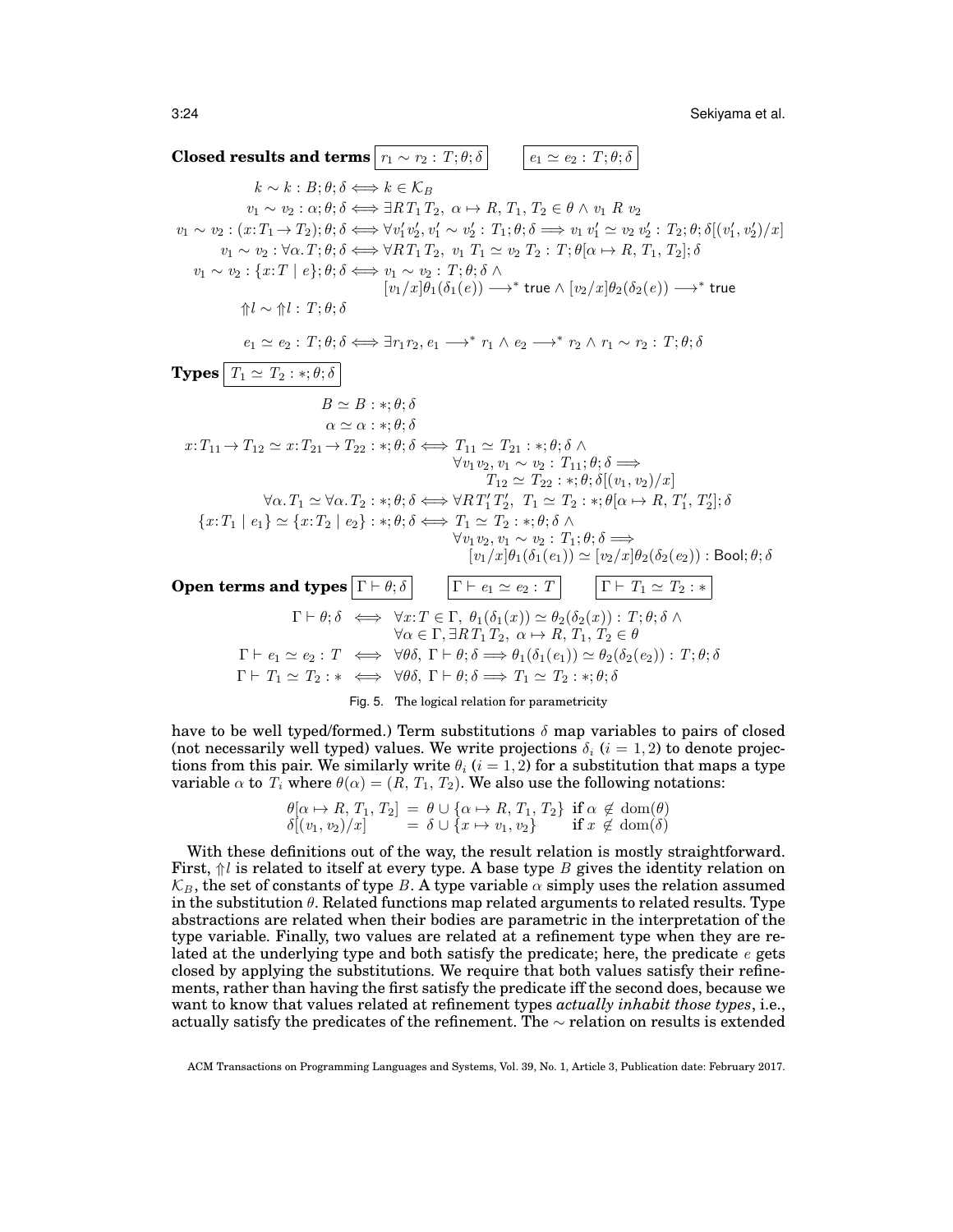to the  $\simeq$  relation on closed terms in a straightforward manner: terms are related if and only if they both evaluate to related results. Divergent terms are not related to each other—though we will discover that divergent well typed terms do not exist in  $\mathrm{F}_{\mathrm{H}}^{\sigma}$ . We extend the relation to open terms, written  $\Gamma \vdash e_1 \simeq e_2 : T$ , relating open terms that are related when closed by any "Γ-respecting" pair of substitutions  $\theta$  and  $\delta$  (written  $\Gamma \vdash \theta$ ; δ, also defined in Figure [5\)](#page-23-0).

To show that (well-typed) casts yield related results when applied to related inputs, we also need a relation on types  $T_1 \simeq T_2 : *, \theta; \delta$ ; we define this relation in Figure [5.](#page-23-0) We can use the logical relation on results to handle the arguments of function types and refinement types. Note that the  $T_1$  and  $T_2$  in this relation are not necessarily closed; terms in refinement types, which should be related at Bool, are closed by applying substitutions  $\theta$  and  $\delta$ . In the function and refinement type cases, the relation on a smaller type is universally quantified over logically related values. There are two choices of the type at which they should be related (for example, the second line of the function type case could change  $T_{11}$  to  $T_{21}$ ). It does not really matter which side we choose, since they are related types. We are "left-leaning." Finally, we lift the type relation to open types, writing  $\Gamma \vdash T_1 \simeq T_2 : *$  when two types are equivalent for any  $\Gamma$ -respecting substitutions.

It is worth discussing two points peculiar to this formulation: terms in the logical relation are not necessarily well typed, and the type indices are open.

We allow any relation on terms to be used in  $\theta$ ; terms related at T need not be well typed at T. The standard formulation of a logical relation is well typed throughout, requiring that the relation  $R$  in every triple be well typed, only relating values of type  $T_1$  to values of type  $T_2$  (e.g., [Pitts](#page-35-7) [\[2000\]](#page-35-7)). We have two motivations for allowing ill typed terms in our relation. First, functions of type  $x: T_1 \to T_2$  must map related values  $(v_1 \sim v_2 : T_1)$  to related results... but at which type? While  $[v_1/x]T_2$  and  $[v_2/x]T_2$  are related in the type relation, terms that are well typed at one type will not necessarily be well typed at the other, whether definitions are left- or right-leaning. Second, this parametricity relation is designed so that a certain kind of casts have no effect, as [Belo](#page-33-0) [et al.](#page-33-0) [\[2011\]](#page-33-0) attempt. Ultimately, we would like to define a subtype relation  $T_1 < r_2$ , and show what we call upcast lemma that, if  $T_1<: T_2,$  then  $\langle T_1\Rightarrow T_2\rangle^l\sim \lambda x{:}T_1.$   $x:$  $T_1 \rightarrow T_2$ . That is, we want a cast  $\langle T_1 \Rightarrow T_2 \rangle^l$ , of type  $T_1 \rightarrow T_2$ , to be related to the identity  $\lambda x$ :  $T_1$ .  $x$ , of type  $T_1 \rightarrow T_1$ . There is one small hitch:  $\lambda x$ :  $T_1$ .  $x$  has type  $T_1 \rightarrow T_1$ , not  $T_1 \rightarrow T_2!$ ! We therefore do not demand that two expressions related at T be well typed at T, and we allow *any* relation to be chosen as R.

The type indices of the term relation are not necessarily closed. Instead, just as the interpretation of free type variables in the logical relation's type index are kept in a substitution  $\theta$ , we keep  $\delta$  as a substitution for the free term variables that can appear in type indices. Keeping this substitution separate avoids a problem in defining the logical relation at function types. Consider a function type  $x: T_1 \to T_2$ : the *logical* relation says that values  $v_1$  and  $v_2$  are related at this type when they take related values to related results, i.e., if  $v'_1 \sim v'_2$ :  $T_1$ ;  $\theta$ ;  $\delta$ , then we should be able to find  $v_1$   $v'_1 \simeq v_2$   $v'_2$  at some type. The question here is which type index we should use. If we keep type indices closed (with respect to term variables), we cannot use  $T_2$  on its own—we have to choose a binding for x! Knowles and Flanagan [\[Knowles and Flanagan 2010\]](#page-34-7) deal with this problem by introducing the "wedge product" operator, which merges two types—one with  $v'_1$  substituted for x and the other with  $v'_2$  for x—into one. Instead of substituting eagerly, we put both bindings in  $\delta$  and apply them when needed—the refinement type case of the result relation. We think this formulation is more uniform with regard to free term/type variables, since eager substitution is a non-starter for type variables, anyway.

<span id="page-24-0"></span>ACM Transactions on Programming Languages and Systems, Vol. 39, No. 1, Article 3, Publication date: February 2017.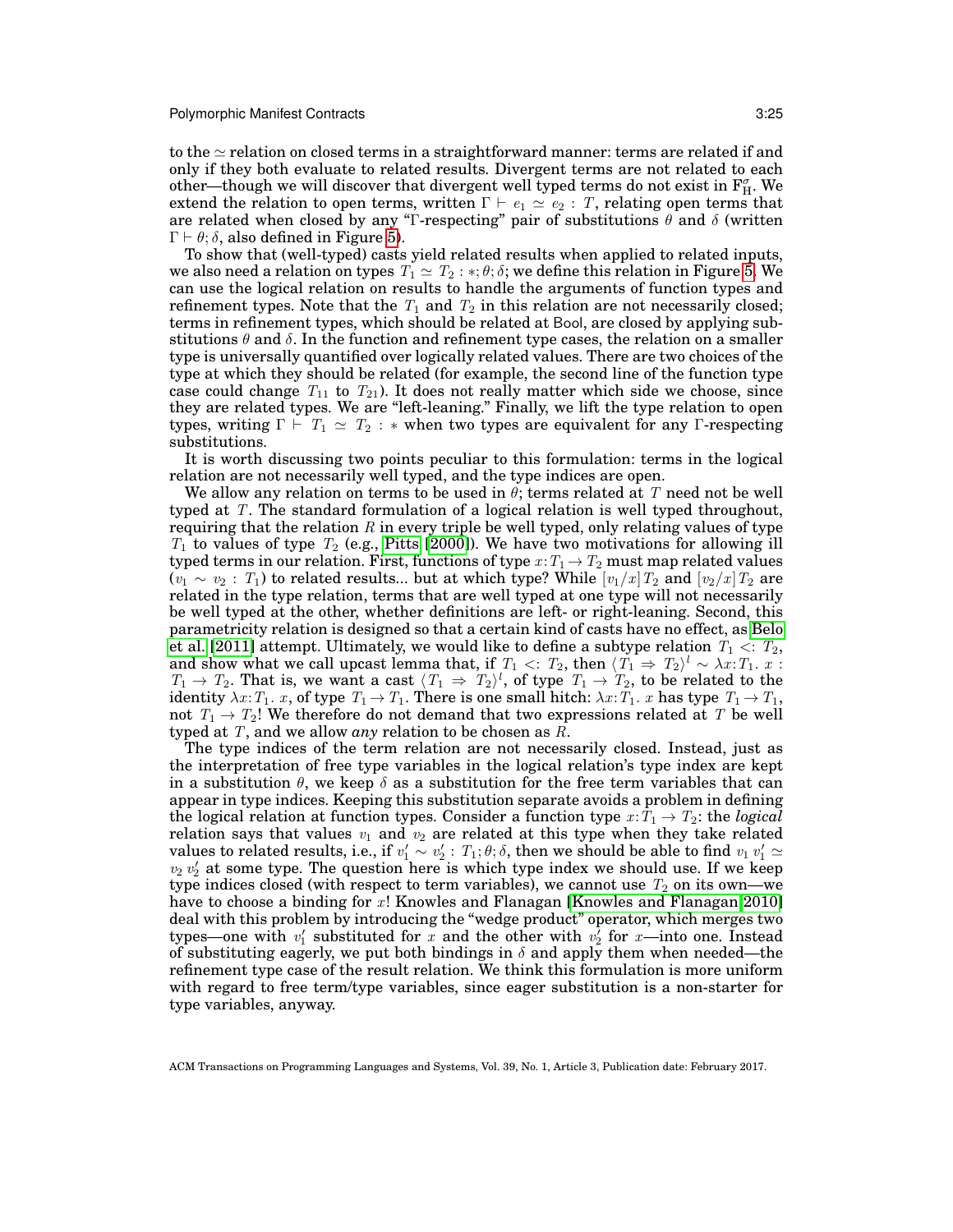*5.1.1. Cast reflexivity.* As we developed the original proof [\[Belo et al. 2011\]](#page-33-0), we found that the E\_REFL rule  $\langle T \Rightarrow T \rangle^l v \rightsquigarrow v$  is not just a convenient way to skip decomposing a trivial cast into smaller trivial casts (when  $T$  is a polymorphic or dependent function type); E REFL is, in fact, crucial to obtaining parametricity in this syntactic setting. On the one hand, the evaluation of well-typed programs never encounters casts with uninstantiated type variables—a key property of our evaluation relation. On the other hand, by parametricity, we expect every value of type  $\forall \alpha \cdot \alpha \rightarrow \alpha$  to behave the same as the polymorphic identity function (modulo blame). One of the values of this type is  $\Lambda \alpha$ .  $\langle \alpha \Rightarrow \alpha \rangle^l$ . Without E\_REFL, however, applying this type abstraction to a compound type, say Bool  $\rightarrow$  Bool, and a function f of type Bool  $\rightarrow$  Bool would return, by E\_FUN, a wrapped version of f that is syntactically different from the f we passed in—that is, the function broke parametricity! We expect the returned value should behave the same as the input, though—the results are just *syntactically* different. With E REFL,  $\langle T \Rightarrow T \rangle^l$  returns the input immediately, regardless of T—just as the identity function. So, this rule is a technical necessity, ensuring that casts containing type variables behave parametrically.

#### <span id="page-25-0"></span>**5.2. Parametricity**

Now we can set about proving parametricity. The proof of parametricity (Theorem [5.5\)](#page-26-1) of  $F_H^{\sigma}$  is trickier than that of the standard polymorphic lambda calculus, due to (1) dependent functions, (2) type convertibility, and (3) casts. Before stating parametricity, we discuss these issues; see Appendix [A](#page-36-1) for the proofs of it and lemmas.

In  $F_{H}^{\sigma}$ , it is not as easy as in System F to show that a well-typed term application is logically related to itself due to dependent function types. To see why, consider the application  $v_1$   $v_2$  such that  $v_1$  and  $v_2$  are typed at  $x: T_1 \to T_2$  and  $T_1$ , respectively. Parametricity states that, if  $v_1$  and  $v_2$  are logically related to themselves with  $\theta$  and  $\delta$ , respectively, then so is  $v_1$   $v_2$  at  $[v_2/x]T_2$ . The definition of the logical relation, however, states only that  $v_1 v_2$  are logically related to  $T_2$ , not  $[v_2/x]T_2$ , with  $\theta$  and  $\delta[(v_2, v_2)/x]$ . Fortunately, as expected, these are equivalent:  $v_1 v_2$  are logically related to itself at  $[v_2/x]T_2$  with  $\theta$  and  $\delta$  iff  $v_1 v_2$  are logically related to itself at  $T_2$  with  $\theta$  and  $\delta[(v_2, v_2)/x]$ . Term compositionality stated below generalizes this.

<span id="page-25-1"></span>**5.1 Lemma [Term compositionality (Lemma [A.42\)](#page-53-0)]:** If  $\theta_1(\delta_1(e)) \rightarrow^* v_1$  and  $\theta_2(\delta_2(e)) \longrightarrow^* v_2 \text{ then } r_1 \sim r_2 : T; \theta; \delta[(v_1,v_2)/x] \text{ iff } r_1 \sim r_2 : [e/x] \, T; \theta; \delta.$ 

For a similar reason, we show type compositionality, which is used in other proofs (e.g., [Pitts](#page-35-7) [\[2000\]](#page-35-7)). In what follows, we write  $R_{T,\theta,\delta}$  for  $\{(r_1, r_2) | r_1 \sim r_2 : T; \theta; \delta\}.$ 

## <span id="page-25-2"></span>**5.2 Lemma [Type compositionality (Lemma [A.45\)](#page-53-1)]:**

 $r_1 \sim r_2 : \, T; \theta[\alpha \mapsto R_{\,T',\theta,\delta},\theta_1(\delta_1(T')), \theta_2(\delta_2(T'))]; \delta \text{ iff } r_1 \sim r_2 : [ \, T'/\alpha ] \, T; \theta; \delta.$ 

<span id="page-25-3"></span>For the typing rule T CONV with type convertibility, we have to show that terms are logically related to themselves at convertible types.

**5.3 Lemma [Convertibility (Lemma [A.46\)](#page-54-0)]:** If  $T_1 \equiv T_2$  then  $r_1 \sim r_2$ :  $T_1$ ;  $\theta$ ;  $\delta$  iff  $r_1 \sim r_2$ :  $T_2$ ;  $\theta$ ;  $\delta$ .

Showing that casts are logically related to themselves is the most cumbersome case in the proof of parametricity. We prove it by induction on a cast complexity metric,  $cc$ , defined in Figure [6.](#page-26-2) The complexity of a cast is the number of steps it and its subparts can take. This definition is carefully dependent on our definition of type compatibility and our cast reduction rules. Doing induction on this metric greatly simplifies the proof: we show that stepping casts at related types yields either related non-casts, or lower complexity casts between related types. Note that we omit the  $\sigma$ , since the evaluation of casts *does not depend on delayed substitutions*. It may be easier for the reader

ACM Transactions on Programming Languages and Systems, Vol. 39, No. 1, Article 3, Publication date: February 2017.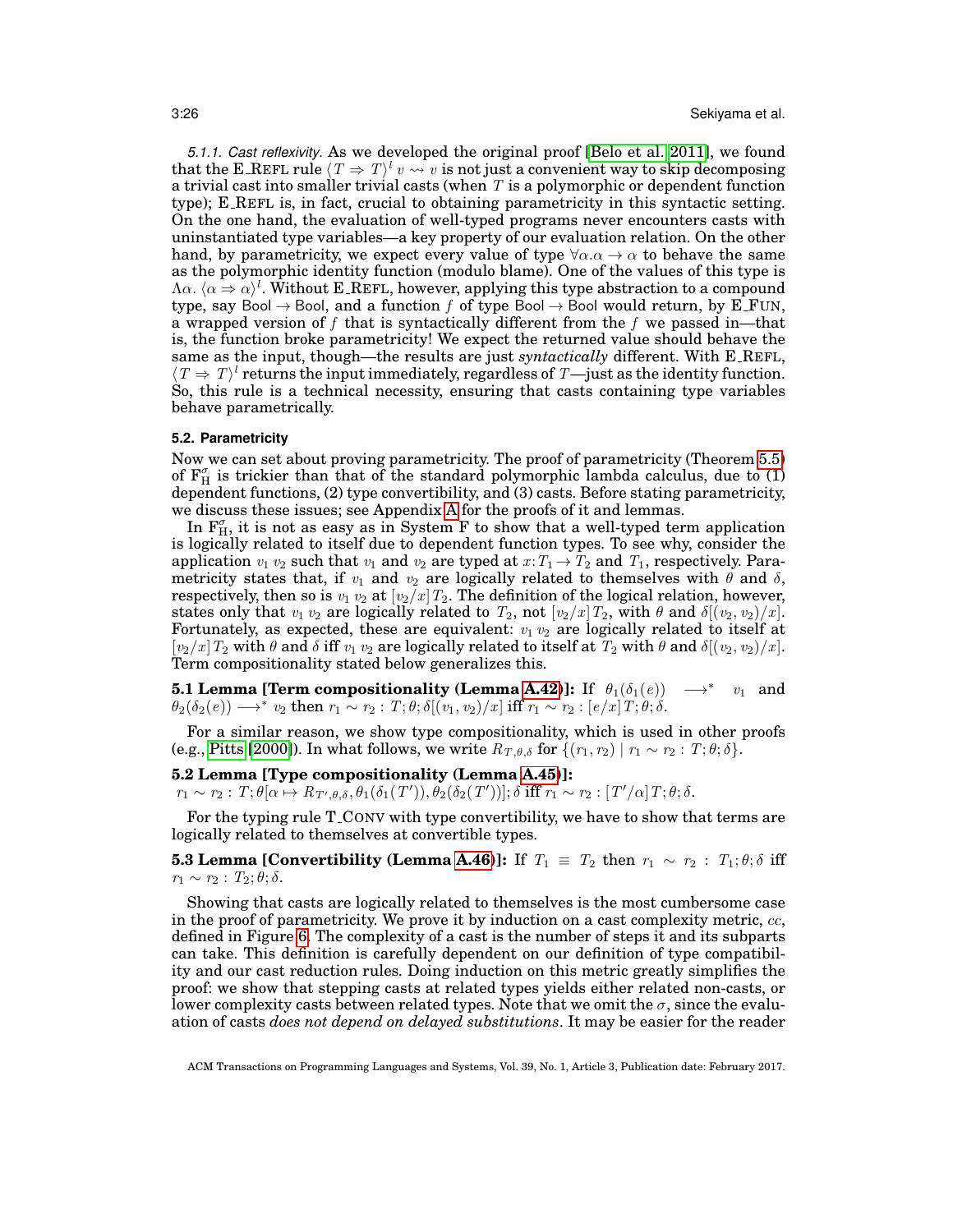# **Complexity of casts**

$$
cc(\langle T \Rightarrow T \rangle^{l}) = 1
$$
  
\n
$$
cc(\langle x: T_{11} \rightarrow T_{12} \Rightarrow x: T_{21} \rightarrow T_{22} \rangle^{l}) = cc(\langle [y/x] T_{12} \Rightarrow T_{22} \rangle^{l}) + cc(\langle T_{21} \Rightarrow T_{11} \rangle^{l}) + 1
$$
  
\n
$$
cc(\langle \forall \alpha. T_{1} \Rightarrow \forall \alpha. T_{2} \rangle^{l}) = cc(\langle T_{1} \Rightarrow T_{2} \rangle^{l}) + 1
$$
  
\n
$$
cc(\langle \{x: T_{1} \mid e\} \Rightarrow T_{2} \rangle^{l}) = cc(\langle T_{1} \Rightarrow T_{2} \rangle^{l}) + 1
$$
  
\n
$$
cc(\langle T_{1} \Rightarrow \{x: T_{1} \mid e\} \rangle^{l}) = 1
$$
  
\n
$$
cc(\langle T_{1} \Rightarrow \{x: T_{2} \mid e\} \rangle^{l}) = 1
$$
  
\n
$$
cc(\langle T_{1} \Rightarrow \{x: T_{2} \mid e\} \rangle^{l}) = cc(\langle T_{1} \Rightarrow T_{2} \rangle^{l}) + 2
$$
  
\n
$$
(if T_{1} \neq T_{2} and T_{1} is not a refinement type)
$$

<span id="page-26-2"></span><span id="page-26-1"></span>Fig. 6. Complexity of casts

to think of  $cc(\langle T_1 \Rightarrow T_2 \rangle^l)$  as a three argument function—taking two types and a blame label—rather than a single argument function taking a cast. The  $cc$  is well defined though the case for casts between dependent function types chooses an *arbitrary* fresh variable, because, for any variable y and z,  $cc(\langle [y/x]T_1 \Rightarrow T_2 \rangle^l) = cc(\langle [z/x]T_1 \Rightarrow T_2 \rangle^l)$ if y and z do not occur free in  $T_1$  and  $T_2$ .

<span id="page-26-4"></span>**5.4 Lemma [Cast reflexivity (Lemma [A.47\)](#page-55-0)]:** If  $\vdash \Gamma$  and  $T_1 \parallel T_2$  and  $\Gamma \vdash \sigma(T_1) \simeq$  $\sigma(T_1) : *$  and  $\Gamma \vdash \sigma(T_2) \simeq \sigma(T_2) : *$  and  $\mathrm{AFV}(\sigma) \subseteq \mathrm{dom}(\Gamma)$ , then  $\Gamma \vdash \langle T_1 \Rightarrow T_2 \rangle_{\sigma}^l \simeq$  $\langle T_1 \Rightarrow T_2 \rangle_{\sigma}^l : \sigma( \_ : T_1 \rightarrow T_2).$ 

Finally, we can prove relational parametricity—every well-typed term (under Γ) is related to itself for any Γ-respecting substitutions.

**5.5 Theorem [Parametricity (Theorem [A.48\)](#page-55-1)]: (1) If**  $\Gamma \vdash e : T$  **then**  $\Gamma \vdash e \simeq e : T$ **;** and (2) if  $\Gamma \vdash T$  then  $\Gamma \vdash T \simeq T : *$ .

We have that logically related programs are by definition *behaviorally equivalent*: if  $\emptyset \vdash e_1 \simeq e_2 : B$ , then  $e_1$  and  $e_2$  coterminate at equal results. Ideally, logically related terms are also contextually equivalent and vice versa. In fact, to show correctness of static contract checking with respect to the *semantics*, we need this coincidence in addition to the Upcast Lemma because the Upcast Lemma says that an upcast and an identity function are logically related but not that they are contextually equivalent. Going further than [Belo et al.](#page-33-0) [\[2011\]](#page-33-0) and [Greenberg](#page-34-1) [\[2013\]](#page-34-1) and proving that the logical relation and contextual equivalence coincide is left as future work.

### <span id="page-26-0"></span>**6. THREE VERSIONS OF F<sup>H</sup>**

We compare  $\mathbf{F}_{\mathrm{H}}^{\sigma}$  with two prior formulations of  $\mathbf{F}_{\mathrm{H}}$  without delayed substitution: [Belo](#page-33-0) [et al.](#page-33-0) [\[2011\]](#page-33-0) and Greenberg's thesis [\[Greenberg 2013\]](#page-34-1). Both of these define variants of  $F_H$ , claiming type soundness, parametricity, and upcast elimination. All of these results depend on two properties of the  $F_H$  type conversion relation: substitutivity (Lemma [4.7\)](#page-21-1) and cotermination (Lemma [4.4\)](#page-20-2).

## <span id="page-26-3"></span>**6.1. F<sup>H</sup> 1.0: [Belo et al.](#page-33-0) [\[2011\]](#page-33-0)**

[Belo et al.](#page-33-0) [\[2011\]](#page-33-0) got rid of subtyping and explicitly used the symmetric, transitive closure of parallel reduction  $\Rightarrow$  as the conversion relation (parallel reduction is reflexive by definition); we show selected rules of  $\Rightarrow$  in Figure [7;](#page-27-0) the full definition is given in [Greenberg](#page-34-1) [\[2013\]](#page-34-1). The use of parallel reduction is inspired by [Greenberg et al.](#page-34-2) [\[2010\]](#page-34-2), in which type soundness of  $\lambda_H$  is proved by using cotermination and another property called *substitutivity* (if  $e_1 \Rightarrow e_2$  and  $e'_1 \Rightarrow e'_2$  then  $[e'_1/x]e_1 \Rightarrow [e'_2/x]e_2$ ) of parallel reduction. These properties were needed also for proving type soundness of  $F_H$ . Unfor-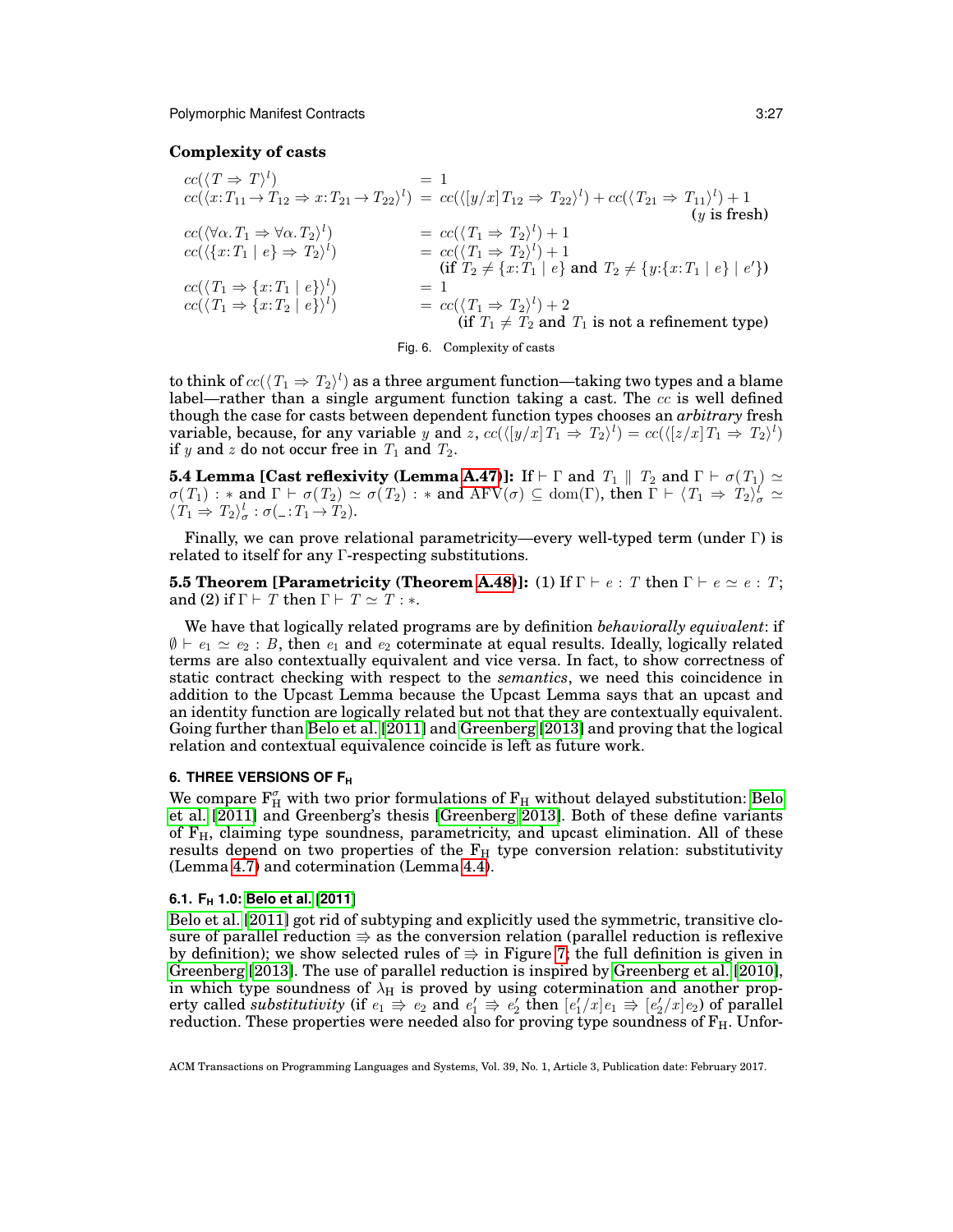**Parallel term reduction**  $e_1 \Rightarrow e_2$ 

$$
v_i \Rightarrow v_i'
$$
  
\n
$$
\overline{op(v_1, ..., v_n)} \Rightarrow \overline{[op]}(v_1', ..., v_n')
$$
  
\n
$$
\overline{EPROP}
$$
  
\n
$$
\overline{p} \Rightarrow v'
$$
  
\n
$$
\overline{p} \Rightarrow v'
$$
  
\n
$$
\overline{p} \Rightarrow v'
$$
  
\n
$$
\overline{p} \Rightarrow v'
$$
  
\n
$$
\overline{p} \Rightarrow \overline{p} \Rightarrow \overline{p} \Rightarrow \overline{p} \Rightarrow v'
$$
  
\n
$$
\overline{p} \Rightarrow \overline{p} \Rightarrow \overline{p} \Rightarrow \overline{p} \Rightarrow \overline{p} \Rightarrow \overline{p} \Rightarrow \overline{p} \Rightarrow \overline{p} \Rightarrow \overline{p} \Rightarrow \overline{p} \Rightarrow \overline{p} \Rightarrow \overline{p} \Rightarrow \overline{p} \Rightarrow \overline{p} \Rightarrow \overline{p} \Rightarrow \overline{p} \Rightarrow \overline{p} \Rightarrow \overline{p} \Rightarrow \overline{p} \Rightarrow \overline{p} \Rightarrow \overline{p} \Rightarrow \overline{p} \Rightarrow \overline{p} \Rightarrow \overline{p} \Rightarrow \overline{p} \Rightarrow \overline{p} \Rightarrow \overline{p} \Rightarrow \overline{p} \Rightarrow \overline{p} \Rightarrow \overline{p} \Rightarrow \overline{p} \Rightarrow \overline{p} \Rightarrow \overline{p} \Rightarrow \overline{p} \Rightarrow \overline{p} \Rightarrow \overline{p} \Rightarrow \overline{p} \Rightarrow \overline{p} \Rightarrow \overline{p} \Rightarrow \overline{p} \Rightarrow \overline{p} \Rightarrow \overline{p} \Rightarrow \overline{p} \Rightarrow \overline{p} \Rightarrow \overline{p} \Rightarrow \overline{p} \Rightarrow \overline{p} \Rightarrow \overline{p} \Rightarrow \overline{p} \Rightarrow \overline{p} \Rightarrow \overline{p} \Rightarrow \overline{p} \Rightarrow \overline{p} \Rightarrow \overline{p} \Rightarrow \overline{p} \Rightarrow \overline{p} \Rightarrow \overline{p} \Rightarrow \overline{p} \Rightarrow \overline{p} \Rightarrow \overline{p} \Rightarrow \overline{p} \Rightarrow \overline{p} \Rightarrow \overline{p} \Rightarrow \overline{p} \Rightarrow \overline{p} \Rightarrow \overline{p} \Rightarrow \overline{p} \Rightarrow \overline{p} \Rightarrow \overline{p} \Rightarrow \overline{p} \
$$

**Parallel type reduction**  $T_1 \Rightarrow T_2$ 

<span id="page-27-0"></span>
$$
\frac{\sigma_1 \longrightarrow^* \sigma_2 \quad T_1 \Rrightarrow T_2}{\{x: T_1 \mid \sigma_1(e)\} \Rrightarrow \{x: T_2 \mid \sigma_2(e)\}}
$$
 EP-TREFINE



tunately, it turns out that parallel reduction in  $F_H$  is *not* substitutive—the proof was wrong—and cotermination, which was left as a conjecture ([\[Belo et al. 2011\]](#page-33-0), p. 15), does not hold, either. Figure [8](#page-28-0) offers three counterexamples: two to substitutivity, and one to cotermination.

Why does not substitutivity hold in  $F_H$ , when it did (so easily) in  $\lambda_H$ ? The trouble is that (1) the  $F_H$  cast rules depend upon certain (syntactic) equalities between types and that (2) parallel reduction is defined over open terms. As a result, substitution can change which reduction rules apply—both counterexamples to substitutivity in Figure [8](#page-28-0) exploit these flaws.

Cotermination breaks also because substitutions can affect which reduction rule applies to a cast, which in turn can force us to perform checks under one substitution that are not performed under another, related substitution (counterexample 3 in Figure [8\)](#page-28-0).

### **6.2. F<sup>H</sup> 2.0: Greenberg's thesis**

In his thesis, Greenberg tried to correct this problem using a fix due to Sekiyama: he takes *common-subexpression reduction* (CSR) as the conversion relation [\[Greenberg](#page-34-1) [2013\]](#page-34-1). We repeat  $F_{H}^{\sigma}$ s identical definition of CSR (Figure [4\)](#page-19-0) again here, in Figure [9.](#page-28-1) As we can see from the definition, CSR is designed to be substitutive (and *is* substitutive). However, cotermination still fails: we can construct ill-typed terms that do not satisfy cotermination in Greenberg's operational semantics—they look like the term in counterexample 3 (Figure [8\)](#page-28-0). The essential issue is that we can fire E REFL under one substitution and force a check under another. If the term is ill typed, then we have no way of knowing whether the argument of the cast satisfies its input type—so the check can fail where E REFL succeeded. Well typed terms do not have this problem, but we need our conversion relation to prove progress and preservation—we cannot use arguments about typing in our proof of cotermination. In short, Greenberg's Conjecture

ACM Transactions on Programming Languages and Systems, Vol. 39, No. 1, Article 3, Publication date: February 2017.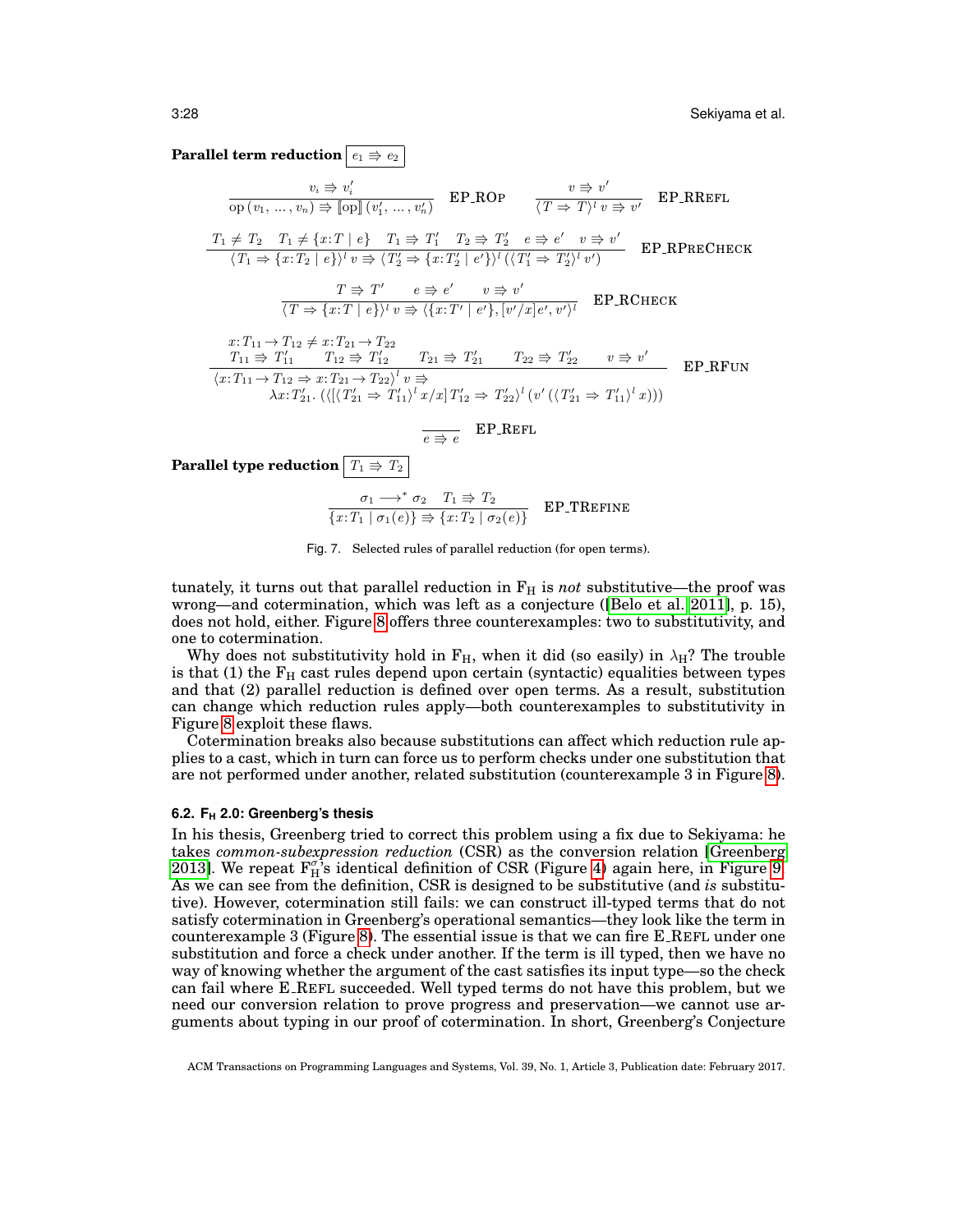#### **Counterexample 1: substitutivity**

Let  $T$  be a type with a free variable  $x$ .

$$
e_1 = \langle T \Rightarrow \{y:[5/x]T \mid \text{true}\}\rangle^l 0
$$
  
\n
$$
e_2 = \langle [5/x]T \Rightarrow \{y:[5/x]T \mid \text{true}\}\rangle^l (\langle T \Rightarrow [5/x]T \rangle^l 0)
$$
  
\n
$$
e'_1 = e'_2 = 5
$$

Observe that  $e'_1 \Rightarrow e'_2$  (by EP REFL) and  $e_1 \Rightarrow e_2$  (by EP RPRECHECK) but  $[5/x]e_1=\langle [5/x]T\Rightarrow \overline{\{y:[5/x] \: T \mid \mathsf{true}\}}\rangle^l \: 0 \Rightarrow \langle \{y{:}[\overline{5}/x] \: T \mid \mathsf{true}\},\mathsf{true}, 0\rangle^l \ \mathsf{by} \ \mathbf{EP\_RCHECK},$ not  $[5/x]$   $e_2$ . Note that the definition of substitution  $[e'/x]e$  is a standard one, in which substitution goes down into casts.

## **Counterexample 2: substitutivity**

Let  $T_2$  be a type with a free variable x.

$$
e_1 = \langle T_1 \rightarrow T_2 \Rightarrow T_1 \rightarrow [5/x] T_2 \rangle^l v
$$
  
\n
$$
e_2 = \lambda y : T_1. \langle T_2 \Rightarrow [5/x] T_2 \rangle^l (v (\langle T_1 \Rightarrow T_1 \rangle^l y))
$$
  
\n
$$
e'_1 = e'_2 = 5
$$

Observe that  $e'_1 \Rightarrow e'_2$  (by EP\_REFL) and  $e_1 \Rightarrow e_2$  (by EP\_RFUN). We have  $[5/x]e_1 = \langle T_1 \rightarrow [5/x]T_2 \Rightarrow T_1 \rightarrow [5/x]T_2 \rangle^l v \Rightarrow [5/x]v$  by EP\_RREFL, not  $[5/x]e_2$ .

# **Counterexample 3: cotermination**

$$
\begin{array}{l} e\ =\ \langle \{x\text{:Bool}\mid \mathsf{false}\}\Rightarrow \{x\text{:Bool}\mid y\}\rangle^l \ \mathsf{true} \\ e_1\ =\ 0=5 \\ e_2\ =\ \mathsf{false} \end{array}
$$

Observe that  $e_1 \longrightarrow e_2$  (and so  $e_1 \rightrightarrows e_2$ , by EP\_ROP) and cotermination says that  $[e_1/y]$ e terminates at a value iff so does  $[e_2/x]$ e. Here, by E\_CHECK,  $[e_1/y] e \longrightarrow \langle \{x{:} \textsf{Bool} \mid e_1\}, e_1, \textsf{true} \rangle^l \longrightarrow^* \Uparrow l \textsf{ but } \textsf{by E\_REF}_\flat, [e_2/x] e \longrightarrow \textsf{true}.$ 

<span id="page-28-0"></span>Fig. 8. Counterexamples to substitutivity and cotermination of parallel reduction in  $F_H$ 

**Conversion**  $\boxed{\sigma_1 \longrightarrow^* \sigma_2}$   $\boxed{T_1 \equiv T_2}$  $\sigma_1 \longrightarrow^* \sigma_2 \iff \begin{array}{c} \mathsf{dom}(\sigma_1) = \mathsf{dom}(\sigma_2) \subset \mathsf{TmVar} \land \\ \forall x \in \mathsf{dom}(\sigma_1) \quad \sigma_1(x) \longrightarrow^* \sigma_2(x) \end{array}$  $\forall x \in \textsf{dom}(\sigma_1) \ldotp \sigma_1(x) \longrightarrow^* \sigma_2(x)$  $\overline{\alpha \equiv \alpha}$  C\_VAR  $\overline{B \equiv B}$  C\_BASE  $\overline{\{x:T_1 \mid \sigma_1(e)\} \equiv \{x:T_2 \mid \sigma_2\}}$  $\overline{\{x: T_1 \mid \sigma_1(e)\}\equiv \{x: T_2 \mid \sigma_2(e)\}}$  C\_REFINE  $T_1 \equiv T_1'$   $T_2 \equiv T_2'$  $x: T_1 \to T_2 \equiv x: T_1' \to T_2'$  $C_FUN$   $T \equiv T'$  $\frac{1}{\forall \alpha \cdot T} = \forall \alpha \cdot T'$  C\_FORALL  $T_2 \equiv T_1$  $T_2 \equiv T_1$ <br>  $T_1 \equiv T_2$  C\_SYM  $T_1 \equiv T_2$   $T_2 \equiv T_3$ <br>  $T_1 \equiv T_3$  $T_1 \equiv T_3$  C\_TRANS

<span id="page-28-1"></span>Fig. 9. Type conversion via common-subexpression reduction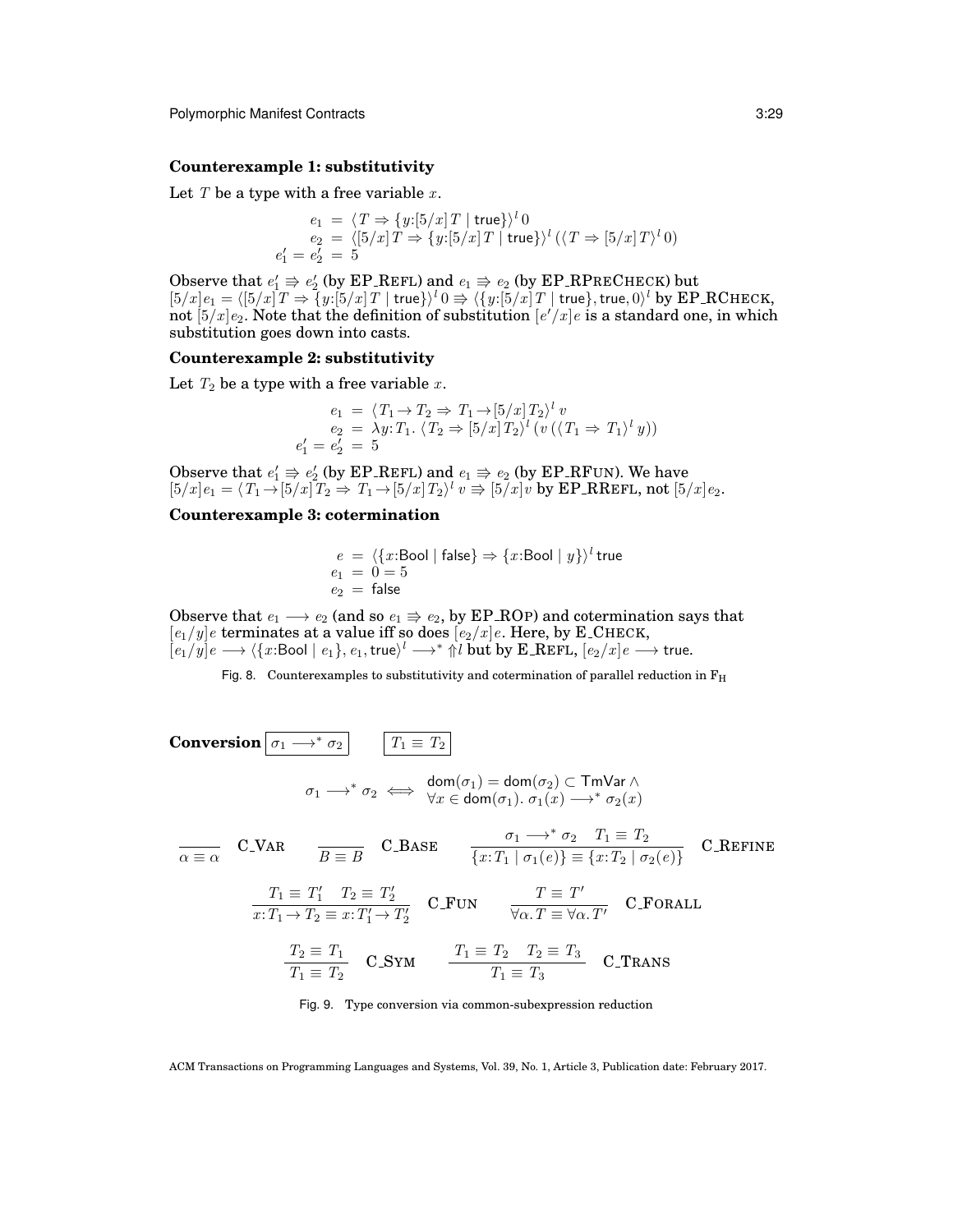3.2.1 on page 88 is false; it seems that the evaluation relation is defined in such a way that substitutions can affect which cast reduction rules are chosen.

# **6.3. F**<sup>σ</sup> **H**

Our calculus,  $F_{H}^{\sigma}$ , can statically determine which cast reduction rule is chosen thanks to our definition of substitution (Definition [3.1\)](#page-13-0). In Lemma [4.4,](#page-20-2) we show that terms related by CSR coterminate at true using  $F^{\sigma}_H$ 's substitution semantics; this is enough to prove type soundness and parametricity.

#### **6.4. Discussion**

 $F_H$  tried to use entirely syntactic techniques to achieve type soundness, avoiding the semantic techniques necessary for  $\lambda_H$ . But we failed: we need to prove cotermination to get type soundness; our proof amounts to showing that type conversion is a weak bisimulation. Our metatheory is, on the one hand, simpler than that of [Greenberg et al.](#page-34-2) [\[2010\]](#page-34-2), which needs cotermination *and* semantic type soundness. On the other hand, we must use a nonstandard substitution operation, which is a hassle.

Introducing explicit tagging [\[Wadler and Findler 2009\]](#page-35-3) is an attractive alternative approach. In an explicitly tagged manifest contract system, the only values inhabiting refinement types are tagged as such, e.g.,  $v_{\{x:T|e\}}$ ; the operational semantics then manages tags on values, tagging in E OK and untagging in E FORGET. Explicit tagging has several advantages: it clarifies the staging of the operational semantics; it eliminates the need for a T FORGET rule; it gives value inversion directly (Lemma [4.6\)](#page-21-0). Such a semantics would need to get stuck when casts are applied to inappropriately tagged arguments, since typing cannot be used in the proof of cotermination. Explicit tagging has not yet been tried in a setting with dependent types; it is not entirely clear how to handle substitution and type conversion.

Another option would be to perform type checking in stages: removing refinements from an  $F_{H}^{\sigma}$  term should always yield a well typed System F term. By only considering System F-typeable terms, we might be able to rule out the counterexample to cotermination. It is not clear whether this would reduce the total proof burden, though.

Finally: what kind of calculus *would not* have cotermination at true for well typed terms? In a nondeterministic language, CSR may make one choice with  $\sigma_1$  and another with  $\sigma_2$ . Fortunately,  $F_H$  is deterministic. In a deterministic language, cotermination at true may not hold for CSR if the evaluation relation misuses equalities between terms, e.g., if some rules predicate reduction on subterm equalities which other rules ignore.  $F_H^{\sigma}$  is careful to fix the types in its casts early, delaying substitutions so that they do not affect reduction—the intuition underlying our proof of cotermination.

#### <span id="page-29-0"></span>**7. RELATED WORK**

We discuss work related to  $\mathbf{F}_{\textrm{H}}^{\sigma}$  in two parts. First, we contrast our work with the untyped contract systems that enforce parametric polymorphism *dynamically*, rather than statically as  $F_{H}^{\sigma}$  does. We then discuss how  $F_{H}^{\sigma}$  differs from existing manifest contract calculi, with both static verification and dynamic checking, in greater detail.

#### **7.1. Dynamically checked polymorphism**

The  $\mathrm{F}^\sigma_\mathrm{H}$  type system enforces parametricity with type abstractions and type variables, while refinements are dynamically checked. Another line of work omits refinements, seeking instead to dynamically enforce parametricity—typically with some form of sealing (à la [Morris](#page-35-8) [\[1973\]](#page-35-8) and, later, [Pierce and Sumii](#page-35-9) [\[2000\]](#page-35-9)).

[Guha et al.](#page-34-14) [\[2007\]](#page-34-14) define latent contracts with polymorphic signatures, maintaining abstraction with sealed "coffers"; they do not prove parametricity. [Matthews and](#page-35-1) [Ahmed](#page-35-1) [\[2008\]](#page-35-1) claim parametricity for a polymorphic multi-language system with a

ACM Transactions on Programming Languages and Systems, Vol. 39, No. 1, Article 3, Publication date: February 2017.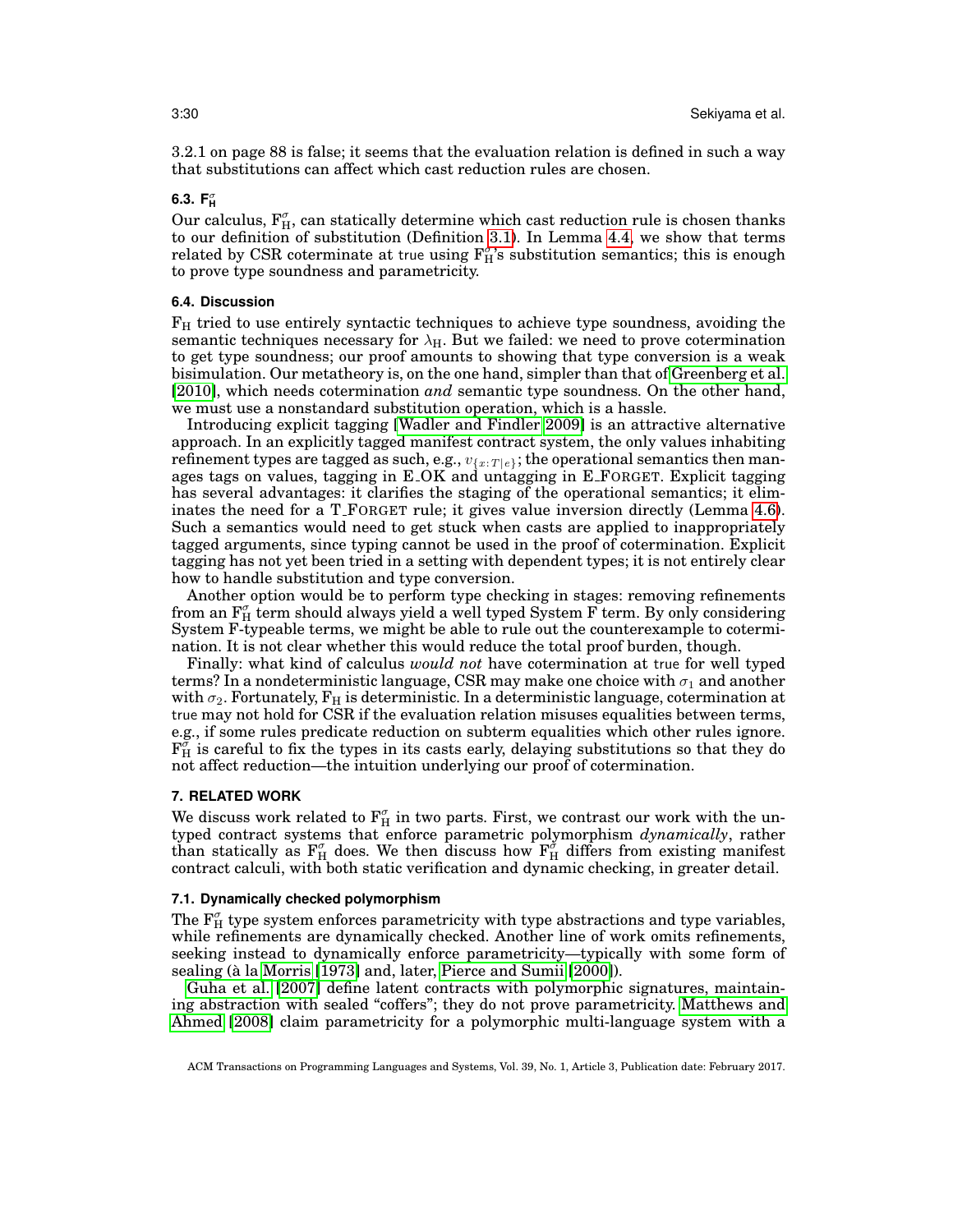similar policy, though some of the proofs are not correct per [Neis et al.](#page-35-10) [\[2009\]](#page-35-10), who use dynamic type generation to restore parametricity in the presence of intensional type analysis.  $\mathbf{F}_{\mathrm{H}}^{\sigma}$ 's contracts are subordinate to the type system, so the parametricity result does not require dynamic type generation. [Ahmed et al.](#page-33-7) [\[2009\]](#page-33-7) and [Ahmed et al.](#page-33-4) [\[2011\]](#page-33-4) define polymorphic calculi for gradual typing [\[Siek and Taha 2006\]](#page-35-11); the former uses global runtime seals, while the latter uses local syntactic "barriers" instead. The type bindings in that work inspired the delayed substitution in this one. Neither calculus proves parametricity and, worse, [Ahmed et al.](#page-33-4) [\[2011\]](#page-33-4) have a flaw—the proof of so-called "Jack-of-All-Trades," a key property to show blame theorem [\[Tobin-Hochstadt](#page-35-12) [and Felleisen 2006;](#page-35-12) [Wadler and Findler 2009\]](#page-35-3), is wrong.<sup>[11](#page-30-1)</sup> [Takikawa et al.](#page-35-13) [\[2012\]](#page-35-13) study gradual typing with *row polymorphism* for object-oriented languages with first-class classes, but without studying parametricity. [Moore et al.](#page-35-14) [\[2014\]](#page-35-14) develop SHILL, a secure shell scripting language, to control the authority of a shell script (and programs invoked by it) in a declarative, fine-grained way. Security policies in their work are described and ensured by using contracts. Although the SHILL language supports latent contracts with *bounded polymorphism*, Moore et al. do not study parametricity.

It is probably possible to combine  $\mathrm{F}^\sigma_\mathrm{H}$  with the barrier calculus of Ahmed et al., yielding a polymorphic blame calculus [\[Wadler and Findler 2009\]](#page-35-3). How to prove parametricity and a blame theorem for such a calculus remains an open question, though.

### <span id="page-30-0"></span>**7.2. Combining static and dynamic checking**

This section compares  $\mathrm{F}_{\mathrm{H}}^{\sigma}$  and other work on combination of static and dynamic checking. We start with other manifest calculi and then discuss other related work. A less technical overview of manifest calculi is in Section [2.](#page-4-0)

*Simply typed manifest contract calculi*. The simply typed contract calculus  $\lambda_H$  is the original foundation of hybrid type checking [\[Flanagan 2006\]](#page-34-6). As discussed in Section [2,](#page-4-0) however, the metatheory of the original  $\lambda_H$  leaves it unclear whether the type system is well defined due to issues with subtyping and monotonicity; subtyping plays an important role in the proof of type soundness. The manifest calculus of [Gronski and](#page-34-12) [Flanagan](#page-34-12) [\[2007\]](#page-34-12) has the same problem.

Knowles and Flanagan [\[2010\]](#page-34-7) and Greenberg, Pierce, and Weirich [\[2010\]](#page-34-2) have revised the original  $\lambda_H$  to resolve the flaw by giving the denotations of types as another source of "well-typed" values; we write Knowles and Flanagan's  $\lambda_H$  KF and Greenberg et al.'s  $\lambda_H$  GPW. Both KF and GPW define syntactic term models of types to use as a source of values in subtyping, though the specifics differ. After adding subtyping and denotational semantics, the type systems of both KF and GPW are well defined. Moreover, as a key property of their calculi, they proved semantic soundness theorems (we write  $T$  for the denotations of type T):

$$
\Gamma \vdash e : T
$$
 and  $\Gamma \vdash \sigma$  implies  $\sigma(e) \in [\![\sigma(T)]\!]$ 

in particular

$$
\emptyset \vdash e : T \text{ implies } e \in [T].
$$

This theorem is sufficient for establishing the type soundness of GPW whereas insufficient for KF—due to different definitions of  $\llbracket - \rrbracket$ —and so Knowles and Flanagan prove "syntactic" type soundness on top of their semantic foundation. Although these calculi have been *proven* to be sound, the situation in KF and GPW is somewhat unsatisfying: having to use semantic techniques throughout makes adding some features polymorphism, state and other effects, concurrency—difficult. For example, a semantic

<span id="page-30-1"></span><sup>11</sup>See<https://plt.eecs.northwestern.edu/blame-for-all/blame-for-all.pdf>

ACM Transactions on Programming Languages and Systems, Vol. 39, No. 1, Article 3, Publication date: February 2017.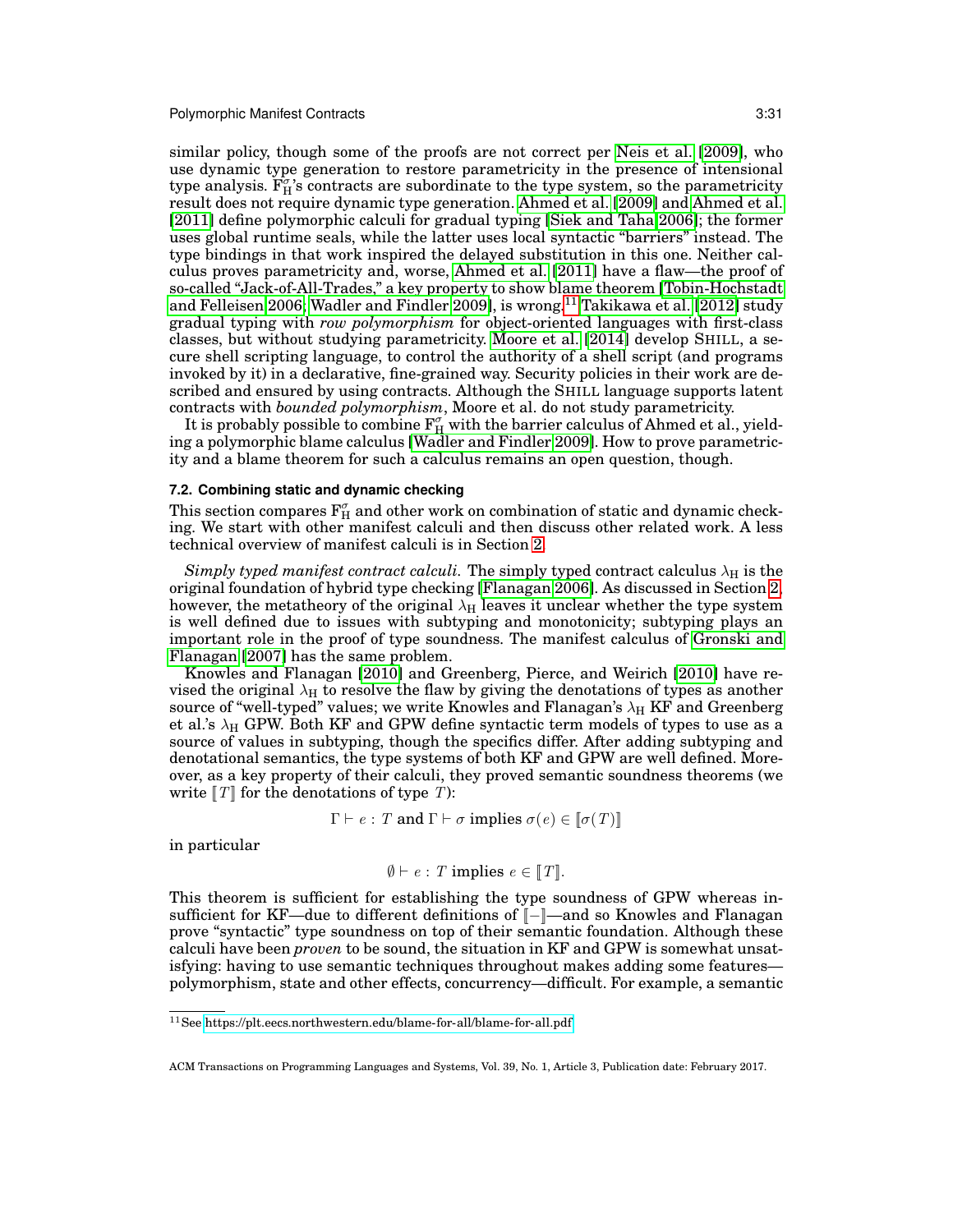proof of type soundness for  $\mathrm{F}_{\mathrm{H}}^{\sigma}$  would be very close to a proof of parametricity—must we prove parametricity while proving type soundness? To avoid such a sad situation, Belo et al. propose a syntactic construction of manifest calculi but there are technical flaws in their calculus (Sections [2.3](#page-8-0) and [6.1\)](#page-26-3).

The metatheory of  $\mathrm{F}_{\mathrm{H}}^{\sigma}$  is entirely syntactic and correct. Similarly to  $\mathrm{F}_{\mathrm{H}},$  it solves the problem by avoiding subtyping—which is what forced the circularity and denotational semantics in the first place—and introducing T\_EXACT, T\_CONV, and convertibility  $\equiv$ instead. The T EXACT rule:

$$
\frac{\vdash \Gamma \qquad \emptyset \vdash v : T \qquad \emptyset \vdash \{x : T \mid e\} \qquad [v/x]e \longrightarrow^* \text{true}}{\Gamma \vdash v : \{x : T \mid e\}} \qquad \textbf{T\_EXAMPLE}
$$

needs some care to avoid vicious circularity: it is crucial to stipulate v and  $\{x:T \mid e\}$  be closed. If we "bit the bullet" and allowed nonempty contexts there, then we would need to apply a closing substitution to  $[v/x]_e$  before checking if it reduces to true... leading to the same issues with closing substitutions earlier work has suffered from. As for T CONV and convertibility, convertibility is much simpler than GPW and [Belo et al.](#page-33-0) [\[2011\]](#page-33-0). It does not, unfortunately, completely simplify the proof: we must prove that our conversion relation is a weak bisimulation to establish *cotermination* (Lemma [4.4\)](#page-20-2) before proving type soundness.

*The* SAGE *language.* [Gronski et al.](#page-34-4) [\[2006\]](#page-34-4) develop the SAGE language, which supports subsumption for subtyping, casts, general refinements, polymorphism, recursive functions, recursive types, the Dynamic type, the Type:Type discipline. SAGE avoids the circularity of Flanagan's  $\lambda_H$ , changing formalization of subtyping: in SAGE,  ${x:T | e_1}$  is a subtype of  ${x:T | e_2}$  if a theorem prover can prove the implication from  $e_1$  to  $e_2$ . Since the theorem prover is independent of SAGE, the type system is well defined. Naturally, the metatheory of SAGE rests on the theorem prover. SAGE states axioms strong enough to show type soundness—for example, it requires the prover to be able to show  $[e_1/x]e$  evaluates to true iff  $[e_2/x]e$  does when  $e_1 \longrightarrow e_2$ , which works similarly to cotermination in  $F_{H}^{\sigma}$ . Although Gronski et al. have shown type soundness of SAGE, they do not deal with parametricity, while we show it in  $F_{H}^{\sigma}$ . In fact, it is difficult to show parametricity in calculi with recursive functions [\[Pitts 2000\]](#page-35-7), recursive types [\[Ahmed 2006\]](#page-33-8), the Dynamic type [\[Matthews and Ahmed 2008\]](#page-35-1), and/or Type:Type. In addition, axiomatization of theorem provers could bring us to an unsatisfactory situation. For example, the axiom system of Gronski et al. is inconsistent, though fixed by [Knowles](#page-34-15) [\[2014\]](#page-34-15).

*A manifest calculus with algebraic datatypes.* [Sekiyama et al.](#page-35-4) [\[2015\]](#page-35-4) introduce a manifest calculus with algebraic datatypes and show conjecture-free type soundness of their calculus, although their calculus does not support polymorphism. The metatheory of it rests on CSR, while they do not adopt delayed substitutions. Instead, in order to ensure that how cast reduces is determined statically (this is crucial for showing cotermination), they drop cast reduction rules that see syntactic equality of the source and target types in a cast, like E\_REFL of  $F_H^{\sigma}$ —*any* cast in their calculus works as follows: it will first drop all refinements in the source type, apply a structural cast, and then check all refinements in the target type. Although their calculus does not need delayed substitutions, it is not clear that parametricity holds in manifest calculi with such cast semantics because of E REFL's important role in showing parametricity in  $\mathrm{F}_{\mathrm{H}}^{\sigma}.$ 

*Dependent types with dynamic typing.* [Ou et al.](#page-35-2) [\[2004\]](#page-35-2) study integration of certified and uncertified program fragments—all refinements in certified parts are checked statically whereas all those in uncertified parts are checked at runtime. They model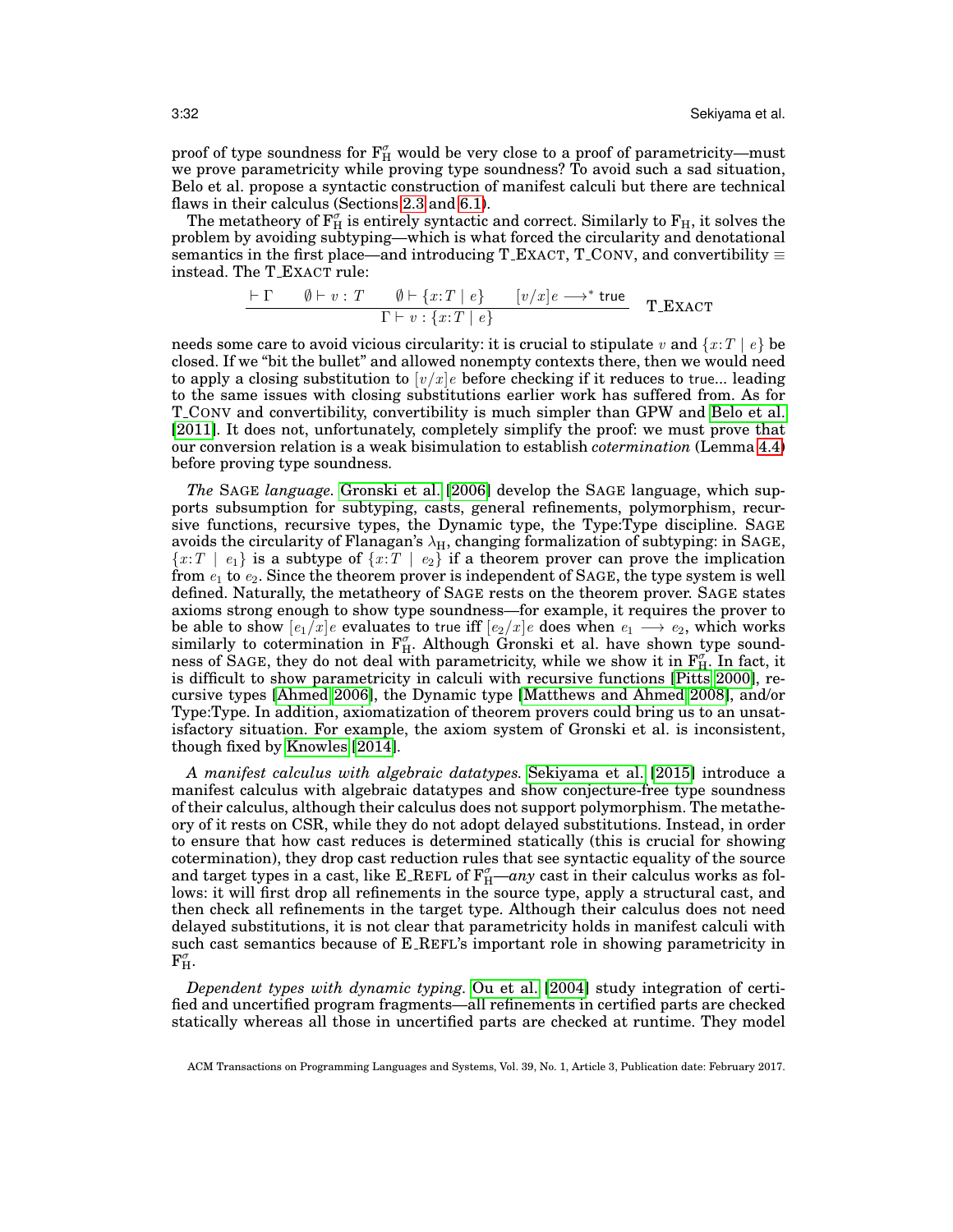static checking as subtyping checking and dynamic checking as compilation to predicate checking with if-expressions. Their calculus deal with the issues of preservation by supporting a special typing rule to assign "selfified" types to terms and subsumption for subtyping. Unlike manifest calculi, they restrict refinements (and so also arguments to dependent functions) to be syntactically pure in order to make static checking decidable. They also axiomatize requirements on theorem provers, like [Gronski et al.](#page-34-4) [\[2006\]](#page-34-4).

*Static analysis and verification using path information.* Much work on static program analysis and verification (e.g., [Hoare](#page-34-16) [\[1969\]](#page-34-16); [Paulin-Mohring](#page-35-15) [\[1993\]](#page-35-15); [Xi et al.](#page-36-3) [\[2003\]](#page-36-3); [Cheney and Hinze](#page-33-9) [\[2003\]](#page-33-9); [Nanevski et al.](#page-35-16) [\[2006\]](#page-35-16); [Rondon et al.](#page-35-17) [\[2008\]](#page-35-17); [Kawaguchi et al.](#page-34-17) [\[2009\]](#page-34-17); [Knowles and Flanagan](#page-34-18) [\[2009\]](#page-34-18); [Bierman et al.](#page-33-10) [\[2010\]](#page-33-10); [Tobin-](#page-35-18)[Hochstadt and Felleisen](#page-35-18) [\[2010\]](#page-35-18); [Chugh et al.](#page-33-11) [\[2012\]](#page-33-11); [Nguyen et al.](#page-35-19) [\[2014\]](#page-35-19)) employs path information of conditional expressions—for example, when if-expressions are verified, the conditional expressions are supposed to hold in then-expressions whereas they are not to hold in else-expressions. [Kent et al.](#page-34-19) [\[2016\]](#page-34-19) is particularly related, augmenting a path-sensitive type system with refinements; they extract a smaller logical language for predicates, while our refinements use arbitrary code. In any case, path information can be thought as "dynamic" because it is a result of an analysis of what values are examined at runtime. Although  $F_{H}^{\sigma}$  does not keep track of path information directly, we can simulate by encoding an if-expression (if  $e_1$  then  $e_2$  else  $e_3$ ) in source programs as:

if 
$$
e_1
$$
 then (let  $x = \langle \text{Bool} \Rightarrow \{y:\text{Bool} \mid e_1\} \rangle^l$  true in  $e_2$ )  
else (let  $x = \langle \text{Bool} \Rightarrow \{y:\text{Bool} \mid \text{not } e_1\} \rangle^l$  true in  $e_3$ )

where x and y are fresh. Under this encoding,  $e_2$  and  $e_3$  are typed under a binding that x is given type  $\{y:$  Bool  $\mid e_1\}$  and  $\{y:$  Bool  $\mid$  not  $e_1\}$ , respectively. This corresponds to a path-sensitive typing rule for if-expressions, found, e.g., in [Rondon et al.](#page-35-17) [\[2008\]](#page-35-17):

$$
\frac{\Gamma \vdash e_1 : \text{Bool} \quad \Gamma, e_1 \vdash e_2 : T \quad \Gamma, \text{not } e_1 \vdash e_3 : T}{\Gamma \vdash \text{if } e_1 \text{ then } e_2 \text{ else } e_3 : T}
$$

(A Boolean expression  $e$  in a context intuitively means " $e$  reduces to true.") Such path information would be useful if we consider static verification for manifest contracts.

There is a large body of literature on static checking of refinement types; liquid types is the most relevant recent work [\[Rondon et al. 2008;](#page-35-17) [Jhala 2014\]](#page-34-20). Liquid types are entirely static, rejecting programs that cannot be verified; moreover, they draw the predicates in their refinements from a user-specified set, rather than arbitrary code.

## <span id="page-32-0"></span>**8. CONCLUSION**

 $\mathbf{F}_{\mathrm{H}}^{\sigma}$  combines parametric polymorphism and manifest contracts. When we say "parametrically" polymorphic, we mean in particular that the relation  $R$  used to relate terms at type variables in the logical relation is a *parameter* of the logical relation, which admits any instantiation of  $R^{12}$  $R^{12}$  $R^{12}$  We offer the first conjecture-free, completely correct polymorphic manifest calculus with *general* refinements, where refinements can apply to any type, not just base types.

We hope to extend  $F_H^{\sigma}$  with barriers for dynamically checked polymorphism [\[Ahmed](#page-33-4) [et al. 2011\]](#page-33-4), and with state. (Though we acknowledge that state is a difficult open problem; see [Greenberg](#page-34-21) [\[2015a\]](#page-34-21).) Casts between functions and quantified types explicitly introduce function proxies; can our polymorphic semantics be made space ef-

<span id="page-32-1"></span> $^{12}$  Earlier versions [\[Belo et al. 2011\]](#page-33-0) only admit relations that respect parallel reduction, but that restriction has been relaxed.

ACM Transactions on Programming Languages and Systems, Vol. 39, No. 1, Article 3, Publication date: February 2017.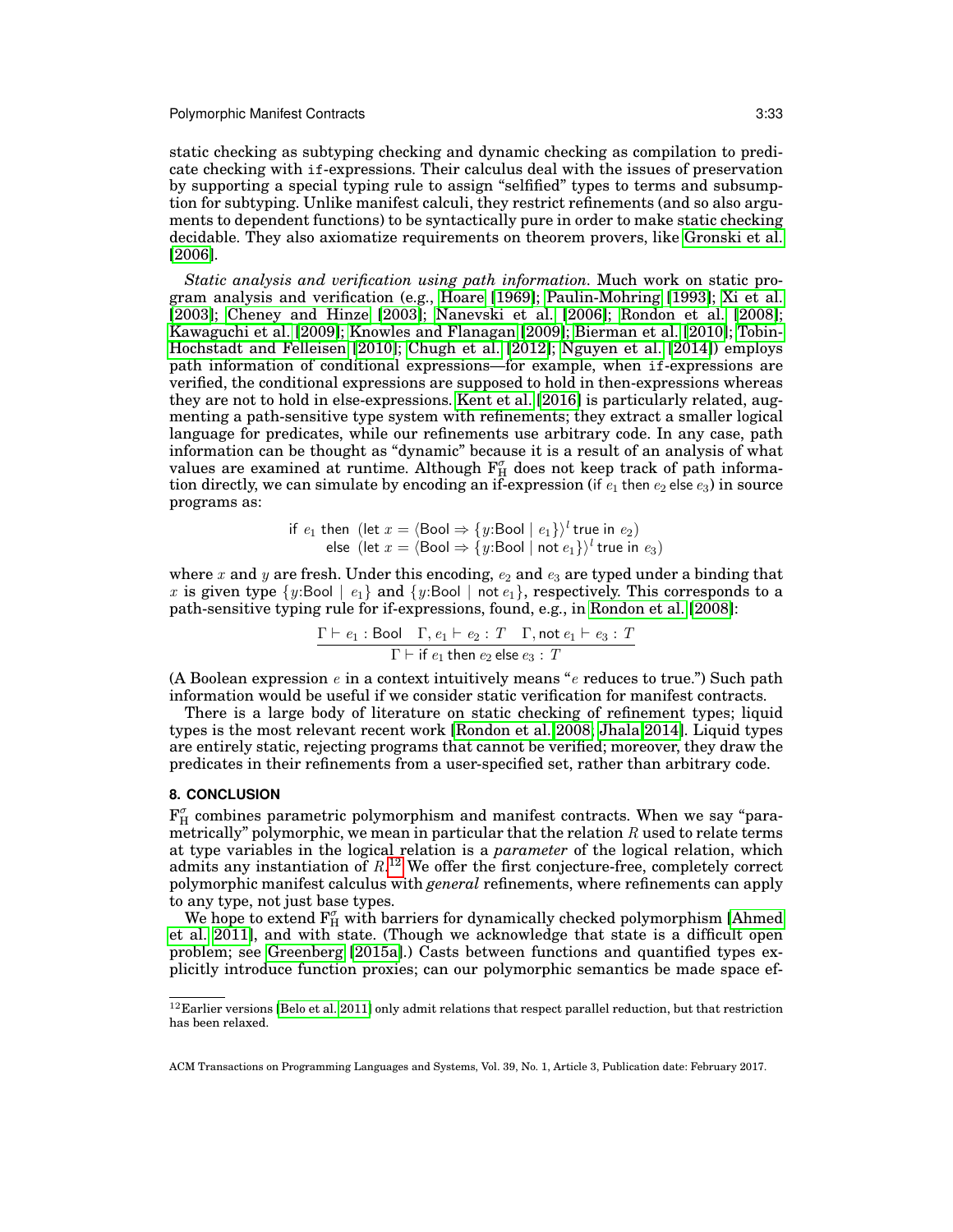ficient [\[Herman et al. 2010;](#page-34-22) [Greenberg 2015b\]](#page-34-23)? We also hope that  $F^{\sigma}_{H}$ 's operational semantics and (relatively) simple type system will help developers implement contracts. Finally, we are curious to see what we can do with a contract language with the reasoning principles derivable from relational parametricity.

We elide subtyping and a proof of the Upcast Lemma, which states that a cast from a subtype to a supertype is logically related to an identity function—we believe those in [Belo et al.](#page-33-0) [\[2011\]](#page-33-0) and [Greenberg et al.](#page-34-2) [\[2010\]](#page-34-2) can be adapted, since the parametricity relation has not materially changed in  $\mathbf{F}_{\rm H}^{\sigma}$ . The first two authors are also working on a complete account of another polymorphic manifest contract calculus with recursion, a parametricity relation that has a clear relationship to contextual equivalence, and proofs of subtyping [\[Sekiyama and Igarashi 2012\]](#page-35-20).

#### **Acknowledgments**

João Felipe Belo and Benjamin Pierce helped do the original work on  $F_H$ . Stephanie Weirich provided many insights throughout. Jianzhou Zhao's help with parametricity was invaluable; and a conversation about parametricity with Amal Ahmed and Stephanie Weirich was particularly illuminating. A conversation with Cătălin Hritçu led to the functional interpretation of cast semantics. Finally, we thank the journal reviewers for their hard work and helpful advice.

#### **REFERENCES**

- <span id="page-33-3"></span>ABADI, M., CARDELLI, L., CURIEN, P.-L., AND LÉVY, J.-J. 1991. Explicit substitutions. *Journal of Functional Programming (JFP) 1,* 4, 375–416.
- <span id="page-33-1"></span>ABADI, M., CARDELLI, L., PIERCE, B. C., AND PLOTKIN, G. D. 1989. Dynamic typing in a statically-typed language. In *Principles of Programming Languages (POPL)*. 213–227.
- <span id="page-33-8"></span>AHMED, A. 2006. Step-indexed syntactic logical relations for recursive and quantified types. In *European Symposium on Programming (ESOP)*. 69–83.
- <span id="page-33-7"></span>AHMED, A., FINDLER, R. B., MATTHEWS, J., AND WADLER, P. 2009. Blame for all. In *Workshop on Script-to-Program Evolution (STOP)*.
- <span id="page-33-4"></span>AHMED, A., FINDLER, R. B., SIEK, J., AND WADLER, P. 2011. Blame for all. In *Principles of Programming Languages (POPL)*. 201–214.
- <span id="page-33-6"></span>BARENDREGT, H. P. 1992. Lambda calculi with types. In *Handbook of Logic in Computer Science (Vol. 2)*, S. Abramsky, D. M. Gabbay, and S. E. Maibaum, Eds. Oxford University Press, Inc., 117–309.
- <span id="page-33-0"></span>BELO, J. F., GREENBERG, M., IGARASHI, A., AND PIERCE, B. C. 2011. Polymorphic contracts. In *European Symposium on Programming (ESOP)*. 18–37.
- <span id="page-33-10"></span>BIERMAN, G. M., GORDON, A. D., HRITCU, C., AND LANGWORTHY, D. 2010. Semantic subtyping with an SMT solver. In *International Conference on Functional Programming (ICFP)*. 105–116.
- <span id="page-33-2"></span>CARDELLI, L. 1986. A polymorphic λ-calculus with Type:Type. Technical Report 10, DEC Systems Research Center, Palo Alto, CA.
- <span id="page-33-9"></span>CHENEY, J. AND HINZE, R. 2003. First-class phantom types. Technical report, Cornell University.
- <span id="page-33-11"></span>CHUGH, R., HERMAN, D., AND JHALA, R. 2012. Dependent types for JavaScript. In *Object-oriented Programming, Systems, Languages, and Applications (OOPSLA)*. 587–606.
- <span id="page-33-5"></span>DE BRUIJIN, N. G. 1980. A survey of the project Automath. In *To H. B. Curry: Essays on Combinatory Logic, Lambda Calculus, and Formalism*, J. P. Seldin and J. R. Hindley, Eds. Academic Press, 579–606.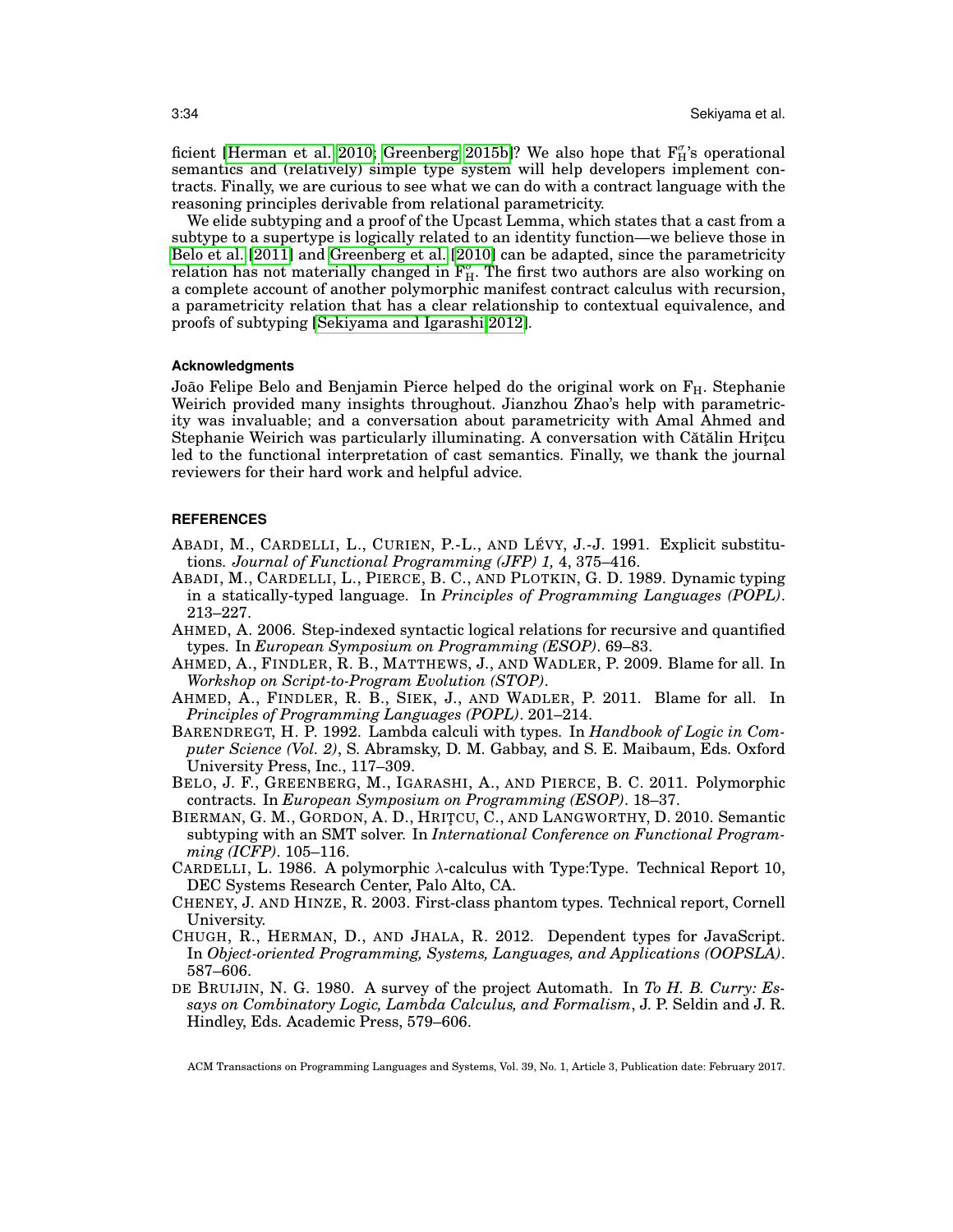- <span id="page-34-13"></span>FELLEISEN, M. AND HIEB, R. 1992. The revised report on the syntactic theories of sequential control and state. *Theoretical Computer Science (TCS) 103,* 2, 235–271.
- <span id="page-34-0"></span>FINDLER, R. B. AND FELLEISEN, M. 2002. Contracts for higher-order functions. In *International Conference on Functional Programming (ICFP)*. 48–59.
- <span id="page-34-6"></span>FLANAGAN, C. 2006. Hybrid type checking. In *Principles of Programming Languages (POPL)*. 245–256.
- <span id="page-34-3"></span>FLATT, M. AND PLT. 2010. Reference: Racket. Technical Report PLT-TR-2010-1, PLT Design Inc. [http://racket-lang.org/tr1/.](http://racket-lang.org/tr1/)
- <span id="page-34-9"></span>FREEMAN, T. AND PFENNING, F. 1991. Refinement types for ML. In *Programming Language Design and Implementation (PLDI)*. 268–277.
- <span id="page-34-21"></span><span id="page-34-1"></span>GREENBERG, M. 2013. Manifest contracts. Ph.D. thesis, University of Pennsylvania. GREENBERG, M. 2015a. Combining manifest contracts with state. HOPE.
- <span id="page-34-23"></span>GREENBERG, M. 2015b. Space-efficient manifest contracts. In *Principles of Program-*
- <span id="page-34-2"></span>*ming Languages (POPL)*. 181–194. GREENBERG, M., PIERCE, B. C., AND WEIRICH, S. 2010. Contracts made manifest. In *Principles of Programming Languages (POPL)*. 353–364.
- <span id="page-34-12"></span>GRONSKI, J. AND FLANAGAN, C. 2007. Unifying hybrid types and contracts. In *Trends in Functional Programming (TFP)*. 54–70.
- <span id="page-34-4"></span>GRONSKI, J., KNOWLES, K., TOMB, A., FREUND, S. N., AND FLANAGAN, C. 2006. Sage: Hybrid checking for flexible specifications. In *Scheme and Functional Programming Workshop*.
- <span id="page-34-8"></span>GROSSMAN, D., MORRISETT, G., AND ZDANCEWIC, S. 2000. Syntactic type abstraction. *ACM Transactions on Programming Languages and Systems (TOPLAS) 22,* 6, 1037–1080.
- <span id="page-34-14"></span>GUHA, A., MATTHEWS, J., FINDLER, R. B., AND KRISHNAMURTHI, S. 2007. Relationally-parametric polymorphic contracts. In *Dynamic Languages Symposium (DLS)*. 29–40.
- <span id="page-34-11"></span>HARPER, R., HONSELL, F., AND PLOTKIN, G. 1993. A framework for defining logics. *Journal of the ACM (JACM) 40,* 1, 143–184.
- <span id="page-34-5"></span>HENGLEIN, F. 1992. Dynamic typing. In *European Symposium on Programming (ESOP)*. 233–253.
- <span id="page-34-22"></span>HERMAN, D., TOMB, A., AND FLANAGAN, C. 2010. Space-efficient gradual typing. *Higher Order Symbol. Comput. 23,* 2, 167–189.
- <span id="page-34-16"></span>HOARE, C. A. R. 1969. An axiomatic basis for computer programming. *Communications of the ACM 12,* 10, 576–580.
- <span id="page-34-20"></span>JHALA, R. 2014. Refinement types for haskell. In *Proceedings of the ACM SIGPLAN 2014 Workshop on Programming Languages Meets Program Verification*. PLPV '14. ACM, New York, NY, USA, 27–27.
- <span id="page-34-17"></span>KAWAGUCHI, M., RONDON, P. M., AND JHALA, R. 2009. Type-based data structure verification. In *Programming Language Design and Implementation (PLDI)*. 304– 315.
- <span id="page-34-19"></span>KENT, A. M., KEMPE, D., AND TOBIN-HOCHSTADT, S. 2016. Occurrence typing modulo theories. In *Programming Language Design and Implementation (PLDI)*. 296– 309.
- <span id="page-34-15"></span>KNOWLES, K. 2014. Executable refinement types. Ph.D. thesis, University of California, Santa Cruz.
- <span id="page-34-18"></span>KNOWLES, K. AND FLANAGAN, C. 2009. Compositional reasoning and decidable checking for dependent contract types. In *Programming Languages meets Program Verification (PLPV)*. 27–38.
- <span id="page-34-7"></span>KNOWLES, K. AND FLANAGAN, C. 2010. Hybrid type checking. *ACM Transactions on Programming Languages and Systems (TOPLAS) 32*, 6:1–6:34.
- <span id="page-34-10"></span>MANDELBAUM, Y., WALKER, D., AND HARPER, R. 2003. An effective theory of type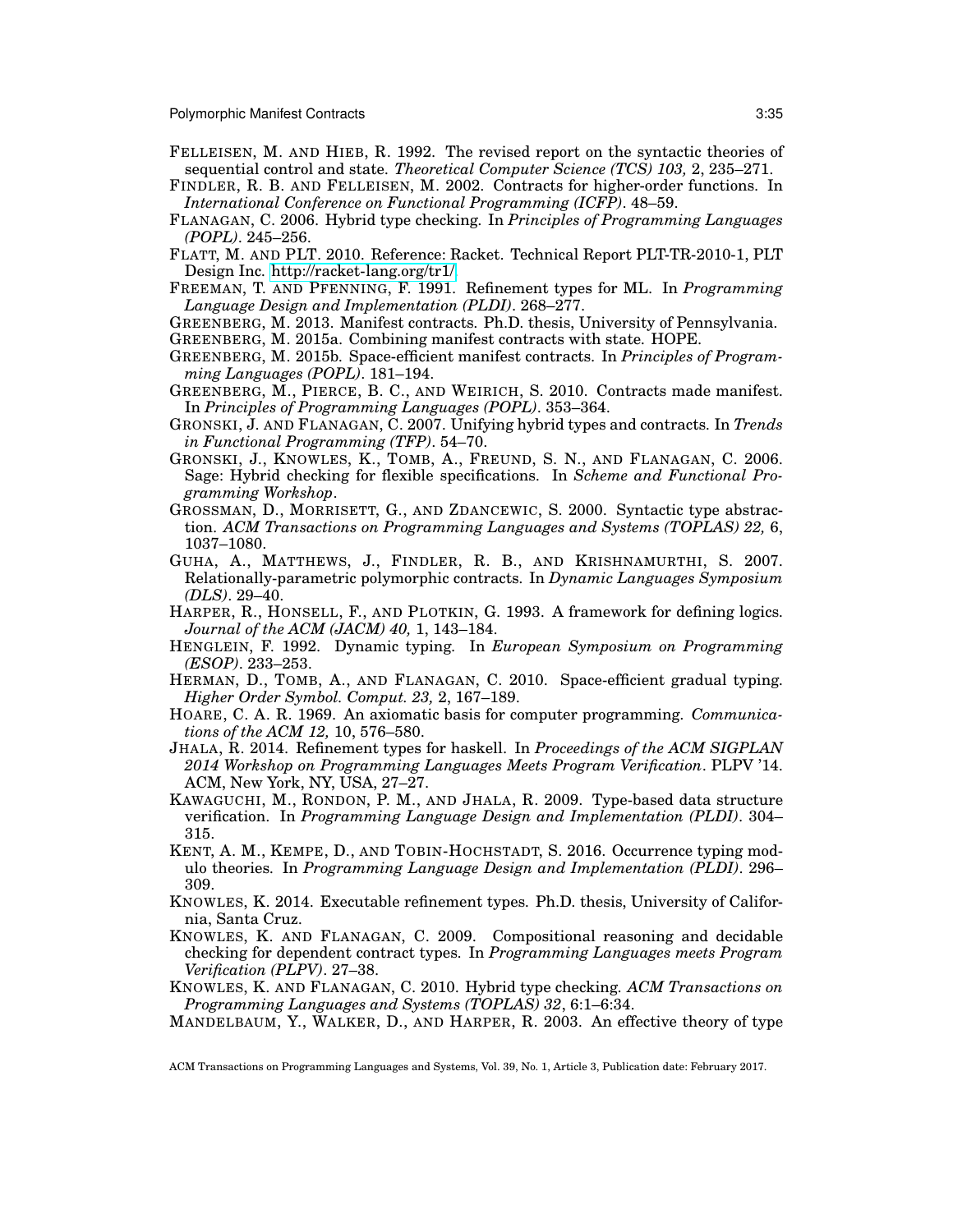refinements. In *International Conference on Functional Programming (ICFP)*. 213– 225.

- <span id="page-35-1"></span>MATTHEWS, J. AND AHMED, A. 2008. Parametric polymorphism through run-time sealing or, theorems for low, low prices! In *European Symposium on Programming (ESOP)*. 16–31.
- <span id="page-35-0"></span>MITCHELL, J. C. AND PLOTKIN, G. D. 1985. Abstract types have existential type. In *Principles of Programming Languages (POPL)*. 37–51.
- <span id="page-35-14"></span>MOORE, S., DIMOULAS, C., KING, D., AND CHONG, S. 2014. SHILL: A secure shell scripting language. In *USENIX Symposium on Operating Systems Design and Implementation (OSDI)*. 183–199.
- <span id="page-35-8"></span>MORRIS, JR., J. H. 1973. Types are not sets. In *Principles of Programming Languages (POPL)*. 120–124.
- <span id="page-35-16"></span>NANEVSKI, A., MORRISETT, G., AND BIRKEDAL, L. 2006. Polymorphism and separation in Hoare type theory. In *International Conference on Functional Programming (ICFP)*. 62–73.
- <span id="page-35-10"></span>NEIS, G., DREYER, D., AND ROSSBERG, A. 2009. Non-parametric parametricity. In *International Conference on Functional Programming (ICFP)*. 135–148.
- <span id="page-35-19"></span>NGUYEN, P. C., TOBIN-HOCHSTADT, S., AND VAN HORN, D. 2014. Soft contract verification. In *Proceedings of the 19th ACM SIGPLAN International Conference on Functional Programming*. ICFP '14. ACM, New York, NY, USA, 139–152.
- <span id="page-35-2"></span>OU, X., TAN, G., MANDELBAUM, Y., AND WALKER, D. 2004. Dynamic typing with dependent types. In *IFIP Conference on Theoretical Computer Science (TCS)*. 437– 450.
- <span id="page-35-15"></span>PAULIN-MOHRING, C. 1993. Inductive definitions in the system Coq - rules and properties. In *International Conference on Typed Lambda Calculi and Applications (TLCA)*. 328–345.
- <span id="page-35-9"></span>PIERCE, B. AND SUMII, E. 2000. Relating cryptography and polymorphism. Unpublished manuscript. http://www.cis.upenn.edu/∼[bcpierce/papers/infohide.ps.](http://www.cis.upenn.edu/~bcpierce/papers/infohide.ps)
- <span id="page-35-7"></span>PITTS, A. M. 2000. Parametric polymorphism and operational equivalence. *Mathematical Structures in Computer Science 10,* 3, 321–359.
- <span id="page-35-5"></span>REYNOLDS, J. C. 1983. Types, abstraction and parametric polymorphism. In *IFIP Congress*. 513–523.
- <span id="page-35-17"></span>RONDON, P. M., KAWAGUCHI, M., AND JHALA, R. 2008. Liquid types. In *Programming Language Design and Implementation (PLDI)*. 159–169.
- <span id="page-35-20"></span>SEKIYAMA, T. AND IGARASHI, A. 2012. Logical relations for a manifest contract calculus, fixed. [http://hope2012.mpi-sws.org/.](http://hope2012.mpi-sws.org/) Talk abstract and slides.
- <span id="page-35-4"></span>SEKIYAMA, T., NISHIDA, Y., AND IGARASHI, A. 2015. Manifest contracts for datatypes. In *Principles of Programming Languages (POPL)*. 195–207.
- <span id="page-35-11"></span>SIEK, J. G. AND TAHA, W. 2006. Gradual typing for functional languages. In *Scheme and Functional Programming Workshop*.
- <span id="page-35-13"></span>TAKIKAWA, A., STRICKLAND, T. S., DIMOULAS, C., TOBIN-HOCHSTADT, S., AND FELLEISEN, M. 2012. Gradual typing for first-class classes. In *Object-oriented Programming, Systems, Languages, and Applications (OOPSLA)*. 793–810.
- <span id="page-35-12"></span>TOBIN-HOCHSTADT, S. AND FELLEISEN, M. 2006. Interlanguage migration: From scripts to programs. In *Object-oriented Programming, Systems, Languages, and Applications (OOPSLA)Companion*. 964–974.
- <span id="page-35-18"></span>TOBIN-HOCHSTADT, S. AND FELLEISEN, M. 2010. Logical types for untyped languages. In *International Conference on Functional Programming (ICFP)*. 117–128.
- <span id="page-35-6"></span>WADLER, P. 1989. Theorems for free! In *Conference on Functional Programming and Computer Architecture (FPCA)*. 347–359.
- <span id="page-35-3"></span>WADLER, P. AND FINDLER, R. B. 2009. Well-typed programs can't be blamed. In *European Symposium on Programming (ESOP)*. 1–16.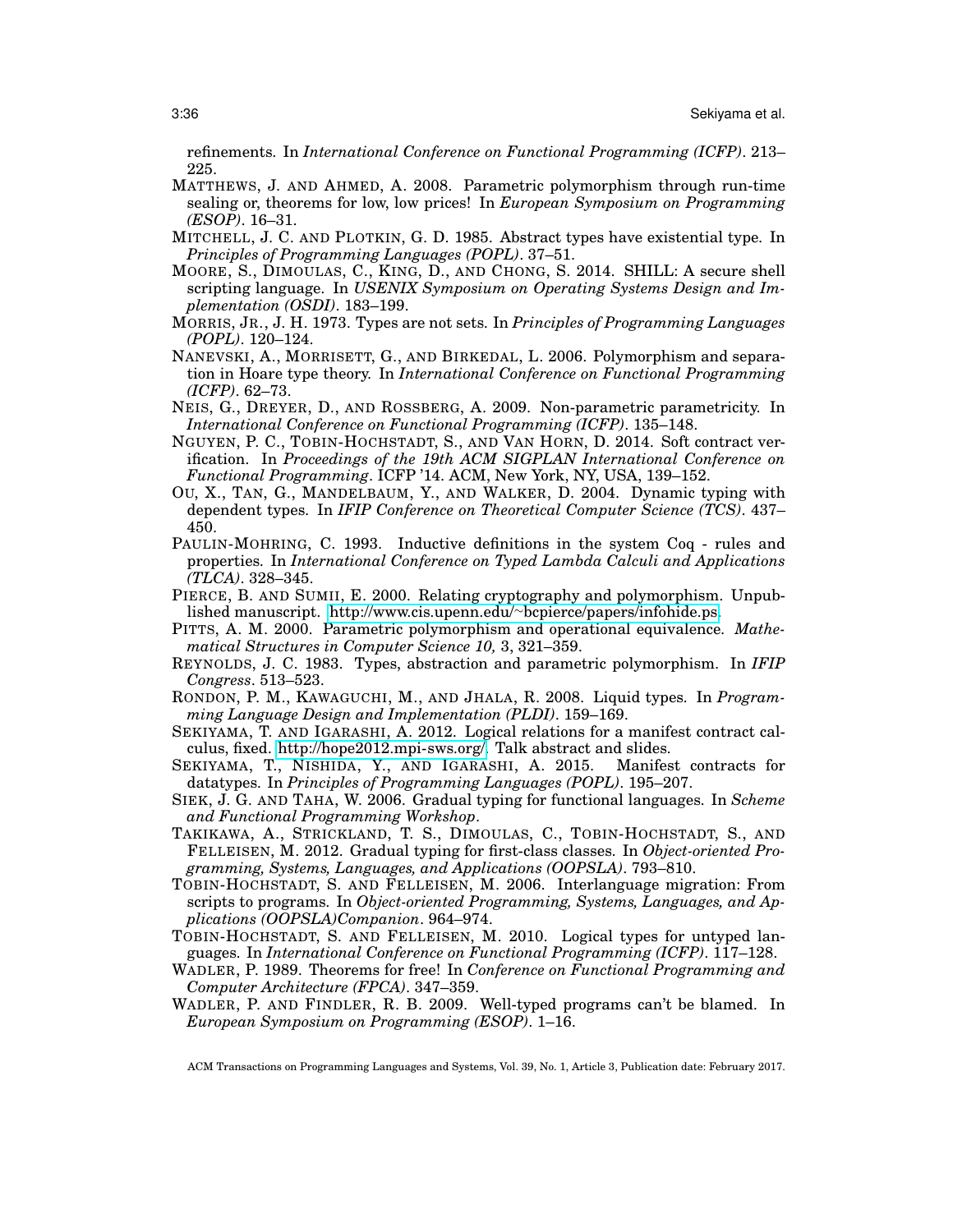- <span id="page-36-2"></span>WRIGHT, A. K. AND FELLEISEN, M. 1994. A syntactic approach to type soundness. *Information and Computation 115*, 38–94.
- <span id="page-36-3"></span>XI, H., CHEN, C., AND CHEN, G. 2003. Guarded recursive datatype constructors. In *Principles of Programming Languages (POPL)*. 224–235.
- <span id="page-36-0"></span>XI, H. AND PFENNING, F. 1999. Dependent types in practical programming. In *Principles of Programming Languages (POPL)*. 214–227.

## <span id="page-36-1"></span>**A. PROOFS**

We give the proofs of (syntactic) type soundness (Theorem [4.18\)](#page-22-1) and parametricity (Theorem [A.48\)](#page-55-1) of  $F_{H}^{\sigma}$ , without conjectures. We start with proving standard properties about free variables and substitution (Section [A.1\)](#page-36-4) because they are nonstandard and slightly tricky. Section [A.2](#page-38-0) shows cotermination, a key property to ensure that our type conversion relates only types equivalent "semantically" (in particular, Lemma [A.17](#page-42-1) deals with the case for refinement types). Using cotermination, we show type soundness via progress (Theorem [A.39\)](#page-46-0) and preservation (Theorem [A.41\)](#page-48-0) in Section [A.3.](#page-42-3) Finally, Section [A.4](#page-53-2) shows parametricity (Theorem [A.48\)](#page-55-1), which also depends on cotermination.

## <span id="page-36-4"></span>**A.1. Properties of substitution**

<span id="page-36-5"></span>**A.1 Lemma [Free Term Variables After Substitution]:** Let  $\sigma$  be a substitution.

- (1) For any term  $e$ ,  $\text{FV}(\sigma(e)) = (\text{FV}(e) \setminus \text{dom}(\sigma)) \cup \text{FV}(\sigma|_{\text{AFV}(e)})$ .
- (2) For any type T,  $FV(\sigma(T)) = (FV(T) \setminus \text{dom}(\sigma)) \cup FV(\sigma|_{AFV(T)})$ .

PROOF. By structural induction on  $e$  and T. We mention only the case of casts in the first case. We are given  $e = \langle T_1 \Rightarrow T_2 \rangle_{\sigma_1}^l$ . Let  $\sigma_2 = \sigma(\sigma_1) \uplus \sigma|_{\text{AFV}(T_1) \cup \text{AFV}(T_2)) \setminus \text{dom}(\sigma_1)}$ . By definition,  $\sigma(e) = \langle T_1 \Rightarrow T_2 \rangle^l_{\sigma_2}$  and

 $FV(\sigma(e))$  $= ((FV(T_1) \cup FV(T_2)) \setminus dom(\sigma_2)) \cup FV(\sigma_2)$  $= ((FV(T_1) \cup FV(T_2)) \setminus (dom(\sigma_1) \cup dom(\sigma|_{(AFV(T_1) \cup AFV(T_2))\setminus dom(\sigma_1)}))) \cup FV(\sigma_2)$  $= ((FV(T_1) \cup FV(T_2)) \setminus (dom(\sigma_1) \cup dom(\sigma))) \cup FV(\sigma_2).$ 

We have  $FV(e) = ((FV(T_1) \cup FV(T_2)) \setminus dom(\sigma_1)) \cup FV(\sigma_1)$ , and so

$$
FV(e) \setminus \text{dom}(\sigma) = ((FV(T_1) \cup FV(T_2)) \setminus (\text{dom}(\sigma_1) \cup \text{dom}(\sigma))) \cup (FV(\sigma_1) \setminus \text{dom}(\sigma)).
$$

Thus, it suffices to show that

$$
FV(\sigma_2) = (FV(\sigma_1) \setminus \mathrm{dom}(\sigma)) \cup FV(\sigma|_{\mathrm{AFV}(e)}).
$$

Here, we have  $FV(\sigma_2) = FV(\sigma(\sigma_1)) \cup FV(\sigma|_{(AFV(T_1) \cup AFV(T_2))\setminus dom(\sigma_1)})$ . By the IHs,

$$
FV(\sigma(\sigma_1)) = \bigcup_{x \in \text{dom}(\sigma_1)} FV(\sigma(\sigma_1(x))) \cup \bigcup_{\alpha \in \text{dom}(\sigma_1)} FV(\sigma(\sigma_1(\alpha)))
$$
  
\n
$$
= \bigcup_{x \in \text{dom}(\sigma_1)} ((FV(\sigma_1(x)) \setminus \text{dom}(\sigma)) \cup FV(\sigma|_{\text{AFV}(\sigma_1(x))})) \cup
$$
  
\n
$$
\bigcup_{\alpha \in \text{dom}(\sigma_1)} ((FV(\sigma_1(\alpha)) \setminus \text{dom}(\sigma)) \cup FV(\sigma|_{\text{AFV}(\sigma_1(\alpha))}))
$$
  
\n
$$
= (FV(\sigma_1) \setminus \text{dom}(\sigma)) \cup FV(\sigma|_{\text{AFV}(\sigma_1)}).
$$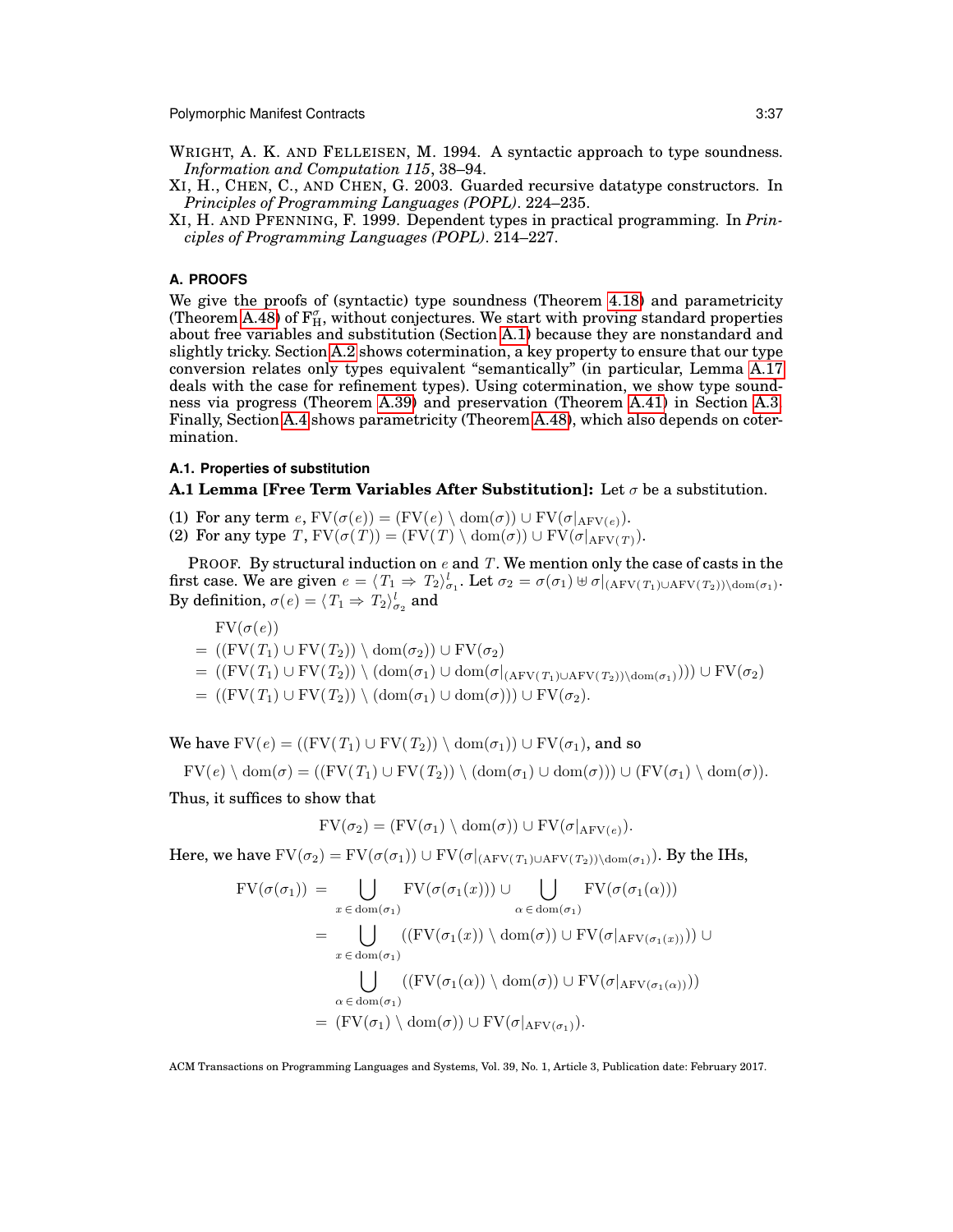#### 3:38 Sekiyama et al.

Thus,

$$
FV(\sigma_2) = (FV(\sigma_1) \setminus \text{dom}(\sigma)) \cup FV(\sigma|_{\text{AFV}(\sigma_1)}) \cup FV(\sigma|_{\text{AFV}(T_1) \cup \text{AFV}(T_2)) \setminus \text{dom}(\sigma_1)},
$$

and so it suffices to show that

$$
FV(\sigma|_{AFV(e)}) = FV(\sigma|_{AFV(\sigma_1)}) \cup FV(\sigma|_{(AFV(T_1) \cup AFV(T_2))\setminus \text{dom}(\sigma_1)}).
$$

Since AFV(e) =  $((AFV(T_1) \cup AFV(T_2)) \setminus dom(\sigma_1)) \cup AFV(\sigma_1)$ , we finish.  $\square$ 

### **A.2 Lemma [Free Type Variables After Substitution]:** Let  $\sigma$  be a substitution.

- (1) For any term  $e$ ,  $FTV(\sigma(e)) = (FTV(e) \setminus \text{dom}(\sigma)) \cup FTV(\sigma|_{AFV(e)})$ .
- (2) For any type T,  $FTV(\sigma(T)) = (FTV(T) \setminus dom(\sigma)) \cup FTV(\sigma|_{AFV(T)})$ .

PROOF. Similar to Lemma [A.1;](#page-36-5) by structural induction on  $e$  and  $T$ .  $\square$ 

<span id="page-37-0"></span>**A.3 Lemma:** Let  $\sigma$  be a substitution.

(1) If  $AFV(e) \cap dom(\sigma) = \emptyset$ , then  $\sigma(e) = e$ . (2) If  $\text{AFV}(T) \cap \text{dom}(\sigma) = \emptyset$ , then  $\sigma(T) = T$ .

PROOF. By structural induction on  $e$  and T. We mention only the case of casts. We are given  $e = \langle T_1 \Rightarrow T_2 \rangle^l_{\sigma'}$ . By definition:

$$
FV(e) = ((FV(T_1) \cup FV(T_2)) \setminus dom(\sigma')) \cup FV(\sigma')
$$
  
FTV(e) = ((FTV(T\_1) \cup FTV(T\_2)) \setminus dom(\sigma')) \cup FTV(\sigma')

Since  $(FV(e) \cup FTV(e)) \cap \text{dom}(\sigma) = \emptyset$ , we have:

 $dom(\sigma) \cap ((FV(T_1) \cup FV(T_2)) \setminus dom(\sigma')) = \emptyset$  $dom(\sigma) \cap ((FTV(T_1) \cup FTV(T_2)) \setminus dom(\sigma')) = \emptyset$ 

Thus,  $\sigma(\langle T_1 \Rightarrow T_2 \rangle^l_{\sigma'}) = \langle T_1 \Rightarrow T_2 \rangle^l_{\sigma(\sigma')}$ . Since  $(FV(e) \cup FTV(e)) \cap \text{dom}(\sigma) = \emptyset$ , we have  $(FV(\sigma') \cup FTV(\sigma')) \cap \text{dom}(\sigma) = \emptyset$ , and thus  $\sigma(\sigma') = \sigma'$  by the IHs. Thus,  $\sigma(\langle T_1 \Rightarrow \hat{T}_2 \rangle^l_{\sigma'}) = \langle T_1 \Rightarrow \hat{T}_2 \rangle^l_{\sigma'}.$ 

<span id="page-37-1"></span>**A.4 Lemma:** Let  $\sigma_1$  and  $\sigma_2$  be substitutions. Suppose that  $dom(\sigma_1) \cap dom(\sigma_2) = \emptyset$  and  $\text{AFV}(\sigma_2) \cap \text{dom}(\sigma_1) = \emptyset.$ 

(1) For any term  $e, \sigma_2(\sigma_1(e)) = (\sigma_2(\sigma_1))(\sigma_2(e)).$ (2) For any type  $T, \sigma_2(\sigma_1(T)) = (\sigma_2(\sigma_1))(\sigma_2(T)).$ 

PROOF. By structural induction on  $e$  and  $T$ . We mention only the case of casts. We are given  $e = \langle T_1 \Rightarrow T_2 \rangle_{\sigma}^l$ . Let  $S_1 = FV(T_1) \cup FV(T_2)$ ,  $S_2 = FTV(T_1) \cup FTV(T_2)$ , and  $S = \text{AFV}(T_1) \cup \text{AFV}(T_2)$ . By definition,  $\sigma_1(e) = \langle T_1 \Rightarrow T_2 \rangle_{\sigma'_1}^l$  where  $\sigma'_1 = \sigma_1(\sigma) \uplus$  $\sigma_1|_{S\setminus \text{dom}(\sigma)}$ . Thus,  $\sigma_2(\sigma_1(e)) = \langle T_1 \Rightarrow T_2 \rangle^l_{\sigma''_1}$  where

$$
\sigma_1'' = \sigma_2(\sigma_1') \oplus \sigma_2|_{S \setminus \text{dom}(\sigma_1')}
$$
  
=  $\sigma_2(\sigma_1(\sigma)) \oplus \sigma_2(\sigma_1)|_{S \setminus \text{dom}(\sigma)}$   $\oplus \sigma_2|_{S \setminus \text{dom}(\sigma_1')}.$ 

Also, we have  $\sigma_2(e) = \langle T_1 \Rightarrow T_2 \rangle^l_{\sigma'_2}$  where  $\sigma'_2 = \sigma_2(\sigma) \uplus \sigma_2|_{S \setminus \text{dom}(\sigma)}$ , and  $\sigma_2(\sigma_1)(\sigma_2(e)) =$  $\langle T_1 \Rightarrow T_2 \rangle^l_{\sigma''_2}$  where

$$
\sigma_2'' = (\sigma_2(\sigma_1))(\sigma_2') \uplus \sigma_2(\sigma_1)|_{S \setminus \text{dom}(\sigma_2')}
$$
  
=  $(\sigma_2(\sigma_1))(\sigma_2(\sigma)) \uplus (\sigma_2(\sigma_1))(\sigma_2)|_{S \setminus \text{dom}(\sigma)} \uplus \sigma_2(\sigma_1)|_{S \setminus \text{dom}(\sigma_2')}.$ 

We show that  $\sigma''_1 = \sigma''_2$  as follows.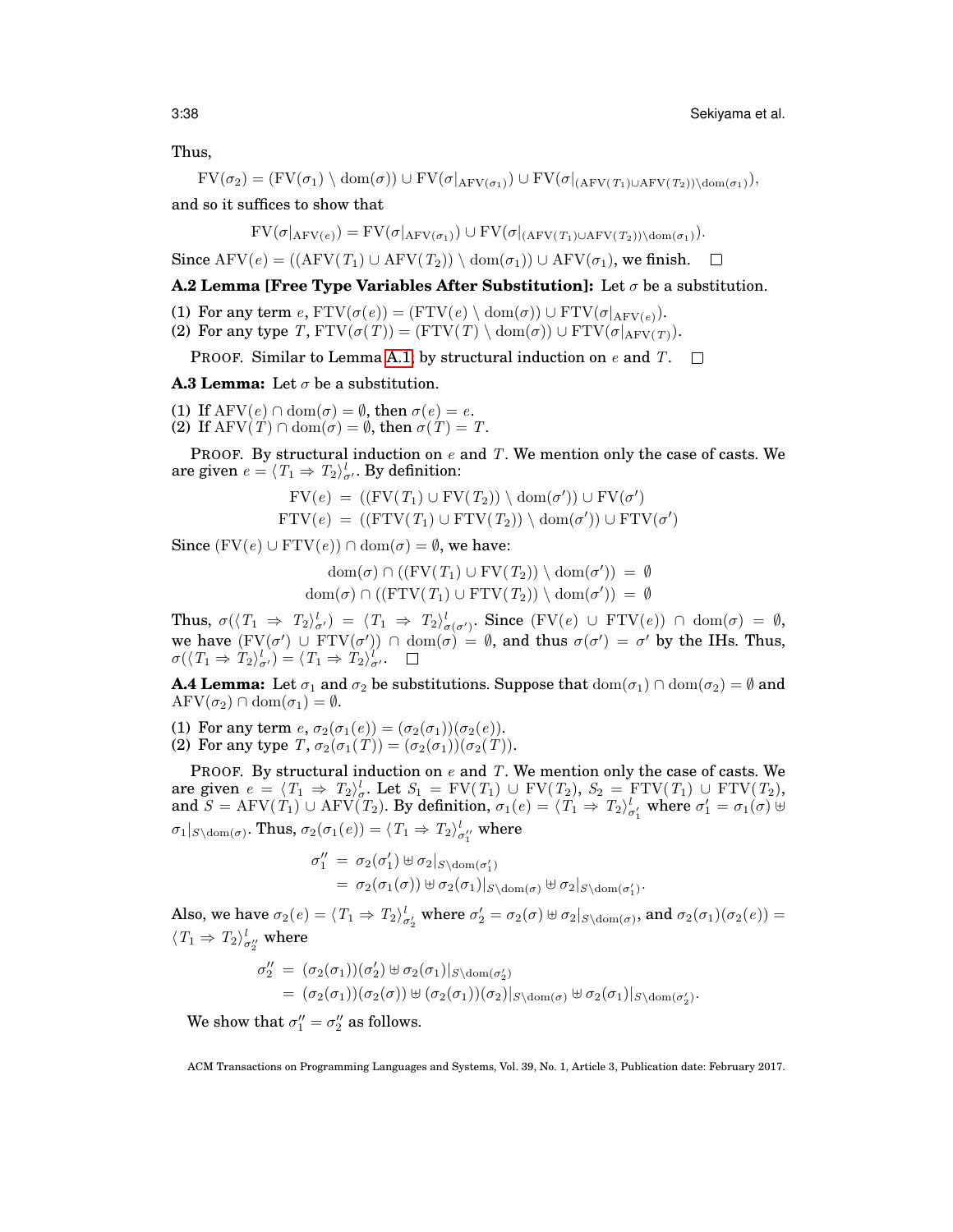(1) We have  $\sigma_2(\sigma_1(\sigma)) = (\sigma_2(\sigma_1))(\sigma_2(\sigma))$  because, for any  $x \in \text{dom}(\sigma)$ ,

$$
\sigma_2(\sigma_1(\sigma))(x) = \sigma_2(\sigma_1(\sigma(x)))
$$
  
=  $(\sigma_2(\sigma_1))(\sigma_2(\sigma(x)))$  (by the IH)  
=  $(\sigma_2(\sigma_1))(\sigma_2(\sigma))(x)$ ,

and for any  $\alpha \in \text{dom}(\sigma)$ ,  $\sigma_2(\sigma_1(\sigma))(\alpha) = (\sigma_2(\sigma_1))(\sigma_2(\sigma))(\alpha)$ , which can be proven similarly to term variables by the IH.

(2) We show that  $\sigma_2(\sigma_1)|_{S\setminus \mathrm{dom}(\sigma)} = \sigma_2(\sigma_1)|_{S\setminus \mathrm{dom}(\sigma'_2)},$  that is, we show that

 $dom(\sigma_1) \cap (S \setminus dom(\sigma)) = dom(\sigma_1) \cap (S \setminus dom(\sigma'_2)).$ 

Here, we have

$$
dom(\sigma'_2) = dom(\sigma) \cup (dom(\sigma_2) \cap (S \setminus dom(\sigma)))
$$
  
= (dom(\sigma) \cup dom(\sigma\_2)) \cap (dom(\sigma) \cup (S \setminus dom(\sigma)))  
= (dom(\sigma) \cup dom(\sigma\_2)) \cap (dom(\sigma) \cup S)  
= dom(\sigma) \cup (dom(\sigma\_2) \cap S).

Thus,

$$
\text{dom}(\sigma_1) \cap (S \setminus \text{dom}(\sigma'_2)) = \text{dom}(\sigma_1) \cap (S \setminus (\text{dom}(\sigma) \cup (\text{dom}(\sigma_2) \cap S)))
$$
\n
$$
= \text{dom}(\sigma_1) \cap (S \setminus (\text{dom}(\sigma) \cup \text{dom}(\sigma_2)))
$$
\n
$$
= (\text{dom}(\sigma_1) \cap S) \setminus (\text{dom}(\sigma) \cup \text{dom}(\sigma_2))
$$
\n
$$
= (\text{dom}(\sigma_1) \cap S) \setminus \text{dom}(\sigma)
$$
\n
$$
\text{(since } \text{dom}(\sigma_1) \cap (\text{dom}(\sigma_2)) = \emptyset
$$
\n
$$
= \text{dom}(\sigma_1) \cap (S \setminus \text{dom}(\sigma)).
$$

(3) We show that  $\sigma_2|_{S\setminus \text{dom}(\sigma'_1)} = (\sigma_2(\sigma_1))(\sigma_2)|_{S\setminus \text{dom}(\sigma)}$ . Since  $\text{AFV}(\sigma_2) \cap \text{dom}(\sigma_1) = \emptyset$ , we have  $(\sigma_2(\sigma_1))(\sigma_2) = \sigma_2$  by Lemma [A.3.](#page-37-0) Thus, it suffices to show that

$$
\mathrm{dom}(\sigma_2) \cap (S \setminus \mathrm{dom}(\sigma'_1)) = \mathrm{dom}(\sigma_2) \cap (S \setminus \mathrm{dom}(\sigma)),
$$

which can be shown similarly to the above.

 $\Box$ 

#### <span id="page-38-0"></span>**A.2. Cotermination**

The key observation in proving cotermination is that the relation  $\{([e_1/x]e, [e_2/x]e) |$  $e_1 \longrightarrow e_2$  is a weak bisimulation. Lemmas [A.11](#page-40-0) and [A.14](#page-41-0) show it for cases that leftand right-hand terms first evaluate, respectively; the cases of term and type applications (without reducible subterms) are shown in Lemmas [A.7](#page-39-0) and [A.9,](#page-40-1) respectively. We show cotermination in the case that substitutions map only one term variable (Lemma [A.15\)](#page-41-1), and then show general cases (Lemma [A.16\)](#page-42-0).

Throughout the proof, we implicitly make use of the determinism of the semantics.

**A.5 Lemma [Determinism]:** If  $e \rightarrow e_1$  and  $e \rightarrow e_2$  then  $e_1 = e_2$ .

PROOF. By case analysis for  $\rightsquigarrow$  and induction on  $e \rightarrow e_1$ .  $\Box$ 

<span id="page-38-1"></span>**A.6 Lemma:** Suppose that  $e_1$  and  $e_2$  are closed terms and that  $e'_1$ ,  $[e_1/x]e'_2$  and  $[e_2/x]e'_2$ are values. If  $[e_1/x](e'_1e'_2) \longrightarrow e$ , then  $[e_2/x](e'_1e'_2) \longrightarrow [e_2/x]e'$  for some  $e'$  such that  $e = [e_1/x]e'.$ 

PROOF. By case analysis on  $e'_1$ . Here  $e'_1$  takes the form of either lambda abstraction or cast since the application term  $[e_1/x] (e'_1\,e'_2)$  takes a step. We give just two emblematic cases: E FUN and E PRECHECK.

ACM Transactions on Programming Languages and Systems, Vol. 39, No. 1, Article 3, Publication date: February 2017.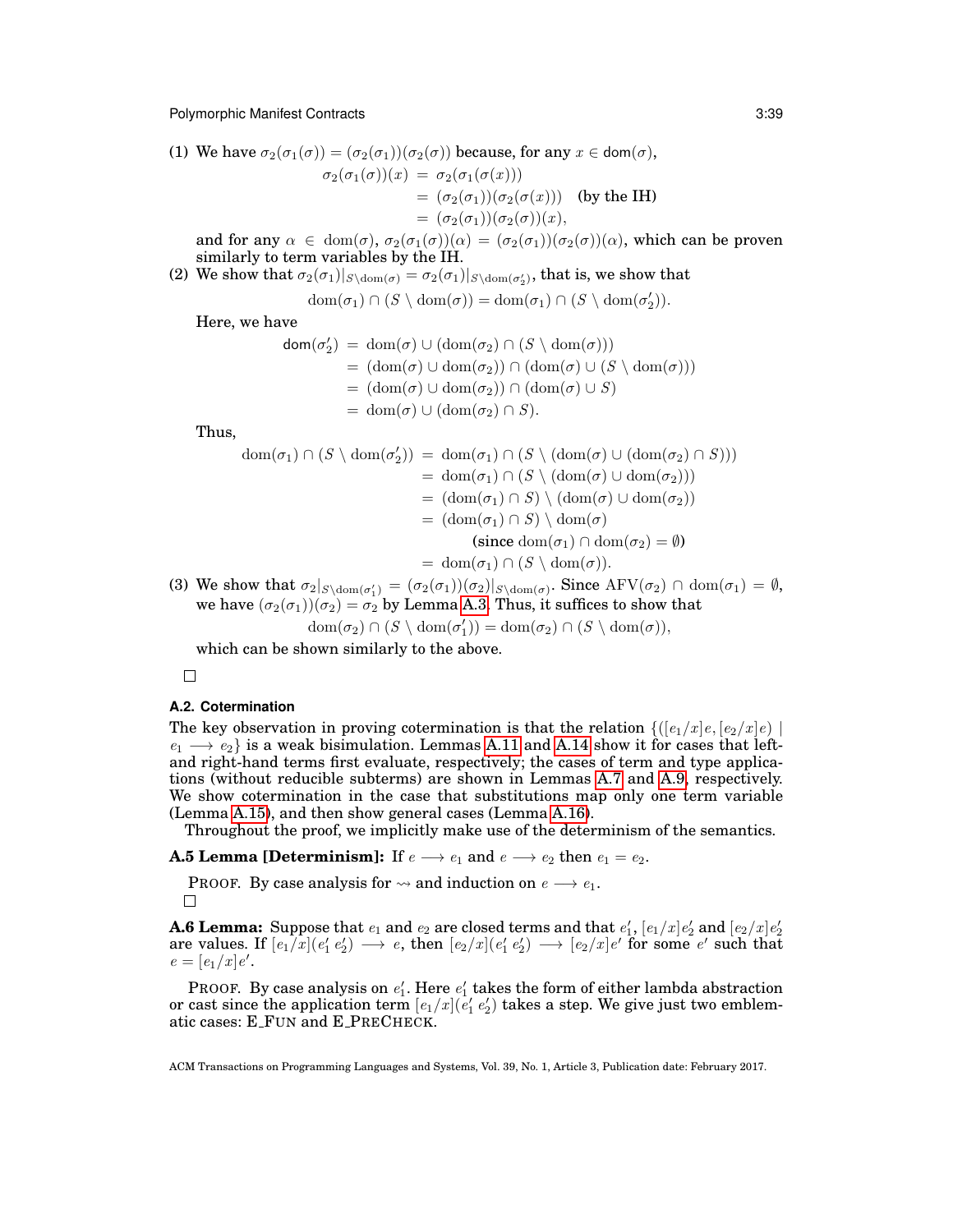$e'_1 = \langle y: T_{11} \to T_{12} \Rightarrow y: T_{21} \to T_{22} \rangle^l_{\sigma}$  where  $y: T_{11} \to T_{12} \neq y: T_{21} \to T_{22}$ : Without loss of generality, we can suppose that y and variables of dom( $\sigma$ ) are fresh. Let z be a fresh variable and  $i, j \in \{1, 2\}$ . Moreover, let  $\sigma_i$  be

$$
[e_i/x]\sigma \uplus ([e_i/x]|_{(A\text{FV}(y:T_{11}\rightarrow T_{12})\cup A\text{FV}(y:T_{21}\rightarrow T_{22}))\setminus \text{dom}(\sigma))
$$

and  $\sigma_{ij}$  be  $\sigma_i|_{\rm AFV(T_{1j})\cup \rm AFV(T_{2j})}$ . Then,  $[e_i/x]e'_1=\langle y:T_{11} \rightarrow T_{12} \Rightarrow y:T_{21} \rightarrow T_{22}\rangle^l_{\sigma_i}$  and, by E\_REDUCE/E\_FUN,  $[e_i/x](e'_1\ e'_2)\longrightarrow e''_i$  where

$$
e_i'' = \lambda y \cdot \sigma_i(T_{21}).
$$
 let  $z : \sigma_i(T_{11}) = \langle T_{21} \Rightarrow T_{11} \rangle_{\sigma_{i1}}^l y$  in  $\langle [z/y] T_{12} \Rightarrow T_{22} \rangle_{\sigma_{i2}}^l ([e_i/x] e_2' z).$ 

Here, let  $\sigma'_j = \sigma|_{\rm AFV(T_{1j})\cup \rm AFV(T_{2j})}$  and  $e'$  be

$$
\lambda y : \sigma(T_{21}). \text{ let } z : \sigma(T_{11}) = \langle T_{21} \Rightarrow T_{11} \rangle_{\sigma'_1}^l \ y \text{ in } \langle [z/y] T_{12} \Rightarrow T_{22} \rangle_{\sigma'_2}^l \ (e'_2 z)
$$

for some fresh variable  $z$ .

We show  $[e_i/x]e' = e''_i$ . By Lemma [A.4,](#page-37-1)  $[e_i/x]\sigma(T_{21}) = ([e_i/x]\sigma)([e_i/x]T_{21}) = \sigma_i(T_{21})$ and, similarly,  $[e_i/x]\sigma(T_{11}) = \sigma_i(T_{11})$ . Also, letting  $S_j = \text{AFV}(T_{1j}) \cup \text{AFV}(T_{2j}),$ 

 $[e_i/x] \sigma'_j \uplus ([e_i/x]|_{S_j \setminus \text{dom}(\sigma'_j)})$  $\bar{e}_i = [e_i/x] \sigma'_j \uplus ([e_i/x]|_{S_j \setminus \text{dom}(\sigma)})$  (because  $S_j \setminus \text{dom}(\sigma)$  $S_j$   $\sigma_j$   $\lambda$  dom $(\sigma_j)$  $= ([e_i/x]\sigma|_{S_j}) \cup ([e_i/x]|_{S_j \setminus \mathrm{dom}(\sigma)})$  $= (\sigma_i|_{\text{dom}(\sigma) \cap S_j}) \uplus ([e_i/x]|_{S_j \setminus \text{dom}(\sigma)})$  $= (\sigma_{ij}|_{dom(\sigma)}) \cup ([e_i/x]|_{S_j \setminus dom(\sigma)})$  $= \sigma_{ij}$ .

The last equation is derived from the fact that

$$
x \in \text{dom}(\sigma_{ij}) \iff x \in S_j \cap \text{dom}(\sigma_i)
$$
  
\n
$$
\iff x \in S_j \cap ((\text{AFV}(y: T_{11} \to T_{12}) \cup \text{AFV}(y: T_{21} \to T_{22})) \setminus \text{dom}(\sigma))
$$
  
\n
$$
\iff x \in (S_j \cap (\text{AFV}(y: T_{11} \to T_{12}) \cup \text{AFV}(y: T_{21} \to T_{22}))) \setminus \text{dom}(\sigma)
$$
  
\n
$$
\iff x \in S_j \setminus \text{dom}(\sigma).
$$

 $e'_1 = \langle T_1 \Rightarrow \{y: T_2 \mid e\} \rangle_e^l$ : Here  $T_1 \neq \{y: T_2 \mid e\}$  and  $T_1 \neq T_2$  and  $T_1 \neq \{z: T' \mid e'\}$  for  $\overline{\operatorname{any}\, z, \, T'}$  and  $e'.$  Let  $i\in\{1,2\}$  and

$$
\sigma_i = [e_i/x] \sigma \boxplus ([e_i/x]|_{(A \text{FV}(T_1) \cup A \text{FV}(\{y: T_2 | e\})) \setminus \text{dom}(\sigma))
$$
  
\n
$$
\sigma_{i1} = \sigma_i |_{A \text{FV}(\{y: T_2 | e\})}
$$
  
\n
$$
\sigma_{i2} = \sigma_i |_{A \text{FV}(T_1) \cup A \text{FV}(T_2)}.
$$

Then, by E\_REDUCE/E\_PRECHECK,  $[e_i/x](e'_1 e'_2) \longrightarrow e''_i$  where

$$
e_i'' = \langle T_2 \Rightarrow \{y: T_2 \mid e\} \rangle_{\sigma_{i1}}^l (\langle T_1 \Rightarrow T_2 \rangle_{\sigma_{i2}}^l [e_i/x] e_2').
$$

Letting

$$
\sigma'_1 = \sigma|_{\text{AFV}(\{y: T_2 | e\})}
$$
  
\n
$$
\sigma'_2 = \sigma|_{\text{AFV}(T_1) \cup \text{AFV}(T_2)}
$$
  
\n
$$
e' = \langle T_2 \Rightarrow \{y: T_2 | e\} \rangle_{\sigma'_1}^l (\langle T_1 \Rightarrow T_2 \rangle_{\sigma'_2}^l e'_2),
$$

it suffices to show that  $[e_i/x]e' = e''_i$ . We can show that  $[e_i/x]\sigma'_1$   $\uplus$   $([e_i/x]]_{\rm AFV(\lbrace y:T_2|e\rbrace)\setminus \mathrm{dom}(\sigma'_1)})$  =  $\sigma_{i1}$  and and  $[e_i/x]\sigma'_2$   $\uplus$  $([e_i/x]|_{(AFV(T_1) \cup AFV(T_2)) \setminus \text{dom}(\sigma'_2)}) = \sigma_{i2}$  similarly to the above, and so we finish.  $\Box$ 

<span id="page-39-0"></span>**A.7 Lemma:** Suppose that  $e_1 \longrightarrow e_2$  and that  $[e_1/x]e'_1$ ,  $[e_1/x]e'_2$  and  $[e_2/x]e'_2$  are values.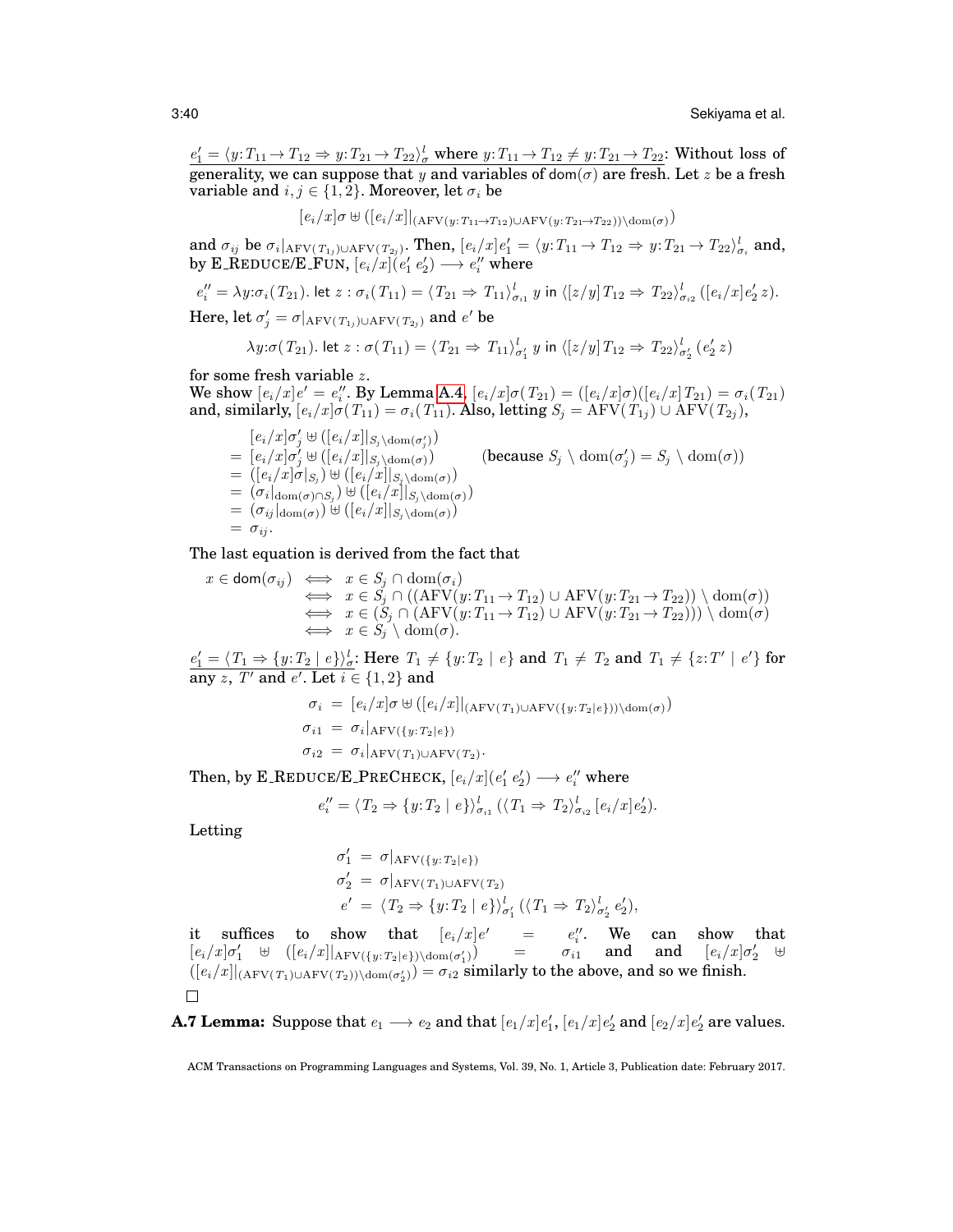- <span id="page-40-4"></span>(1) If  $[e_1/x](e'_1e'_2) \longrightarrow e$ , then  $[e_2/x](e'_1e'_2) \longrightarrow [e_2/x]e'$  for some e' such that  $e =$  $\left[ e_{1}/x\right] e^{\prime}.$
- <span id="page-40-6"></span>(2) If  $[e_2/x](e'_1e'_2) \longrightarrow e$ , then  $[e_1/x](e'_1e'_2) \longrightarrow [e_1/x]e'$  for some  $e'$  such that  $e =$  $\left[ e_{2}/x\right] e^{\prime }.$

**PROOF.** Since  $[e_1/x]e'_1$  is a value, and  $e_1$  is not a value from  $e_1 \longrightarrow e_2$ , we have  $e'_1$ is not a variable, and thus  $e'_1$  is a value from the assumption that so is  $[e_1/x]e'_1$ . Since evaluation relation is defined over closed terms, we finish by Lemma [A.6.](#page-38-1)  $\Box$ 

<span id="page-40-2"></span>**A.8 Lemma:** Suppose that  $e_1$  and  $e_2$  are closed terms and that  $e_1$  is a value. If  $[e_1/x](e\ T) \longrightarrow e',$  then  $[e_2/x](e\ T) \longrightarrow [e_2/x]e''$  for some  $e''$  such that  $e' = [e_1/x]e''.$ 

PROOF. Since the type application term  $[e_1/x](e)$  takes a step, e takes the form of type abstraction. Let  $e = \Lambda \alpha$ . e'. Without loss of generality, we can suppose that  $\alpha$  is  ${\rm fresh. \: Let} \: i \in \{1,2\}. \: {\rm By \: \bf E\_REDUCE/E\_TBERTA}, \: [e_i/\overline{x}] (e \: T) \longrightarrow [[e_i/x] \: T/\alpha] \overline{[e_i/x]} e'. \: {\rm Since}$  $e_i$  is closed, we have  $[[e_i/x]T/\alpha][e_i/x]e' = [e_i/x][T/\alpha]e'$  by Lemma [A.4,](#page-37-1) and thus we finish.  $\square$ 

<span id="page-40-1"></span>**A.9 Lemma:** Suppose that  $e_1 \longrightarrow e_2$  and that  $[e_1/x]e$  is a value.

- <span id="page-40-5"></span>(1) If  $[e_1/x](e\ T) \longrightarrow e'$ , then  $[e_2/x](e\ T) \longrightarrow [e_2/x]e''$  for some  $e''$  such that  $e' =$  $\left[e_{1}\right]x\right]e^{\prime\prime}.$
- <span id="page-40-7"></span>(2) If  $[e_2/x](e\;T) \;\longrightarrow\; e',$  then  $[e_1/x](e\;T) \;\longrightarrow\; [e_1/x]e''$  for some  $e''$  such that  $e' =$  $[e_2/x]e''$ .

PROOF. By Lemma [A.8](#page-40-2) because it is found that e is a value and that  $e_1$  and  $e_2$  are closed terms (evaluation relation is defined over closed terms).  $\Box$ 

<span id="page-40-3"></span>**A.10 Lemma:** If  $e_1 \longrightarrow^* e_2$ , then  $E[e_1] \longrightarrow^* E[e_2]$ .

PROOF. By induction on the number of evaluation steps of  $e_1$  with E\_COMPAT.  $\Box$ 

<span id="page-40-0"></span>**A.11 Lemma [Weak bisimulation, left side]: (Lemma [4.1\)](#page-20-3) Suppose that**  $e_1 \longrightarrow e_2$ **.**  ${\rm If}\ [e_1/x]e \longrightarrow e', {\rm then}\ [e_2/x]e \longrightarrow^{*} [e_2/x]e'' \text{ for some } e'' \text{ such that } e^{ \vec \ell}=[e_1/x]e''.$ 

PROOF. By structural induction on e. Here  $e_1$  is not a value, since  $e_1 \longrightarrow e_2$ .

 $e = x$ : Since  $[e_1/x]e = e_1$  and  $[e_2/x]e = e_2$ , we finish by Lemma [A.3](#page-37-0) when letting  $\overline{e''} = e_2$  because  $e_2$  is closed (recall that the evaluation relation is a relation over closed terms).

 $e = v$ , y where  $x \neq y$  or  $\Uparrow l$ : Contradiction from  $[e_1/x]e \longrightarrow e'$ .

 $e = op(e'_1, ..., e'_n)$ : If all terms  $[e_1/x]e'_i$  are values, then they are constants since  $\overline{[e_1/x] \operatorname{op}(e'_1, \ldots, e'_n)}$  takes a step. Since  $e_1$  is not a value,  $e'_i = k_i$  for some  $k_i$ . Thus,  $[e_1/x]e = [e_2/x]e =$  op  $(k_1, ..., k_n)$  and so we finish.

Otherwise, we suppose that some  $[e_1/x]e'_i$  is not a value and all terms to the left of  $[e_1/x]e'_i$  are values. From that, we can show that all terms to the left of  $[e_2/x]e'_i$ or  $[e_1/x]e_i$  are values. From that, we can show that an terms to the fert of  $[e_2/x]e_i$  are values since  $e_1$  is not a value. If  $[e_1/x]e_i$  gets stuck, then contradiction because  $[e_1/x]$ e takes a step. If  $[e_1/x]e'_i \longrightarrow e''$ , then, by the IH,  $[e_2/x]e'_i \longrightarrow^* [e_2/x]e''_i$  for some  $e''_i$  such that  $e'' = [e_1/x]e''_i$ . Thus, we finish by Lemma [A.10.](#page-40-3) Otherwise, if  $[e_1/x]e'_i = \text{if } l$ , then  $[e_2/x]e'_i = \text{if } l$  because  $e'_i = \text{if } l$  by  $e_1 \neq \text{if } l$ , which follows from  $e_1 \longrightarrow e_2$ . Thus, we finish by E\_BLAME.

 $e = e'_1 e'_2$ : We can show the case where either  $[e_1/x]e'_1$  or  $[e_1/x]e'_2$  is not a value simi- $\overline{\rm{larly}}$  to the above. Otherwise, if they are values, we can find that so are  $[e_2/x]e'_1$  and  $[e_2/x]e'_2$ , and thus we finish by Lemma [A.7](#page-39-0) [\(1\)](#page-40-4).

 $e = e'_1$   $T_2$ : Similar to the case of function application, with Lemma [A.9](#page-40-1) [\(1\)](#page-40-5).

 $e = \langle \{y:T \mid e_1'\}, e_2', v\rangle^l$ : Similar to the above.

ACM Transactions on Programming Languages and Systems, Vol. 39, No. 1, Article 3, Publication date: February 2017.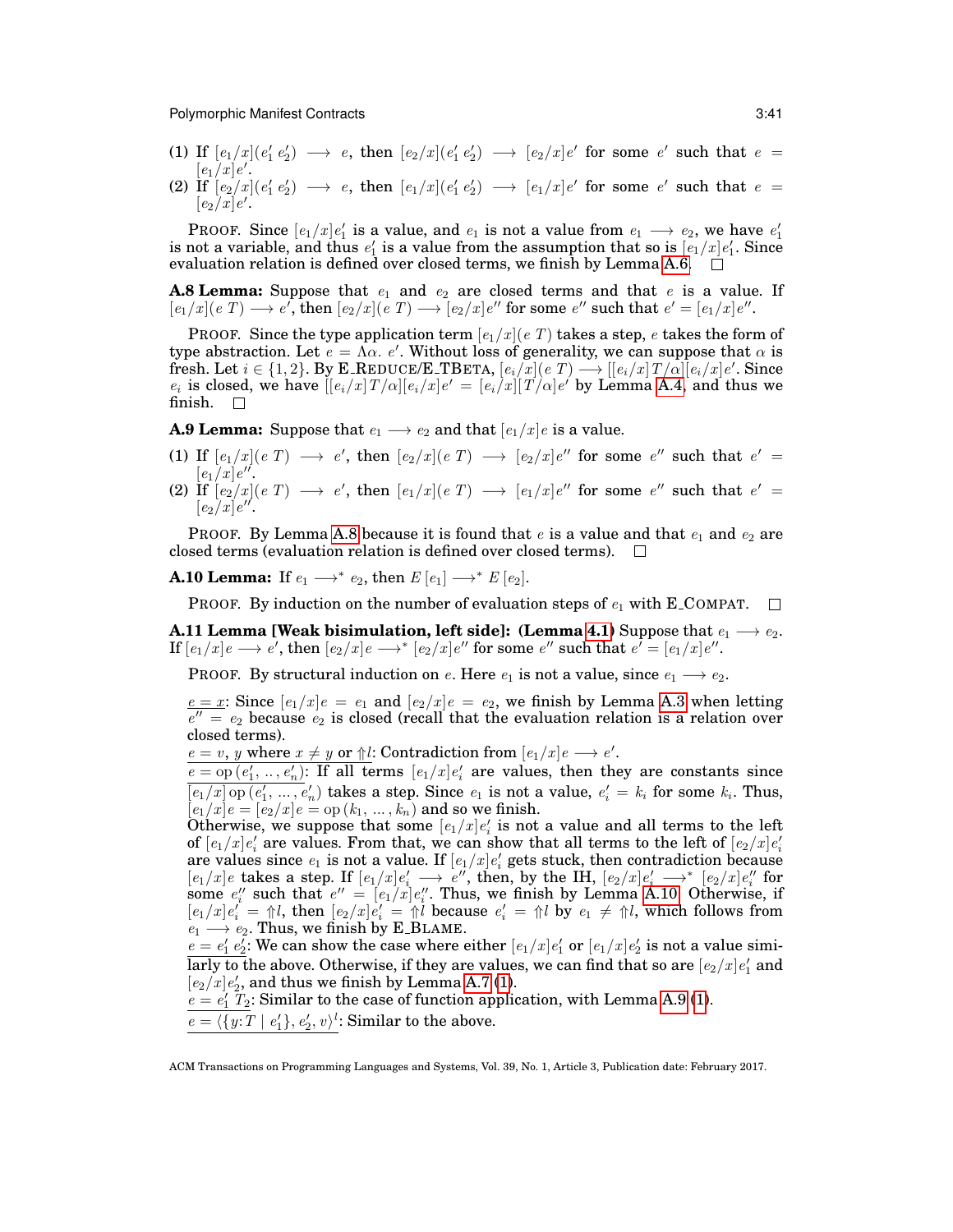$\Box$ 

<span id="page-41-2"></span>**A.12 Lemma:** If  $e_1 \longrightarrow e_2$ , and  $[e_2/x]e$  is a value, then there exists some  $e'$  such that

 $-[e_1/x]e \rightarrow^* [e_1/x]e',$  $-\left[e_{1}/x\right]$ e' is a value, and  $-[e_2/x]e = [e_2/x]e'.$ 

> PROOF. By case analysis on e.  $\Box$

<span id="page-41-3"></span>**A.13 Lemma:** If  $e_1 \longrightarrow e_2$ , and  $[e_2/x]e = \frac{\uparrow}{\downarrow}i$ , then  $[e_1/x]e \longrightarrow^* \frac{\uparrow}{\downarrow}i$ .

PROOF. By case analysis on e.  $\Box$ 

#### <span id="page-41-0"></span>**A.14 Lemma [Weak bisimulation, right side]: (Lemma [4.2\)](#page-20-4)**

Suppose that  $e_1 \longrightarrow e_2$ . If  $[e_2/x]e \longrightarrow e'$ , then  $[e_1/x]e \longrightarrow^*[e_1/x]e''$  for some  $e''$  such that  $e' = [e_2/x]e''$ .

PROOF. By structural induction on e.

 $e = x$ : Since  $[e_1/x]e = e_1$  and  $[e_2/x]e = e_2$ , we finish by Lemma [A.3](#page-37-0) when letting  $e''=e'$ .

 $e = v$ , y where  $x \neq y$  or  $\Uparrow l$ : Contradiction from  $[e_2/x]e \longrightarrow e'$ .

 $e = op(e'_1, ..., e'_n)$ : If all terms  $[e_2/x]e'_i$  are values, then they are constants since  $\overline{[e_2/x]}\operatorname{op}(e'_1,\ldots,e'_n)$  takes a step. By Lemma [A.12,](#page-41-2)  $[e_1/x]\operatorname{op}(e'_1,\ldots,e'_n) \longrightarrow^*$  $\big[e_1/x\big]\,{\rm op}\, \big(e_1^{\,\prime\prime},\, ...\,,\, e_2^{\,\prime\prime}\big) \quad\text{for}\quad\text{some}\quad e_1^{\,\prime\prime}, ...,\, e_n^{\,\prime\prime} \quad\text{such}\quad\text{that}\quad [e_2/x]\,{\rm op}\, (e_1^{\,\prime},\, ...\,,\, e_n^{\,\prime\prime}) \qquad\!=\;$  $\left[e_2/x\right]$  op  $\left(e_1'',\ldots,e_n''\right)$ . Since  $e_1$  is not a value from  $e_1 \longrightarrow e_2, e_i'' = k_i$  for some  $k_i$ . Thus, we finish.

Otherwise, we suppose that some  $[e_2/x]e'_i$  is not a value and all terms to the left of  $[e_2/x]e'_i$  are values. By Lemma [A.12,](#page-41-2) each term  $[e_1/x]e'_j$  to the left of  $[e_1/x]e'_i$ evaluates to a value  $[e_1/x]e''_j$  for some  $e''_j$  such that  $[e_2/x]e''_j = [e_2/x]e''_j$ . If  $[e_2/x]e'_i$ gets stuck, then contradiction because  $[e_2/x]e$  takes a step. If  $[e_2/x]e_i = \frac{\triangleleft}{e}e_i$  then  $\overline{[e_1/x]}\,e'_i \longrightarrow^* \Uparrow l$  by Lemma [A.13.](#page-41-3) Thus, we finish by E\_BLAME. Otherwise, if  $\left[e_2/x\right]e_i' \longrightarrow e'',$  then we finish by the IH and E\_COMPAT.

 $e = e'_1 e'_2$ : We can show the case where either  $[e_2/x]e'_1$  or  $[e_2/x]e'_2$  is not a value similarly to the above. Otherwise, if they are values, we can find, by Lemma [A.12,](#page-41-2) that  $[e_1/x]e'_1$  and  $[e_1/x]e'_2$  evaluates to values  $[e_1/x]e''_1$  and  $[e_1/x]e''_2$  for some  $e''_1$  and  $e''_2$  $\text{such that}\ [e_2/x]e_1'=[e_2/x]e_1''\text{ and }[e_2/x]e_2'=[e_2/x]e_2'',\text{respectively. Then, we finish by}$ Lemma [A.7](#page-39-0) [\(2\)](#page-40-6).

 $e = e'_1$   $T_2$ : Similar to the case of function application, with Lemma [A.9](#page-40-1) [\(2\)](#page-40-7).  $e = \langle \{y:T \mid e_1'\}, e_2', v \rangle^l$ : Similari to the above.

 $\Box$ 

## <span id="page-41-1"></span>**A.15 Lemma [Cotermination, one variable]: (Lemma [4.3\)](#page-20-5)**

(1) Suppose that  $e_1 \longrightarrow e_2$ . (a)  $\overline{\mathrm{If}}\,[e_1/x]e \longrightarrow^*$  true, then  $[e_2/x]e \longrightarrow^*$  true. (b) If  $[e_2/x]e \longrightarrow^*$  true, then  $[e_1/x]e \longrightarrow^*$  true. (2) Suppose that  $e_1 \longrightarrow^* e_2$ . (a) If  $[e_1/x]e \longrightarrow^*$  true, then  $[e_2/x]e \longrightarrow^*$  true. (b) If  $[e_2/x]e \longrightarrow^*$  true, then  $[e_1/x]e \longrightarrow^*$  true.

PROOF.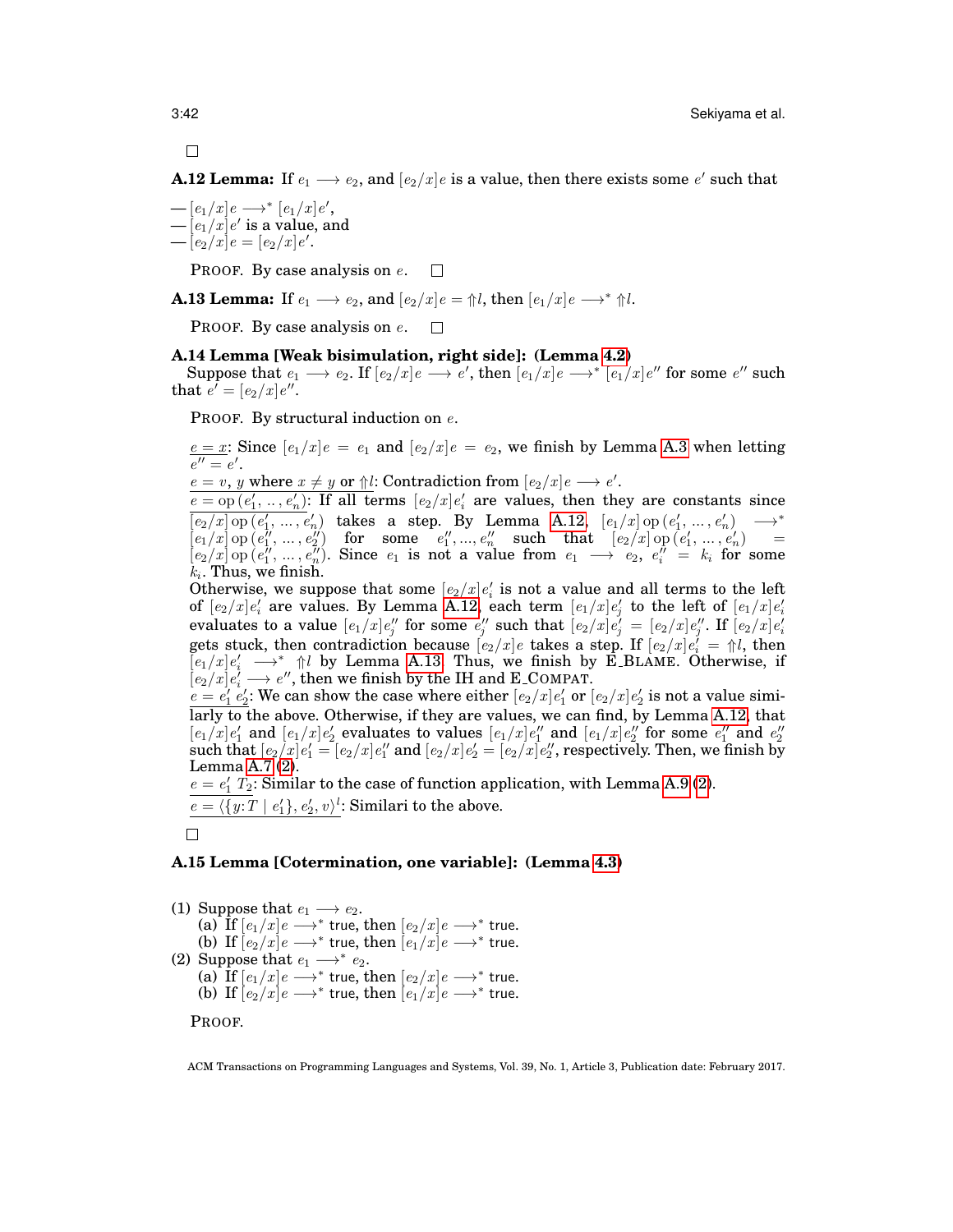(1) By induction on the number of evaluation steps of  $[e_1/x]e$  and  $[e_2/x]e$  with Lemmas [A.11](#page-40-0) and [A.14](#page-41-0) for the induction steps, respectively.

If  $[e_1/x]e$  = true, then either  $e = x$  and  $e_1 =$  true, or  $e =$  true. The former contradicts the assumption that  $e_1 \longrightarrow e_2$ . Thus,  $e =$  true and so  $[e_2/x]e =$  true.

If  $[e_2/x]e=$  true, then, by Lemma [A.12,](#page-41-2) there exists  $e'$  such that  $[e_1/x]e \longrightarrow^* [e_1/x]e'$ and  $[e_1/x]e'$  is a value and  $[e_2/x]e = [e_2/x]e'$ . Similarly to the discussion above, we have  $e'$  = true and so finish.

(2) By induction on the number of evaluation steps of  $e_1$  with the first case.

 $\Box$ 

## <span id="page-42-0"></span>**A.16 Lemma [Cotermination]: (Lemma [4.4\)](#page-20-2)** Suppose that  $\sigma_1 \longrightarrow^* \sigma_2$ .

(1) If  $\sigma_1(e) \longrightarrow^*$  true, then  $\sigma_2(e) \longrightarrow^*$  true. (2) If  $\sigma_2(e) \longrightarrow^*$  true, then  $\sigma_1(e) \longrightarrow^*$  true.

PROOF. By induction on the size of dom( $\sigma_1$ ) with Lemma [A.15.](#page-41-1)  $\Box$ 

#### <span id="page-42-3"></span>**A.3. Type soundness**

We show type soundness in a syntactic manner, using progress (Theorem [A.39\)](#page-46-0) and preservation (Theorem [A.41\)](#page-48-0). Cotermination is used to show value inversion (Lemma [A.18\)](#page-42-2), which implies consistency of the contract system of  $F_H^{\sigma}$  and is used to show progress in the case for T OP. After proving properties of convertibility (Lemmas [A.19](#page-42-4)[–A.26\)](#page-43-2) and compatibility (Lemmas [A.27](#page-43-3)[–A.30\)](#page-44-4), we show progress and preservation, using standard lemmas: weakening lemmas (Lemmas [A.31](#page-44-1) and [A.32\)](#page-44-2), substitution lemmas (Lemmas [A.33](#page-44-3) and [A.34\)](#page-45-0), inversion lemmas (Lemmas [A.35](#page-45-1)[–A.37\)](#page-45-3), and canonical forms lemma (Lemma [A.38\)](#page-45-2).

<span id="page-42-1"></span>**A.17 Lemma [Cotermination of refinement types (Lemma [4.5\)](#page-21-2)]:** If  $\{x: T_1 \mid e_1\} \equiv$  $\{x:T_2\mid e_2\}$  then  $T_1\equiv T_2$  and  $[v/x]e_1\longrightarrow^*$  true iff  $[v/x]e_2\longrightarrow^*$  true, for any closed value  $v<sub>1</sub>$ 

PROOF. By induction on the equivalence. There are three cases.

(C\_REFINE): We have  $T_1 \equiv T_2$  by assumption. We know that  $e_1 = \sigma_1(e)$  and  $e_2 =$  $\overline{\sigma_2(e)}$  for  $\overline{\sigma_1} \longrightarrow^* \sigma_2$ . It is trivially true that  $v \longrightarrow^* v$ , so  $[v/x] \sigma_1 \longrightarrow^* [v/x] \sigma_2$ . By cotermination (Lemma [A.16\)](#page-42-0), we know that  $[v/x] \sigma_1(e) \longrightarrow^*$  true iff  $[v/x] \sigma_2(e) \longrightarrow^*$  true. (C SYM): By the IH.

 $\overline{\text{ (C-Transs)}}$ : By the IHs and transitivity of  $\equiv$  and cotermination.  $\Box$ 

<span id="page-42-2"></span>**A.18 Lemma [Value inversion (Lemma [4.6\)](#page-21-0)]:** If  $\emptyset \vdash v : T$  and  $\text{unref}_n(T) = \{x : T_n \mid T_n\}$  $e_n$ } then  $[v/x]e_n \longrightarrow^*$  true.

PROOF. By induction on the height of the typing derivation; we list all the cases that could type values.

(T CONST): By assumption of valid typing of constants.

(T ABS): Contradictory—the type is wrong.

 $(T_{\rm T}$ ABS): Contradictory—the type is wrong.

 $(\overline{T\_CAST})$ : Contradictory—the type is wrong.

 $(\overline{T\_Conv})$ : By applying Lemma [A.17](#page-42-1) on the stack of refinements on T.

(T\_F<u>ORGET</u>): By the IH on  $\emptyset \vdash v : \{x : T \mid e\}$ , adjusting each of the *n* down by one to cover the stack of refinements on T.

(T\_EXACT): By assumption for the outermost refinement; by the IH on  $\emptyset \vdash v : T$  for the rest.  $\Box$ 

#### <span id="page-42-4"></span>**A.19 Lemma [Reflexivity of conversion]:**

 $T \equiv T$  for all T.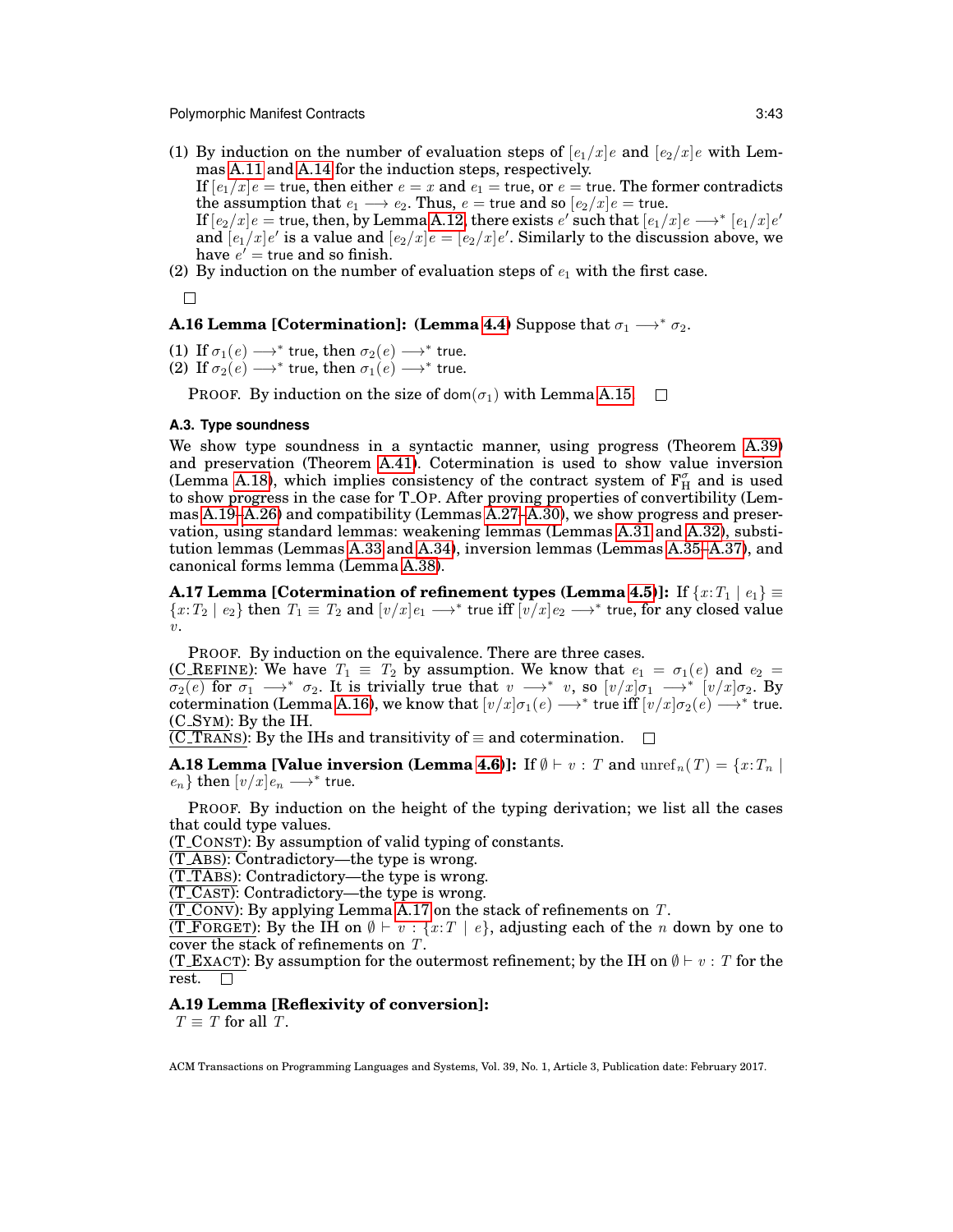PROOF. By induction on T.  $\Box$ 

<span id="page-43-4"></span>**A.20 Lemma [Like-type arrow conversion]:** If  $x: T_{11} \rightarrow T_{12} \equiv T$  then  $T = x: T_{21} \rightarrow T_{22}$  $T_{22}$ .

PROOF. By induction on the conversion relation. Only C\_FUN applies, and C\_SYM and C TRANS are resolved by the IH.  $\Box$ 

<span id="page-43-6"></span>**A.21 Lemma [Conversion arrow inversion]:** If  $x: T_{11} \rightarrow T_{12} \equiv x: T_{21} \rightarrow T_{22}$  then  $T_{11} \equiv T_{21}$  and  $T_{12} \equiv T_{22}$ .

**PROOF.** By induction on the conversion derivation, using Lemma [A.20.](#page-43-4)  $\Box$ 

<span id="page-43-5"></span>**A.22 Lemma [Like-type forall conversion]:** If  $\forall \alpha$ .  $T_1 \equiv T$  then  $T = \forall \alpha$ .  $T_2$ .

PROOF. By induction on the conversion relation. Only C FORALL applies, and C SYM and C TRANS are resolved by the IH.  $\Box$ 

<span id="page-43-7"></span>**A.23 Lemma [Conversion forall inversion]:** If  $\forall \alpha$ .  $T_1 \equiv \forall \alpha$ .  $T_2$  then  $T_1 \equiv T_2$ .

**PROOF.** By induction on the conversion derivation, using Lemma [A.22.](#page-43-5)  $\Box$ 

#### <span id="page-43-0"></span>**A.24 Lemma [Term substitutivity of conversion (Lemma [4.7\)](#page-21-1)]:**

If  $T_1 \equiv T_2$  and  $e_1 \longrightarrow^* e_2$  then  $\left[e_1/x\right]T_1 \equiv \left[e_2/x\right]T_2$ .

PROOF. By induction on  $T_1 \equiv T_2$ .

(C VAR): By C VAR.

(C BASE): By C BASE.

(C\_REFINE):  $T_1 = \{y: T'_1 \mid \sigma_1(e)\}$  and  $T_2 = \{y: T'_2 \mid \sigma_2(e)\}$  such that  $T'_1 \equiv T'_2$  and  $\overline{\sigma_1 \longrightarrow^* \sigma_2}.$  By the IH on  $T_1' \equiv T_2',$  we know that  $[e_1/x]T_1' \equiv [e_2/x]T_2'.$  Since  $e_1 \longrightarrow^* e_2,$ we know that  $\sigma_1 \uplus [e_1/x] \longrightarrow^* \sigma_2 \uplus [e_2/x]$ , and we are done by C\_REFINE.

(C FUN): By the IHs and C FUN.

(C FORALL): By the IH and C FORALL.

 $\overline{\text{(C_T RANS)}}$ : By the IHs and C\_TRANS.

 $(C_SYM)$ : By the IHs and  $C_SYM$ .  $\square$ 

<span id="page-43-1"></span>**A.25 Lemma [Type substitutivity of conversion (Lemma [4.8\)](#page-21-3)]:**

If  $T_1 \equiv T_2$  then  $[T/\alpha]T_1 \equiv [T/\alpha]T_2$ .

PROOF. By induction on  $T_1 \equiv T_2$ .

(C\_VAR): If  $T_1 = T_2 = \alpha$ , then by reflexivity (Lemma [A.19\)](#page-42-4). Otherwise, by C\_VAR. (C BASE): By C BASE.

(C\_REFINE):  $T_1 = \{y: T'_1 \mid \sigma_1(e)\}$  and  $T_2 = \{y: T'_2 \mid \sigma_2(e)\}$  such that  $T'_1 \equiv T'_2$  and  $\overline{\sigma_1 \longrightarrow^\ast \sigma_2}.$  By the IH on  $\overline{T'_1} \equiv T'_2,$  we know that  $\overline{[T/\alpha]}T'_1 \equiv \overline{[T/\alpha]}T'_2.$  Since  $\overline{[T/\alpha]}\sigma_1 = \sigma_1$ and  $[T/\alpha]\sigma_2 = \sigma_2$ , so we are done by C\_REFINE.

(C FUN): By the IHs and C FUN.

(C FORALL): By the IH and C FORALL, possibly varying the bound variable name.

 $\overline{(C_SYM)}$ : By the IH and  $C_SYM$ .

 $\overline{\text{ (C-Trans)}}$ : By the IHs and C<sub>-TRANS</sub>.  $\Box$ 

<span id="page-43-2"></span>**A.26 Lemma [Conversion of unrefined types]:** If  $T_1 \equiv T_2$  then unref( $T_1$ )  $\equiv$ unref $(T_2)$ .

PROOF. By induction on the derivation of  $T_1 \equiv T_2$ .  $\Box$ 

<span id="page-43-3"></span>**A.27 Lemma [Compatibility is symmetric]:**  $T_1 \parallel T_2$  iff  $T_2 \parallel T_1$ .

**PROOF.** By induction on  $T_1 \parallel T_2$ . (SIM\_VAR): By SIM\_VAR. (SIM BASE): By SIM BASE.

ACM Transactions on Programming Languages and Systems, Vol. 39, No. 1, Article 3, Publication date: February 2017.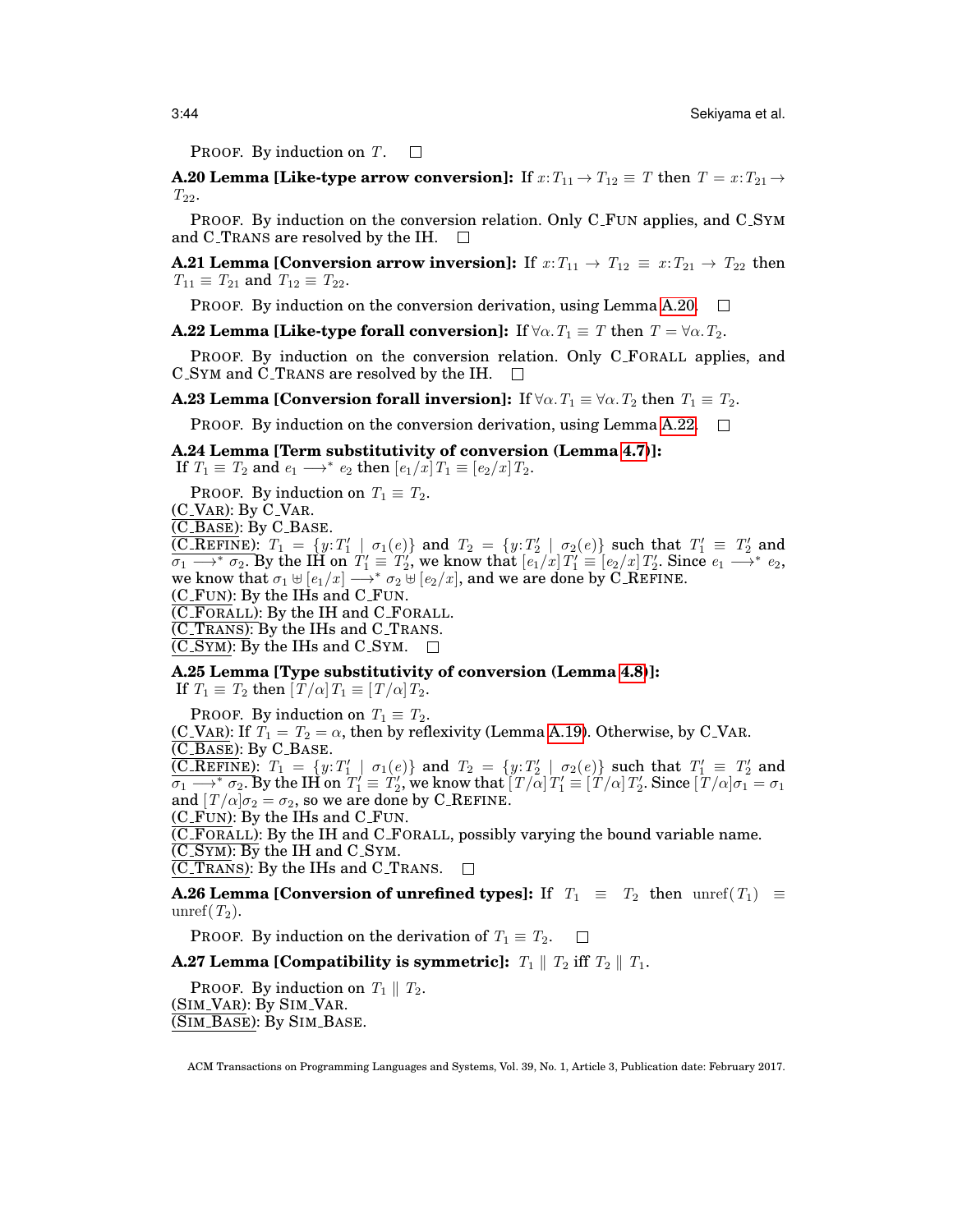(SIM REFINEL): By SIM REFINER and the IH.  $\overline{\text{(SIM\_REFINER)}}$ : By SIM\_REFINEL and the IH. (SIM FUN): By SIM FUN and the IHs.  $\overline{\text{(SIM_FORALL)}}$ : By the IH and SIM\_FORALL.  $\Box$ 

<span id="page-44-0"></span>**A.28 Lemma [Substitution preserves compatibility]:**

If  $T_1 \parallel T_2$ , then  $[e/x]T_1 \parallel T_2$ .

PROOF. By induction on the compatibility relation. (SIM\_VAR): By SIM\_VAR. (SIM BASE): By SIM BASE. (SIM REFINEL): By SIM REFINEL and the IH. (SIM REFINER): By SIM REFINER and the IH.  $\overline{\text{(SIM-FUN)}}$ : By SIM FUN and the IHs.  $\overline{\text{(SIM_FORALL)}}$ : By SIM\_FORALL and the IH.  $\square$ 

<span id="page-44-5"></span>**A.29 Lemma [Type substitution preserves compatibility]:** If  $T_1 \parallel T_2$  then  $[T'/\alpha] T_1 \parallel [T'/\alpha] T_2.$ 

PROOF. By induction on the compatibility relation. (SIM VAR): By SIM VAR or reflexivity of the compatibility (proved easily). (SIM BASE): By SIM BASE. (SIM REFINEL): By SIM REFINEL and the IH.  $\overline{\text{(SIM\_REFINER)}}$ : By SIM\_REFINER and the IH.  $\overline{\text{(SIM-FUN)}}$ : By SIM FUN and the IHs. (SIM FORALL): By SIM FORALL and the IH.  $\Box$ 

<span id="page-44-4"></span>**A.30 Lemma [Identity type substitution on one side preserves compatibility]:** If  $T_1 \parallel T_2$  then  $\left[\alpha/\alpha\right]T_1 \parallel T_2$ .

PROOF. Similar to Lemma [A.29.](#page-44-5)

# <span id="page-44-1"></span>**A.31 Lemma [Term weakening (Lemma [4.9\)](#page-21-4)]:** If x is fresh and  $\Gamma \vdash T'$  then

(1)  $\Gamma, \Gamma' \vdash e : T$  implies  $\Gamma, x : T', \Gamma \vdash e : T$ , (2)  $\Gamma, \Gamma' \vdash T$  implies  $\Gamma, x : T', \Gamma' \vdash T$ , and

(3)  $\vdash \Gamma, \Gamma'$  implies  $\vdash \Gamma, x : T', \Gamma'.$ 

PROOF. By induction on  $e$ , T, and Γ'. The only interesting case is for terms where a runtime rule applies:

(T CONV,T EXACT,T FORGET): The argument is the same for all terms, so: since  $\overline{\mathcal{F}} \Gamma, x : T', \Gamma',$  we can reapply T\_CONV, T\_EXACT, or T\_FORGET, respectively. In the rest of this proof, we will not bother considering these rules.

<span id="page-44-2"></span>**A.32 Lemma [Type weakening (Lemma [4.10\)](#page-21-5)]:** If  $\alpha$  is fresh then

(1)  $\Gamma, \Gamma' \vdash e : T$  implies  $\Gamma, \alpha, \Gamma \vdash e : T$ , (2)  $\Gamma, \Gamma' \vdash T$  implies  $\Gamma, \alpha, \Gamma' \vdash T$ , and

(3)  $\vdash \Gamma, \Gamma'$  implies  $\vdash \Gamma, \alpha, \Gamma'$ .

PROOF. By induction on  $e$ , T, and Γ'. The proof is similar to term weakening, Lemma [A.31.](#page-44-1)  $\Box$ 

# <span id="page-44-3"></span>**A.33 Lemma [Term substitution (Lemma [4.11\)](#page-21-6)]: If**  $\Gamma \vdash e' : T'$ **, then**

(1) if  $\Gamma, x: T', \Gamma' \vdash e: T$  then  $\Gamma, [e'/x] \Gamma' \vdash [e'/x] e: [e'/x] T$ , (2) if  $\Gamma, x: T', \Gamma' \vdash T$  then  $\Gamma, [e'/x]\Gamma' \vdash [e'/x]T$ , and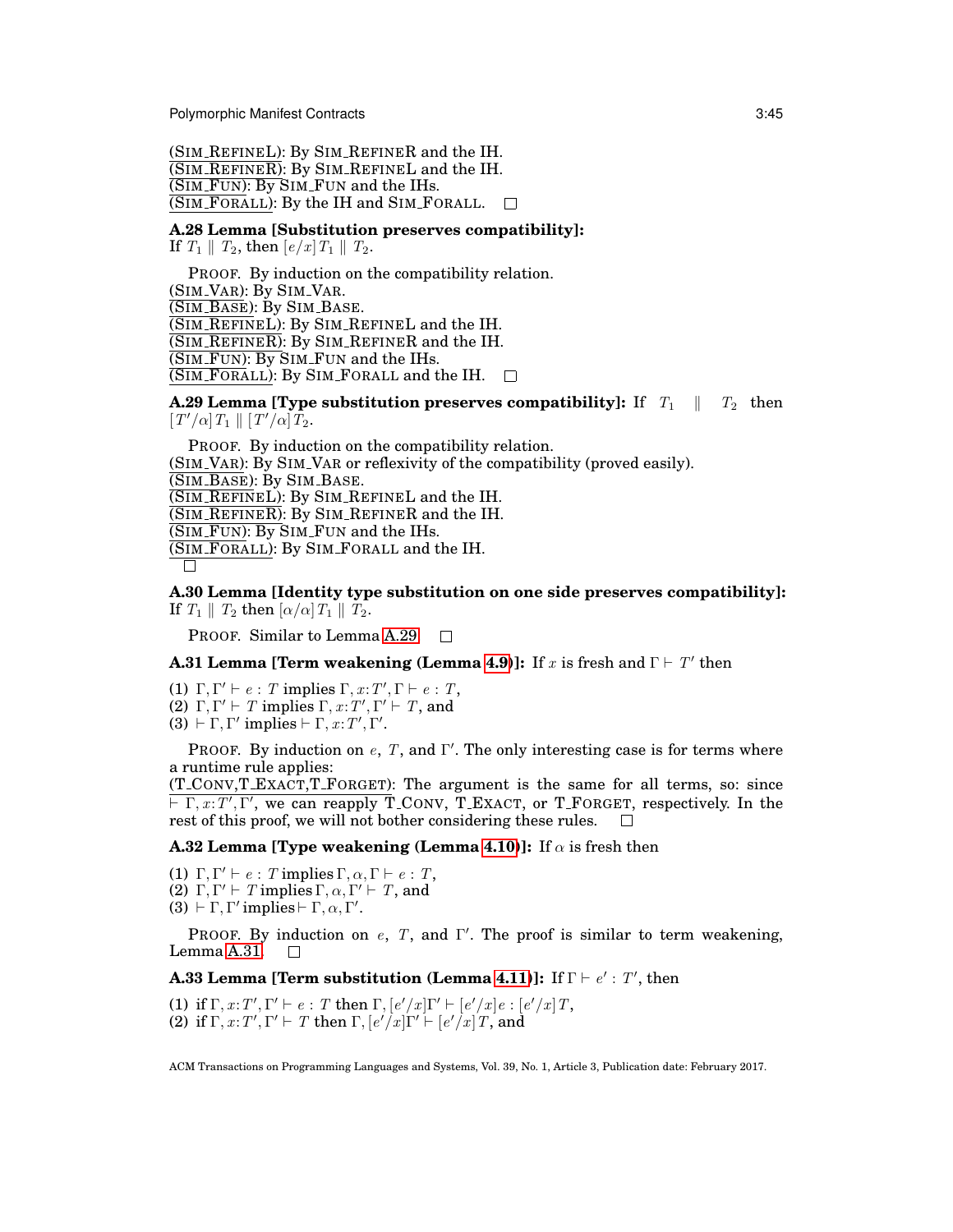(3) if  $\vdash \Gamma, x : T', \Gamma'$  then  $\vdash \Gamma, [e'/x]\Gamma'.$ 

PROOF. By induction on  $e$ ,  $T$ , and  $\Gamma'$ . In the first two clauses, we are careful to leave  $\Gamma'$  as long as it is well formed.  $\Box$ 

# <span id="page-45-0"></span>**A.34 Lemma [Type substitution (Lemma [4.12\)](#page-21-7)]:** If  $\Gamma \vdash T'$  then

- (1) if  $\Gamma, \alpha, \Gamma' \vdash e : T$ , then  $\Gamma, [T'/\alpha]\Gamma' \vdash [T'/\alpha]e : [T'/\alpha]T$ , (2) if  $\Gamma, \alpha, \Gamma' \vdash T$ , then  $\Gamma, [T'/\alpha] \Gamma' \vdash [T'/\alpha] T$ , and
- (3) if  $\vdash \Gamma, \alpha, \Gamma'$ , then  $\vdash \Gamma, \lceil T'/\alpha \rceil \Gamma'$ .

PROOF. By induction on  $e$ , T, and  $\Gamma'$ .  $\Box$ 

<span id="page-45-1"></span>**A.35 Lemma [Lambda inversion (Lemma [4.13\)](#page-21-8)]:** If  $\Gamma \vdash \lambda x : T_1$ .  $e_{12} : T$ , then there exists some  $T_2$  such that

- (1)  $\Gamma \vdash T_1$ , (2)  $\Gamma, x : T_1 \vdash e_{12} : T_2$ , and
- (3)  $x: T_1 \to T_2 \equiv$  unref(T).

PROOF. By induction on the typing derivation. Cases not mentioned only apply to terms which are not lambdas.

(T\_ABS): By inversion, we have  $\Gamma \vdash T_1$  and  $\Gamma, x : T_1 \vdash e_{12} : T_2$ . We find conversion immediately by reflexivity (Lemma [A.19\)](#page-42-4), since  $\text{unref}(T) = T = x : T_1 \to T_2$ .

(T\_CONV): We have  $\Gamma \vdash \lambda x{:}T_1.$   $e_{12}: T;$  by inversion,  $\overline{T} \equiv \overline{T}'$  and  $\emptyset \vdash \lambda x{:}T_1.$   $e_{12}: T'.$  By the IH on this second derivation, we find  $\emptyset \vdash T_1$  and  $x:T_1 \vdash e_{12} : T_2$  where,  $\text{unref}(T') \equiv$  $x:T_1 \to T_2$ . By weakening, we have  $\Gamma \vdash T_1$  and  $\Gamma, x:T_1 \vdash e_{12} : T_2$ . Since  $T' \equiv T$ , we have  $x: T_1 \to T_2 \equiv$  unref $(T') \equiv$  unref $(T)$  by C\_TRANS.

(T\_EXACT):  $T = \{x : T' \mid e\}$ , and we have  $\Gamma \vdash \lambda x : T_1$ .  $e_{12} : \{x : T' \mid e\}$ ; by inversion,  $\overline{\emptyset \vdash \lambda x : T_1 \cdot e_{12} : T'.$  By the IH,  $\emptyset \vdash T_1$  and  $x : T_1 \vdash e_{12} : T_2$ , where  $x : T_1 \rightarrow T_2 \equiv \text{unref}(T').$ By weakening,  $\Gamma \vdash T_1$  and  $\Gamma, x : T_1 \vdash e_{12} : T_2$ . Since unref $(T') = \text{unref}(\lbrace x : T' \mid e \rbrace)$ , we have the conversion by C\_TRANS):  $x: T_1 \to T_2 \equiv \text{unref}(T') = \text{unref}(\{x: T' \mid e\}).$ 

(T\_FORGET): We have  $\Gamma \vdash \lambda x : T_1$ .  $e_{12} : T_1$ ; by inversion,  $\emptyset \vdash \lambda x : T_1$ .  $e_{12} : \{x : T \mid e\}$ . By the IH on this latter derivation, we  $\emptyset \vdash T_1$  and  $x:T_1 \vdash e_{12} : T_2$ , where  $x:T_1 \rightarrow T_2 \equiv$ unref({x:T | e}). By weakening,  $\Gamma \vdash T_1$  and  $\Gamma, x : T_1 \vdash e_{12} : T_2$ . Since unref({x:T | e}) = unref(T), we have by C\_TRANS that  $x: T_1 \to T_{12} \equiv \text{unref}(\{x: T \mid e\}) = \text{unref}(T)$ .  $\Box$ 

<span id="page-45-6"></span>**A.36 Lemma [Cast inversion]:** If  $\Gamma \vdash \langle T_1 \Rightarrow T_2 \rangle^l_{\sigma} : T$ , then

(1)  $\Gamma \vdash \sigma(T_1),$ (2)  $\Gamma \vdash \sigma(T_2),$ 

- 
- (3)  $T_1 \parallel T_2$

(4)  $\pm \sigma(T_1) \rightarrow \sigma(T_2) \equiv$  unref(T) (i.e.,  $T_2$  does not mention the dependent variable), and (5)  $\text{AFV}(\sigma) \subseteq \text{dom}(\Gamma)$ .

PROOF. By induction on the typing derivation, as for [A.35.](#page-45-1)  $\Box$ 

## <span id="page-45-3"></span>**A.37 Lemma [Type abstraction inversion]:** If  $\Gamma \vdash \Lambda \alpha$ . e: T, then

(1) 
$$
\Gamma, \alpha \vdash e : T'
$$
 and

(2)  $\forall \alpha$ .  $T' \equiv \text{unref}(T)$ .

PROOF. By induction on the typing derivation, as for [A.35.](#page-45-1)  $\Box$ 

#### <span id="page-45-2"></span>**A.38 Lemma [Canonical forms (Lemma [4.14\)](#page-21-9)]:** If  $\emptyset \vdash v : T$ , then:

- <span id="page-45-4"></span>(1) If unref(T) = B then v is  $k \in \mathcal{K}_B$  for some k.
- <span id="page-45-5"></span>(2) If unref(T) =  $x: T_1 \rightarrow T_2$  then

(a) v is  $\lambda x$ :  $T_1'$ ,  $e_{12}$  and  $T_1' \equiv T_1$  for some  $x$ ,  $T_1'$ , and  $e_{12}$ , or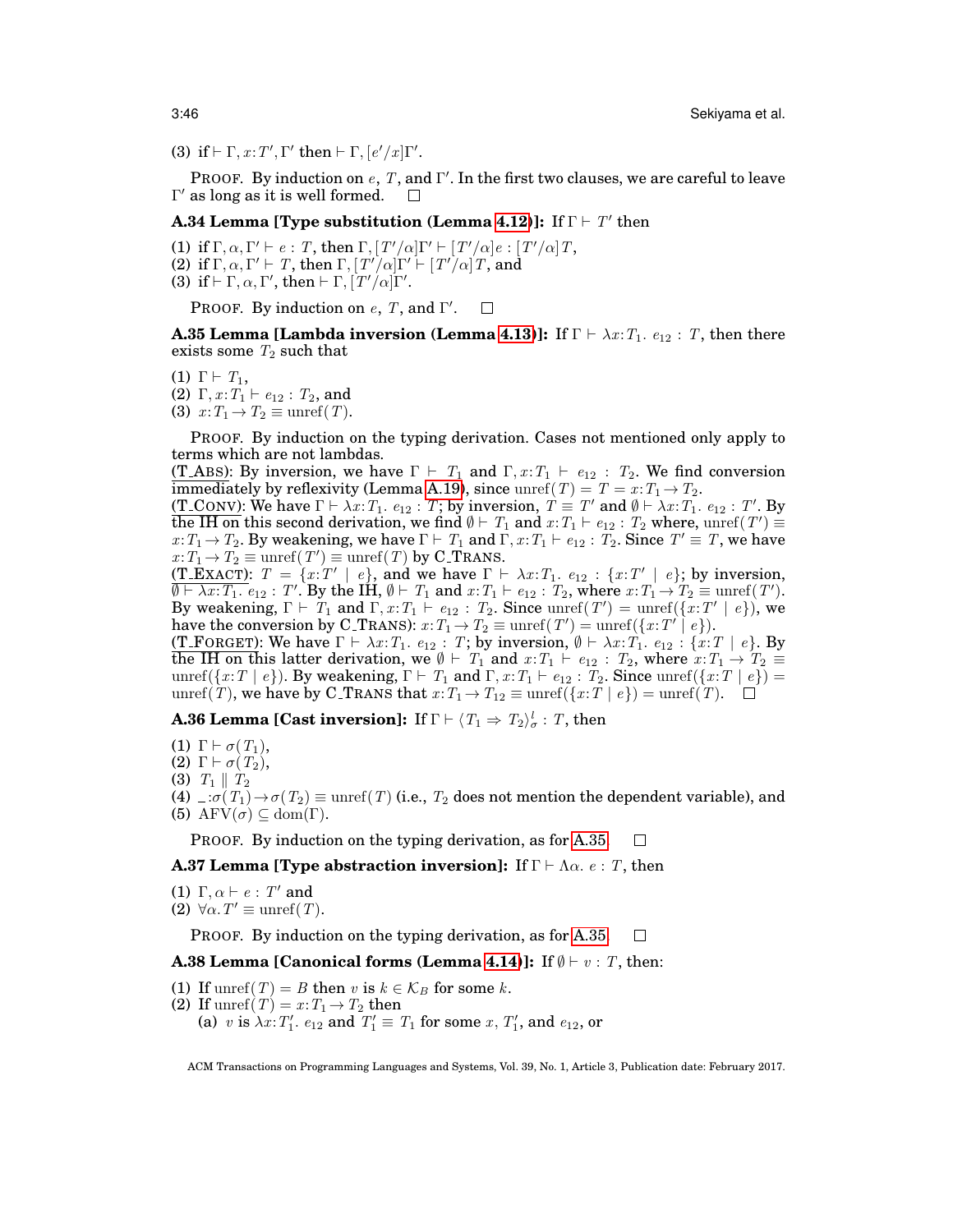<span id="page-46-2"></span><span id="page-46-1"></span>(b) v is  $\langle T_1' \Rightarrow T_2' \rangle_{\sigma}^l$  and  $\sigma(T_1') \equiv T_1$  and  $\sigma(T_2') \equiv T_2$  for some  $T_1', T_2', \sigma$ , and l. (3) If  $\text{unref}(T) = \forall \alpha \cdot T'$  then v is  $\Lambda \alpha$ . e for some e.

PROOF. By induction on the typing derivation.

(T VAR): Contradictory: variables are not values.

(T\_CONST):  $\emptyset \vdash k : T$  and unref(T) = B; we are in case [1.](#page-45-4) By assumption,  $k \in \mathcal{K}_B$ .

 $(T_\text{o}$ : Contradictory: op  $(e_1, \ldots, e_n)$  is not a value.

(T\_ABS):  $\emptyset \vdash \lambda x$ :  $T_1$ .  $e_{12}$ : T and  $T = \text{unref}(T) = x$ :  $T_1 \rightarrow T_2$ ; we are in case [2a.](#page-45-5) Conversion is by reflexivity (Lemma [A.19\)](#page-42-4).

(T\_APP): Contradictory:  $e_1 e_2$  is not a value.

(T\_TABS):  $\emptyset \vdash \Lambda \alpha$ .  $e : \forall \alpha$ . T; we are in case [3.](#page-46-1) It is immediate that  $v = \Lambda \alpha$ .  $e$ , and conversion is by reflexivity (Lemma [A.19\)](#page-42-4).

(T\_TAPP): Contradictory:  $e T$  is not a value.

 $(T_C(\text{LST}) : \emptyset \vdash \langle T_1 \Rightarrow T_2 \rangle_{\sigma}^l : \bot : \sigma(T_1) \rightarrow \sigma(T_2)$ ; we are in case [2b.](#page-46-2) It is immediate that  $v = \langle T_1 \Rightarrow T_2 \rangle^l_{\sigma}$ . Conversion is by reflexivity (Lemma [A.19\)](#page-42-4).

(T\_CHECK): Contradictory:  $\langle \{x{:}\bar{T}\mid e_1\}, e_2, v\rangle^l$  is not a value.

 $\overline{\text{(T_BlAME)}}$ : Contradictory:  $\Uparrow \overline{l}$  is not a value.

 $\overline{(T\_{\text{conv}}): \emptyset \vdash v : T; \text{ by inversion}, \emptyset \vdash v : T' \text{ and } T' \equiv T. \text{ We find an appropriate form}}$ for  $\overline{\text{tor}\, \text{unref}(T')}$  by the IH on  $\emptyset \vdash v : T'$ . We go by cases, in each case reproving whatever case was found in the IH and finding conversions by C TRANS.

<u>Case 1</u>: unref(T) = B and  $v = k \in \mathcal{K}_B$ . Since unref(T')  $\equiv$  unref(T), we know that  $\overline{\text{unref}(T')} = B$ , which is all we needed to show.

<u>Case 2a</u>: unref(T) =  $x: T_1 \to T_2$  and  $v = \lambda x: T''_1$ .  $e_{12}$  and  $T''_1 \equiv T_1$ . Since  $T' \equiv T$ , we have  $\mathrm{unref}(T')\equiv \mathrm{unref}(T)$  (Lemma [A.26\)](#page-43-2) and so  $\mathrm{unref}(T')=x$  :  $T'_1\rightarrow T'_2$  for some  $T'_1$ and  $T_2$  such that  $T_1 \equiv T_1$  (Lemma [A.21\)](#page-43-6); by C. TRANS, we have  $T_1'' \equiv T_1'$ .

and  $T_2$  such that  $T_1 = T_1$  (Lemma A.21), by C. TRANS, we have  $T_1 = T_1$ .<br>Case [2b:](#page-46-2) unref  $(T) = x: T_1 \rightarrow T_2$  and  $v = \langle T_1' \Rightarrow T_2' \rangle^T$  and  $T_1' \equiv T_1$  and  $T_2' \equiv T_2$ . Since  $T' \equiv T$ , we have  $\text{unref}(T') \equiv \text{unref}(T)$  (Lemma [A.26\)](#page-43-2) and so  $\text{unref}(T') = x: T''_1 \rightarrow T''_2$  for some  $T''_1$  and  $T''_2 \equiv T_1$  and  $T''_2 \equiv T_2$  (Lemmas [A.20](#page-43-4) and [A.21\)](#page-43-6); by C\_TRANS, we have  $T_1' \equiv T_1''$  and  $T_2' \equiv T_2''$  as required.

Case [3:](#page-46-1) unref(T) =  $\forall \alpha$ . T<sub>0</sub> and v is  $\Lambda \alpha$ . e. Since  $T' \equiv T$ , then unref(T')  $\equiv$  unref(T) (Lemma [A.26\)](#page-43-2).

(T\_EXACT):  $\emptyset \vdash v : \{x : T \mid e\}$ ; by inversion,  $\emptyset \vdash v : T$ . Noting that unref({x:T}  $e$ }) = unref(T), we apply the IH. Unlike the previous case, we need not change the conversion—it is in terms of the unrefined type.

(T\_FORGET):  $\emptyset \vdash v : T$ ; by inversion  $\emptyset \vdash v : \{x : T \mid e\}$ . By the IH (noting unref( $\{x : T \mid e\}$ )  $\overline{e}) = \text{unref}(T)$ , so we use the IH's conversion directly.  $\Box$ 

<span id="page-46-0"></span>**A.39 Theorem [Progress (Theorem [4.15\)](#page-22-2)]:** If  $\emptyset \vdash e : T$ , then either

(1)  $e \rightarrow e'$ , or

(2)  $e$  is a result r, i.e., a value or blame.

PROOF. By induction on the typing derivation.

(T\_VAR): Contradictory: there is no derivation  $\emptyset \vdash x : T$ .

 $(\overline{\text{T\_Cons}}\text{T})$ :  $\emptyset \vdash k : \text{ty}(k)$ . In this case,  $e = k$  is a result.

 $(T\_OP): \emptyset \vdash op(e_1, ..., e_n) : \sigma(T)$ , where  $ty(op) = x_1 : T_1 \rightarrow ... \rightarrow x_n : T_n \rightarrow T$ . By inversion,  $\emptyset \vdash e_i : \sigma(T_i).$  Applying the IH from left to right, each of the  $e_i$  either steps or is a result.

Suppose everything to the left of  $e_i$  is a value. Then either  $e_i$  steps or is a result. If  $e_i \longrightarrow e'_i$ , then  $\text{op}(v_1, \ldots, v_{i-1}, e_i, \ldots, e_n) \longrightarrow \text{op}(v_1, \ldots, v_{i-1}, e'_i, \ldots, e_n)$  by E\_COMPAT. One the other hand, if  $e_i$  is a result, there are two cases. If  $e_i = \frac{\partial f}{\partial t}$ , then the original expression steps to  $\mathcal{U}$  by E\_BLAME. If  $e_i$  is a value, we can continue this process for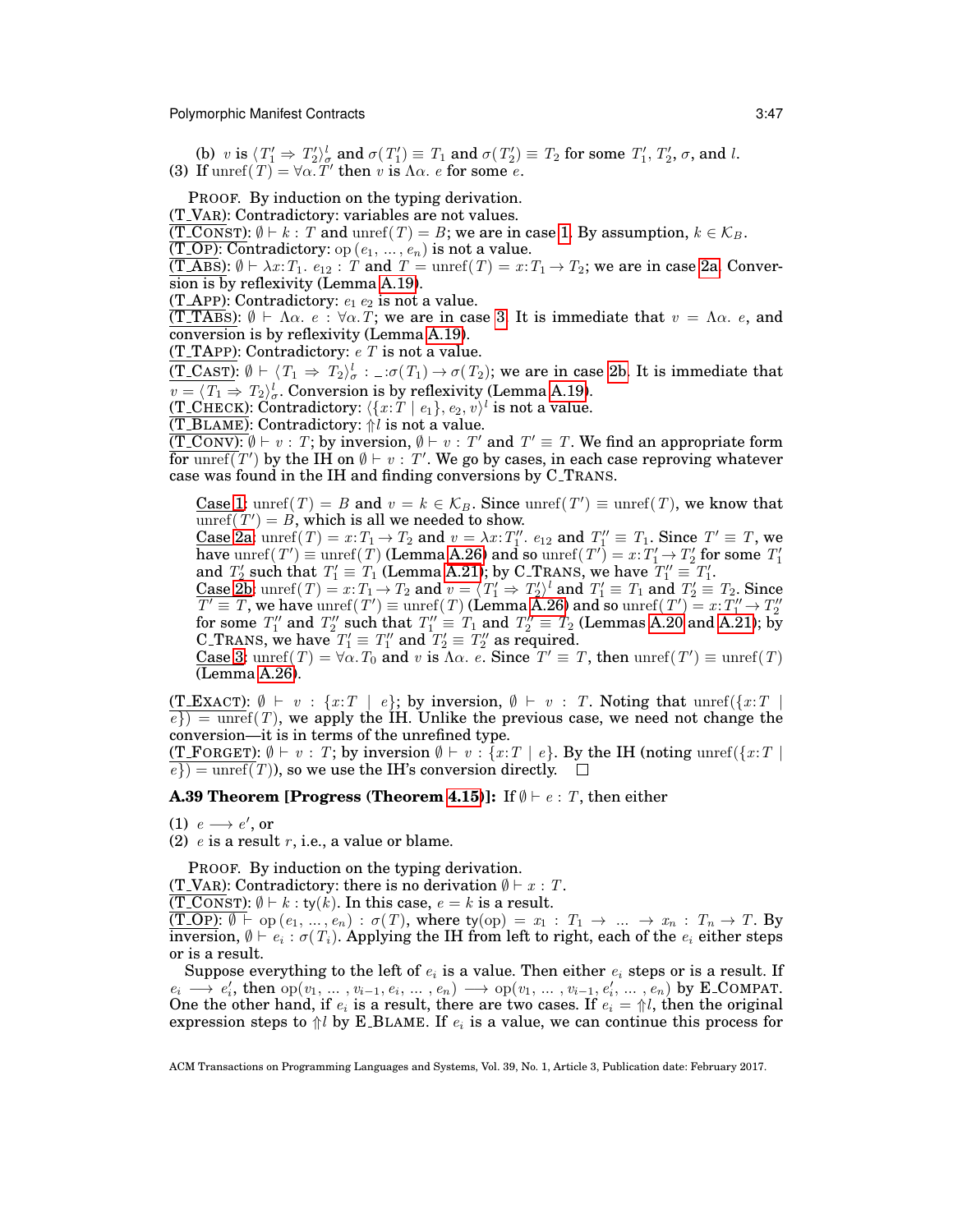each of the operation's arguments. Eventually, all of the operations arguments are values. By value inversion (Lemma [A.18\)](#page-42-2), we know that we can type each of these values at the exact refinement types we need by T\_EXACT. We assume that if op  $(v_1, ..., v_n)$  is well defined on values satisfying the refinements in its type, so E<sub>-OP</sub> applies. (T\_ABS):  $\emptyset \vdash \lambda x$ :  $T_1$ .  $e_{12}$ :  $(x: T_1 \rightarrow T_2)$ . In this case,  $e = \lambda x$ :  $T_1$ .  $e_{12}$  is a result.

(T\_APP):  $\emptyset \vdash e_1 \ e_2 : [e_2/x]T_2$ ; by inversion,  $\emptyset \vdash e_1 : (x : T_1 \rightarrow T_2)$  and  $\emptyset \vdash e_2 : T_1$ .

By the IH on the first derivation,  $e_1$  steps or is a result. If  $e_1$  steps, then the entire term steps by E\_COMPAT. In the latter case, if  $e_1$  is blame, we step by E\_BLAME. So  $e_1$ is a value,  $v_1$ .

By the IH on the second derivation,  $e_2$  steps or is a result. If  $e_2$  steps, then by E COMPAT. Otherwise, if  $e_2$  is blame, we step by E BLAME. So  $e_2$  is a value,  $v_2$ .

By canonical forms (Lemma [A.38\)](#page-45-2) on  $\emptyset \vdash e_1 : (x : T_1 \rightarrow T_2)$ , there are two cases:

 $(e_1 = \lambda x \colon T'_1$ .  $e_{12}$  and  $T'_1 \equiv T_1$ ): In this case,  $(\lambda x \colon T'_1$ .  $e_{12}) v_2 \longrightarrow [v_2/x] e_{12}$  by E\_BETA.  $(e_1 = \langle T'_1 \Rightarrow T'_2 \rangle^l_{\sigma}$  and  $\sigma(T'_1) \equiv T_1$  and  $\sigma(T'_2) \equiv T_2$ ): We know that  $T'_1 \parallel T'_2$  by cast inversion (Lemma [A.36\)](#page-45-6). We determine which step is taken by cases on  $T_1'$  and  $T_2'$ .  $(T'_1 = B)$ :  $\overline{(T'_2 = B')}$ : It must be the case that  $B = B',$  since  $B \parallel B'.$  By E\_REFL,  $\langle B \Rightarrow$  $B\rangle_{\sigma}^{l} v_2 \longrightarrow v_2.$ l  $(T_2^{\gamma} = \alpha \text{ or } x \colon T_{21} \to T_{22} \text{ or } \forall \alpha \colon T_{22})$ : Incompatible; contradictory.  $(T'_2 = \{x: T''_2 \mid e\})$ : If  $T''_2 = B$ , then by E\_CHECK,  $\langle B \Rightarrow \{x: B \mid e\} \rangle^l_{\sigma} v_2 \longrightarrow$  $\langle \sigma({x:B | e}), \sigma({y_2}/{x} | e), {v_2}\rangle^l$ . Otherwise, by E\_PRECHECK, we have:  $\langle B \Rightarrow \{x:T''_2 \mid e\}\rangle^l_{\sigma} v_2 \longrightarrow \langle T''_2 \Rightarrow \{x:T''_2 \mid e\}\rangle^l_{\sigma_1} (\langle B \Rightarrow T''_2 \rangle^l_{\sigma_2} v_2)$ where  $\sigma_1 = \sigma|_{\rm AFV(\{x:\,T_2''|e\})}$  and  $\sigma_2 = \sigma|_{\rm AFV(\,T_2'')}.$  $(T'_1 = \alpha)$ :  $\overline{(T'_2=\alpha')}$ : It must be the case that  $\alpha=\alpha',$  since  $\alpha\parallel\alpha'.$  By E\_REFL,  $\langle\alpha\Rightarrow\alpha'\rangle$  $\alpha\rangle^l_{\sigma} v_2 \longrightarrow v_2.$  $(T_{2}^{\prime}=B\ {\rm or}\ x\mathpunct{:}T_{21} \mathpunct{\rightarrow} T_{22}\ {\rm or}\ \forall \alpha\mathpunct{:}T_{22})$ : Incompatible; contradictory.  $(T_2' = \{x:T_2'' \mid e\})$ : If  $T_2'' = \alpha$ , then by E\_CHECK,  $\langle \alpha \Rightarrow \{x:\alpha \mid e\} \rangle^l_{\sigma} v_2 \longrightarrow$  $\langle \sigma(\{x:\alpha\mid e\}), \sigma([v_2/x]e), v_2\rangle^l$ . Otherwise,  $\langle \alpha \Rightarrow \{x:T''_2 \mid e\} \rangle^l_{\sigma} v_2 \longrightarrow \langle T''_2 \Rightarrow \{x:T''_2 \mid e\} \rangle^l_{\sigma_1} (\langle \alpha \Rightarrow T''_2 \rangle^l_{\sigma_2} v_2)$ where  $\sigma_1 = \sigma|_{\rm AFV(\{x:\,T''_2|\,e\})}$  and  $\sigma_2 = \sigma|_{\rm AFV(\,T''_2)},$  by E\_PRECHECK.  $(T'_1 = x: T_{11} \rightarrow T_{12})$ :  $(T_2' = B \text{ or } \alpha \text{ or } \forall \alpha$ .  $T_{22}$ ): Incompatible; contradictory.  $(T'_2 = x : T_{21} \rightarrow T_{22}) : \text{If } T'_1 = T'_2 \text{, then } \langle T'_1 \Rightarrow T'_1 \rangle^l_{\sigma} v_2 \longrightarrow v_2 \text{ by E\_REFL. If not, }$ then  $\langle x: T_{11} \to T_{12} \Rightarrow x: T_{21} \to T_{22} \rangle^l_{\sigma} v_2 \longrightarrow$  $\lambda x:\sigma(T_{21})$ . let  $y:\sigma(T_{11})=\langle T_{21} \Rightarrow T_{11}\rangle^l_{\sigma_1}x$  in  $(\langle [y/x]T_{12} \Rightarrow T_{22}\rangle^l_{\sigma_2}(v_2\ y))$ for some fresh variable y, where  $\sigma_i = \sigma|_{\text{AFV}(T_{1i}) \cup \text{AFV}(T_{2i})}$   $(i \in \{1,2\})$ , by E FUN.  $(T'_2 = \{x: T''_2 \mid e\})$ : If  $T'_1 = T''_2$ , then  $\langle T'_1 \Rightarrow \{x: T'_1 \mid e\} \rangle^l_{\sigma} v_2 \longrightarrow \langle \sigma(\{x: T'_1 \mid e\})^l_{\sigma} v_1 \rangle$  $e$ }),  $\sigma([v_2/x]e)$ ,  $v_2$ <sup>l</sup> by **E\_CHECK.** If not, then  $\langle T'_1 \Rightarrow \{x: T''_2 \mid e\} \rangle^l_{\sigma} v_2 \longrightarrow \langle T''_2 \Rightarrow \{x: T''_2 \mid e\} \rangle^l_{\sigma_1} (\langle T'_1 \Rightarrow T''_2 \rangle^l_{\sigma_2} v_2)$ , where  $\sigma_1=\sigma|_{\rm AFV(\{x:\,T_2''|e\})}$  and  $\sigma_2=\sigma|_{\rm AFV(\,T_1')\cup \rm AFV(\,T_2'')},$  by E\_PRECHECK.  $(T_1' = \forall \alpha \ldotp T_{12})$ :  $(T'_2 = B \text{ or } \alpha \text{ or } x: T_{21} \rightarrow T_{22})$ : Incompatible; contradictory.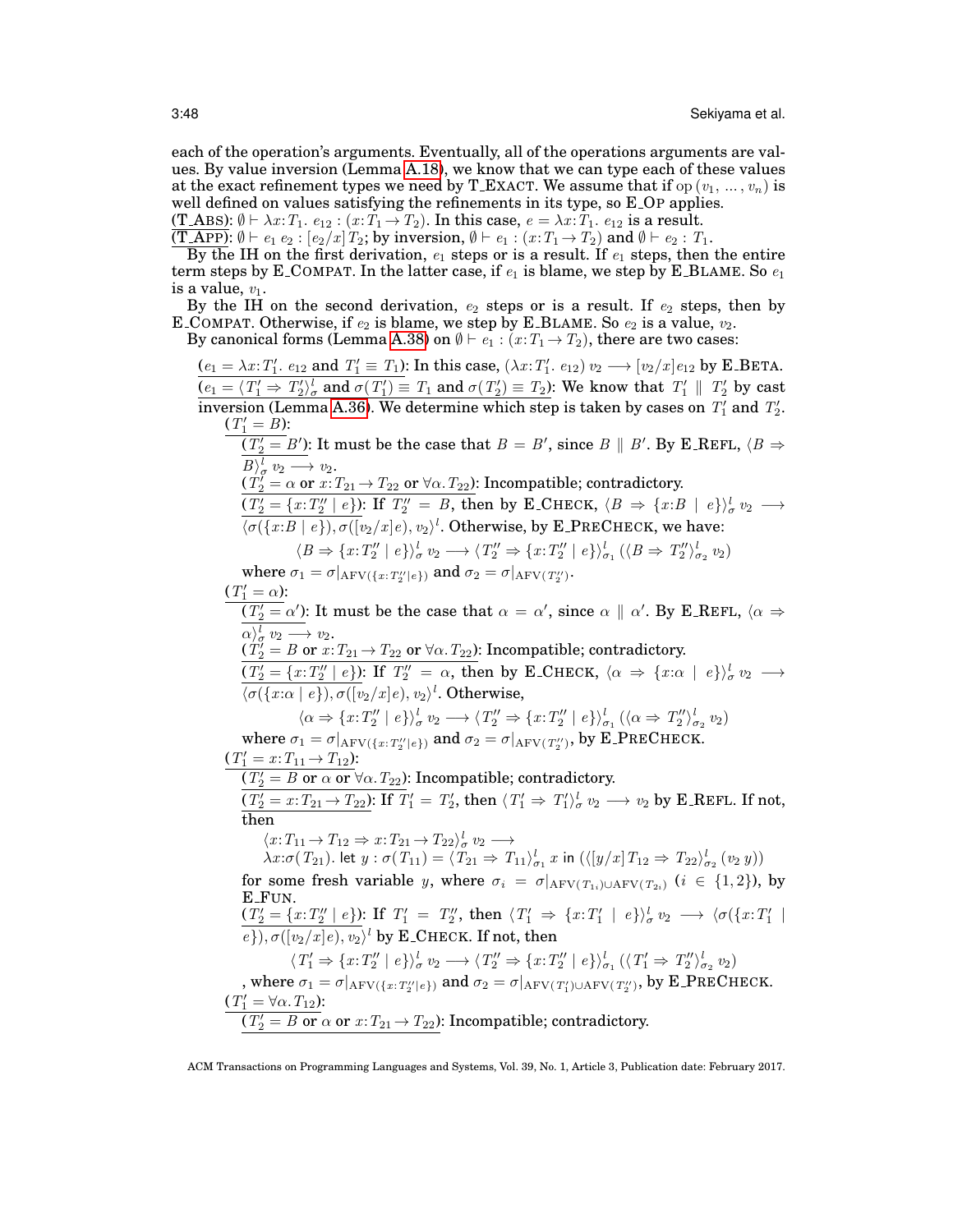$(T_2' = \forall \alpha \ldotp T_{22})$ : If  $T_1' = T_2'$ , then  $\langle T_1' \Rightarrow T_2' \rangle^l_{\sigma} v_2 \longrightarrow v_2$  by E\_REFL. If not, then  $\langle \forall \alpha \cdot T_{11} \Rightarrow \forall \alpha \cdot T_{22} \rangle_{\sigma}^{l} v_2 \longrightarrow \Lambda \alpha \cdot (\langle [\alpha/\alpha] T_{11} \Rightarrow T_{22} \rangle_{\sigma}^{l} (v_2 \alpha))$  by E\_FORALL.  $(T_2' = \{x: T_2'' \mid e\})$ : If  $T_1' = T_2''$ , then  $(T_1' \Rightarrow \{x: T_1' \mid e\})^l_{\sigma} v_2 \longrightarrow \langle \sigma(\{x: T_1' \mid e\})^l_{\sigma} v_1' \rangle$  $e$ ,  $\sigma([v_2/x]e), v_2 \rangle^l$  by E\_CHECK. If not, then  $\langle T'_1 \Rightarrow \{x : T''_2 \mid e\} \rangle^l_{\sigma} v_2 \longrightarrow$  $\langle T_2'' \Rightarrow \{x: T_2'' \mid e\} \rangle^l_{\sigma_1} (\langle T_1' \Rightarrow T_2'' \rangle^l_{\sigma_2} v_2)$  where  $\sigma_1 = \sigma|_{AFV(\{x: T_2'' \mid e\})}$  and  $\sigma_2 = \sigma|_{\rm AFV}(\mathit{T}_1') \cup \rm AFV(\mathit{T}_2'')$ , by  $\rm E\_PRECHECK.$  $(T'_1 = \{x: T''_1 \mid e'_1\})$ :  $(T'_2 = B \text{ or } \alpha \text{ or } x\! T_{21} \rightarrow T_{22} \text{ or } \forall \alpha \ldotp T_{22})$ : We see  $\langle \{x:T''_1 \mid e'_1\} \Rightarrow T'_2 \rangle^l_{\sigma} v_2 \longrightarrow \langle T''_1 \Rightarrow T'_2 \rangle^l_{\sigma'} v_2$ 

where  $\sigma' = \sigma|_{\text{AFV}(T_1'') \cup \text{AFV}(T_2')}$ , by E\_FORGET.  $(T'_2 = \{x: T''_2 \mid e'_2\})$ : If  $T'_1 = T'_2$ , then we immediately have  $\langle T'_1 \Rightarrow T'_2 \rangle^l_{\sigma} v_2 \longrightarrow$  $\overline{v_2}$  by E\_REFL. If  $T_1' = T_2''$ , then

$$
\langle T'_1 \Rightarrow \{x: T'_1 \mid e'_2\} \rangle_{\sigma}^l v_2 \longrightarrow \langle \sigma(\{x: T'_1 \mid e'_2\}), \sigma([v_2/x]e'_2), v_2 \rangle^l
$$

by E CHECK. Otherwise,

W<sub>w</sub>

$$
\langle \{x:T''_1 \mid e'_1\} \Rightarrow \{x:T''_2 \mid e'_2\}\rangle^l_{\sigma} v_2 \longrightarrow \langle T''_1 \Rightarrow \{x:T''_2 \mid e'_2\}\rangle^l_{\sigma'} v_2
$$
  
here  $\sigma' = \sigma|_{\text{AFV}(T''_1) \cup \text{AFV}(\{x:T''_2 \mid e'_2\})}$ , by E-FORGET.

(T\_TABS):  $\emptyset \vdash \Lambda \alpha$ .  $e' : \forall \alpha$ . T. In this case,  $\Lambda \alpha$ .  $e'$  is a result. (T\_TAPP):  $\emptyset \vdash e_1$   $T_2$ :  $[T_2/\alpha]T_1$ ; by inversion,  $\emptyset \vdash e_1$ :  $\forall \alpha$ .  $T_1$  and  $\emptyset \vdash T_2$ . By the IH on the first derivation,  $e_1$  steps or is a result. If  $e_1 \longrightarrow e_1'$ , then  $e_1$   $T_2 \longrightarrow e_1'$   $T_2$  by E\_COMPAT. If  $e_1 = \Uparrow l$ , then  $\Uparrow l$   $T_2 \longrightarrow \Uparrow l$  by E\_BLAME.

If  $e_1 = v_1$ , then we know that  $v_1 = \Lambda \alpha$ .  $e'_1$  by canonical forms (Lemma [A.38\)](#page-45-2). We can see  $(\Lambda \alpha. e'_1) T_2 \longrightarrow [T_2/\alpha] e'_1$  by E\_TBETA.

 $(\underline{T\_CAST})$ :  $\emptyset \vdash \langle T_1 \Rightarrow T_2 \rangle^l_{\sigma}$  :  $T_1 \rightarrow T_2$ . In this case,  $\langle T_1 \Rightarrow T_2 \rangle^l_{\sigma}$  is a result.

 $(\texttt{T\_CHECK}): \emptyset \vdash \langle \{x{:}T \; \mid \; e_1\}, e_2, v \rangle^l \, : \, \{x{:}T \; \mid \; e_1\};$  by inversion,  $\emptyset \vdash \; e_2 \, :$  Bool. By the IH, either  $e_2 \longrightarrow e'_2$  steps or  $e_2 = r_2$ . In the first case,  $\langle \{x : T \mid e_1\}, e_2, v \rangle^l \longrightarrow \langle \{x : T \mid e_2\} \rangle$  $e_1$ ,  $e'_2$ ,  $v \rangle^l$  by E\_COMPAT. In the second case, either  $r_2 = \Uparrow \overrightarrow{l}$  or  $r_2 = v_2$ . If we have blame, then the entire term steps by E\_BLAME. If we have a value, then we know that  $v_2$  is either true or false, since it is typed at Bool. If it is true, we step by E OK. Otherwise we step by E FAIL.

(T\_BLAME):  $\emptyset \vdash \Uparrow l : T$ . In this case,  $\Uparrow l$  is a result.

 $(\overline{T\_conv})$ :  $\emptyset \vdash e : T'$ ; by inversion,  $\emptyset \vdash e : T$ . By the IH, we see that  $e \longrightarrow e'$  or  $e = r$ . (T\_EXACT):  $\emptyset \vdash v : \{x : T \mid e\}$ . Here, v is a result by assumption.

(T\_FORGET):  $\emptyset \vdash v : T$ . Again, v is a result by assumption.

$$
\overline{\sqcap}
$$

<span id="page-48-1"></span>**A.40 Lemma [Regularity (Lemma [4.16\)](#page-22-5)]:** (1) If  $\Gamma \vdash e : T$ , then  $\vdash \Gamma$  and  $\Gamma \vdash T$ ; and (2) if  $\Gamma \vdash T$  then  $\vdash \Gamma$ .

PROOF. By induction on the typing and well formedness derivations.  $\Box$ 

<span id="page-48-0"></span>**A.41 Theorem [Preservation (Theorem [4.17\)](#page-22-3)]:** If  $\emptyset \vdash e : T$  and  $e \longrightarrow e'$ , then  $\emptyset \vdash$  $e': T.$ 

PROOF. By induction on the typing derivation. (T\_VAR): Contradictory—we cannot have  $\emptyset \vdash x : T$ .  $(\overline{T\_Cons}T)$ :  $\emptyset \vdash k : ty(k)$ . Contradictory—values do not step.  $\overline{(T_{-}OP): \emptyset \vdash p}$  op  $(e_1, ..., e_n): \sigma(T)$ . By cases on the step taken:

(E\_REDUCE/E\_OP): op  $(v_1, ..., v_n) \longrightarrow \llbracket$  op $\rrbracket (v_1, ..., v_n)$ . This case is by assumption.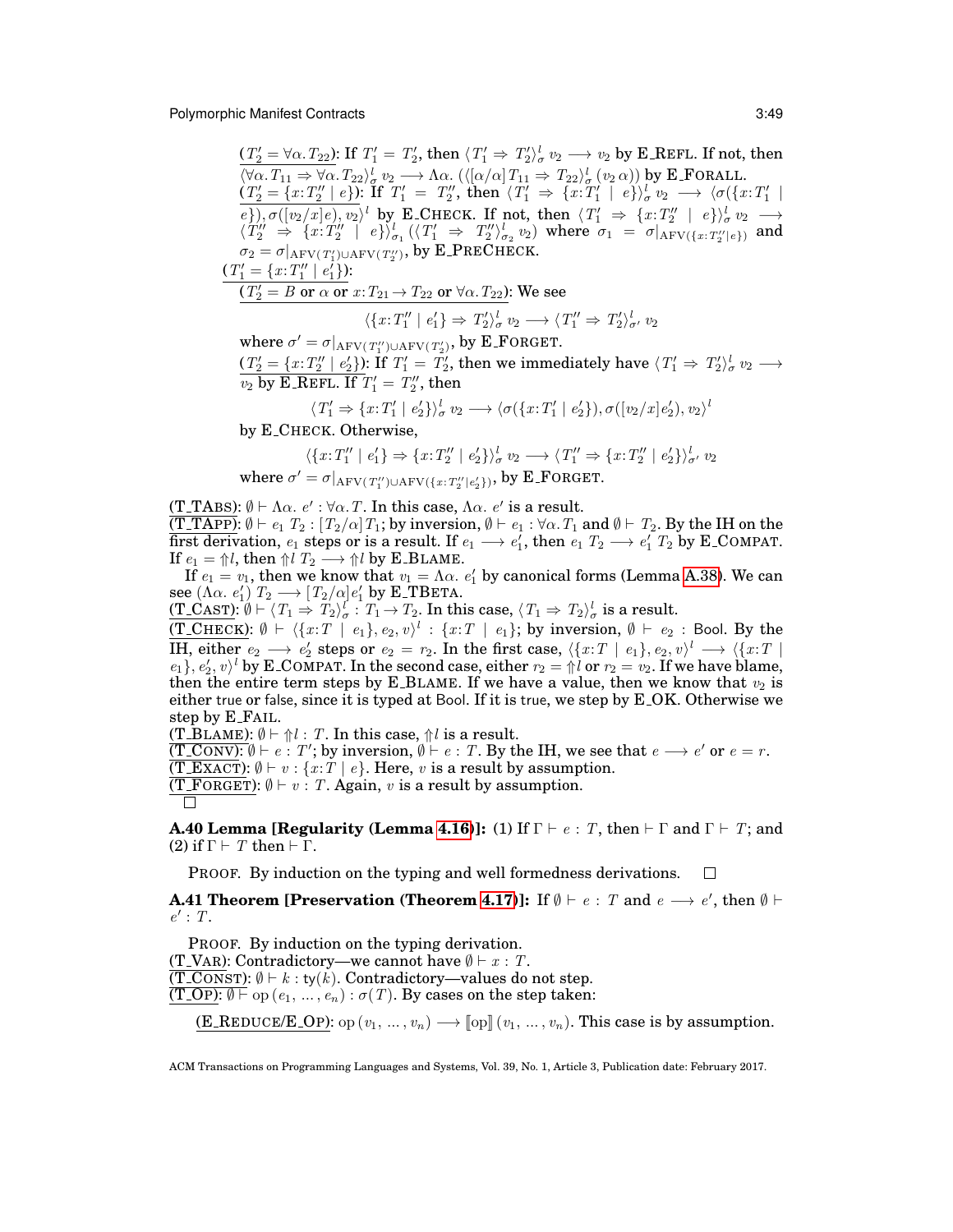(E\_BLAME):  $e_i = \frac{\Lambda}{i}$ , and everything to its left is a value. By context and type well formedness (Lemma [A.40\)](#page-48-1),  $\emptyset \vdash \sigma(T)$ . So by T\_BLAME,  $\emptyset \vdash \Uparrow l : \sigma(T)$ .

(E\_COMPAT): Some  $e_i \longrightarrow e'_i$ . By the IH and T\_OP, using T\_CONV to show that  $\overline{\sigma(T) \equiv \sigma'(T)}$  (Lemma [A.24\)](#page-43-0).

(T\_ABS):  $\emptyset \vdash \lambda x$ :  $T_1$ .  $e_{12}$ :  $(x:T_1 \rightarrow T_2)$ . Contradictory—values do not step.  $\overline{(\text{T} \text{APP})} \colon \emptyset \vdash e_1 \ e_2 : [e_2/x] \, T_2',$  with  $\emptyset \vdash e_1 : (x{:}T_1' \rightarrow T_2')$  and  $\emptyset \vdash e_2 : T_1',$  by inversion. By cases on the step taken.

(E\_REDUCE/E\_BETA):  $(\lambda x : T_1 \cdot e_{12}) v_2 \longrightarrow [v_2/x] e_{12}$ . First, we have  $\emptyset \vdash \lambda x : T_1 \cdot e_{12}$ :  $\overline{(x:T'_1 \rightarrow T'_2)}$ . By inversion for lambdas (Lemma [A.35\)](#page-45-1),  $x:T_1 \vdash e_{12}$ :  $T_2$ . Moreover,  $x: T_1 \rightarrow T_2 \equiv x: T_1' \rightarrow T_2'$ , which means  $T_2 \equiv T_2'$  (Lemma [A.21\)](#page-43-6).

By substitution,  $\emptyset \vdash [v_2/x]e_{12} : [v_2/x]T_2$ . We then see that  $[v_2/x]T_2 = [v_2/x]T_2'$ (Lemma [A.24\)](#page-43-0), so T CONV completes this case.

(E\_REDUCE/E\_REFL):  $\langle T \Rightarrow T \rangle_{\sigma}^{l} v_2 \longrightarrow v_2$ . By cast inversion (Lemma [A.36\)](#page-45-6),  $\overline{\mathcal{L}:\sigma(T) \to \sigma(T) \equiv x: T'_1 \to T'_2}$  and  $\emptyset \vdash \sigma(T)$ . In particular, we have  $\sigma(T) \equiv T'_2$  and  $\sigma(T) \equiv T'_1$  (Lemma [A.21\)](#page-43-6). By substitutivity of conversion (Lemma [A.24\)](#page-43-0),  $[v_2/x] \sigma(T) \equiv [v_2/x] T_2'$ . Since  $\sigma(T)$  is closed, we really know that  $\sigma(T) \equiv [v_2/x] T_2'$ . By C\_SYM and C\_TRANS, we have  $T_1' \equiv \sigma(T) \equiv [v_2/x] T_2'.$  By T\_CONV on  $\emptyset \vdash v_2 : T_1',$ we have  $\emptyset \vdash v_2 : [v_2/x] T'_2$ .

<u>(E\_REDUCE/E\_FORGET)</u>:  $\langle \{x : T_1 \mid e \} \Rightarrow T_2 \rangle^l_\sigma v_2 \longrightarrow \langle T_1 \Rightarrow T_2 \rangle^l_{\sigma'} v_2$  where  $\sigma' =$  $\overline{\sigma|_{\text{AFV}(T_1) \cup \text{AFV}(T_2)}}$ . We have  $\sigma(T_1) = \sigma'(T_1)$  and  $\sigma(T_2) = \sigma'(T_2)$ . We restate the typing judgment and its inversion:

$$
\emptyset \vdash \langle \{x: T_1 \mid e \} \Rightarrow T_2 \rangle_{\sigma}^l v_2 : [v_2/y] T_2'
$$
  

$$
\emptyset \vdash \langle \{x: T_1 \mid e \} \Rightarrow T_2 \rangle_{\sigma}^l : (y: T_1' \rightarrow T_2')
$$
  

$$
\emptyset \vdash v_2 : T_1'
$$

By cast inversion (Lemma [A.36\)](#page-45-6), we know that  $\emptyset \vdash \sigma(T_1)$  from  $\emptyset \vdash \sigma(\lbrace x:T_1 | e \rbrace)$  and  $\emptyset \vdash \sigma(T_2)$ —as well as  $\bot \sigma(\{x:T_1 \mid e\}) \rightarrow \sigma(T_2) \equiv y:T'_1 \rightarrow T'_2$  and  $\{x:T_1 \mid e\} \parallel T_2$  and  $\mathrm{AFV}(\sigma) \subseteq \emptyset$ . Inverting this conversion (Lemma [A.21\)](#page-43-6), finding  $\sigma(\lbrace x: T_1 \mid e \rbrace) \equiv T_1'$ and  $\sigma(T_2) \equiv T_2'$ . Then by T\_CONV and C\_SYM,  $\emptyset \vdash v_2 : \sigma(\lbrace x : T_1 \mid e \rbrace)$ ; by T\_FORGET,  $\emptyset \vdash v_2 : \sigma(T_1).$ 

By T\_CAST, we have  $\emptyset \vdash \langle T_1 \Rightarrow T_2 \rangle_{\sigma'}^l : y:\sigma(T_1) \rightarrow \sigma(T_2)$ , with  $T_1 \parallel T_2$  iff  $\{x:T_1 \mid T_2\}$ e}  $\parallel$  T<sub>2</sub>, and AFV( $\sigma$ )  $\subseteq$  AFV( $\sigma$ )  $\subseteq$  Ø. (Note, however, that y does not appear in  $\sigma(T_2)$ —we write it to clarify the substitutions below.)

By T APP, we find  $\emptyset \vdash \langle T_1 \Rightarrow T_2 \rangle_{\sigma'}^l v_2 : [v_2/y] \sigma(T_2)$ . Since  $\sigma(T_2) \equiv T_2'$ , we have  $[v_2/y]\sigma(T_2) \equiv [v_2/y]T_2'$  by Lemma [A.24.](#page-43-0) We are done by T\_CONV.

(E REDUCE/E PRECHECK):

$$
\langle T_1 \Rightarrow \{x: T_2 \mid e \} \rangle_{\sigma}^l v_2 \longrightarrow
$$
  

$$
\langle T_2 \Rightarrow \{x: T_2 \mid e \} \rangle_{\sigma_1}^l (\langle T_1 \Rightarrow T_2 \rangle_{\sigma_2}^l v_2)
$$

where  $\sigma_1 = \sigma|_{\text{AFV}(\{x: T_2 | e \})}$  and  $\sigma_2 = \sigma|_{\text{AFV}(T_1) \cup \text{AFV}(T_2)}$ . We have  $\sigma(T_1) = \sigma_2(T_1)$ and  $\sigma(T_2) = \sigma_1(T_2) = \sigma_2(T_2)$  and  $\sigma(\lbrace x : T_2 | e \rbrace) = \sigma_1(\lbrace x : T_2 | e \rbrace)$ . We restate the typing judgment and its inversion:

$$
\emptyset \vdash \langle T_1 \Rightarrow \{x: T_2 \mid e \} \rangle_{\sigma}^l v_2 : [v_2/y] T_2'
$$
  

$$
\emptyset \vdash \langle T_1 \Rightarrow \{x: T_2 \mid e \} \rangle_{\sigma}^l : y: T_1' \rightarrow T_2'
$$
  

$$
\emptyset \vdash v_2 : T_1'
$$

By cast inversion (Lemma [A.36\)](#page-45-6),  $\emptyset \vdash \sigma(T_1)$  and  $\emptyset \vdash \sigma(\lbrace x : T_2 \mid e \rbrace)$ , and  $y : \sigma(T_1) \rightarrow$  $\sigma(\lbrace x:T_2 | e \rbrace) \equiv y:T'_1 \rightarrow T'_2$  Also,  $T_1 \parallel \lbrace x:\dot{T}_2 | e \rbrace$  and  $\mathrm{AFV}(\sigma) \subseteq \emptyset$ . By inversion on  $\emptyset \vdash \sigma(\{x : T_2 \mid e\})$ , we find  $\emptyset \vdash \sigma(T_2)$ . Next,  $T_1 \parallel T_2$  iff  $T_1 \parallel \{x : T_2 \mid e\}$ , and  $AFV(\sigma_2) \subseteq AFV(\sigma) \subseteq \emptyset$ . Now by T\_CAST, we find  $\emptyset \vdash \langle T_1 \Rightarrow T_2 \rangle_{\sigma_2}^l : y:\sigma(T_1) \rightarrow$  $\sigma(T_2)$ . Note, however, that y does not occur in  $\sigma(T_2)$ .

ACM Transactions on Programming Languages and Systems, Vol. 39, No. 1, Article 3, Publication date: February 2017.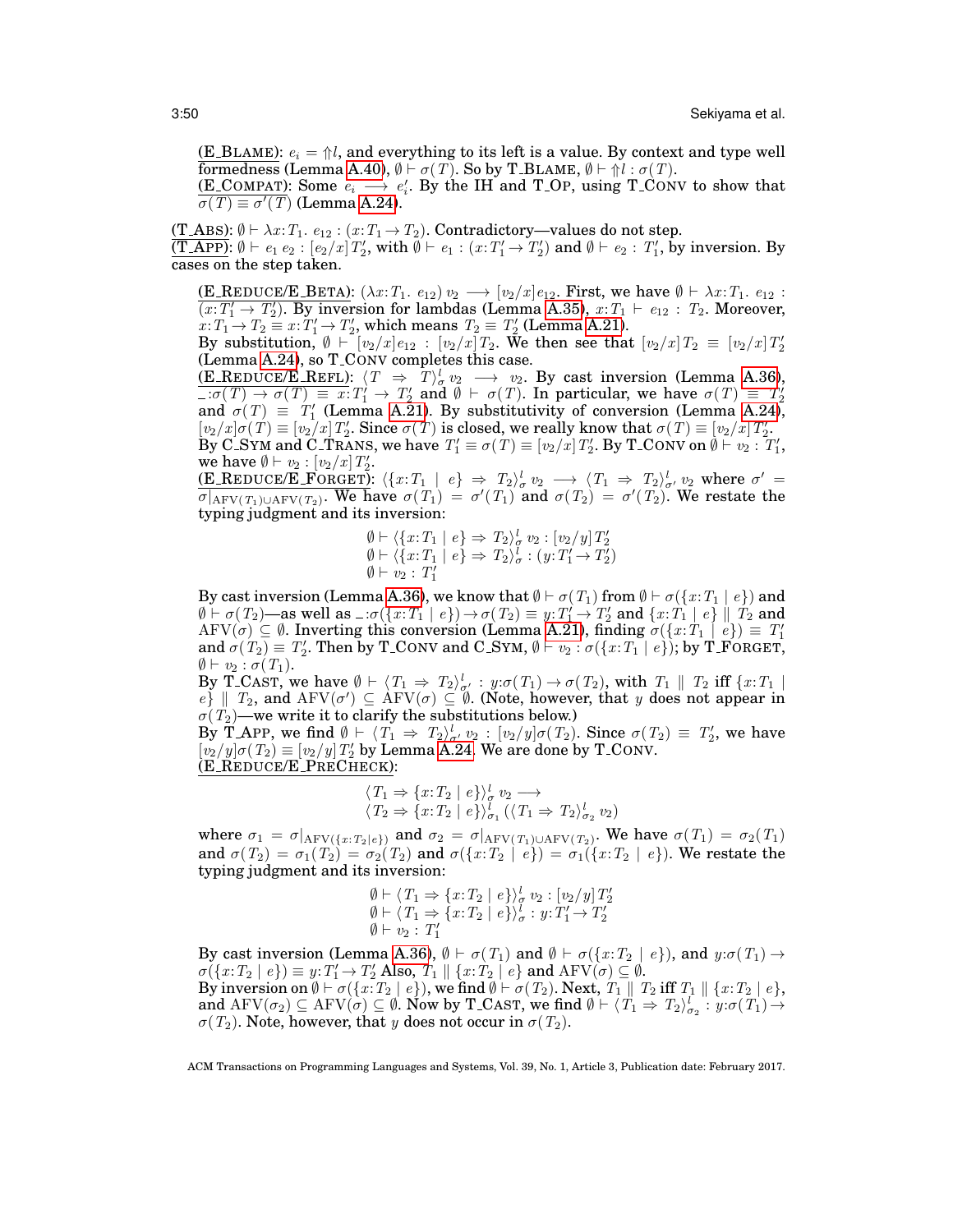We can take the convertible function types and see that their parts are convertible:  $\sigma(T_1) \equiv T_1'$  and  $\sigma(\{x:T_2 \mid e\}) \equiv T_2'.$  Using the first conversion, we find  $\emptyset \vdash v_2 : \sigma(T_1)$ by T\_CONV. By T\_APP,  $\emptyset \vdash \langle T_1 \Rightarrow T_2 \rangle_{\sigma_2}^1$   $v_2 : [v_2/y] \sigma(T_2)$ , where  $[v_2/y] \sigma(T_2) = \sigma(T_2)$ . By reflexivity of compatibility (easily proved) and SIM\_REFINER,  $\sigma(T_2) \parallel \sigma(\{x{:}T_2 \mid$ e}). We have well formedness derivations for both types and  $\mathrm{AFV}(\sigma_1) \subseteq \mathrm{AFV}(\sigma) \subseteq$  $\emptyset$ , as well, so  $\emptyset\vdash \langle T_2\Rightarrow \{x\mathpunct{:}T_2\mid e\}\rangle_{\sigma_1}^l: y\mathpunct{:}\sigma(T_2)\mathpunct{:}\sigma(\{x\mathpunct{:}T_2\mid e\})$  by T\_CAST. Again,  $y$ does not appear in  $\sigma(e)$  or  $\sigma(T_2)$ . By T\_APP, we have  $\emptyset \vdash \langle T_2 \Rightarrow \{x : T_2 \mid e \} \rangle^l_{\sigma_1} (\langle T_1 \Rightarrow$  $T_2\rangle_{\sigma_2}^l v_2 : [\langle T_1 \Rightarrow T_2\rangle_{\sigma_2}^l v_2/y] \sigma(\{x: T_2 \mid e\}).$ Since  $y$  is not in  $\sigma(\{x:\overline{T}_2\mid e\})$ , we can see:

$$
[\langle T_1 \Rightarrow T_2 \rangle_{\sigma_2}^l v_2 / y] \sigma(\{x: T_2 \mid e\}) = \sigma(\{x: T_2 \mid e\}) = [v_2/y] \sigma(\{x: T_2 \mid e\})
$$

By substitutivity of conversion (Lemma [A.24\)](#page-43-0), we have  $[v_2/y]\sigma(\lbrace x : T_2 | e \rbrace) \equiv$  $[v_2/y]T'_2$ . We can now apply T\_CONV to find  $\emptyset \vdash \langle T_2 \Rightarrow \{x : T_2 \mid e\} \rangle_{\sigma_1}^1(\langle T_1 \Rightarrow$  $T_2\rangle_{\sigma_2}^l v_2): [v_2/y] T_2'.$ 

 $(\textbf{E\_REDUCE/E\_CHECK})$ :  $\langle T \Rightarrow \{x:T \mid e\} \rangle^l_{\sigma} v_2 \longrightarrow \langle \sigma(\{x:T \mid e\}), \sigma([v_2/x]e), v_2 \rangle^{l'}.$ Without loss of generality, we can suppose that x is fresh for  $\sigma$ . We restate the typing judgment with its inversion:

$$
\emptyset \vdash \langle T \Rightarrow \{x: T \mid e\} \rangle_{\sigma}^{l} v_{2} : [v_{2}/y] T'_{2} \emptyset \vdash \langle T \Rightarrow \{x: T \mid e\} \rangle_{\sigma}^{l} : y: T'_{1} \rightarrow T'_{2} \emptyset \vdash v_{2} : T'_{1}
$$

By cast inversion (Lemma [A.36\)](#page-45-6),  $\emptyset \vdash \sigma({x : T \mid e})$  and  $\emptyset \vdash \sigma(T)$  and  $A FV(\sigma) \subseteq \emptyset$ . Moreover,  $y:\sigma(T)\to \sigma(\{x:T\mid e\})\equiv y:T_1'\to T_2'$ , where  $y$  does not occur in  $\sigma(\{x:T\mid e\})$ e}). This means that  $\sigma(T) \equiv T'_1$  and  $\sigma(\{x:T \mid e\}) \equiv T'_2$ .

Using T\_CONV and C\_SYM with the first conversion shows  $\emptyset \vdash v_2 : \sigma(T)$ . By inversion on  $\emptyset \vdash \sigma(\{x : T \mid e\}),$  we see  $x : \sigma(T) \vdash \sigma(e)$  : Bool. By term sub-stitution (Lemma [A.33\)](#page-44-3), we find  $\emptyset \vdash [v_2/x]\sigma(e)$  : Bool. Since  $[v_2/x]\sigma = \sigma$ , by Lemma [A.4,](#page-37-1)  $[v_2/x]\sigma(e) = \sigma([v_2/x]e)$ . Finally,  $\sigma([v_2/x]e) \longrightarrow^* \sigma([v_2/x]e)$  by reflexivity (Lemma [A.19\)](#page-42-4).

 $\texttt{T\_CHECK} \text{ (with WF\_EMPTY) shows } \emptyset \vdash \langle \sigma(\{x{:}T \mid e\}), \sigma([v_2/x] e), v_2 \rangle^l : \sigma(\{x{:}T \mid e\}).$ By substitutivity of conversion (Lemma [A.24\)](#page-43-0),  $[v_2/y] \sigma(\{x:T \mid e\}) \equiv [v_2/y] T_2'.$  Since y does not occur in  $\sigma({x : T \mid e})$ , we know that  $[v_2/y] \sigma({x : T \mid e}) = \sigma({x : T \mid e})$ , so we can show that  $\sigma(\{x:T \mid e\}) \equiv [v_2/y]T'_2$  by C SYM, and now  $\emptyset \vdash \langle \sigma(\{x:T \mid$  $\{e\}, \sigma([v_2/x]e), v_2\rangle^l : [v_2/y]T_2'$  by  $\check{T}$  CONV. (E REDUCE/E FUN):

$$
\langle x \colon T_{11} \to T_{12} \Rightarrow x \colon T_{21} \to T_{22} \rangle_{\sigma}^{l} v_2 \longrightarrow \lambda x \colon \sigma(T_{21}). \text{ let } z \colon \sigma(T_{11}) = \langle T_{21} \Rightarrow T_{11} \rangle_{\sigma_1}^{l} x \text{ in } (\langle [z/x] \, T_{12} \Rightarrow T_{22} \rangle_{\sigma_2}^{l} (v_2 \, z))
$$

for some fresh variable  $z$ , where  $\sigma_i = \sigma|_{\rm AFV(T_{1i})\cup \rm AFV(T_{2i})}$  ( $i\in\{1,2\}$ ). Without loss of generality, we can suppose that x is fresh for  $\sigma$ . We have  $\sigma(T_{ii}) = \sigma_i(T_{ii})$  ( $j \in \{1,2\}$ ). We restate the typing judgment with its inversion:

$$
\emptyset \vdash \langle x \colon T_{11} \to T_{12} \Rightarrow x \colon T_{21} \to T_{22} \rangle_{\sigma}^{l} v_2 : [v_2/y] T_2'
$$
  

$$
\emptyset \vdash \langle x \colon T_{11} \to T_{12} \Rightarrow x \colon T_{21} \to T_{22} \rangle_{\sigma}^{l} : (y \colon T_1' \to T_2')
$$
  

$$
\emptyset \vdash v_2 : T_1'
$$

By cast inversion on the first derivation:

$$
\emptyset \vdash \sigma(x: T_{11} \to T_{12}) \qquad \emptyset \vdash \sigma(x: T_{21} \to T_{22}) x: T_{11} \to T_{12} \parallel x: T_{21} \to T_{22} \qquad \text{AFV}(\sigma) \subseteq \emptyset \n\quad: \sigma(x: T_{11} \to T_{12}) \to \sigma(x: T_{21} \to T_{22}) \equiv y: T'_1 \to T'_2
$$

By inversion of this last (Lemma [A.21\)](#page-43-6):

$$
\sigma(x: T_{11} \to T_{12}) \equiv T'_1 \qquad \sigma(x: T_{21} \to T_{22}) \equiv T'_2
$$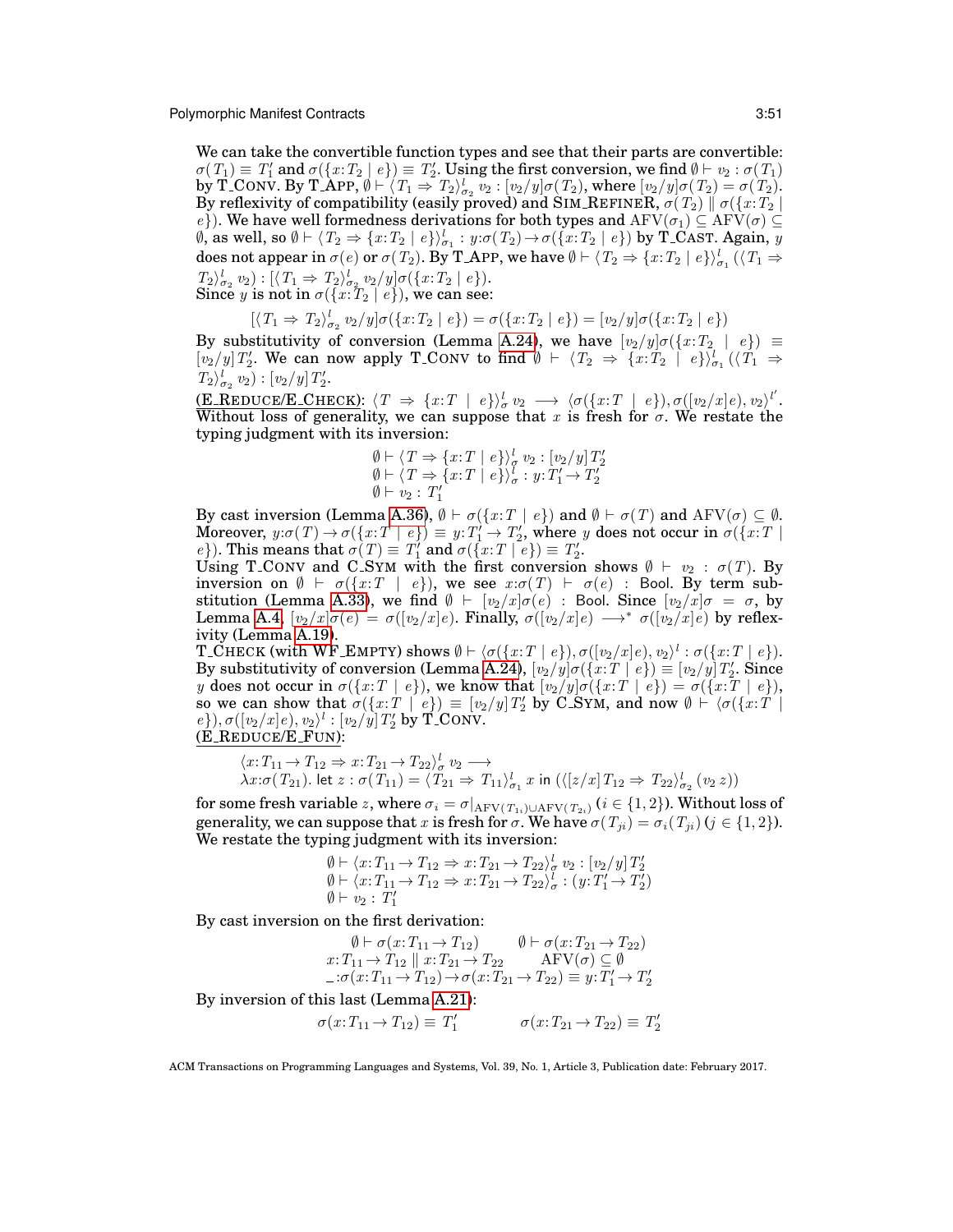So by T\_CONV and C\_SYM, we have  $\emptyset \vdash v_2 : \sigma(x:T_{11} \rightarrow T_{12})$ . By weakening (Lemma [A.31\)](#page-44-1),  $x:\sigma(T_{21}), z:\sigma(T_{11}) \vdash v_2 : \sigma(x:T_{11} \rightarrow T_{12}).$ By inversion of the well formedness of the function types:

 $\emptyset \vdash \sigma(T_{11}) \quad x{:}\sigma(T_{11}) \vdash \sigma(T_{12}) \quad \emptyset \vdash \sigma(T_{21}) \quad x{:}\sigma(T_{21}) \vdash \sigma(T_{22})$ 

By weakening (Lemma [A.31\)](#page-44-1), we find  $x : \sigma(T_{21}) \vdash \sigma(T_{11})$  and  $x : \sigma(T_{21}) \vdash \sigma(T_{21})$ . By compatibility:

$$
T_{11} \parallel T_{21} \qquad T_{12} \parallel T_{22}
$$

Since  $\text{AFV}(\sigma_1) \subseteq \text{AFV}(\sigma) \subseteq \emptyset$ , we have  $x : \sigma(T_{21}) \vdash \langle T_{21} \Rightarrow T_{11} \rangle_{\sigma_1}^l : (- : \sigma(T_{21}) \rightarrow$  $\sigma(T_{11})$ ) by T\_CAST (compatibility is symmetric, per Lemma [A.27\)](#page-43-3). By T\_APP and T VAR, we can see  $x : \sigma(T_{21}) \vdash \langle T_{21} \Rightarrow T_{11} \rangle_{\sigma_1}^l x : [x/\sqcup \sigma(T_{11}) = \sigma(T_{11})$ . Again by T\_APP, we have  $x$ : $\sigma(T_{21}), z$ : $\sigma(T_{11}) \vdash v_2\, z: [z/x] \sigma(T_{12}).$  By weakening (Lemma [A.31\)](#page-44-1) and substitution (Lemma [A.33\)](#page-44-3), we have the following two derivations:

$$
x:\sigma(T_{21}), z:\sigma(T_{11}) \vdash [z/x]\sigma(T_{12}) = [z/x]\sigma_2(T_{12}) = \sigma_2([z/x]T_{12})
$$
  

$$
x:\sigma(T_{21}), z:\sigma(T_{11}) \vdash \sigma(T_{22})
$$

By T CAST and Lemma [A.28:](#page-44-0)

$$
x \mathpunct{:}\! \sigma(T_{21}), z \mathpunct{:}\! \sigma(T_{11}) \vdash \langle [z/x] \, T_{12} \Rightarrow T_{22} \rangle_{\sigma_2}^l : (y \mathpunct{:} [z/x] \sigma(T_{12}) \rightarrow \sigma(T_{22}))
$$

Noting that  $y$  is free here. By T\_APP:

$$
x:\sigma(T_{21}),\,z:\sigma(T_{11})\vdash \langle [z/x]T_{12}\Rightarrow T_{22}\rangle^l(v_2\,z)\\ \vdots\,[v_2\,z/y]T_{22}(=T_{22})
$$

#### Finally, by T ABS and T APP:

$$
\emptyset \vdash \lambda x : \sigma(T_{21}). \quad \begin{array}{l} \mathsf{let}\ z : \sigma(T_{11}) = \langle T_{21} \Rightarrow T_{11} \rangle_{\sigma_1}^l \ x \ \mathsf{in} \\ \langle [z/x] \, T_{12} \Rightarrow T_{22} \rangle_{\sigma_2}^l \ (v_2 \ z) \end{array} \quad : \ x : \sigma(T_{21}) \to \sigma(T_{22})
$$

since  $[\langle T_{21} \Rightarrow T_{11} \rangle_{\sigma_1}^l x/z] \sigma(T_{22}) = \sigma(T_{22}).$ Since y is not in  $x:\sigma(T_{21}) \to \sigma(T_{22})$ , we can see that  $x:\sigma(T_{21}) \to \sigma(T_{22}) =$  $[v_2/y](x:\sigma(T_{21}) \rightarrow \sigma(T_{22})$ . Using this fact with substitutivity of conversion (Lemma [A.24\)](#page-43-0), we find  $x:\sigma(T_{21}) \to \sigma(T_{22}) \equiv [v_2/y] T_2'.$  So—finally—by T\_CONV we have:

 $\emptyset \vdash \lambda x{:}\sigma(T_{21}).$  let  $z:\sigma(T_{11})=\langle T_{21} \Rightarrow T_{11}\rangle^l_{\sigma_1}x$  in  $\langle [z/x] \, T_{12} \Rightarrow T_{22}\rangle^l_{\sigma_2}$   $(v_2\,z)$  :  $[v_2/y] \, T'_2$  $(\mathbf{E}\text{-}\mathbf{REDUCE}/\mathbf{E}\text{-}\mathbf{FORALL})$ :  $\langle \forall \alpha \cdot T_1 \Rightarrow \forall \alpha \cdot T_2 \rangle_{\sigma}^l v_2 \longrightarrow (\Lambda \alpha \cdot \langle [\alpha/\alpha] T_1 \Rightarrow T_2 \rangle_{\sigma}^l (v \alpha))$ Without loss of generality, we can suppose that  $\alpha$  is fresh for  $\sigma$ . We restate the typing and its inversion:

$$
\emptyset \vdash \langle \forall \alpha. T_1 \Rightarrow \forall \alpha. T_2 \rangle^l_{\sigma} v_2 : [v_2/x] T'_2 \n\emptyset \vdash \langle \forall \alpha. T_1 \Rightarrow \forall \alpha. T_2 \rangle^l_{\sigma} : x : T'_1 \rightarrow T'_2 \n\emptyset \vdash v_2 : T'_1
$$

By cast inversion (Lemma [A.36\)](#page-45-6):

$$
\varphi \vdash \sigma (\forall \alpha. T_1) \qquad \varphi \vdash \sigma (\forall \alpha. T_2) \forall \alpha. T_1 \parallel \forall \alpha. T_2 \qquad \text{AFV}(\sigma) \subseteq \varnothing \n-i\sigma (\forall \alpha. T_1) \rightarrow \sigma (\forall \alpha. T_2) \equiv x : T'_1 \rightarrow T'_2
$$

By inversion of this last  $\sigma(\forall \alpha \cdot T_1) \equiv T_1'$  and  $\sigma(\forall \alpha \cdot T_2) \equiv T_2'$  (Lemma [A.21\)](#page-43-6). By T\_CONV and C\_SYM,  $\emptyset \vdash v_2 : \sigma(\forall \alpha, T_1) = \forall \alpha. \sigma(T_1)$ . By type variable weakening  $(Lemma A.32)$  $(Lemma A.32)$ , WF<sub>-TVAR</sub>, and T<sub>-TAPP</sub>, we have:

$$
\alpha \vdash v_2 \alpha : [\alpha/\alpha] \sigma(T_1) = \sigma([\alpha/\alpha] T_1)
$$

. Note that  $\sigma([\alpha/\alpha]T_1)$  may be syntactically different from  $\sigma(T_1)$ . By inversion of the universal type's well formedness, compatibility, type weakening (Lemma [A.32\)](#page-44-2),

ACM Transactions on Programming Languages and Systems, Vol. 39, No. 1, Article 3, Publication date: February 2017.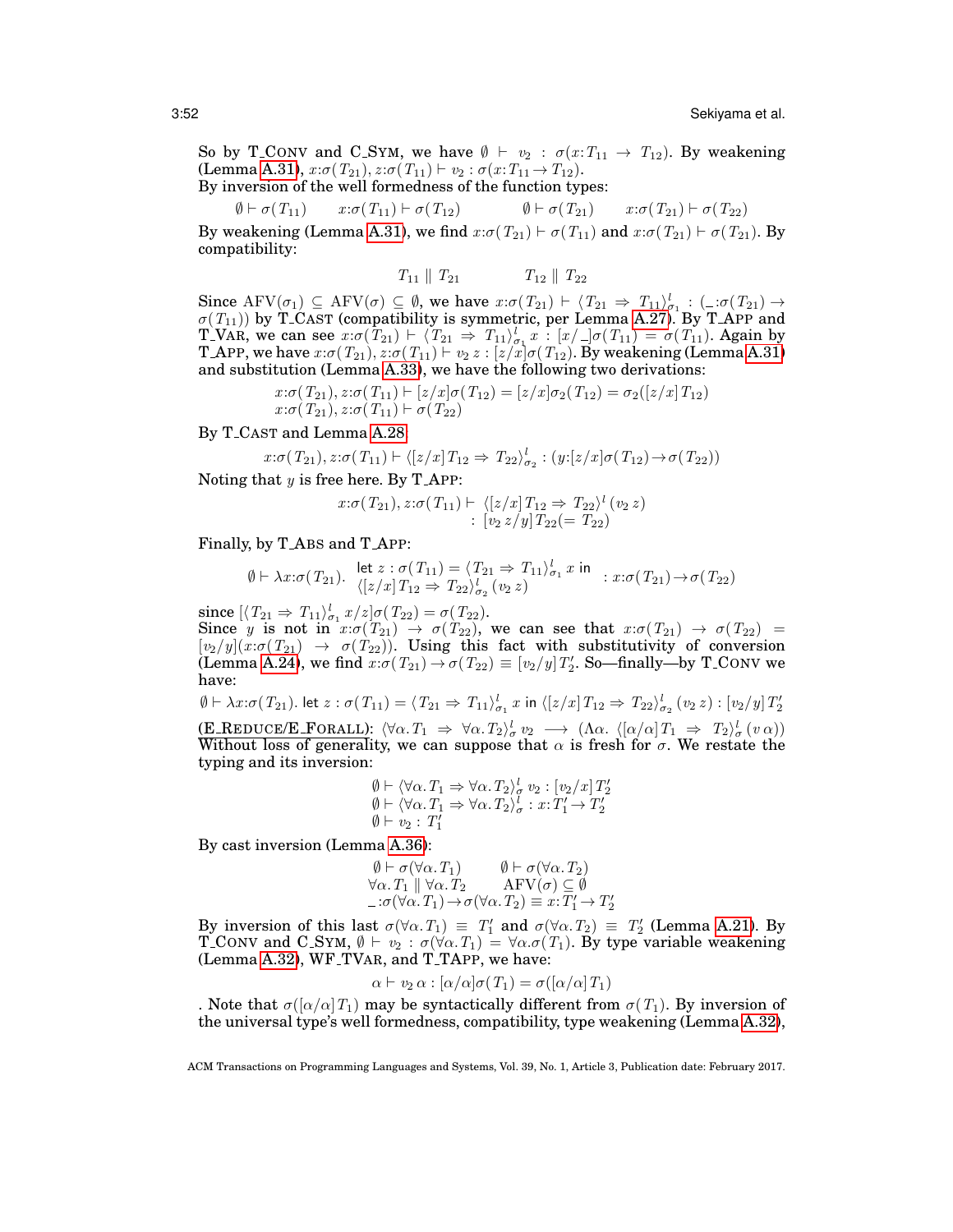type substitution (Lemma [A.34\)](#page-45-0) and Lemma [A.30:](#page-44-4)

$$
\alpha \vdash \sigma([\alpha/\alpha] T_1) \qquad \alpha \vdash \sigma(T_2) \qquad [\alpha/\alpha] T_1 \parallel T_2
$$

So by T\_CAST,  $\alpha \vdash \langle [\alpha/\alpha] T_1 \Rightarrow T_2 \rangle_{\sigma}^l : (x \cdot \sigma([\alpha/\alpha] T_1) \rightarrow \sigma(T_2)),$  noting that x does not occur in  $\sigma(T_2)$ . By T APP,  $\alpha \vdash \langle [\alpha/\alpha] T_1 \Rightarrow T_2 \rangle_{\sigma}^{l}(v_2 \alpha) : [v_2 \alpha/x] \sigma(T_2) = \sigma(T_2)$ . By T-TABS,  $\emptyset \vdash \Lambda \alpha$ .  $(\langle [\alpha/\alpha] T_1 \Rightarrow T_2 \rangle^l_{\sigma} (v \alpha)) : \forall \alpha . \sigma(T_2)$ .

We know that  $\forall \alpha \cdot \sigma(T_2) \equiv T_2'$ , so by term substitutivity of conversion (Lemma [A.24\)](#page-43-0),  $[v_2/x]\forall \alpha.\sigma(T_2) \equiv [v_2/x]T_2'.$  Since x is not in  $\forall \alpha.\sigma(T_2)$ , we know that  $\forall \alpha.\sigma(T_2) \equiv$  $[v_2/x]T'_2$ . Now we can see by T\_CONV that  $\emptyset \vdash \Lambda \alpha$ . ( $\langle [\alpha/\alpha]T_1 \Rightarrow T_2\rangle^l_{\sigma}(v \alpha)$ ) :  $\left[v_{2}/x\right]T_{2}^{\overline{\imath}}$ .

 $(E\text{-}\text{COMPATH})$ :  $E[e] \longrightarrow E[e']$  when  $e \longrightarrow e'$  By cases on E:

 $(E = [] e_2, e_1 \longrightarrow e_1$ : By the IH and T\_APP.

 $\overline{(E = v_1 \, [ \, ], \, e_2 \longrightarrow e_2')}.$  By the IH, T\_APP, and T\_CONV, since  $[e_2/x] \, T_2 \equiv [e_2'/x] \, T_2$ by reflexivity (Lemma [A.19\)](#page-42-4) and substitutivity (Lemma [A.24\)](#page-43-0).

(E\_BLAME):  $E[\hat{\uparrow} l] \longrightarrow \hat{\uparrow} l \hat{\uparrow} l + E[\hat{\uparrow} l]$  : T by assumption. By type well formedness (Lemma [A.40\)](#page-48-1), we know that  $\emptyset \vdash T$ . We then have  $\emptyset \vdash \Uparrow l : T$  by T\_BLAME.

(T\_TABS):  $\emptyset \vdash \Lambda \alpha$ .  $e : \forall \alpha$ . T. This case is contradictory—values do not step.  $\overline{(T\_TAPP)}$ :  $\emptyset \vdash e \ T : [T/\alpha] T'$ . By cases on the step taken.

(E\_REDUCE/E\_TBETA):  $(\Lambda \alpha, e') T \longrightarrow [T/\alpha]e'$  We restate the typing derivation and its inversion:

$$
\emptyset \vdash (\Lambda \alpha. e') T : [T/\alpha] T' \qquad \emptyset \vdash \Lambda \alpha. e' : \forall \alpha. T' \qquad \emptyset \vdash T
$$

By type abstraction inversion (Lemma [A.37\)](#page-45-3):  $\alpha \vdash e' : T''$  and  $\forall \alpha$ .  $T'' \equiv \forall \alpha$ .  $T'$ ; by inversion of this last (Lemma [A.23\)](#page-43-7),  $T'' \equiv T'$ .

By type variable substitution (Lemma [A.34\)](#page-45-0),  $\emptyset \vdash [T/\alpha]e' : [T/\alpha]T''$ . By type sub-stitutivity of conversion (Lemma [A.25\)](#page-43-1),  $[T/\alpha]T'' = [T/\alpha]T'$ . T\_CONV gives us  $\emptyset \vdash [T/\alpha]e' : [T/\alpha]T'$  as desired.

(E\_COMPAT):  $E[e] \longrightarrow E[e'],$  where  $E = [T]$ . By the IH and T\_TAPP.

(E\_BLAME):  $E[\Uparrow l] \longrightarrow \Uparrow l$ .  $\emptyset \vdash E[\Uparrow l] : T$  by assumption. By type well formedness (Lemma [A.40\)](#page-48-1), we know that  $\emptyset \vdash T$ . So we see  $\emptyset \vdash \neg l : T$  by T\_BLAME.

 $(T\_CAST): \emptyset \vdash \langle T_1 \Rightarrow T_2 \rangle_{\sigma}^l : \sigma(T_1) \rightarrow \sigma(T_2).$  This case is contradictory—values do not step.

(T\_CHECK):  $\emptyset \vdash \langle \{x{:}T \mid e_1\}, e_2, v \rangle^l : \{x{:}T \mid e_1\}.$  By cases on the step taken.

(E\_REDUCE/E\_OK):  $\langle \{x:T \mid e_1\}, \text{true}, v \rangle^l \longrightarrow v$ . By inversion,  $\emptyset \vdash v : T$  and  $\emptyset \vdash$  $\overline{\{x:T\mid e\}}$ ; we also have  $[v/x]e_1 \longrightarrow^*$  true. By WF EMPTY and the assumption that  $\int v/x e \longrightarrow^*$  true, we can find  $\emptyset \vdash v : \{x : T \mid e\}$  by T\_EXACT.

 $(\textbf{E\_REDUCE/E\_FAIL}): \langle \{x{:}T \, \mid \, e_1\}, \textsf{false}, v \rangle^l \longrightarrow \Uparrow l \text{ We have } \emptyset \vdash \{x{:}T \, \mid \, e\} \text{ by invert}$ sion. By WF\_EMPTY and T\_BLAME,  $\emptyset \vdash \Uparrow l : \{x : T \mid e\}.$ 

(E\_COMPAT):  $E[e] \longrightarrow E[e'],$  where  $E = \langle \{x:T \mid e_1\}, [ \, ] , v \rangle^l$ . By the IH on e, we know that  $\emptyset \vdash e'$  : Bool. We still have  $\emptyset \vdash \{x\dot{:}T\mid e_1\}$  and  $\emptyset \vdash v: T$  from our original derivation. Since  $[v/x]e_1 \longrightarrow^* e$  and  $e \longrightarrow e'$ , then  $[v/x]e_1 \longrightarrow^* e'$ . Therefore,  $\emptyset \vdash$  $\langle \{x:T \mid e_1\}, e', v \rangle^l : \{x:T \mid e_1\}$  by T\_CHECK.

 $(E_B LAME): E[\Uparrow l] \longrightarrow \Uparrow l. \ \emptyset \vdash E[\Uparrow l] : T$  by assumption. By type well formedness (Lemma [A.40\)](#page-48-1), we know that  $\emptyset \vdash T$ . So  $\emptyset \vdash \Uparrow l$  : T by T\_BLAME.

(T\_BLAME):  $\emptyset \vdash \Uparrow l$ : T. This case is contradictory—blame does not step.

 $\overline{(T\_CONV): \emptyset \vdash e : T'}$ ; by inversion we have  $\emptyset \vdash e : T$  and  $T \equiv T'$  and  $\emptyset \vdash T'$  (and, trivially,  $\vdash \emptyset$ ). By the IH on the first derivation, we know that  $\emptyset \vdash e': T$ . By T\_CONV, we can see that  $\emptyset \vdash e' : T'.$ 

(T\_EXACT):  $\emptyset \vdash v : \{x : T \mid e\}$ . This case is contradictory—values do not step.

ACM Transactions on Programming Languages and Systems, Vol. 39, No. 1, Article 3, Publication date: February 2017.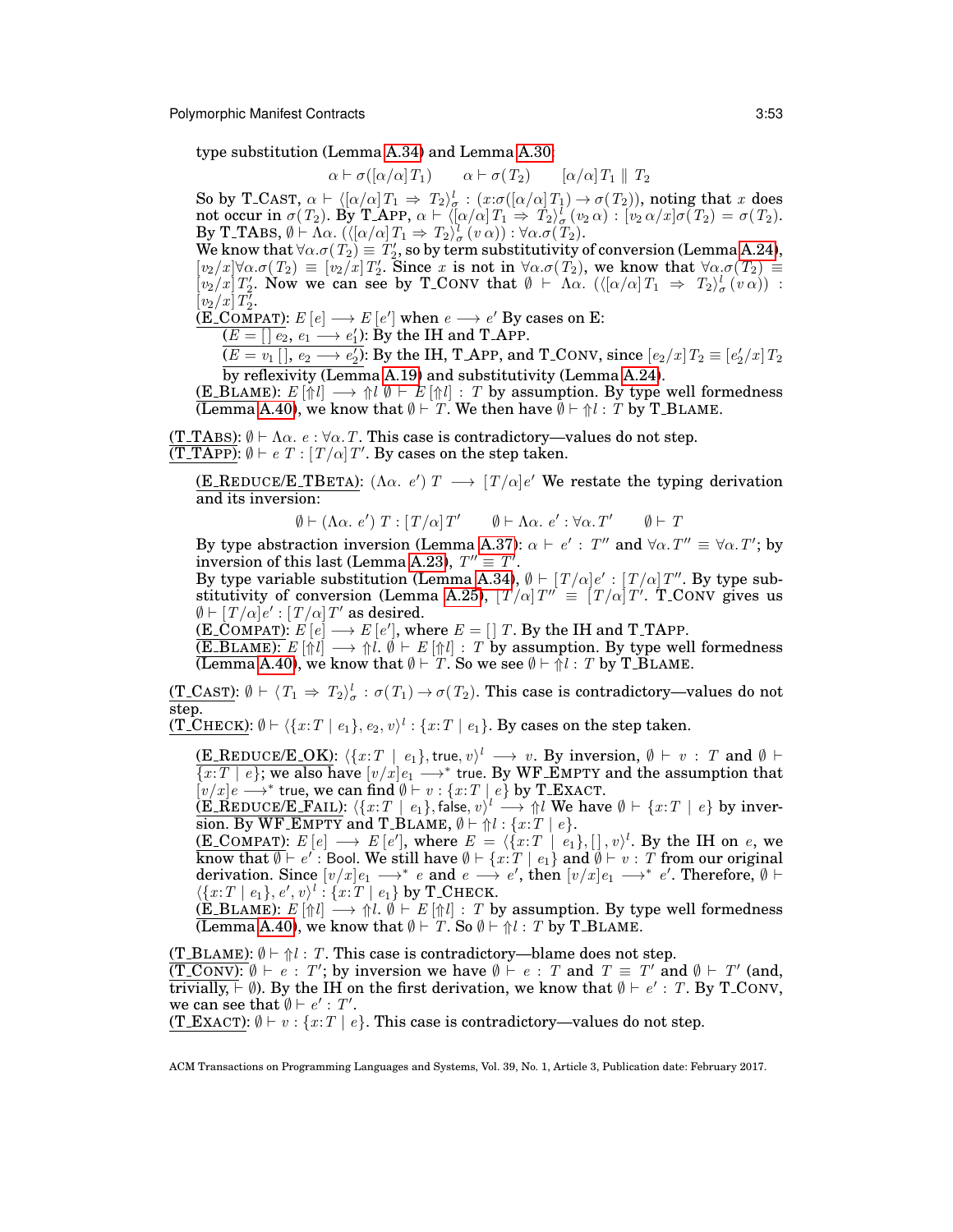(T\_FORGET):  $\emptyset \vdash v : T$ . This case is contradictory—values do not step.

#### <span id="page-53-2"></span>**A.4. Parametricity**

This section proves parametricity; an outline of the proof is described in Section [5.2.](#page-25-0) We write  $R_{T,\theta,\delta}$  for  $\{(r_1,r_2) | r_1 \sim r_2 : T; \theta; \delta\}.$ 

<span id="page-53-0"></span>**A.42 Lemma [Term compositionality (Lemma [5.1\)](#page-25-1)]:** If  $\theta_1(\delta_1(e)) \longrightarrow^* v_1$  and  $\theta_2(\delta_2(e)) \longrightarrow^* v_2 \text{ then } r_1 \sim r_2 : T; \theta; \delta[(v_1,v_2)/x] \text{ iff } r_1 \sim r_2 : [e/x] \, T; \theta; \delta.$ 

PROOF. By induction on the (simple) structure of T, proving both directions simultaneously. We treat the case where  $r_1 = r_2 = \frac{1}{10}l$  separately from the induction, since it is the same easy proof in all cases:  $\hat{\mathcal{U}} \sim \hat{\mathcal{U}}$ :  $T, \theta, \delta$  irrespective of T and  $\delta$ . So for the rest of proof, we know  $r_1 = v_1$  and  $r_2 = v_2$ . Only the refinement case is interesting.  $(T = \{y:T' | e'\})$ : We show both directions simultaneously, where  $x \neq y$ , i.e., y is fresh. By the IH for  $T'$ , we know that

$$
v_1 \sim v_2 : T'; \theta; \delta[(e_1, e_2)/x] \text{ iff } v_1 \sim v_2 : [e/x] T'; \theta; \delta.
$$

It remains to show that the values satisfy their refinements.

That is, we must show:

$$
\theta_1(\delta_1([v_1/y][e_1/x]e')) \longrightarrow^* \text{true iff } \theta_1(\delta_1([v_1/y][e/x]e')) \longrightarrow^* \text{true}
$$

$$
\theta_2(\delta_2([v_2/y][e_2/x]e')) \longrightarrow^*
$$
 true iff  $\theta_2(\delta_2([v_2/y][e/x]e')) \longrightarrow^*$  true

So let:

$$
\sigma_1 = \theta_1 \delta_1 [\delta_1(e)/x, v_1/y] \longrightarrow^* \theta_1 \delta_1 [e_1/x, v_1/y] = \sigma'_1 \n\sigma_2 = \theta_2 \delta_2 [\delta_2(e)/x, v_2/y] \longrightarrow^* \theta_2 \delta_2 [e_2/x, v_2/y] = \sigma'_2
$$

We have  $\sigma_1 \longrightarrow^* \sigma'_1$  by reflexivity except for  $\delta_1(e) \longrightarrow^* e_1$ , which we have by assumption; likewise, we have  $\sigma_2 \longrightarrow^* \sigma'_2$ . Then  $\sigma_i(e')$  and  $\sigma'_i(e')$  coterminate (Lemma [A.16\)](#page-42-0), and we are done.  $\square$ 

<span id="page-53-3"></span>**A.43 Lemma [Term Weakening/Strengthening]:** If  $x \notin T$ , then  $r_1 \sim r_2$ :  $T; \theta; \delta[(e_1, e_2)/x]$  iff  $r_1 \sim r_2 : T; \theta; \delta$ .

**PROOF.** Similar to Lemma [A.42.](#page-53-0)  $\Box$ 

**A.44 Lemma [Type Weakening/Strengthening]:** If  $\alpha \notin T$ , then  $r_1 \sim r_2$  :  $T; \theta | \alpha \mapsto$  $R_{T',\theta,\delta}, \theta_1(\delta_1(T')), \overline{\theta_2(\delta_2(T'))}]; \delta \text{ iff } r_1 \sim r_2 \text{ : } T; \theta; \delta.$ 

**PROOF.** Similar to Lemma [A.42.](#page-53-0)  $\Box$ 

# <span id="page-53-1"></span>**A.45 Lemma [Type compositionality (Lemma [5.2\)](#page-25-2)]:**

 $r_1 \sim r_2: \, T; \theta[\alpha \mapsto R_{\,T',\theta,\delta}, \bar{\theta}_1(\delta_1(T')), \theta_2(\delta_2(T'))]; \delta \text{ iff } r_1 \sim r_2: \left[\,T'/\alpha \right] T; \theta; \delta.$ 

PROOF. By induction on the (simple) structure of  $T$ , proving both directions simul-taneously. As for Lemma [A.42,](#page-53-0) we treat the case where  $r_1 = r_2 = \frac{\Lambda}{\sqrt{2}}$  separately from the induction, since it is the same easy proof in all cases:  $\hat{\mu} \sim \hat{\mu}$  :  $T$ ;  $\theta$ ;  $\delta$  irrespective of T and  $\delta$ . So for the rest of proof, we know  $r_1 = v_1$  and  $r_2 = v_2$ . Here, the interesting case is for function types, where we must deal with some asymmetries in the definition of the logical relation. We also include the case for quantified types.  $(T = x: T_1 \rightarrow T_2)$ : There are two cases:

( $\Rightarrow$ ): Given  $v_1 \sim v_2 : (x: T_1 \to T_2); \theta(\alpha \mapsto R_{T',\theta,\delta}, \theta_1(\delta_1(T')), \theta_2(\delta_2(T'))]; \delta$ , we wish  $\overline{\textbf{to}}$  show that  $v_1 \sim v_2 : [T'/α](x: T_1 → T_2); θ; δ$ . Let  $v'_1 \sim v'_2 : [T'/α]T_1; θ; δ$ . We must

ACM Transactions on Programming Languages and Systems, Vol. 39, No. 1, Article 3, Publication date: February 2017.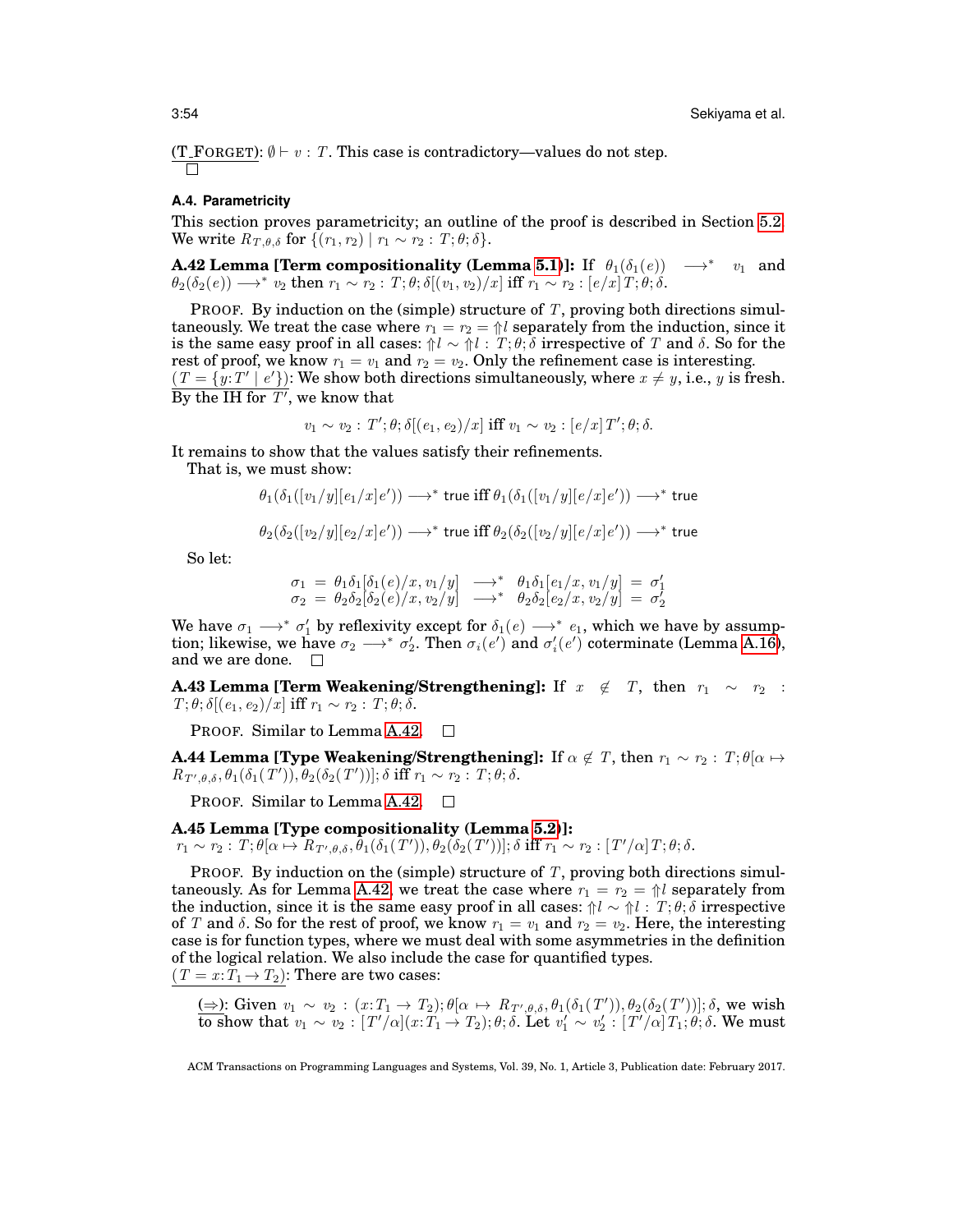show that  $v_1 v_1' \simeq v_2 v_2' : [T'/\alpha] T_2; \theta; \delta[(v_1', v_2')/x]$ . By the IH on  $T_1, v_1' \sim v_2' : T_1; \theta[\alpha \mapsto \alpha]$  $R_{T',\theta,\delta}, \theta_1(\delta_1(\tilde{T}')), \theta_2(\tilde{\delta}_2(\tilde{T}'))]; \delta$ . By assumption,

 $v_1 v_1' \simeq v_2 v_2' : T_2; \theta[\alpha \mapsto R_{T',\theta,\delta}, \theta_1(\delta_1(T')), \theta_2(\delta_2(T'))]; \delta[(v_1', v_2')/x].$ 

These normalize to  $r'_1 \sim r'_2$ :  $T_2$ ;  $\theta[\alpha \mapsto R_{T',\theta,\delta}, \theta_1(\delta_1(T')), \theta_2(\delta_2(T'))]$ ;  $\delta[(v'_1, v'_2)/x]$ . Since  $x \notin T'$ , Lemma [A.43](#page-53-3) gives  $R_{T',\theta,\delta} = R_{T',\theta,\delta[(v'_1,v'_2)/x]}$  and so

 $r'_1 \sim r'_2 : T_2; \theta[\alpha \mapsto R_{T', \theta, \delta[(v'_1, v'_2)/x]}, \theta_1(\delta_1([v'_1/x]T')), \theta_2(\delta_2([v'_2/x]T'))]; \delta[(v'_1, v'_2)/x].$ By the IH on  $T_2$ ,  $r'_1 \sim r'_2$ :  $[T'/\alpha] T_2$ ;  $\theta$ ;  $\delta[(v'_1, v'_2)/x]$ . By expansion,  $v_1 v''_1 \simeq v_2 v''_2$ :  $[\tilde{T}'/\alpha] T_2; \theta; \delta[(v'_1, v'_2)/x].$ ( $\leq$ ): This case is similar: Given  $v_1 \sim v_2 : [T'/\alpha](x: T_1 \to T_2); \theta; \delta$ , we wish to show  $\begin{array}{l} \text{that}\;\, v_1 \;\sim\; v_2 \,:\, (x\colon\! T_1 \rightarrow\, T_2); \theta[\alpha\; \mapsto\; R_{\,T',\theta,\delta}, \theta_1(\delta_1(\,T')), \theta_2(\delta_2(\,T'))]; \delta. \,\, \text{Let}\;\, v_1' \;\sim\; v_2' \,:\, \end{array}$  $T_1$ ;  $\theta[\alpha \mapsto R_{T',\theta,\delta}, \theta_1(\delta_1(T')), \theta_2(\delta_2(T'))]$ ;  $\delta$ . We must show that

 $v_1 v_1' \simeq v_2 v_2' : T_2; \theta[\alpha \mapsto R_{T',\theta,\delta}, \theta_1(\delta_1(T')), \theta_2(\delta_2(T'))]; \delta[(v_1', v_2')/x].$ 

By the IH on  $T_1$ ,  $v'_1 \sim v'_2$ :  $[T'/\alpha] T_1; \theta; \delta$ . By assumption,  $v_1 v'_1 \simeq v_2 v'_2$ :  $[T'/\alpha]T_2; \theta; \delta[(v'_1, v'_2)/x]$ . These normalize to  $r'_1 \simeq r'_2 : [T'/\alpha]T_2; \theta; \delta[(v'_1, v'_2)/x]$ . By the IH on  $T_2$ ,

$$
r'_1 \simeq r'_2: [T'/\alpha] T_2; \n\theta[\alpha \mapsto R_{T',\theta,\delta[(v'_1,v'_2)/x]}, \theta_1(\delta_1([v'_1/x]T')), \theta_2(\delta_2([v'_2/x]T'))]; \n\delta[(v'_1,v'_2)/x].
$$

Since  $x \notin T'$ , Lemma [A.43](#page-53-3) gives

 $r'_1 \simeq r'_2 : [T'/\alpha] T_2; \theta[\alpha \mapsto R_{T',\theta,\delta}, \theta_1(\delta_1(T')), \theta_2(\delta_2(T'))]; \delta[(v'_1, v'_2)/x].$ 

Finally, by expansion

$$
v_1 v_1' \simeq v_2 v_2' : [T'/\alpha] T_2; \n\theta[\alpha \mapsto R_{T',\theta,\delta}, \theta_1(\delta_1(T')), \theta_2(\delta_2(T'))]; \n\delta[(v_1', v_2')/x].
$$

 $(T = \forall \alpha'. T_0)$ : There are two cases:

(⇒): Given  $v_1 \sim v_2$  :  $\forall \alpha'. T_0; \theta[\alpha \leftrightarrow R_{T',\theta,\delta}, \theta_1(\delta_1(T')), \theta_2(\delta_2(T'))]; \delta$ , we wish  $\overline{\textbf{to}}$  show that  $v_1 \sim v_2$ :  $\forall \alpha'.([T'/\alpha]T_0); \theta; \delta$ . Let a relation R and closed types  $T_1$  and  $T_2$  be given. By assumption, we know that  $v_1$   $T_1 \simeq v_2$   $T_2$  :  $T_0$ ;  $\theta$ [ $\alpha \mapsto$  $R_{T',\theta,\delta}, \theta_1(\delta_1(T')), \theta_2(\delta_2(T'))][\alpha' \rightarrow R, T_1, T_2]; \delta$ . They normalize to  $r'_1 \sim r'_2$ :  $T_0$ ;  $\theta[\alpha \mapsto R_{T',\theta,\delta},\theta_1(\delta_1(T'))], \theta_2(\delta_2(T'))][\alpha' \mapsto R, T_1, T_2]$ ;  $\delta$ . By the IH,  $r'_1 \sim r'_2$ :  $[T'/\alpha]T_0; \theta[\alpha' \mapsto R, T_1, T_2]; \delta$ . By expansion,  $v_1 T_1 \simeq v_2 T_2 : [T'/\alpha]T_0; \theta[\alpha' \mapsto$  $[R, \, T_1, \, T_2]; \delta. \text{ Then, } v_1 \sim v_2 : \forall \alpha'. ([\,T'/\alpha]\, T_0); \theta; \delta.$ 

(  $\Leftarrow$ ): This case is similar: given  $v_1 \sim v_2$  : ∀α'.([T'/α]T<sub>0</sub>);  $\theta$ ;  $\delta$ , we wish to show that v<sup>1</sup> ∼ v<sup>2</sup> : ∀α 0 .T0; θ[α 7→ RT<sup>0</sup> ,θ,δ, θ1(δ1(T 0 )), θ2(δ2(T 0 ))]; δ. Let a relation R and closed types  $T_1$  and  $T_2$  be given. By assumption, we know that  $v_1$   $T_1 \simeq v_2$   $T_2$ :  $[T'/\alpha]$   $T_0$ ;  $\theta[\alpha' \rightarrow R, T_1, T_2]$ ;  $\delta$ . They normalize to  $r'_1 \sim r'_2$ :  $[T'/\alpha]T_0; \theta[\alpha' \rightarrow \hat{R}, T_1, T_2]; \delta$ . By the IH,  $r'_1 \sim r'_2$ :  $T_0; \theta[\alpha' \rightarrow R, T_1, T_2][\alpha \rightarrow \alpha$  $R_{T',\theta,\delta}, \theta_1(\delta_1(T')) , \theta_2(\delta_2(T'))]; \delta. \;\; \text{By \;\; expansion, \;\; } v_1^\top T_1 \;\; \simeq \;\; v_2 \; T_2 \;\; : \;\; \; T_0; \theta[\alpha' \quad \mapsto$  $R, T_1, T_2 || \alpha \mapsto \hat{R}_{T',\theta,\delta}, \theta_1(\delta_1(T')) , \theta_2(\delta_2(T'))]; \delta.$  Then,  $v_1 \sim v_2 : \forall \alpha'. T_0; \theta[\alpha \mapsto \hat{R}_{T',\theta,\delta}]$  $R_{T',\theta,\delta}, \theta_1(\delta_1(T')), \theta_2(\delta_2(T'))]; \delta.$ 

 $\Box$ 

<span id="page-54-0"></span>**A.46 Lemma [Convertibility (Lemma [5.3\)](#page-25-3)]: If**  $T_1 \equiv T_2$  **then**  $r_1 \sim r_2 : T_1; \theta; \delta$  **iff**  $r_1 \sim r_2$ :  $T_2$ ;  $\theta$ ;  $\delta$ .

PROOF. By induction on the conversion relation, leaving  $\theta$  and  $\delta$  general. The case where  $r_1 = r_2 = \frac{\Lambda}{l}$  is immediate, so we only need to consider the case where  $r_1 = v_1$ and  $r_2 = v_2$ .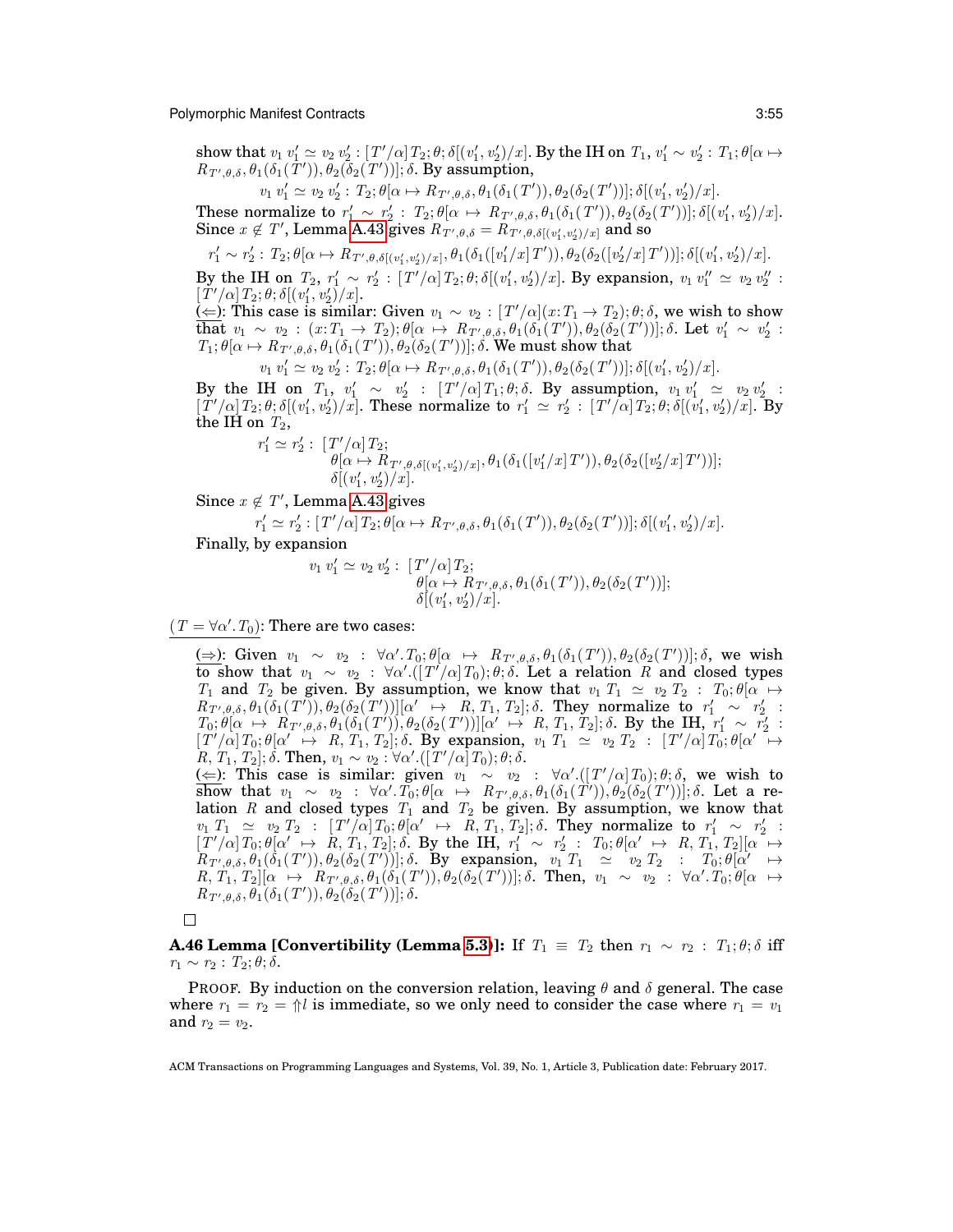(C\_VAR): It must be that  $T_1 = T_2 = \alpha$ , so we are done immediately.  $\overline{(C \cdot BASE)}$ : It must be that  $T_1 = T_2 = B$ , so we are done immediately.

(C\_REFINE): We have that  $T_1 = \{x: T'_1 \mid \sigma_1(e)\}$  and  $T_2 = \{x: T'_2 \mid \sigma_2(e)\}$ , where  $T'_1 \equiv T'_2$ and  $\sigma_1 \longrightarrow^* \sigma_2$ .

By cotermination (Lemma [A.16\)](#page-42-0):

$$
\begin{array}{l} [v_1/x](\theta_1(\delta_1(\sigma_1(e)))) \longrightarrow^* \text{ true iff } [v_1/x](\theta_1(\delta_1(\sigma_2(e)))) \longrightarrow^* \text{ true } \\ [v_2/x](\theta_2(\delta_2(\sigma_1(e)))) \longrightarrow^* \text{ true iff } [v_2/x](\theta_2(\delta_2(\sigma_2(e)))) \longrightarrow^* \text{ true.} \end{array}
$$

We have  $[v_i/x] (\theta_i(\delta_i(\sigma_i(e)))) = \sigma_i([v_i/x] (\theta_i(\delta_i(e))))$  for  $i, j \in \{1,2\}$  since all substitutions here are closing.

(C\_FUN): We have that  $T_1 = x: T_{11} \to T_{12} \equiv x: T_{21} \to T_{22} = T_2$ .

Let  $v'_1 \sim v'_2$  :  $T_{21}$ ;  $\theta$ ;  $\delta$  be given; we must show that  $v_1 v'_1 \simeq v_2 v'_2$  :  $T_{22}$ ;  $\theta$ ;  $\delta [(v'_1, v'_2)/x]$ .

By the IH, we know that  $v'_1 \sim v'_2$ :  $T_{11}$ ;  $\theta$ ;  $\delta$ , so we know that  $v_1 v'_1 \simeq v_2 v'_2$ :  $T_{12}$ ;  $\theta$ ;  $\delta[(v'_1, v'_2)/x]$ . We are done by another application of the IH.

The other direction is similar.

(C\_FORALL): We have that  $T_1 = \forall \alpha$ .  $T_1' \equiv \forall \alpha$ .  $T_2' = T_2$ .

Let R, T, and T' be given. We must show that  $v_1$   $T \simeq v_2$   $T'$  :  $T_2'; \theta[\alpha \mapsto R, T, T']$ ;  $\delta$ . We know that  $v_1$   $T \simeq v_2$   $T'$  :  $T_1'; \theta[\alpha \mapsto R, T, T']; \delta$ , so we are done by the IH.

The other direction is similar.

(C SYM): By the IH.

 $\overline{\text{ (C-Transs)}}$ : By the IHs.  $\Box$ 

<span id="page-55-0"></span>**A.47 Lemma [Cast reflexivity (Lemma [5.4\)](#page-26-4)]:** If  $\vdash \Gamma$  and  $\,_1 \parallel T_2$  and  $\Gamma \vdash \sigma(T_1) \simeq$  $\sigma(T_1) : *$  and  $\Gamma \vdash \sigma(T_2) \simeq \sigma(T_2) : *$  and  $\mathrm{AFV}(\sigma) \subseteq \mathrm{dom}(\Gamma)$ , then  $\Gamma \vdash \langle T_1 \Rightarrow T_2 \rangle_{\sigma}^l \simeq$  $\langle T_1 \Rightarrow T_2 \rangle_{\sigma}^l : \sigma( \_ : T_1 \rightarrow T_2).$ 

PROOF. By induction on  $cc(\langle T_1 \Rightarrow T_2 \rangle^l)$ . We omit the majority of this proof, but we leave in the case when  $T_1 = T_2$  to highlight the need for the E\_REFL reduction rule.  $(T_1 = T_2)$ : Given  $\Gamma \vdash \theta$ ;  $\delta$ , we wish to show that

$$
\langle \theta_1(\delta_1(T_1)) \Rightarrow \theta_1(\delta_1(T_1)) \rangle_{\sigma}^l \simeq \langle \theta_2(\delta_2(T_1)) \Rightarrow \theta_2(\delta_2(T_1)) \rangle_{\sigma}^l : \sigma(T_1 \to T_1); \theta; \delta.
$$

Let  $v_1 \sim v_2 : \sigma(T_1): \theta: \delta$ . We must show that

$$
\langle \theta_1(\delta_1(T_1)) \Rightarrow \theta_1(\delta_1(T_1)) \rangle_{\sigma}^l v_1 \simeq \langle \theta_2(\delta_2(T_1)) \Rightarrow \theta_2(\delta_2(T_1)) \rangle_{\sigma}^l v_2 : \sigma(T_1); \theta; \delta[(v_1, v_2)/z]
$$

for fresh z. By E\_REFL, these normalize to  $v_1 \sim v_2 : \sigma(T_1)$ ;  $\theta$ ;  $\delta[(v_1, v_2)/z]$ . Lemma [A.43](#page-53-3) finishes the case.

$$
\Box
$$

<span id="page-55-1"></span>**A.48 Theorem [Parametricity (Theorem [5.5\)](#page-26-1)]: (1) If**  $\Gamma \vdash e : T$  **then**  $\Gamma \vdash e \simeq e : T$ **;** and (2) if  $\Gamma \vdash T$  then  $\Gamma \vdash T \simeq T : *$ .

PROOF. By simultaneous induction on the derivations with case analysis on the last rule used.

(T\_VAR): Let  $\Gamma \vdash \theta$ ;  $\delta$ . We wish to show that  $\theta_1(\delta_1(x)) \simeq \theta_2(\delta_2(x))$ :  $T$ ;  $\theta$ ;  $\delta$ , which follows from the assumption.

(T CONST): By the assumption that constants are assigned correct types.

 $(T$ -OP): By the assumption that operators are assigned correct types (and the IHs for the operator's arguments).

(T\_ABS): We have  $e = \lambda x$ :  $T_1$ .  $e_{12}$  and  $T = x$ :  $T_1 \rightarrow T_2$  and  $\Gamma$ ,  $x$ :  $T_1 \vdash e_{12}$ :  $T_2$ . Let  $\Gamma \vdash \theta$ ;  $\delta$ . We wish to show that

$$
\theta_1(\delta_1(\lambda x: T_1, e_{12})) \sim \theta_2(\delta_2(\lambda x: T_1, e_{12})) : (x: T_1 \to T_2); \theta; \delta.
$$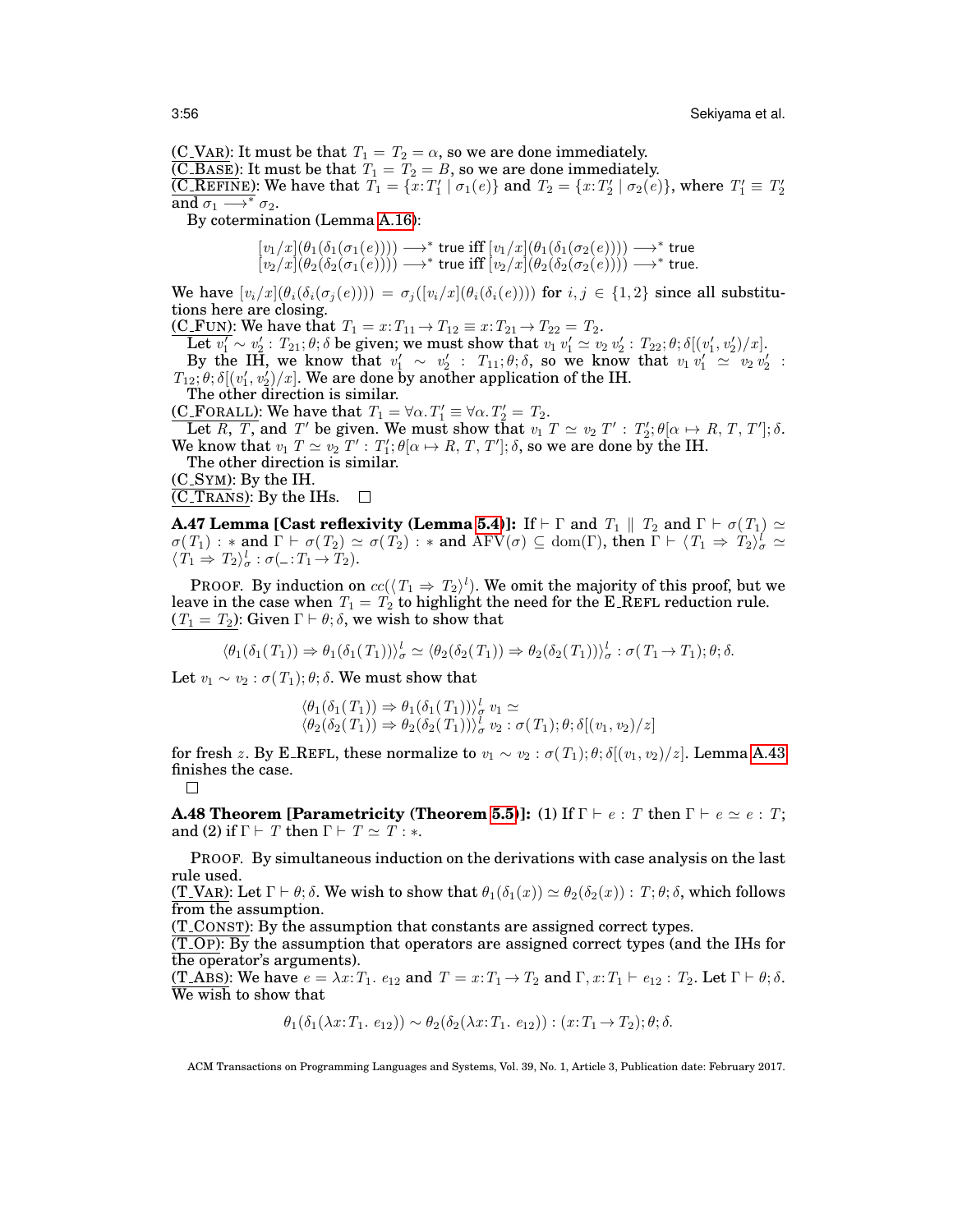Let  $v_1 \sim v_2$ :  $T_1$ ;  $\theta$ ;  $\delta$ . We must show that

$$
(\lambda x:\theta_1(\delta_1(T_1)),\,\theta_1(\delta_1(e_{12})))\,v_1 \simeq (\lambda x:\theta_2(\delta_2(T_1)),\,\theta_2(\delta_2(e_{12})))\,v_2 : T_2;\theta;\delta[(v_1,v_2)/x].
$$

Since

$$
(\lambda x:\theta_1(\delta_1(T_1)). \ \theta_1(\delta_1(e_{12}))) \ v_1 \longrightarrow [v_1/x]\theta_1(\delta_1(e_{12}))
$$
  

$$
(\lambda x:\theta_2(\delta_2(T_1)). \ \theta_2(\delta_2(e_{12}))) \ v_2 \longrightarrow [v_2/x]\theta_2(\delta_2(e_{12})),
$$

it suffices to show

$$
[v_1/x]\theta_1(\delta_1(e_{12})) \simeq [v_2/x]\theta_2(\delta_2(e_{12})) : T_2; \theta; \delta[(v_1, v_2)/x].
$$

By the IH,  $\Gamma$ ,  $x: T_1 \vdash e_{12} \simeq e_{12} : T_2$ . The fact that  $\Gamma$ ,  $x: T_1 \vdash \theta$ ;  $\delta[(v_1, v_2)/x]$  finishes the case. (T\_APP): We have  $e = e_1 e_2$  and  $\Gamma \vdash e_1 : x : T_1 \to T_2$  and  $\Gamma \vdash e_2 : T_1$  and  $T = [e_2/x]T_2$ . Let  $\Gamma \vdash \theta; \delta$ . We wish to show that

$$
\theta_1(\delta_1(e_1 e_2)) \simeq \theta_2(\delta_2(e_1 e_2)) : [e_2/x] T_2; \theta; \delta.
$$

By the IH,

$$
\theta_1(\delta_1(e_1)) \simeq \theta_2(\delta_2(e_2)) : x: T_1 \to T_2; \theta; \delta, \text{ and}
$$
  

$$
\theta_1(\delta_1(e_2)) \simeq \theta_2(\delta_2(e_2)) : T_1; \theta; \delta.
$$

These normalize to  $r_{11} \sim r_{12} : x : T_1 \to T_2; \theta; \delta$  and  $r_{21} \simeq r_{22} : T_1; \theta; \delta$ , respectively. If  $r_{11} = r_{12} = \frac{\Lambda}{l}$  or  $r_{21} = r_{22} = \frac{\Lambda}{l}$  for some *l*, then we are done:

$$
\theta_1(\delta_1(e_1 e_2)) \longrightarrow^* \Uparrow l \n\theta_2(\delta_2(e_1 e_2)) \longrightarrow^* \Uparrow l.
$$

So let  $r_{ij} = v_{ij}$ . By definition,

$$
v_{11} v_{21} \simeq v_{12} v_{22} : T_2; \theta; \delta[(v_{21}, v_{22})/x].
$$

These normalize to  $r'_1 \sim r'_2$  :  $T_2$ ;  $\theta$ ;  $\delta[(v_{21}, v_{22})/x]$ . By Lemma [A.42,](#page-53-0)

$$
r_1' \sim r_2': [e_2/x] T_2; \theta; \delta.
$$

By expansion, we can then see

$$
\theta_1(\delta_1(e_1 e_2)) \simeq \theta_2(\delta_2(e_1 e_2)) : [e_2/x] T_2; \theta; \delta.
$$

(T\_TABS): We have  $e = \Lambda \alpha$ .  $e_0$  and  $T = \forall \alpha$ .  $T_0$  and  $\Gamma, \alpha \vdash e_0 : T_0$ . Let  $\Gamma \vdash \theta; \delta$ . We wish to show that

$$
\theta_1(\delta_1(\Lambda \alpha. e_0)) \sim \theta_2(\delta_2(\Lambda \alpha. e_0)) : \forall \alpha. T_0; \theta; \delta.
$$

Let  $R$ ,  $T_1$ ,  $T_2$  be given. We must show that

$$
\theta_1(\delta_1(\Lambda \alpha. e_0)) T_1 \simeq \theta_2(\delta_2(\Lambda \alpha. e_0)) T_2 : T_0; \theta[\alpha \mapsto R, T_1, T_2]; \delta.
$$

Since

$$
\theta_1(\delta_1(\Lambda \alpha. e_0)) T_1 \longrightarrow [T_1/\alpha] \theta_1(\delta_1(e_0))
$$
  

$$
\theta_2(\delta_2(\Lambda \alpha. e_0)) T_2 \longrightarrow [T_2/\alpha] \theta_2(\delta_2(e_0))
$$

it suffices to show that

$$
[T_1/\alpha]\theta_1(\delta_1(e_0)) \simeq [T_2/\alpha]\theta_2(\delta_2(e_0)) : T_0; \theta[\alpha \mapsto R, T_1, T_2]; \delta.
$$

Since  $\Gamma, \alpha \vdash \theta[\alpha \mapsto R, T_1, T_2]; \delta$ , the IH finishes the case with  $\Gamma, \alpha \vdash e_0 \simeq e_0 : T_0$ .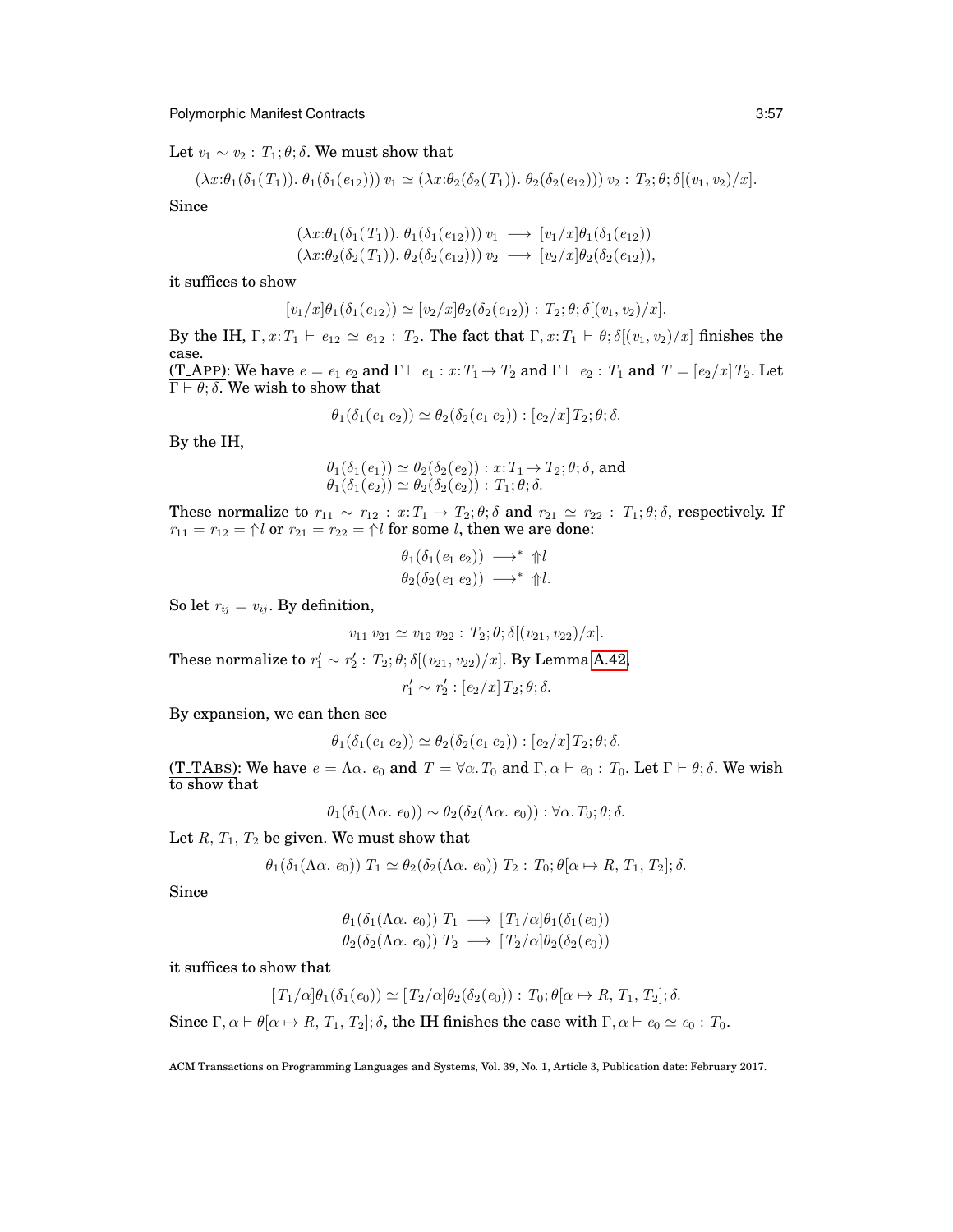(T\_TAPP): We have  $e = e_1 T_2$  and  $\Gamma \vdash e_1 : \forall \alpha$ .  $T_0$  and  $\Gamma \vdash T_2$  and  $T = [T_2/\alpha] T_0$ . Let  $\Gamma \vdash \theta$ ;  $\delta$ . We wish to show that

$$
\theta_1(\delta_1(e_1 T_2)) \simeq \theta_2(\delta_2(e_1 T_2)) : [T_2/\alpha] T_0; \theta; \delta.
$$

By the IH,

$$
\theta_1(\delta_1(e_1)) \simeq \theta_2(\delta_2(e_1)) : \forall \alpha. T_0; \theta; \delta.
$$

These normalize to  $r_1 \sim r_2$ :  $\forall \alpha$ .  $T_0$ ;  $\theta$ ;  $\delta$ . If both results are blame,  $\theta_1(\delta_1(e_1 T_2))$  and  $\theta_2(\delta_2(e_1 T_2))$  also normalize to blame, and we are done. So let  $r_1 = v_1$  and  $r_2 = v_2$ . Then, by definition,

$$
v_1 \ T_1' \simeq v_2 \ T_2' : T_0; \theta[\alpha \mapsto R, T_1', T_2']; \delta
$$

for any  $R, T'_1, T'_2$ . In particular,

$$
v_1 \theta_1(\delta_1(T_2)) \simeq v_2 \theta_2(\delta_2(T_2)) : T_0; \theta(\alpha \mapsto R_{T_2, \theta, \delta}, \theta_1(\delta_1(T_2)), \theta_2(\delta_2(T_2))]; \delta.
$$

These normalize to

$$
r'_1 \sim r'_2 : T_0; \theta[\alpha \mapsto R_{T_2, \theta, \delta}, \theta_1(\delta_1(T_2)), \theta_2(\delta_2(T_2))]; \delta.
$$

By Lemma [A.45,](#page-53-1)  $r'_1 \sim r'_2$  :  $[T_2/\alpha] T_0$ ;  $\theta$ ;  $\delta$ . By expansion,

 $\theta_1(\delta_1(e_1 T_2)) \simeq \theta_2(\delta_2(e_1 T_2)) : [T_2/\alpha] T_0; \theta; \delta.$ 

(T\_CAST): We have  $e = \langle T_1 \Rightarrow T_2 \rangle^l_{\sigma}$  and  $\vdash \Gamma$  and  $T_1 \parallel T_2$  and  $\Gamma \vdash T_1$ ,  $\Gamma \vdash T_2$  and  $T = T_1 \rightarrow T_2$ . By the IH,  $\Gamma \vdash T_1 \simeq T_1 : *$  and  $\Gamma \vdash T_2 \simeq T_2 : *$ . By Lemma [A.47,](#page-55-0)

$$
\Gamma \vdash \langle T_1 \Rightarrow T_2 \rangle_{\sigma}^l \simeq \langle T_1 \Rightarrow T_2 \rangle_{\sigma}^l : \sigma(T_1 \rightarrow T_2),
$$

which is exactly what we were looking for.

(T BLAME): Immediate.

(T\_CHECK): We have  $e = \langle \{x{:}T_1 \mid e_1\}, e_2, v \rangle^l$  and  $\emptyset \vdash v : T_1$  and  $\emptyset \vdash e_2 :$  Bool,  $\vdash \Gamma$  and  $\overline{\emptyset \vdash \{x:T_1 \mid e_1\}}$  and  $[v/x]e_1 \longrightarrow^* e_2$  and  $T = \{x:T_1 \mid e_1\}$ . Let  $\Gamma \vdash \theta; \delta$ . We wish to show that

$$
\theta_1(\delta_1(\langle \{x: T_1 \mid e_1\}, e_2, v \rangle^l)) \simeq \theta_2(\delta_2(\langle \{x: T_1 \mid e_1\}, e_2, v \rangle^l)) : \{x: T_1 \mid e_1\}; \theta; \delta.
$$

By the IH,

$$
\theta_1(\delta_1(e_2)) \simeq \theta_2(\delta_2(e_2)) : \text{Bool}; \theta; \delta
$$

and these normalize to the same result. If the result is false or  $\frac{1}{l}$  for some  $l'$ , then, for some  $l''$ ,

$$
\theta_1(\delta_1(\langle \{x: T_1 \mid e_1\}, e_2, v \rangle^l)) \longrightarrow^* \Uparrow l''
$$
  

$$
\theta_2(\delta_2(\langle \{x: T_1 \mid e_1\}, e_2, v \rangle^l)) \longrightarrow^* \Uparrow l''.
$$

Otherwise, the result is true. Then, by the IH,  $v \sim v : T_1; \theta; \delta$  and  $\emptyset \vdash \{x : T_1 \mid e_1\} \simeq$  ${x:T_1 \mid e_1}$  : \*. By definition,

$$
[v/x]\theta_1(\delta_1(e_1)) \simeq [v/x]\theta_2(\delta_2(e_1)) : \text{Bool}; \theta; \delta[(v, v)/x].
$$

Then, we have

$$
[v/x]\theta_1(\delta_1(e_1)) = [v/x]e_1 \longrightarrow^* \text{ true}
$$
  

$$
[v/x]\theta_2(\delta_2(e_1)) = [v/x]e_1 \longrightarrow^* \text{ true.}
$$

By definition,  $v \approx v : \{x : T_1 \mid e_1\}; \theta; \delta$ . By expansion,

$$
\theta_1(\delta_1(\langle \{x: T_1 \mid e_1\}, e_2, v \rangle^l)) \simeq \theta_2(\delta_2(\langle \{x: T_1 \mid e_1\}, e_2, v \rangle^l)) : \{x: T_1 \mid e_1\}; \theta; \delta.
$$